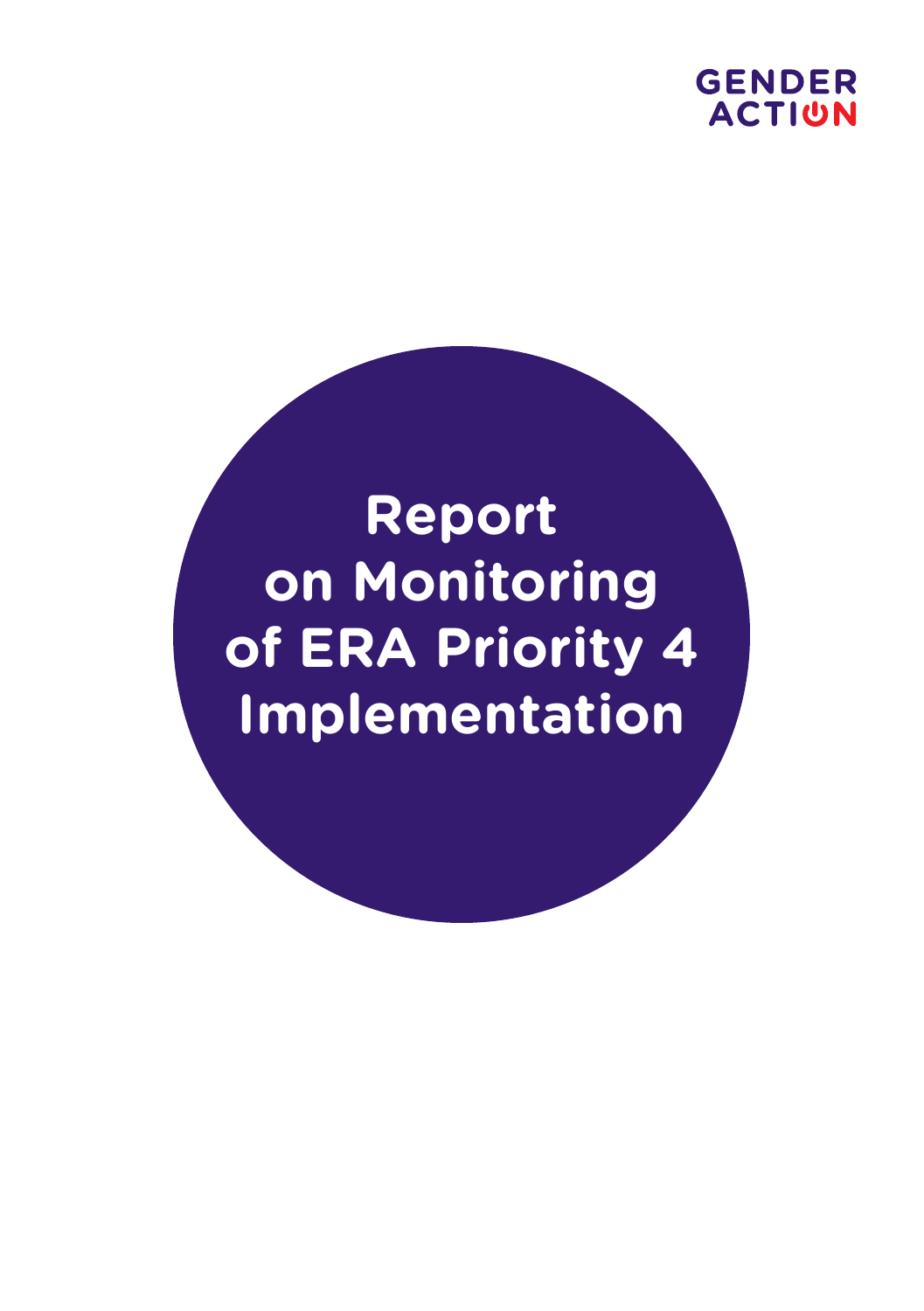Federal Ministry Republic of Austria Education, Science and Research







## **Report on Monitoring of ERA Priority 4 Implementation**

- - - - -<br>Vienna

**Angela Wroblewski**

Institute of Sociology of the Czech Academy of Sciences Prague, 2020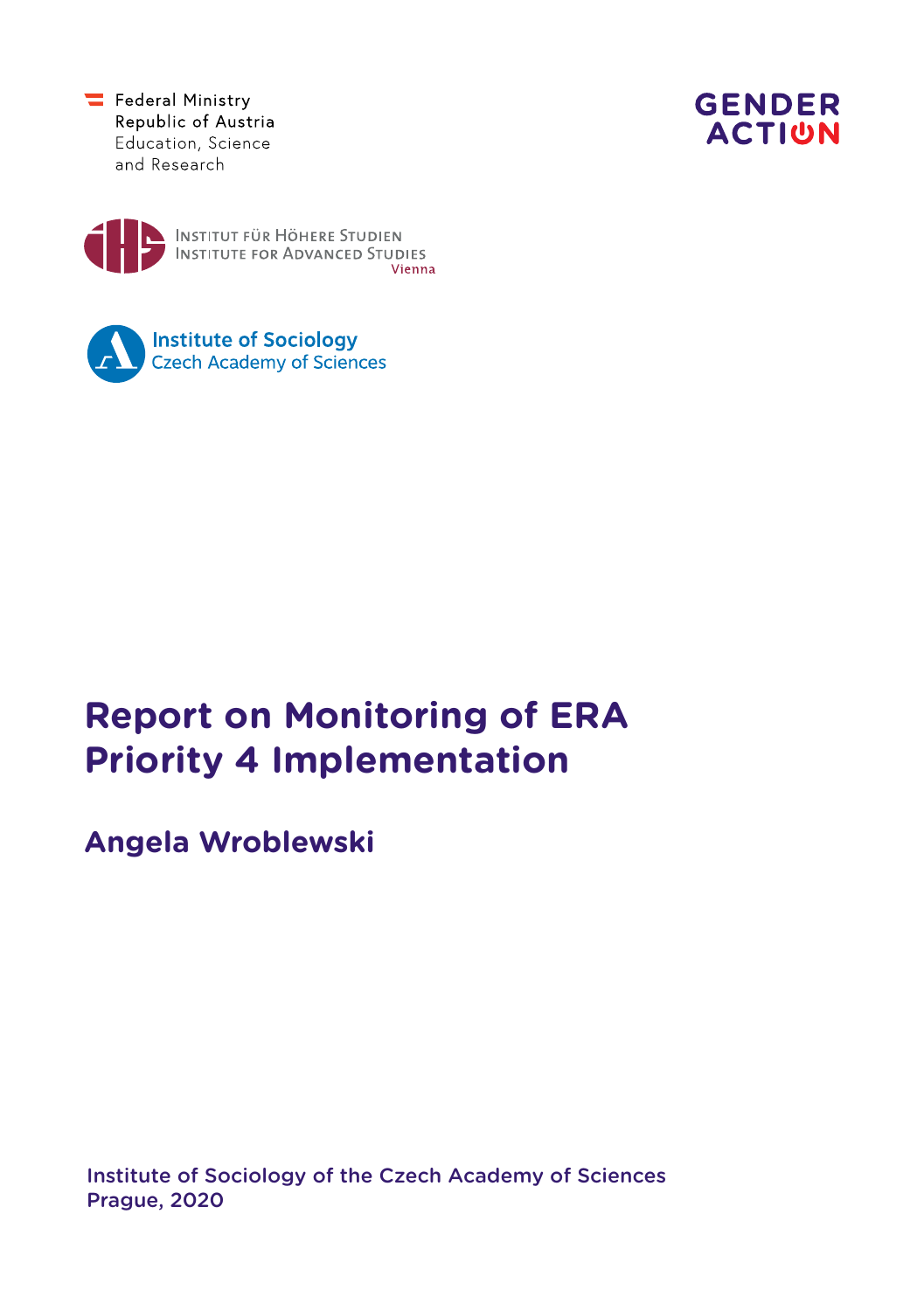Deliverable 3.2 (D 5) has been prepared as part of Work Package 3 led by Roberta Schaller-Steidl, Federal Ministry for Education, Science and Research, Austria, and task leader Angela Wroblewski, Institute for Advanced Studies, Austria.

For more information about monitoring of ERA Priority 4 implementation, please contact us at **info@genderaction.eu**



This project has received funding from the European Union's Horizon 2020 research and innovation programme under grant agreement No. 741466.

Disclaimer — The views and opinions expressed in this document are solely those of the project, not those of the European Commission. The European Commission is not responsible for any use that may be made of the information it contains.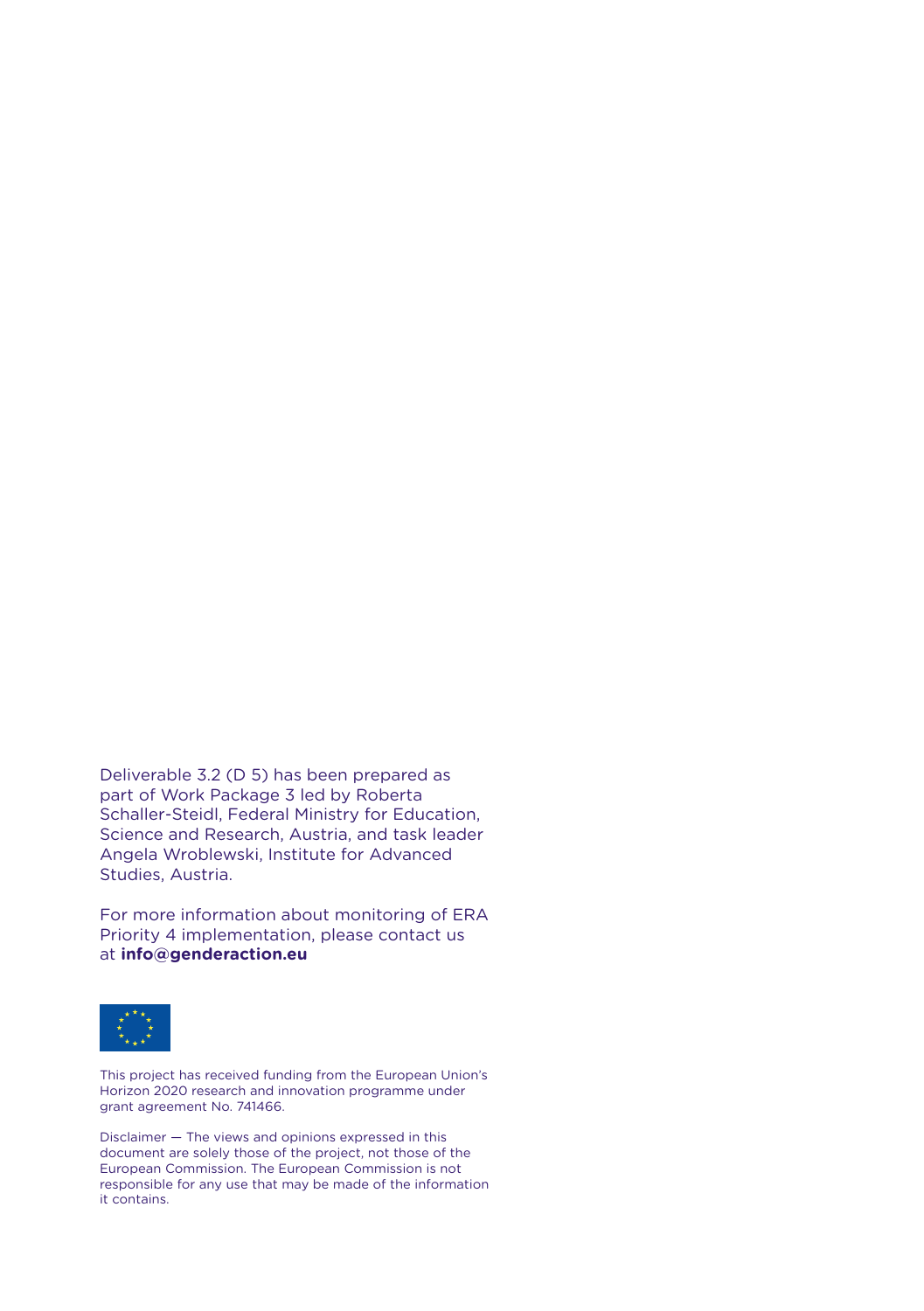## **Table of Contents**

|    | <b>Executive Summary</b>                                                                                                                                                                   |                      |  |  |  |  |  |  |
|----|--------------------------------------------------------------------------------------------------------------------------------------------------------------------------------------------|----------------------|--|--|--|--|--|--|
|    | <b>Abbreviations</b>                                                                                                                                                                       |                      |  |  |  |  |  |  |
| 1. | <b>Introduction</b>                                                                                                                                                                        |                      |  |  |  |  |  |  |
| 2. | <b>Gender Equality in the European Research Area</b>                                                                                                                                       |                      |  |  |  |  |  |  |
| 3. | <b>Monitoring of Priority 4</b><br><b>GENDERACTION approach to monitoring</b><br>3.1<br>Proposed set of indicators<br>3.2 <sub>1</sub>                                                     |                      |  |  |  |  |  |  |
| 4. | <b>State of implementation regarding Priority 4</b><br>4.1<br>State of implementation of Priority 4 based<br>on aggregate indicators<br>Differences between EU15 and EU13 countries<br>4.2 | 21<br>21<br>30       |  |  |  |  |  |  |
| 5. | <b>Implementation of ERA Priority 4</b><br>Analysis based on NAP documents<br>5.1<br>5.2 Analysis based on the adapted progress tool<br>5.3 Good practice policies and measures            | 31<br>31<br>34<br>35 |  |  |  |  |  |  |
| 6. | <b>Concluding Assessment</b>                                                                                                                                                               | 42                   |  |  |  |  |  |  |
| 7. | <b>Stakeholders' perspective on NAP</b><br>Assessment of NAP implementation<br>7.1<br>Assessment of the NAP process<br>7.2                                                                 | 44<br>44<br>47       |  |  |  |  |  |  |
| 8. | <b>Conclusions</b><br>Summary of the main results<br>8.1<br>8.2 Recommendations                                                                                                            | 49<br>49<br>51       |  |  |  |  |  |  |
| 9. | <b>References</b><br>Documents used<br>9.1                                                                                                                                                 | 54<br>56             |  |  |  |  |  |  |
|    | 10. Annex<br>10.1 Expert interviews<br>10.2 ERA Monitoring indicators<br>10.3 Number of policies or measures implemented                                                                   | 61<br>61<br>64       |  |  |  |  |  |  |
|    | in the context of the NAP<br>10.4 Description of good practices                                                                                                                            | 65<br>66             |  |  |  |  |  |  |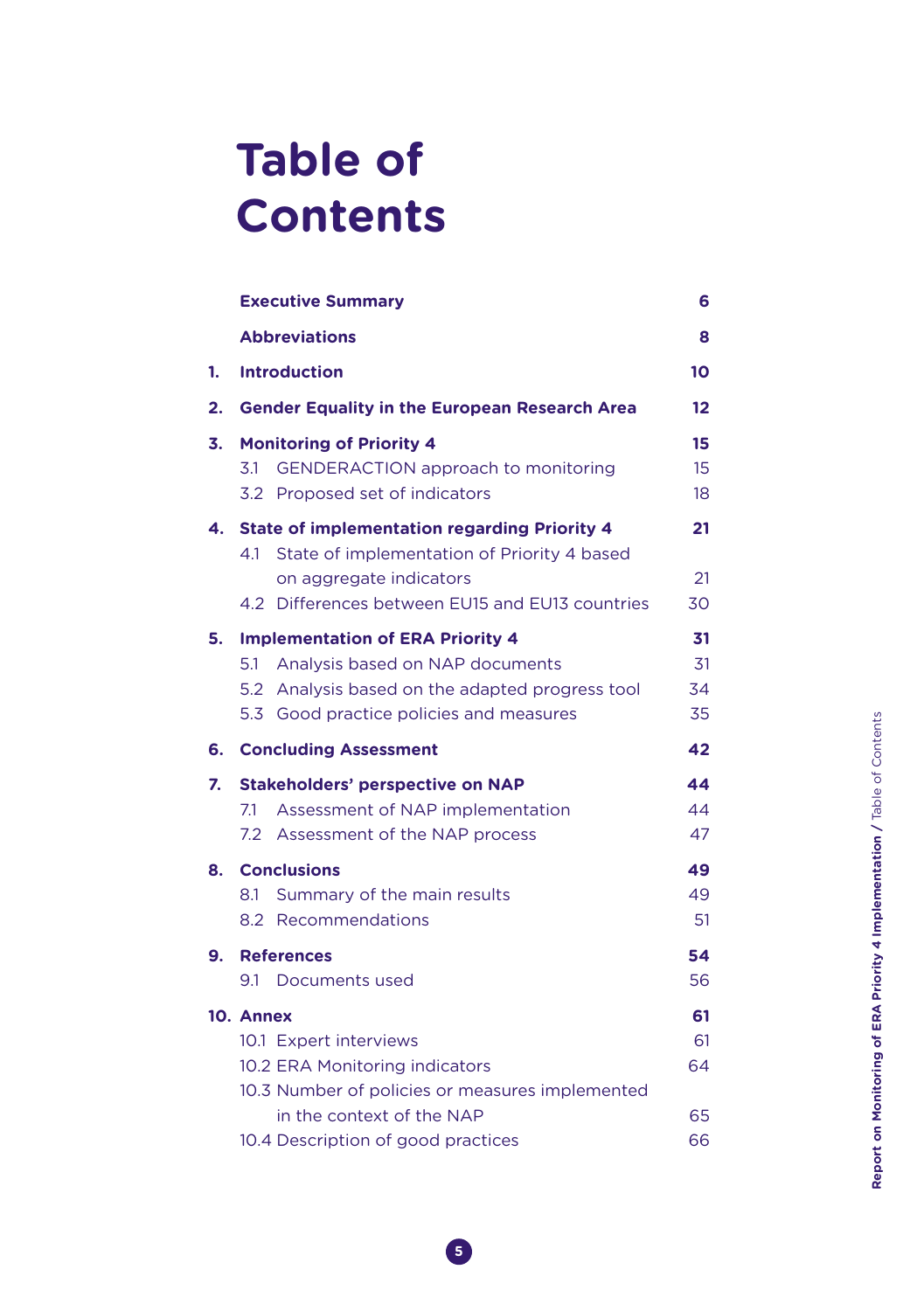## <span id="page-4-0"></span>**Executive Summary**

The European Research Area (ERA) Priority 4 focuses on gender equality and gender mainstreaming in research and innovation. The objective is to foster scientific excellence and breadth of research approaches by fully utilising gender diversity and equality and avoiding an indefensible waste of talent. Within their National Action Plans (NAPs), European Union Member States and Associated Countries are asked to develop policies which address gender imbalances, particularly at senior levels and in decision making, and which strengthen the gender dimension in research. The aim of GENDERACTION Work Package 3 (WP3) is to analyse the implementation of Priority 4 in NAPs, identify good practices and develop recommendations for the next ERA Roadmap as well as its monitoring of gender equality. The results of WP3 will inform and feed into the work of WP4 Mutual Learning and Capacity Building Activities and WP5 Policy Advice.

The second report of GENDERACTION WP3 builds on the results of the first report on NAP implementation (D3.1) which showed that different countries take different approaches to NAPs and that the level of implementation of gender equality policies differs from country to country. Furthermore, NAPs differ regarding the concept of gender equality used. The analysis also identifies differences between EU15 countries and newer EU Member States (EU13 countries which joined the EU from 2004 onwards) regarding their experience with the development of NAPs and their gender equality policies.

The present report draws on multiple data sources (results from an analysis of NAP documents, an online survey conducted in 2017 and an update of the survey in early 2019, interviews with members of the Standing Working Group on Gender in R&I) and pursues a threefold aim:

- 1) to provide a set of indicators for monitoring NAP implementation,
- 2) to assess NAP implementation based on these indicators, and
- 3) to formulate recommendations for the next period of ERA implementation.

Our analysis shows that 26 of the 28 EU Member States participated in the ERA process by submitting and implementing a National Action Plan (NAP). For several countries, the ERA Roadmap was the initial spark that triggered the development of their first-ever gender equality strategy for R&I (e.g. Cyprus, Luxembourg, Malta or Norway). In others, the NAP was used to consolidate and further develop existing policies which support gender equality in R&I. Member States had considerable scope when it came to developing a NAP within the framework of the ERA Roadmap. This allowed the NAPs to be aligned with the actual circumstances in each country (e.g. by addressing specific gender inequalities, building on existing experience with gender equality policies and involving relevant national stakeholders).

We used all the information collected to develop a typology of countries with respect to NAPs and NAP implementation. We distinguish therein between six clusters of countries:

- • Countries with a comprehensive and consistent NAP and corresponding implementation (Austria, Belgium, Germany, the Netherlands, Slovenia, Spain and Sweden)
- Countries with focused NAPs (Cyprus, Denmark, Finland, Ireland, Luxembourg, Malta and Portugal) which address two out of three ERA gender equality objectives
- Countries with *inconsistencies* within the NAP or between the NAP and its implementation (Greece, Italy and the UK)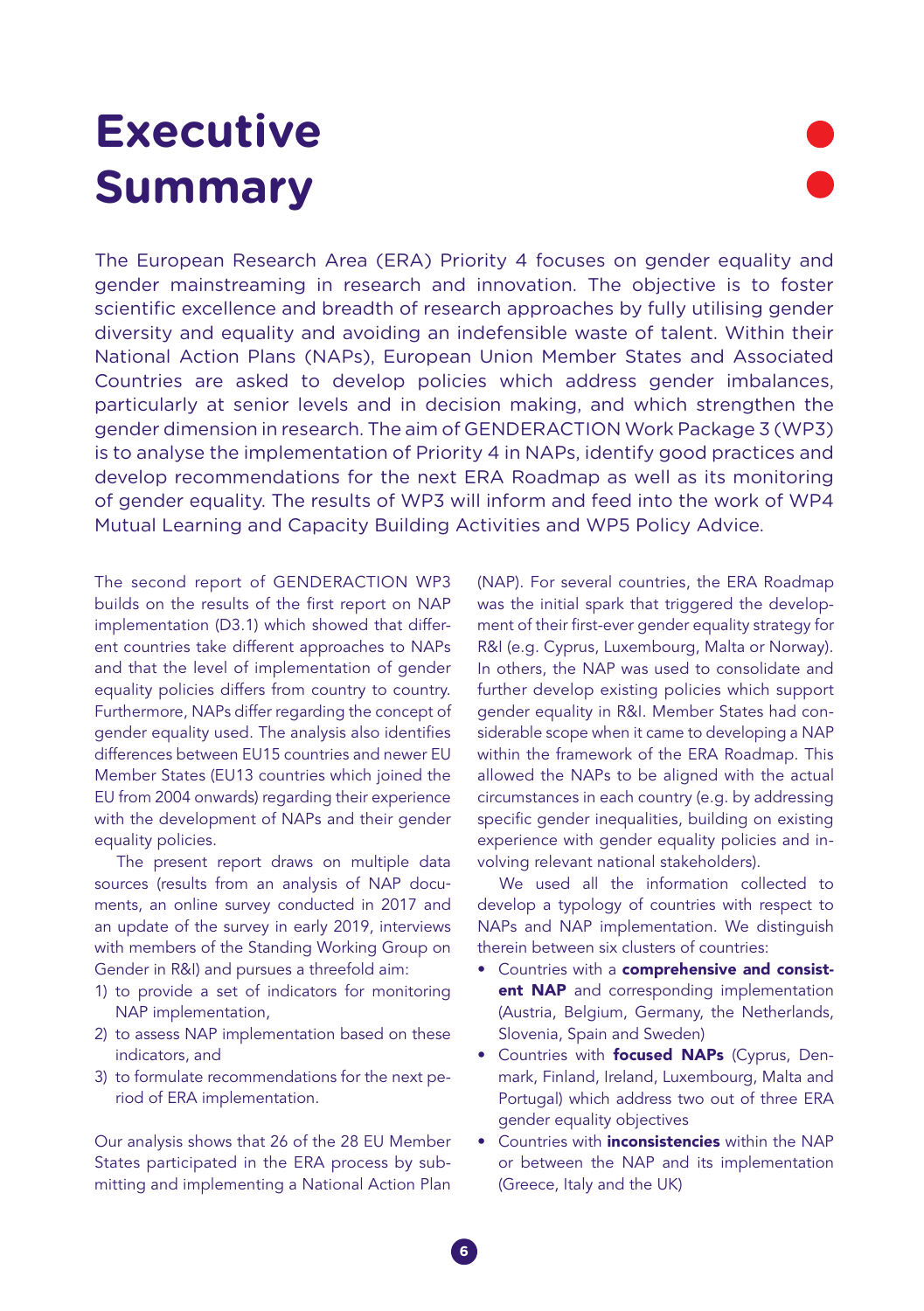- Countries with **actionistic** NAPs (the Czech Republic, Estonia, Lithuania and Poland) which do not contain a context analysis but formulate priorities and/or implement measures
- Countries with focused NAPs but without implementation (Croatia and Latvia)
- • Countries without a NAP (Hungary and Slovakia) or with a NAP but without gender equality priorities (Bulgaria and Romania).

It is striking that the cluster of countries which the GENDERACTION assessment categorises as good practice countries with regard to NAP Priority 4 implementation differs significantly from the countries identified as the leading group in the ERA Progress Report 2018 (EC 2019a). According to this report, Croatia, Lithuania, Latvia and Romania belong to Cluster 1, which contains the best-performing countries in terms of the share of women in Grade A positions. However, our analysis identified Austria, Belgium, Germany, the Netherlands, Slovenia, Spain and Sweden as the countries with comprehensive and consistent NAPs.

This difference in assessment results from different approaches to gender equality and correspondingly, from different indicators used to measure the implementation of gender equality policies. While the GENDERACTION assessment focuses on the implementation process of gender equality policies based on multiple data sources and indicators, the ERA progress report focuses on the development of the headline indicator and two supporting indicators. This approach is too limited to provide meaningful information for the assessment of progress towards gender equality in R&I.

Experiences with the NAP implementation and the results achieved so far show the potential of the instrument to initiate (further) development of gender equality policies. However, it is also evident that the process linked to the ERA Roadmap development, implementation and monitoring does not provide incentives to increase engagement regarding gender equality in R&I for countries that are relatively inactive. Consequently, the gap between experienced and inactive countries with regard to gender equality in R&I is widening.

Our recommendations focus on three areas and aim at supporting a more coherent gender equality policy in R&I. (1) Experiences with the

NAPs 2015-2020 indicate a need for an **adapta**tion of the NAP development and submission procedure, including the provision of more detailed guidance for NAP development, the involvement of relevant national stakeholders and the consideration of gender equality in other ERA priorities. (2) The analysis of NAP implementation produces results which are not in line with the ERA progress report as the countries identified as top performers by these approaches differ. Hence, a meaningful set of indicators for monitoring NAP implementation needs to be developed. GENDERACTION suggests a combined approach using quantitative (available) indicators and qualitative/survey data provided by the countries. (3) The varying goals and focus of **gender equali**ty policies presented in NAPs indicate a lack of a gender equality discourse. We recommend using the NAP development, implementation and monitoring processes for consolidating a gender equality discourse for R&I in the EU. This discourse should aim at establishing a shared understanding of gender equality and common goals at the EC and MS level. This common understanding of gender equality and its goals is the basis for mutual learning.

Another important aspect of a gender equality discourse is to stress the positive relationship between gender equality on the one hand and innovation and excellence on the other hand. The analysis shows no positive correlation between the share of women in Grade A and the innovation and excellence indicators. But the higher a country scores on the Gender Equality Index, the higher its innovation potential. Similarly, the correlation between the share of RPOs with GEPs and the innovation indicators are significant and positive. This means that an increasing share of RPOs with GEPs is positively correlated with a countries' innovation potential. The upcoming discussion of major societal challenges – from the European as well as the global perspectives – should explicitly address this link.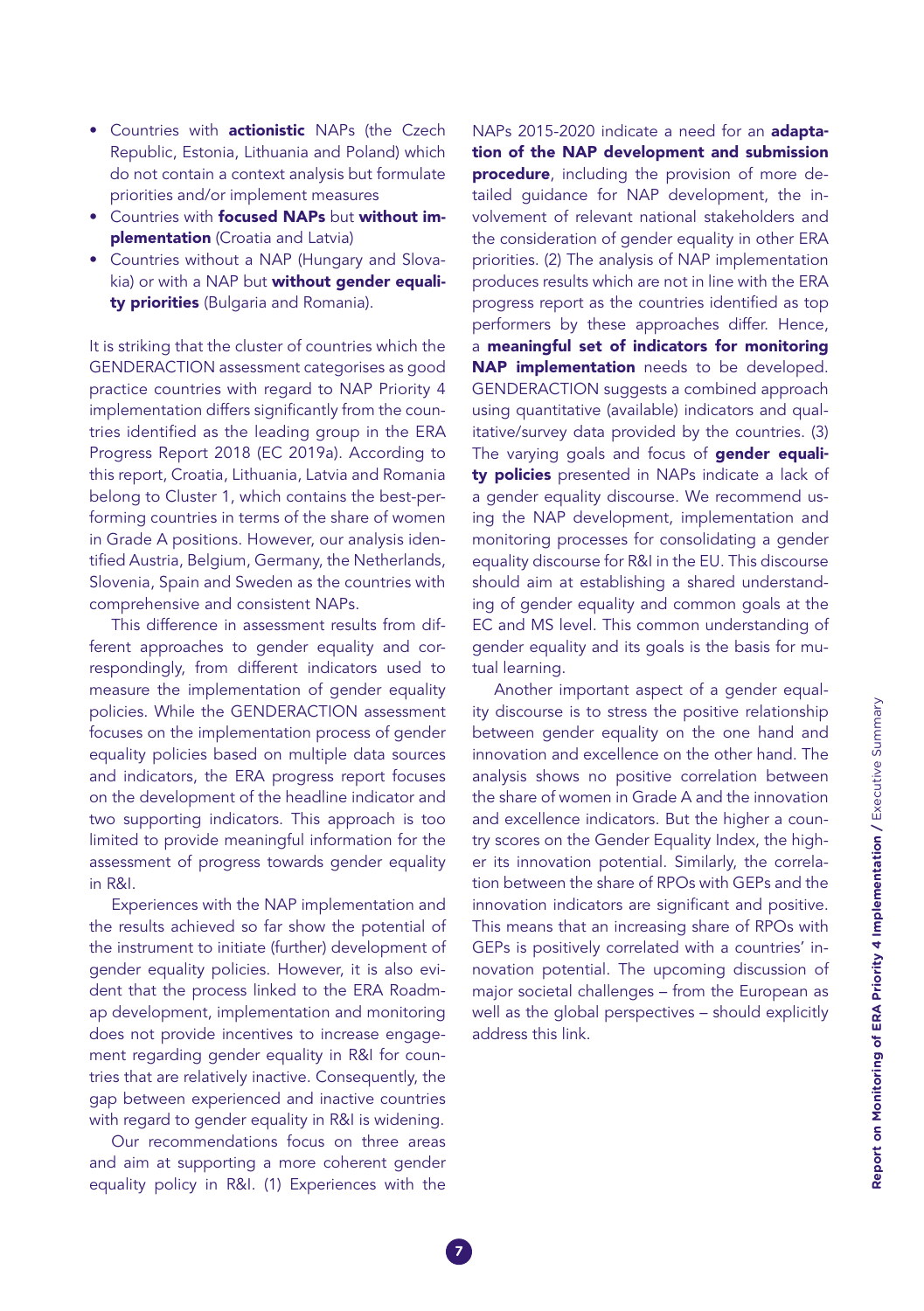## <span id="page-6-0"></span>**Abbreviations**

| AC:              | Associated Countries, countries associated to Horizon 2020                                                               |
|------------------|--------------------------------------------------------------------------------------------------------------------------|
| <b>ARES:</b>     | Académie de recherche et d'enseignement supérieur (Belgium)                                                              |
| AT:              | Austria                                                                                                                  |
| BE:              | Belgium                                                                                                                  |
| BG:              | <b>Bulgaria</b>                                                                                                          |
| <b>BMBFW:</b>    | Federal Ministry of Education, Science and Research (Austria)                                                            |
| <b>CODE_IWP:</b> | Commitment to Democracy through Increasing                                                                               |
|                  | <b>Women's Participation (Cyprus)</b>                                                                                    |
| CY:              | Cyprus                                                                                                                   |
| CZ:              | The Czech Republic                                                                                                       |
| DE:              | Germany                                                                                                                  |
| <b>DFG:</b>      | German Research Foundation (Germany)                                                                                     |
| DK:              | Denmark                                                                                                                  |
| DM:              | <b>Diversity Management</b>                                                                                              |
| EC:              | <b>European Commission</b>                                                                                               |
| <b>ECTS:</b>     | European Credit Transfer and Accumulation System                                                                         |
| EE:              | Estonia                                                                                                                  |
| EL:              | Greece                                                                                                                   |
| EMM:             | <b>European Monitoring Mechanism</b>                                                                                     |
| ERA:             | European Research Area                                                                                                   |
| ES:              | Spain                                                                                                                    |
| EU:              | <b>European Union</b>                                                                                                    |
| <b>EU13:</b>     | Member States which joined the EU from 2004 onwards<br>(Bulgaria, Croatia, Cyprus, the Czech Republic, Estonia, Hungary, |
|                  | Latvia, Lithuania, Malta, Poland, Romania, Slovakia and Slovenia).                                                       |
| <b>EU15:</b>     | Member States which joined the EU by 1995 at the latest                                                                  |
|                  | (Austria, Belgium, Denmark, Finland, France, Greece, Germany,                                                            |
|                  | Ireland, Italy, Luxembourg, the Netherlands, Portugal, Spain,                                                            |
|                  | Sweden, the United Kingdom)                                                                                              |
| FI:              | Finland                                                                                                                  |
| FR:              | France                                                                                                                   |
| <b>FWB:</b>      | Fédération Wallonie-Bruxelles (Belgium)                                                                                  |
| GCI:             | <b>Glass Ceiling Index</b>                                                                                               |
| GE:              | <b>Gender Equality</b>                                                                                                   |
| GEP:             | <b>Gender Equality Plan</b>                                                                                              |
| GPC:             | High Level Group for Joint Programming                                                                                   |
| H2020:           | Horizon 2020, EU funding scheme                                                                                          |
| HEI:             | <b>Higher Education Institution</b>                                                                                      |
| HES:             | <b>Higher Education Sector</b>                                                                                           |
| HG:              | Helsinki Group (predecessor of SWG GRI)                                                                                  |
| HR:              | <b>Human Resources</b>                                                                                                   |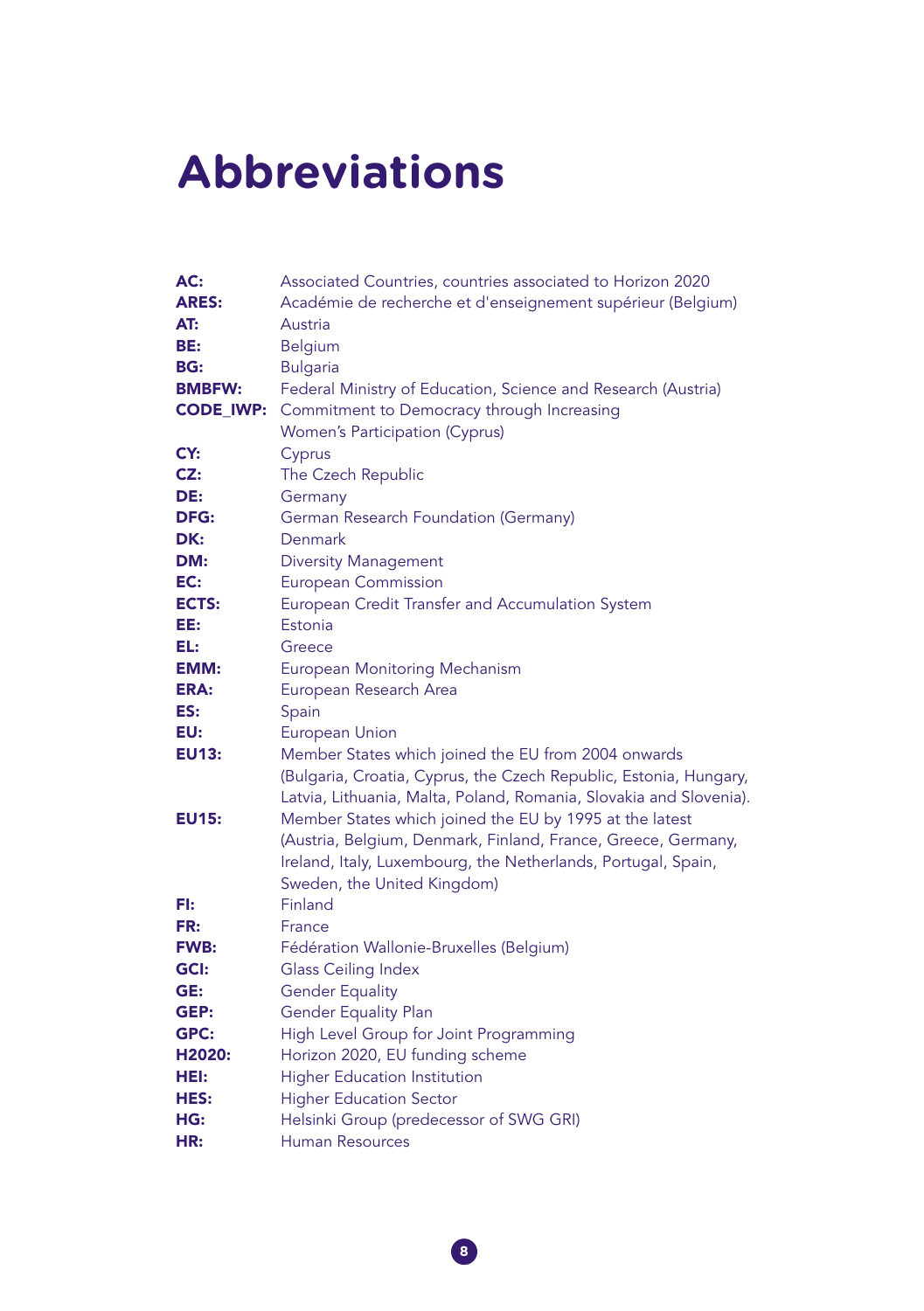| HR:             | Croatia                                                          |
|-----------------|------------------------------------------------------------------|
| HRS4R:          | Human Resources Strategy for Researchers                         |
| HU:             | Hungary                                                          |
| IE:             | Ireland                                                          |
| IT:             | Italy                                                            |
| <b>JUST:</b>    | Directorate-General for Justice and Consumers (European          |
|                 | Commission)                                                      |
| LT:             | Lithuania                                                        |
| LU:             | Luxembourg                                                       |
| LV:             | Latvia                                                           |
| <b>MINT:</b>    | Mathematics, Informatics, Natural Sciences and Technology        |
| MT:             | Malta                                                            |
| MS:             | <b>Member States</b>                                             |
| <b>NAP:</b>     | <b>National Action Plan</b>                                      |
| NL:             | The Netherlands                                                  |
| <b>NWO:</b>     | Dutch Research Council (Netherlands)                             |
| <b>OMCI:</b>    | Observatory for Women, Science and Innovation (Spain)            |
| OTM-R:          | Open, Transparent, Merit-based Recruitment                       |
| PL:             | Poland                                                           |
| <b>PSF:</b>     | <b>Policy Support Facility</b>                                   |
| PT:             | Portugal                                                         |
| <b>RFO:</b>     | Research Funding Organisation                                    |
| <b>R&amp;I:</b> | Research and Innovation                                          |
| RO:             | Romania                                                          |
| RPO:            | Research Performing Organisation                                 |
| SE:             | Sweden                                                           |
| <b>SFIC:</b>    | Strategic Forum for international S&T Cooperation                |
| SI:             | Slovenia                                                         |
| SK:             | Slovakia                                                         |
| <b>S&amp;T:</b> | Science and Technology                                           |
| <b>STEM:</b>    | Science, Technology, Engineering and Mathematics                 |
| <b>SWG GRI:</b> | Standing Working Group on Gender in Research and Innovation      |
| UK:             | The United Kingdom                                               |
| <b>UNESCO:</b>  | United Nations Educational, Scientific and Cultural Organization |
| <b>UNITWIN:</b> | University Twinning and Networking Programme (UNESCO)            |
| <b>VSNU:</b>    | Dutch Association of Universities                                |
| WLB:            | Work-Life Balance                                                |
| w-fFORTE:       | Economic impulses by women in research and technology            |
|                 | (Austria)                                                        |
| WP:             | <b>Work Package</b>                                              |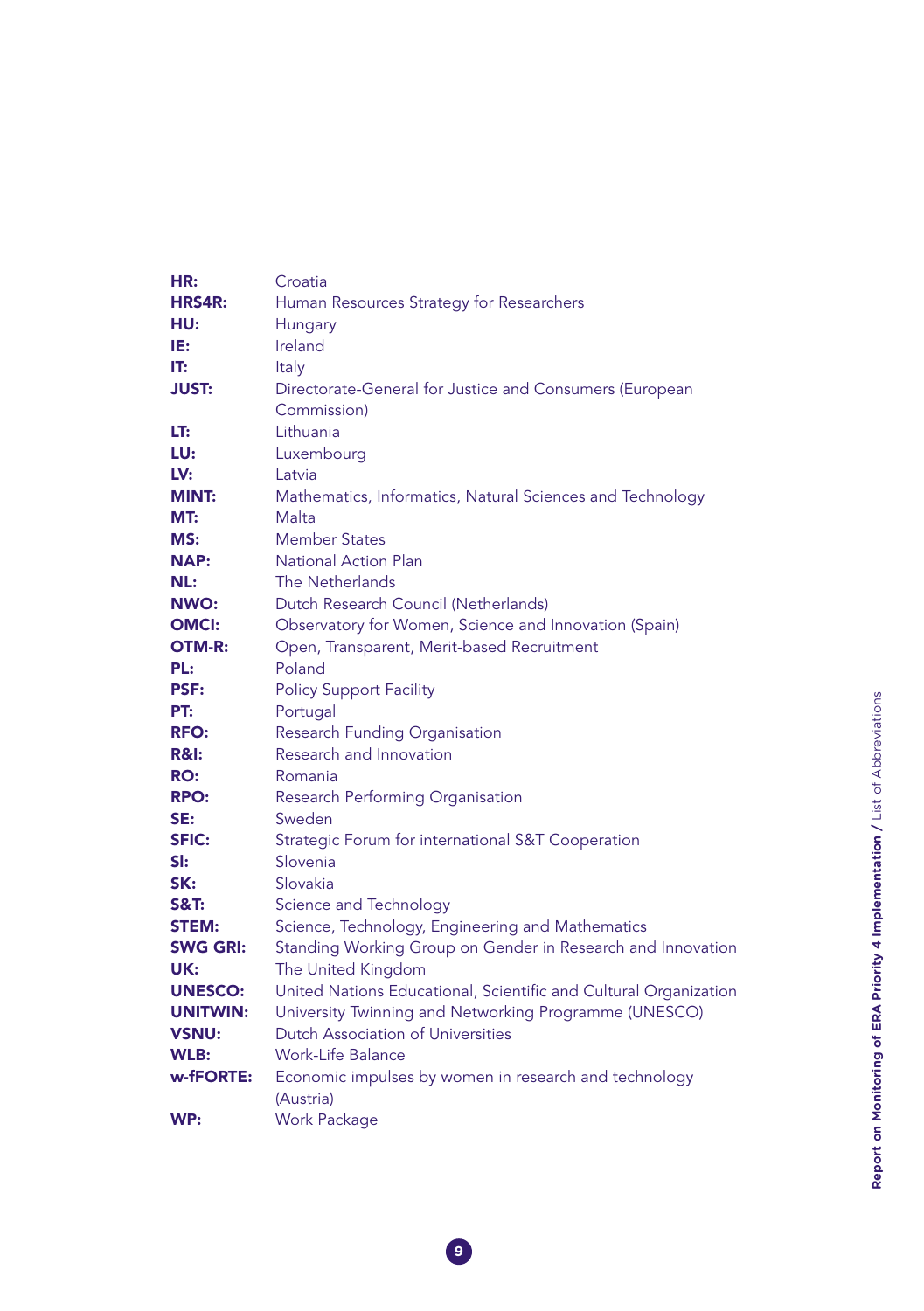# <span id="page-8-0"></span>**Introduction 1**

The European Research Area (ERA) Priority 4 focuses on gender equality and gender mainstreaming in research and innovation. The objective is to foster scientific excellence and breadth of research approaches by fully utilising gender diversity and equality and avoiding an indefensible waste of talent. Within their National Action Plans (NAPs), European Union Member States are asked to develop policies which address gender imbalances particularly at senior levels and in decision making and which strengthen the gender dimension in research. Member States and Associated Countries should initiate gender equality policies in research performing organisations (RPOs) and research funding organisations (RFOs). They should also monitor the effectiveness of such policies on a regular basis and adjust measures as necessary.

The aim of GENDERACTION Work Package 3 (WP3) is to benchmark the implementation of Priority 4 in national ERA roadmaps or NAPs<sup>1</sup>. WP3 focuses on identifying best practices in national legal and policy environments which support progress towards achieving Priority 4. The results of WP3 will inform and feed into the work of WP4 Mutual Learning and Capacity Building Activities and WP5 Policy Advice.

The first WP3 (D3.1) report showed that different countries take different approaches to NAPs and that the level of implementation of gender equality policies differs from country to country. While some countries describe their full gender equality policy mix in their NAPs, others restrict their description to the current focus of their gender equality policy or a process to further develop the existing policy mix. At the other end of the spectrum are countries which only formulate a general commitment to gender equality or do not even address it at all in their NAPs. Furthermore, NAPs differ regarding the concept of gender equality used. While some countries address all three ERA gender equality objectives (increasing the share of women in all fields and hierarchical levels of R&I; structural change to abolish barriers for women's careers; integration of the gender dimension in research content and teaching), others only focus on one or two. An online

1 For purposes of readability, we will refer to these in the remainder of this report simply as National Action Plans (NAPs), a term which is used as a synonym for national ERA roadmaps.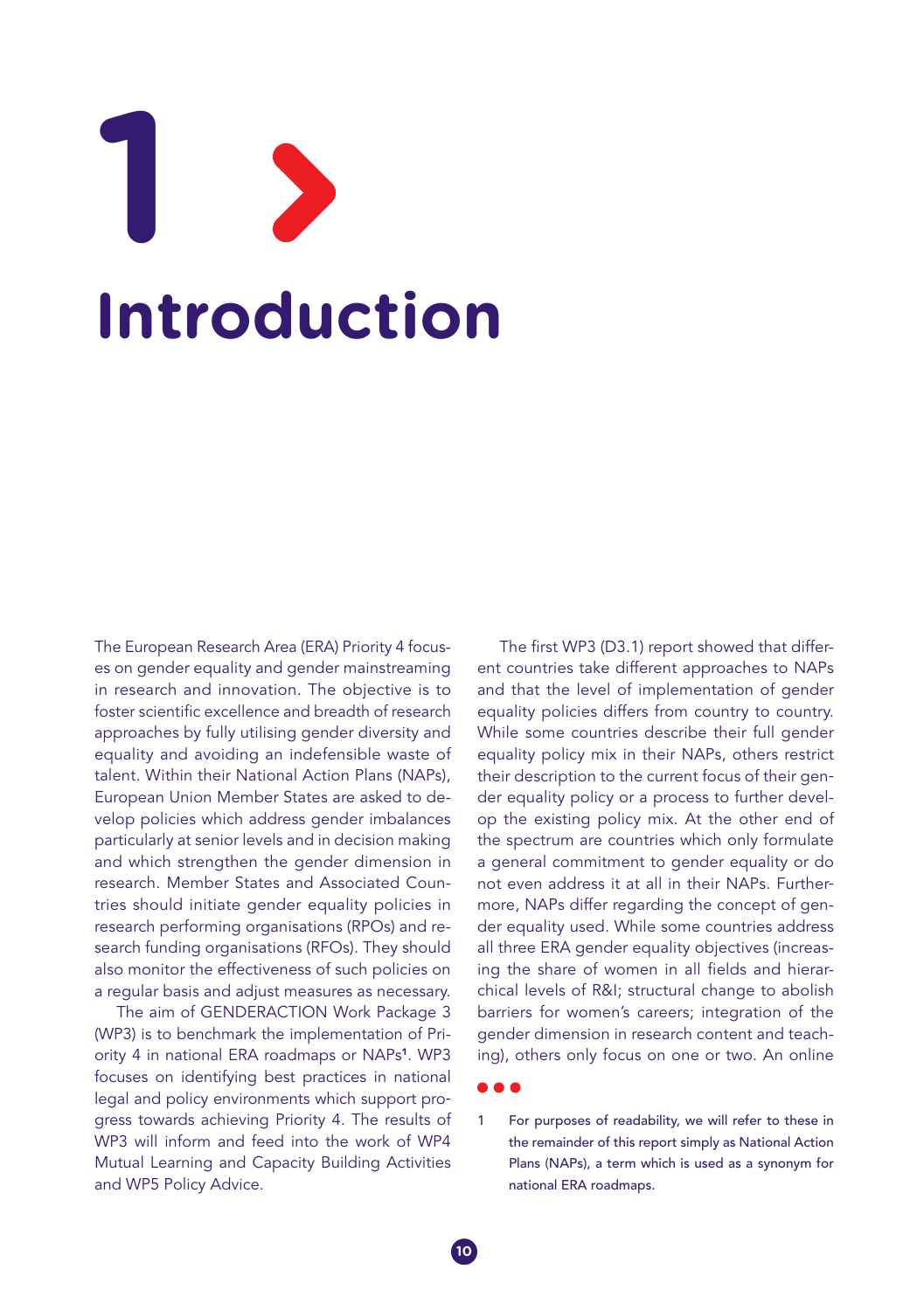survey revealed differences between EU15 countries and newer Member States (EU13 countries which joined the EU from 2004 onwards) in several respects. For 57% of newer Member States the NAP was the first policy document on gender equality in R&I, a fact that only holds for 25% of EU15 countries. Priority 4 is more likely to be interlinked with other priorities in EU15 countries (39% versus 14%). EU13 countries refer more frequently to difficulties regarding the development of Priority 4.

The second report in GENDERACTION WP3 builds on the results of the first report on NAP implementation (D3.1) and pursues a threefold aim:

- 1) to provide a set of indicators for monitoring NAP implementation,
- 2) to assess NAP implementation based on these indicators, and
- 3) to formulate recommendations for the next period of ERA implementation.

The analysis is based on multiple data sources which complement each other:

The starting point for GENDERACTION was a document analysis – in most cases, the NAPs. A list of documents included in the analysis is provided in chapter 9.1.

In autumn 2017, an online survey on NAP development and implementation was carried out among members of the Standing Working Group on Gender in Research and Innovation (SWG GRI). The results of this survey are provided in D3.1.

In early 2019, the survey was updated using the "Progress Tool" developed by the GPC Task Force for the analysis of the implementation of Priority 2a. Members of the SWG GRI received a short e-mail questionnaire and the progress tool adapted for Priority 4 measures. A total of 21 countries provided information on the current state of their NAP implementation.

To complement the available data, the SWG GRI agreed that GENDERACTION WP3 could conduct expert interviews with its members regarding NAP development and implementation. In preparation for a meeting of the SWG GRI in April 2019 in Brussels, three preliminary questions were sent to its members, one of which asked if they would agree to participate in an interview.<sup>2</sup> Representatives of 12 countries agreed to do so. They were all subsequently contacted, and in the end, nine interviews were carried out from May to July 2019 (see Appendix 10.1.3 for a list of interviewees).

The second report on NAP implementation starts with a description of the ERA process and the manner in which gender equality is addressed in different phases of ERA development (Chapter 2). In a next step, the GENDERACTION approach to monitoring and the set of indicators used to assess NAP implementation is presented (Chapter 3). The Priority 4 implementation status is then analysed using indicators referred to in the ERA progress reports (Chapter 4). This is followed by an analysis of NAP implementation based on the data collected in GENDERACTION (Chapter 5). Expert interviews conducted with stakeholders involved in NAP implementation complete the picture indicated by the survey data, aggregate data (e.g. She Figures) and relevant documents (Chapter 7). Finally, the main results are summarised and used as the basis for the formulation of recommendations for the next ERA Roadmap (Chapter 8).

#### . . .

2 The other two questions were "What is missing in the progress tool to give a comprehensive picture of NAP implementation in your country?" and "What would you see as the main development regarding gender in R&I in your country since 2016?". 12 out of 30 ERA countries provided information before or after the meeting.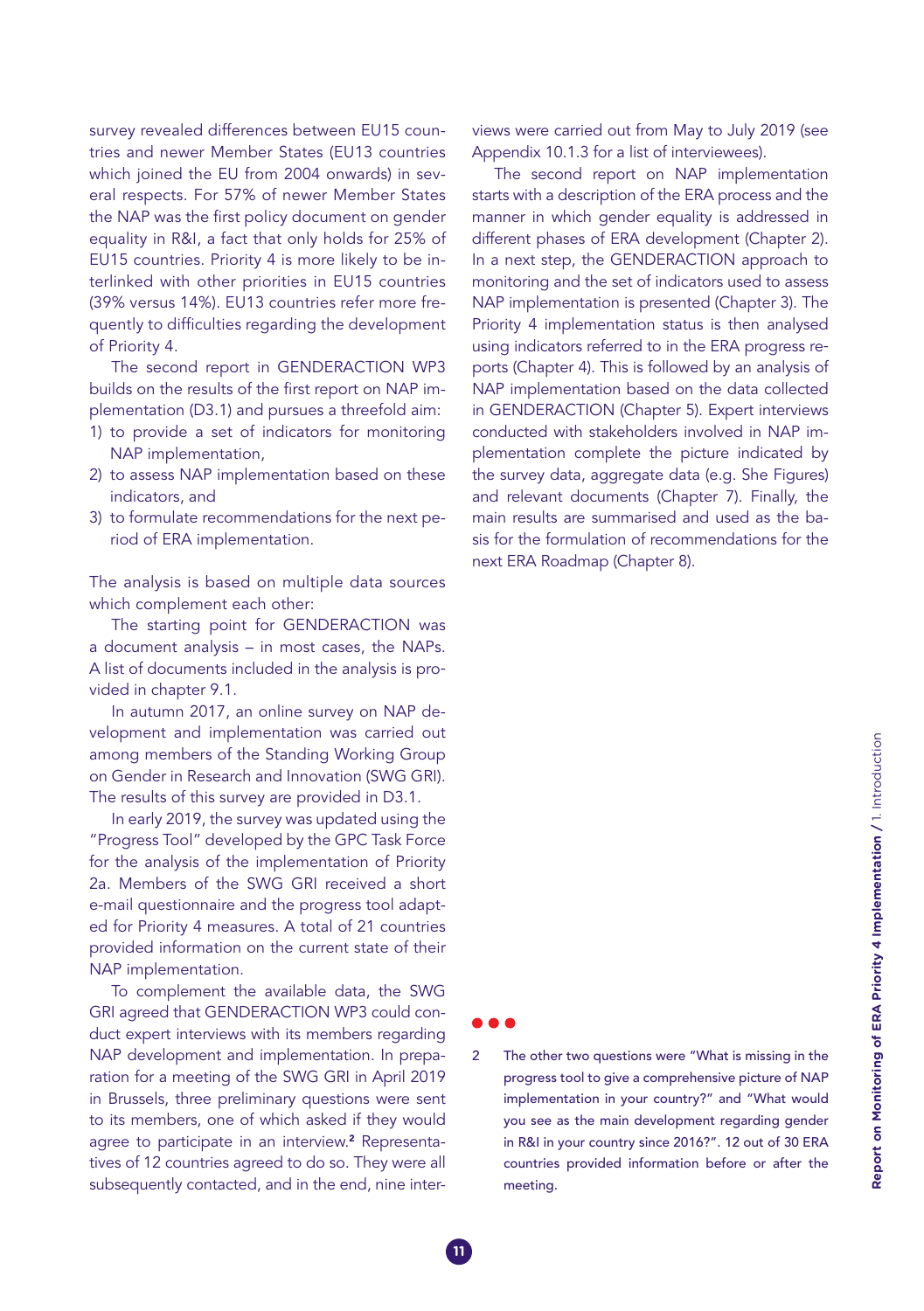# <span id="page-10-0"></span>**Gender Equality in the European Research Area 2**

The political concept of the European Research Area (ERA) was first launched in 2000 with the publication of the European Commission's "Towards a European Research Area" Communication (EC 2000). The main objectives of this initiative were to boost Europe's competitiveness, to improve the coordination of research activities on both a national and a European level, to develop human resources and to increase the attractiveness of European research to the best researchers from all over the world. The EU's Framework Programme for Research, Technological Development and Demonstration was considered to be the most important instrument for the implementation of the European Research Area.

In 2007, progress in the development of the ERA was assessed and new perspectives presented in the form of a Green Paper (EC 2007). The Green Paper underlines the importance of ERA for the European Union to become a leading knowledge society. It also confirms the main ERA objectives. "The ERA concept encompasses three inter-related aspects: a European 'internal market' for research, where researchers, technology and knowledge can freely circulate; effective

European-level coordination of national and regional research activities, programmes and policies; and initiatives implemented and funded at European level" (EC 2007: 5). In December 2008, the Competitiveness Council formulated a 2020 Vision for the European Research Area which was endorsed by the European Council (Council of the European Union 2008). The outlined vision of the ERA is based on six dimensions, namely: realising a single labour market for researchers; developing world-class research infrastructures; strengthening research institutions; sharing knowledge; optimising research programmes and priorities; and opening to the world through international cooperation in science and technology (S&T).

A third phase in the development of the ERA began in 2012 with the new Communication and Council Conclusions (EC 2012), which led to the adoption of the ERA Roadmap 2015-2020 (ERAC 2015). The purpose of this roadmap is to identify a limited number of top priority actions that will have the biggest impact on Europe's research and innovation whilst fully recognising that national research and innovation systems across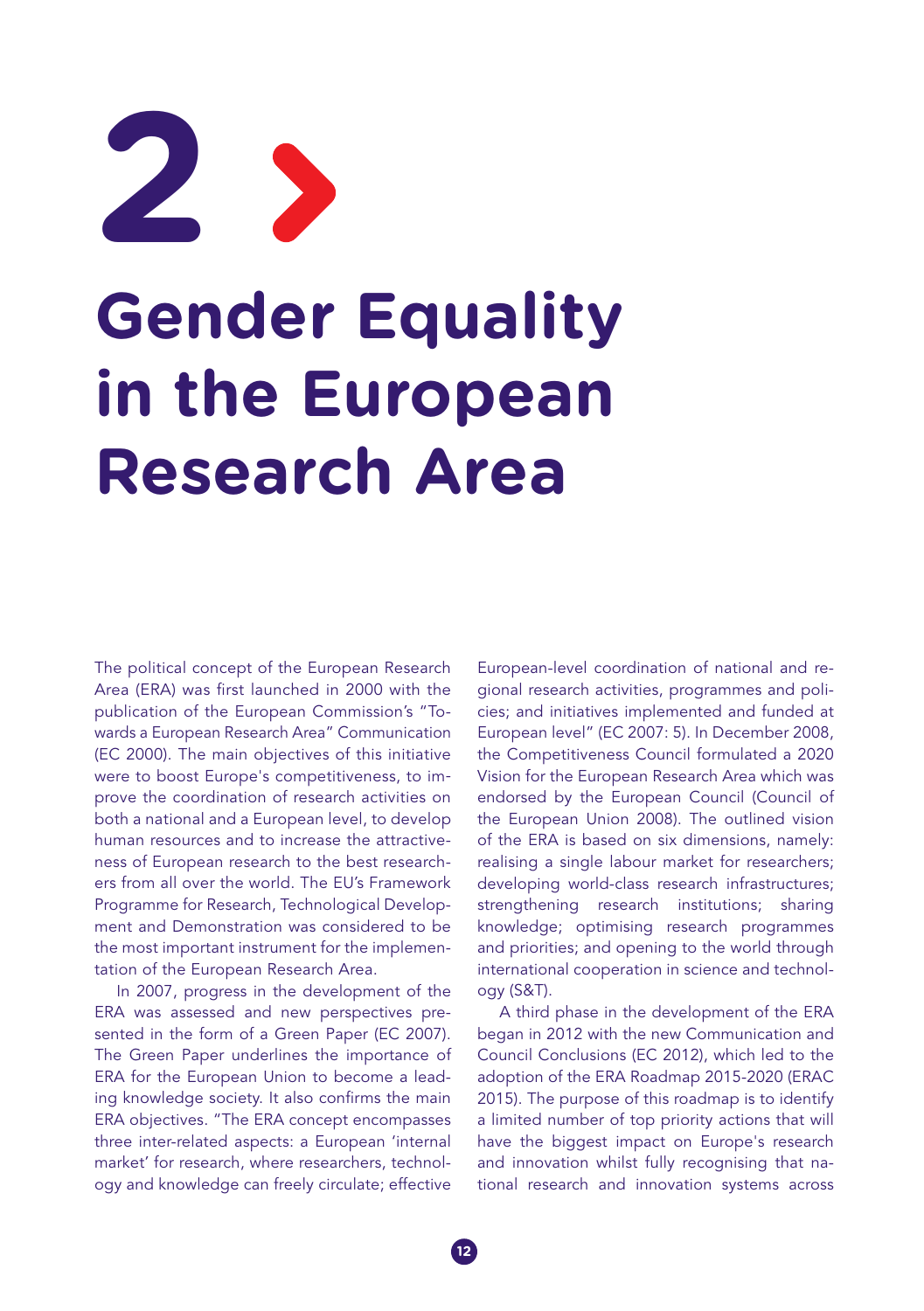Europe have different characteristics and specificities. It is up to the Member States to specify the strategies and actions for taking ERA further at the national level that are best suited to the structures and dynamics of their national research and innovation systems (Council of Europe 2015: 3). The ERA Roadmap also makes provisions for monitoring in conjunction with ERA Progress Reports. This monitoring should be kept as lean as possible to avoid additional administrative burdens yet also be clear and workable at both national and EU level.

The ERA Roadmap defines six priorities for policies to build ERA at the national level:

- Priority 1 Effective national research systems
- Priority 2a Jointly addressing grand challenges
- Priority 2b Making optimal use of public investments in research infrastructure
- Priority 3 An open labour market for researchers
- Priority 4 Gender equality and gender mainstreaming in research
- Priority 5 Optimal circulation and transfer of scientific knowledge
- Priority 6 International cooperation.

The gender dimension in science and research has been addressed in several ways in this process. For instance, the Communication "Towards a European Research Area" explicitly addresses the underrepresentation of women "There are not enough women in research in Europe" (EC 2000: 17). The need for action to increase the share of women in science and research is justified by the leaky pipeline phenomenon (decreasing female participation in science compared to the share of women among graduates) as well as discriminatory mechanisms and their anticipation by women. The Communication also refers to the EC Communication "Women in Science" (EC 1999), a policy document which formulates the aim to "encourage women to take part in European research" (EC 1999: 3). The European Commission (EC) already envisaged the development of a coherent approach to increase the share of women in its Fifth Framework Programme (FP5), which included the Marie Curie scholarships as well as corresponding advisory groups and assessment/ monitoring panels aimed specifically at promoting research by, for and on women. In other words, its goal was not only to increase female participation in research but also to strengthen gender issues in research content ("research for women" and "research on women").

The aforementioned Green Paper also calls for initiatives to increase the share of women in science and research. "It is thus essential to establish a single and open European labour market for researchers, ensuring effective 'brain circulation' within Europe and with partner countries and attracting young talent and women into research careers." (EC 2007: 11) In contrast to the EC Communication "Women in Science" (EC 1999), the Green Paper does not address the gender dimension in research content.

In the third phase of the development of the ERA (see, e.g., EC 2012; Council of Europe 2012), the focus of the gender dimension in the ERA is widened and formulated more explicitly. Gender equality and gender mainstreaming in research are defined as one of six ERA priorities "to end the waste of talent which we cannot afford and to diversify views and approaches in research and foster excellence" (EC 2012: 4). Priority 4 now defines three dimensions of gender equality: (1) the representation of women in science in general, (2) the representation of women in decision-making positions as well as structural and cultural barriers which lead to an underrepresentation of women in decision making, and (3) the integration of gender in research content. In the years that have since followed, the European Commission and the Council of Europe refer to this definition of gender equality – e.g. in the Council's conclusions on the European Research Area Roadmap (2015) or in the recent ERA Progress Report (EC 2019).

The European Research Area and Innovation Committee (ERAC) is a main actor in the ERA context. ERAC is a strategic policy advisory committee that advises the Council, the Commission and Member States on the full spectrum of research and innovation issues in the framework of the governance of the European Research Area. Its mandate was decided by the Council in October 2015. The Committee is co-chaired by the Commission and an elected representative from a Member State. The Council provides its secretariat. ERAC members are the European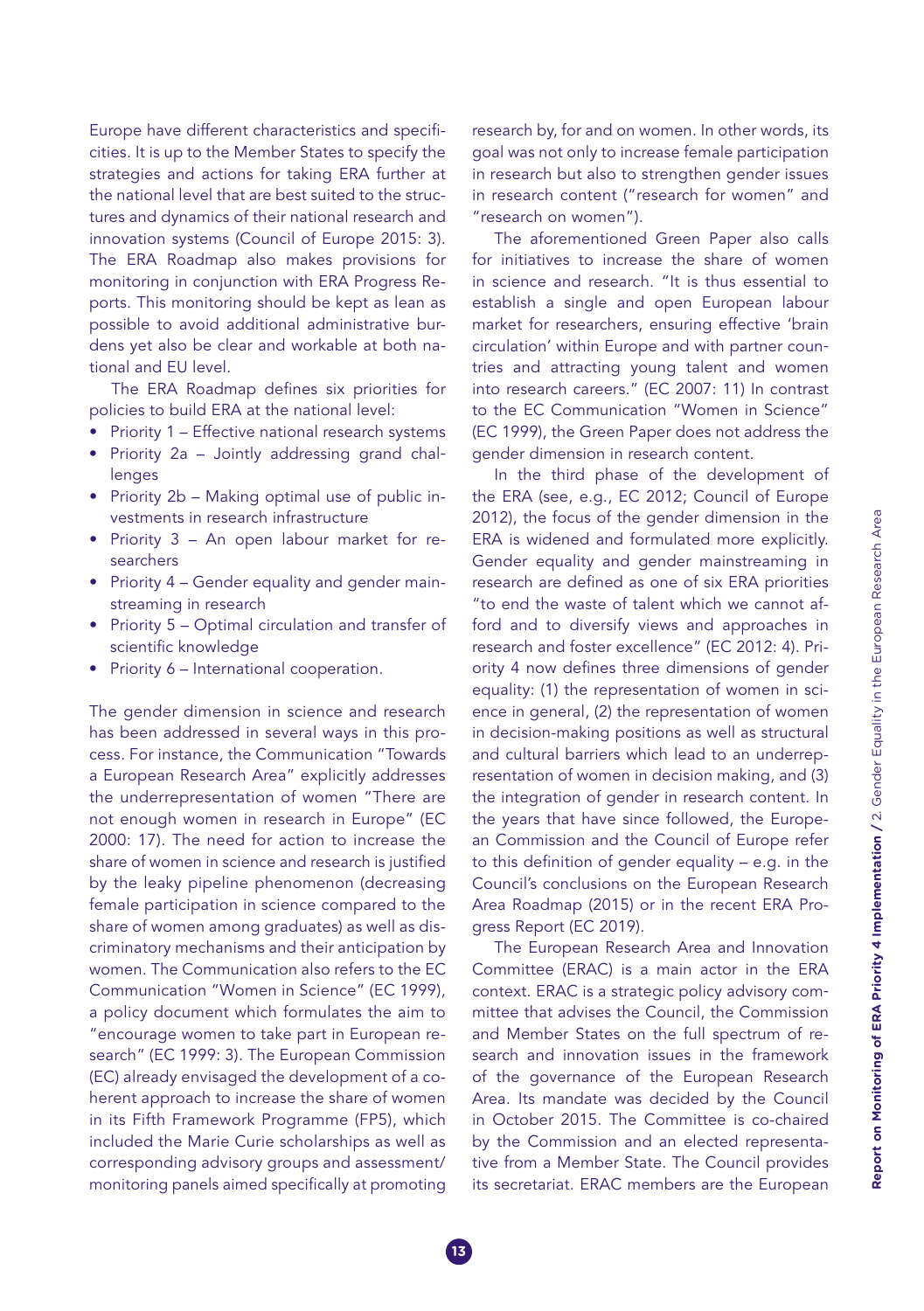Commission and the EU Member States. Non-EU countries which are associated to EU research and innovation programmes may participate as observers in its activities.<sup>3</sup>

ERAC currently has three Standing Working Groups: Open Science and Innovation, Human Resources and Mobility, and Gender in Research and Innovation. The Committee can also meet in two dedicated configurations, which were established by the Council and are chaired by an elected representative of an EU Member State: (1) the High Level Group on Joint Programming (GPC), which contributes to the preparation of the debates and decisions of the Competitiveness Council on joint programming and (2) the Strategic Forum for International S&T Cooperation (SFIC), which advices the Council and the Commission on the implementation of a European Partnership in the field of international scientific and technological cooperation.

In the following, we will focus on the question of how gender equality is considered by the Member States when implementing the ERA Roadmap. Our analysis is based on key ERA documents at European and national level, a survey of national stakeholders involved in the development and implementation of the national ERA Roadmaps or NAPs as well as a series of interviews with experts. It is also based on the assumption that sustainable gender equality policies in the ERA require a shared understanding by all stakeholders involved in NAP implementation of the problem to be addressed and the main objectives. Such a common understanding is the result of a discursive process. Vice versa, the lack of a common definition of problems and objectives can be interpreted as a lack of a discourse. We understand discourse to be "thematically connected and problem-related semiotic (for example oral or written) occurrences that relate to specific semiotic types, which serve particular political functions" (Reisigl 2008: 99; see also Wodak 2008). Hence, we start from the position that problems are not given but rather social constructs (see Bacchi 2009).

Applied to our context, this means that "gender mainstreaming", "gender analysis" and "gender equality" are discursively constructed forms of social knowledge. Equality policies are part of this productive process, for example

with regard to the way the problem of gender inequality is presented and which solutions are proposed (Bacchi 2000). This is why we focus in our analysis of the implementation of NAPs on how the gender equality problem has been represented in policy making (both in documents and policies).

3 The following countries currently have observer status: Albania, Armenia, Bosnia and Herzegovina, Faroe Islands, North Macedonia, Georgia, Iceland, Israel, Moldova, Montenegro, Norway, Serbia, Switzerland, Turkey, and Ukraine.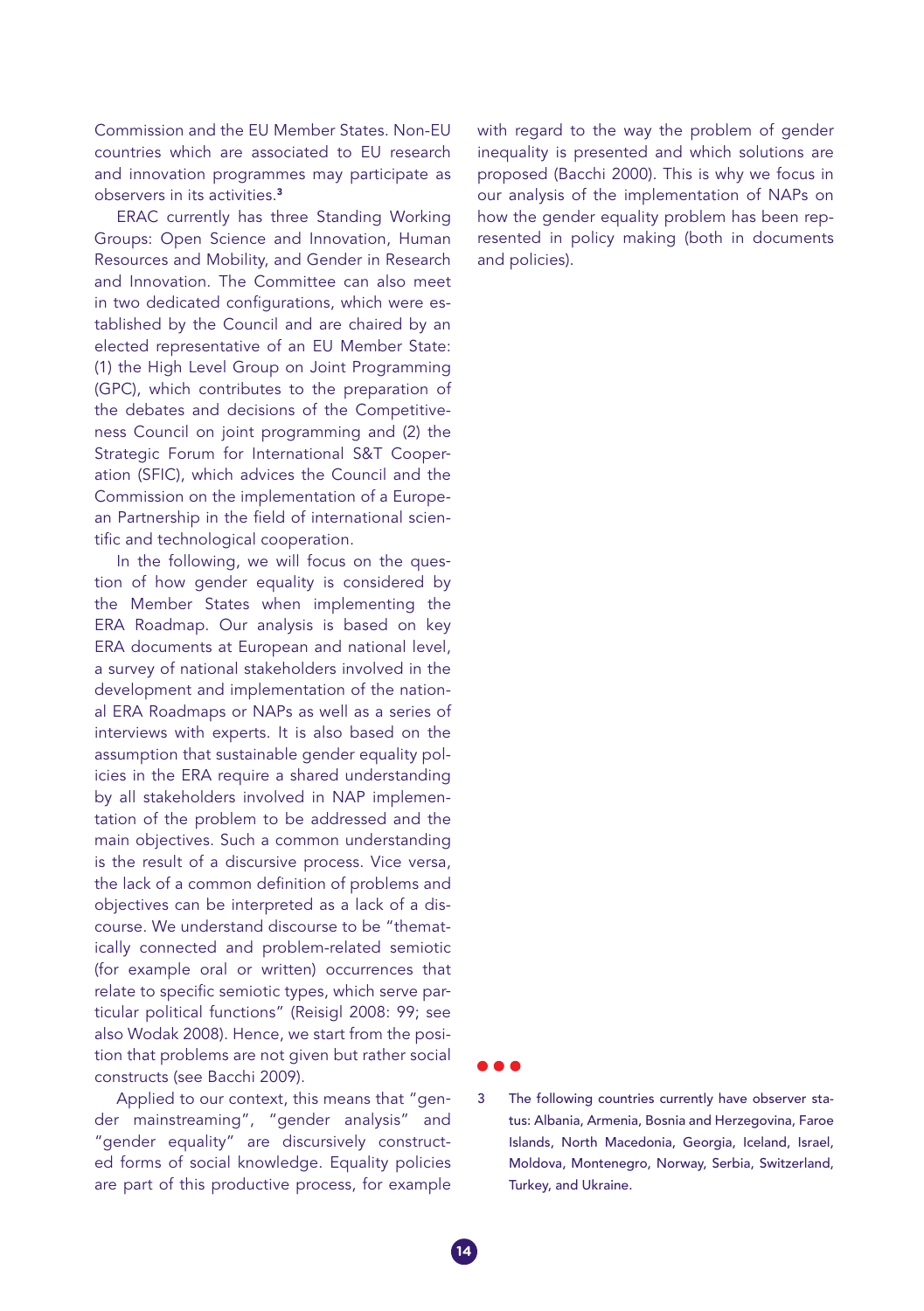# <span id="page-13-0"></span>**Monitoring of Priority 4 3**

Before we go on to present the results of our empirical analysis, we first outline the GENDER-ACTION approach to monitoring as well as the proposed set of indicators for monitoring the implementation of ERA Priority 4.

## **3.1 GENDERACTION approach to monitoring**

As already discussed in our first report on national roadmaps and mechanisms in ERA Priority 4 (D3.1), we assume that efficient and effective gender equality policies are developed and implemented following a complete policy cycle (May, Wildavsky 1978; Bergmann, Pimminger 2004).

 This implies that gender equality policy objectives and priorities must be formulated based on an analysis of the status quo with regard to the three gender equality dimensions (gender analysis). The

next steps are to design and implement measures to achieve the desired objectives. The implementation of these measures should constantly be monitored. Ideally, this monitoring should be accompanied by an evaluation of the measures – either in parallel with the implementation to identify starting points for further development of the measures or ex-post to measure their effectiveness.

For this report, we define monitoring in line with the definition proposed by Markiewicz and Patrick (2016: 12) as: "the planned, continuous and systematic collection and analysis of program information able to provide management and key stakeholders with an indication of the extent of progress in implementation, and in relation to program performance against stated objectives and expectations."<sup>4</sup>

4 This does not include a systematic determination of the quality and value of the policies or measures implemented or their contribution to the achievement of goals and objectives, which would be the task of an evaluation.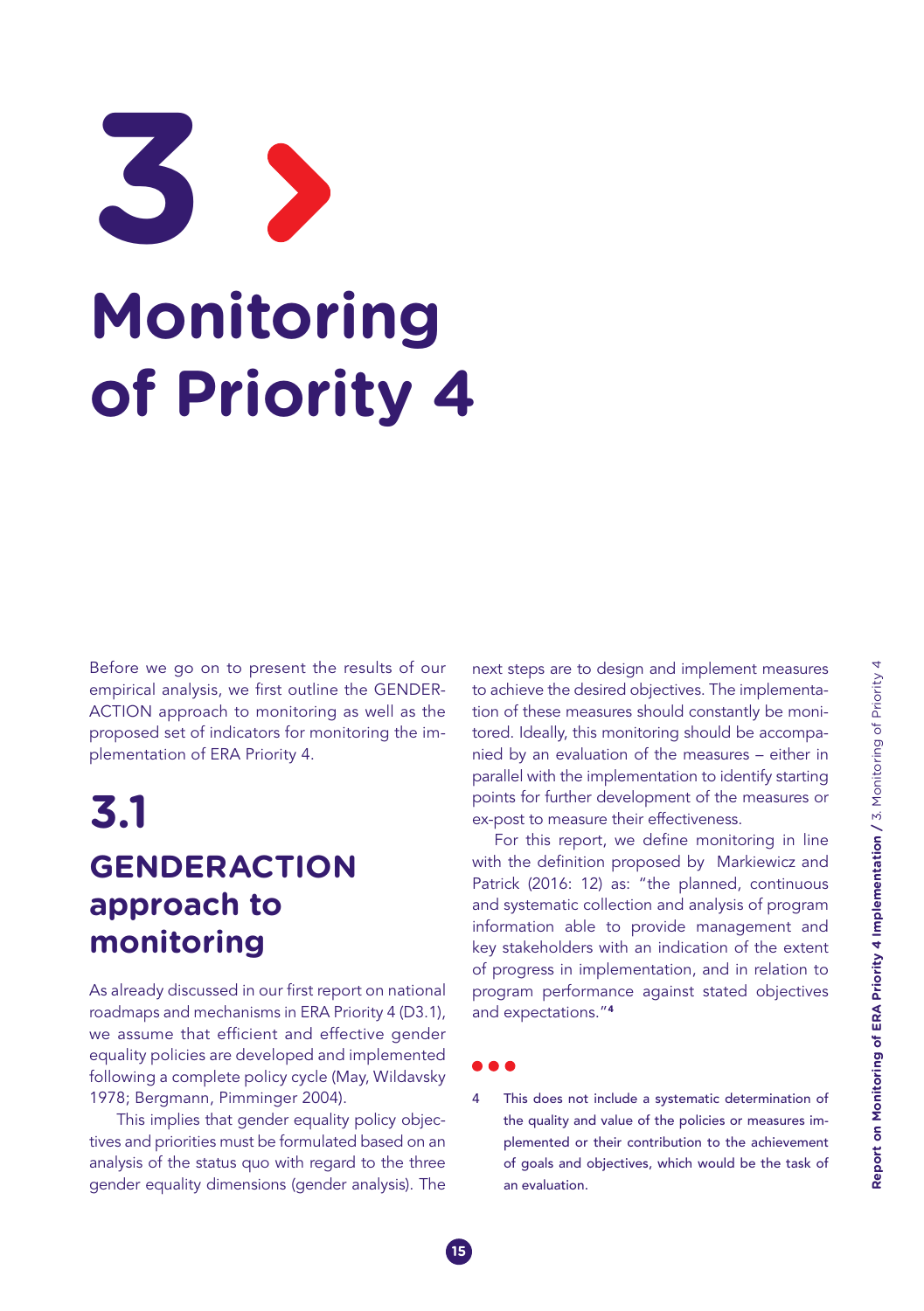#### **Figure 1: Complete Policy Cycle**



Source: based on May, Wildavsky 1978

#### **3.1.1 Purpose of monitoring**

Continuous monitoring generally pursues four goals which together support the efficient use of resources:

- Monitoring should provide an overview of current developments in the context of the policy of interest. In the Priority 4 context, relevant indicators refer to the number of higher education institutions (HEIs) and the development in the total number of professors and researchers. This information is necessary to interpret the monitoring indicators.
- The core function of the monitoring is to provide information about policy implementation (e.g. number of policies implemented, number of participants in training programmes and share of women, number of beneficiaries of subsidies and share of women, budget spent

on specific measures). This information makes the accountability of stakeholders transparent and provides first indications of suboptimal implementation.

- In an ideal case, the indicators used in a monitoring system also provide the basis for policy steering. This would require that targets for specific policies are formulated in a way that corresponds to the indicator(s) (e.g. when the performance agreement between a government ministry and a university contains the target to increase the share of women in professorships, and the monitoring includes a corresponding indicator).
- The information described helps to identify deviations from planned implementation and consequently the need to adapt policies or their implementation at an early stage.

#### **3.1.2 Principles of monitoring**

Efficient monitoring should be based on the following principles (see also Wroblewski et al. 2017).

In general, monitoring systems are **based on** empirical data which is available on a regular basis and easily accessible. In most cases, monitoring indicators consist of quantitative indicators derived from the main objectives in a policy field. However, objectives cannot always be formulated in a quantifiable manner. In such cases, qualitative indicators should be included.

A monitoring system should include indicators which describe the context of the policy or measure, the expected output or outcome of a policy as well as its *implementation*. Examples of context indicators in the field of national gender equality policy in R&I are the numbers of male and female researchers or the number of research institutions. An example of an indicator which describes the expected output is the share of women among newly-appointed professors. Potential outcome indicators are the share of female professors or the share of women in decision-making bodies.

Indicators focusing on the implementation of policies should represent the number of participants in programmes, the budget spent on programme implementation or the number of complaints addressed to an equality officer. Indicators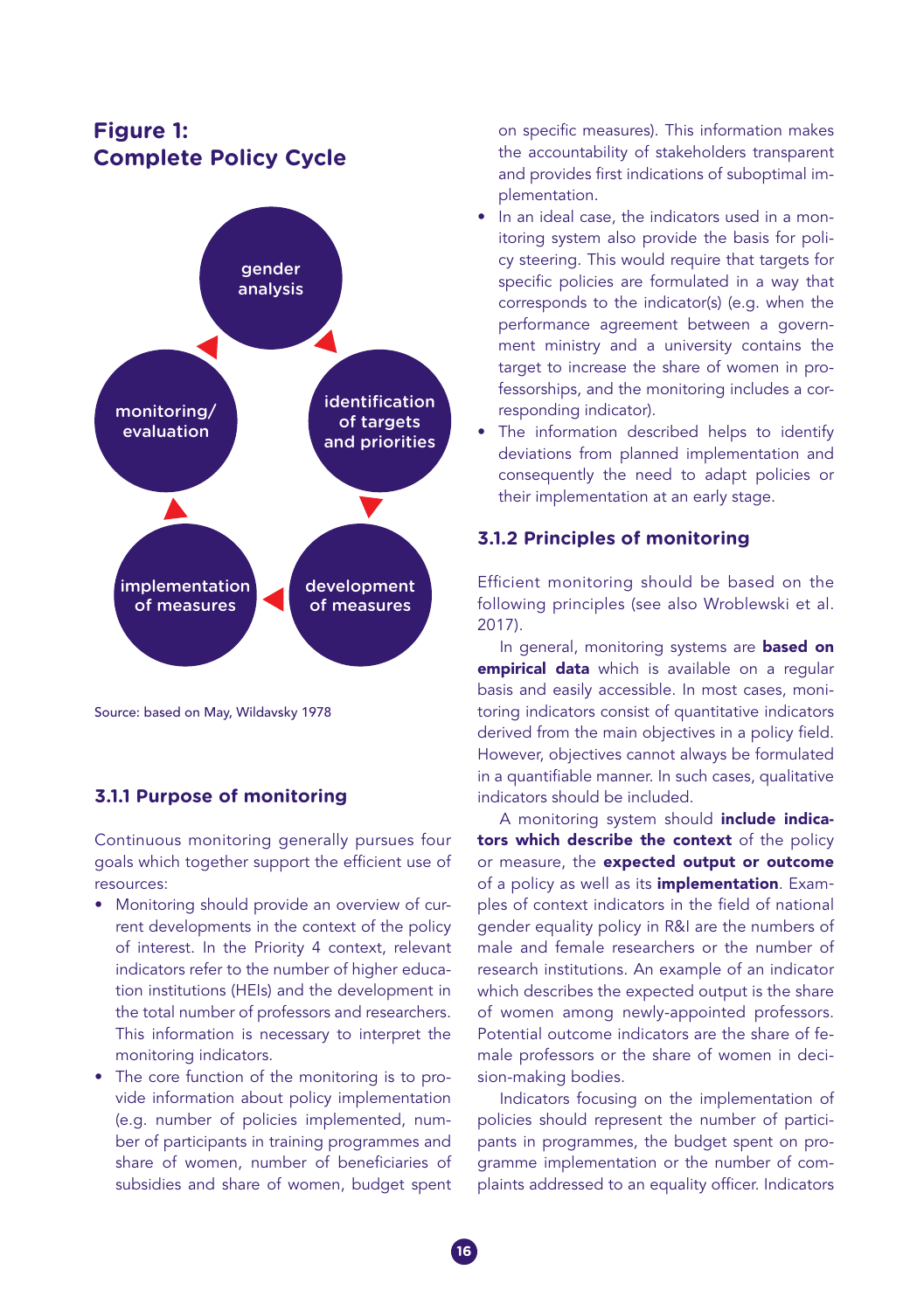focusing on the implementation of policies should be derived from a logic model or a programme theory that has been explicitly formulated for the concrete policy.<sup>5</sup>

Monitoring indicators should be developed with the participation of the main stakeholders. The aim is to establish an **agreed set of indica**tors which all relevant stakeholders accept as meaningful and relevant. This agreed set of indicators should likewise be based on a data source which all stakeholders define as reliable.

The agreed set of *indicators* should be available at regular intervals (e.g. yearly or monthly). The timing should be linked to the planned intervals for presentation and discussion of monitoring results (e.g. in the form of annual or monthly reports).

Monitoring results should be **presented and** interpreted on a regular basis. This presentation will both contribute to a gender equality discourse in the concrete policy field and provide the basis for policy learning. Monitoring results allow the overall political strategy and the concrete policy design to be reviewed. They also facilitate the assessment of progress towards the planned outcome. If deviations from the expected outcome are identified, an analysis of the underlying mechanisms and causes should be carried out. Lessons learned (success stories as well as failures) should also be identified.

Finally, a monitoring system should be seen as a "living tool" which has to be adapted when policies are changed.

#### **3.1.3 Level of ERA monitoring**

In line with the principles outlined above, the monitoring of progress towards the ERA should represent two different levels: (1) the aggregate level and (2) the level of the implementation of the NAP or concrete policies.

Relevant aggregate indicators are provided on a regular basis by the She Figures. The She Figures contain context indicators (e.g. size of sectors in R&I – university, state and business enterprise) as well as potential outcome indicators (e.g. share of women in Grade A). Three She Figures indicators are also used in the ERA Progress Report for Priority 4: The EMM headline indicator "Share of women in Grade A positions in the higher education sector" and the supporting indicators "Share of female PhD graduates" and "Gender dimension in research content". This means that the EMM indicators focus on two of three ERA gender equality objectives, namely female representation in Grade A and among PhD graduates as well as gender in research content. The second gender equality objective – abolishing structural barriers for careers of women – is not considered.

Furthermore, the existing monitoring of ERA progress does not consider the implementation of NAPs or concrete policies. As a consequence, the implementation of NAPs or policies remains a black box. Due to a lack of information, a positive development in the EMM indicators is interpreted as a consequence of successful gender equality policies. To avoid a misleading interpretation of developments, GENDERACTION advocates a **combined approach** using indicators that focus on both the aggregate and implementation levels.

In the following section, we propose a set of indicators to measure progress towards gender equality. Some of these indicators are taken from the She Figures, while others require primary data collection.

5 A logic model should indicate the goal of a policy (intended impact), then the changes (outcomes) that need to be made to achieve that goal, then all the things that need to be delivered (outputs) to bring about those changes and the activities that need to be carried out in order to ensure that the planned outputs are delivered. For further information, see W.K. Kellogg Foundation (2004).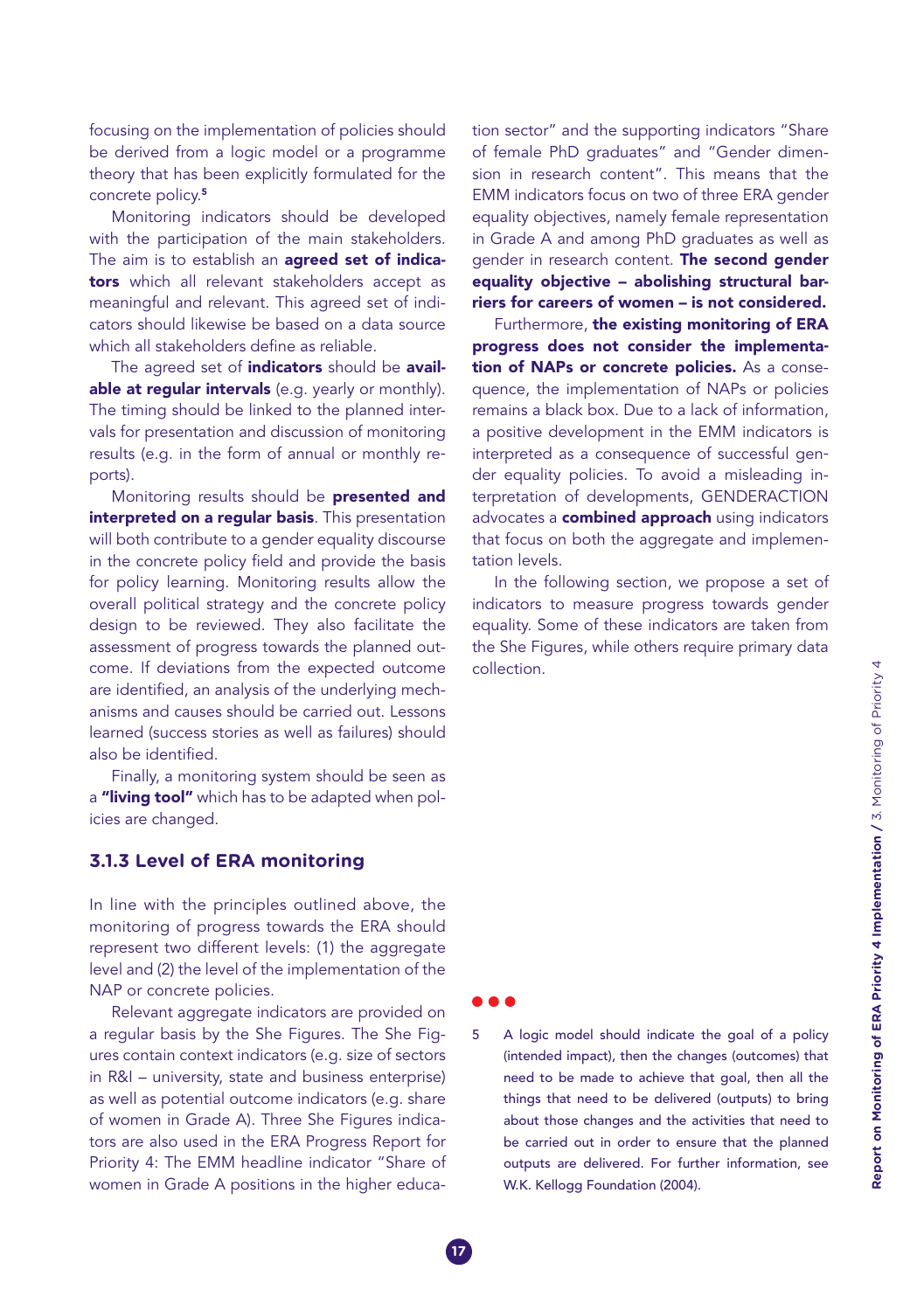## <span id="page-16-0"></span>**3.2 Proposed set of indicators**

A comprehensive monitoring system for NAP implementation should consider indicators at the aggregate level for the three main gender equality objectives as well as indicators which focus on the implementation of NAPs or concrete policies. We therefore propose the inclusion of additional indicators at the aggregate level (see Wroblewski et al. 2019) – such as the share of female researchers to draw more attention to the non-university sector – as well as indicators for the second ERA gender equality objective (abolishment of structural barriers for women's careers).

GENDERACTION also proposes the inclusion of qualitative indicators for NAP implementation in the monitoring and derives relevant qualitative indicators from an analysis of NAP documents:

- NAP contains context analysis (yes/no)
- Dimensions addressed by context analysis
- Objectives formulated in NAP (yes/no)
- Dimensions addressed by objectives
- • Concrete policies/measures formulated for ERA objective 1 (yes/no)
- • Concrete policies/measures formulated for ERA objective 2 (yes/no)
- • Concrete policies/measures formulated for ERA objective 3 (yes/no)
- Links between other ERA priorities and Priority 4 (for each priority: yes/no)

These indicators are in line with the complete policy cycle approach as well as the criteria for good practice NAPs which have been developed within the GENDERACTION project (see Wroblewski et al. 2018).

To measure the progress of NAP implementation, the ERAC Working Group on Priority 2a developed a progress tool which counts policies/ measures that are mentioned in the NAP and are already implemented. For each measure implemented, the status is also mentioned (on time, with delay, terminated).

#### **Good practice NAPs**

- are based on an empirical baseline assessment,
- contain objectives and targets which are derived from the baseline assessment,
- formulate objectives, targets and concrete measures consistently,
- consider gender in all priorities (gender mainstreaming), thus interlinking Priority 4 with other priorities,
- include concrete budgets and resources,
- define responsibility for the implementation of NAPs or specific actions (the responsibility for concrete measures should be assigned to specific stakeholders),
- include a responsibility for the coordination of the six priorities as well as of concrete measures within one priority,
- use consultation in developing NAPs (stakeholder involvement),
- include concrete deadlines for measures and actions, and
- include a description of monitoring and/or planned evaluation activities.

A main shortcoming of this approach is that all policies/measures count equally. In other words, a comprehensive policy aimed at structural change in universities with a significant budget and a prize for women researchers which is awarded once a year both have the same weight in the monitoring.

To assess the significance of such policies or measures, GENDERACTION developed a set of criteria to identify good practice measures (see Wroblewski et al. 2018).

We therefore propose to complement the qualitative indicators on NAP implementation with the number of good practice policies/measures.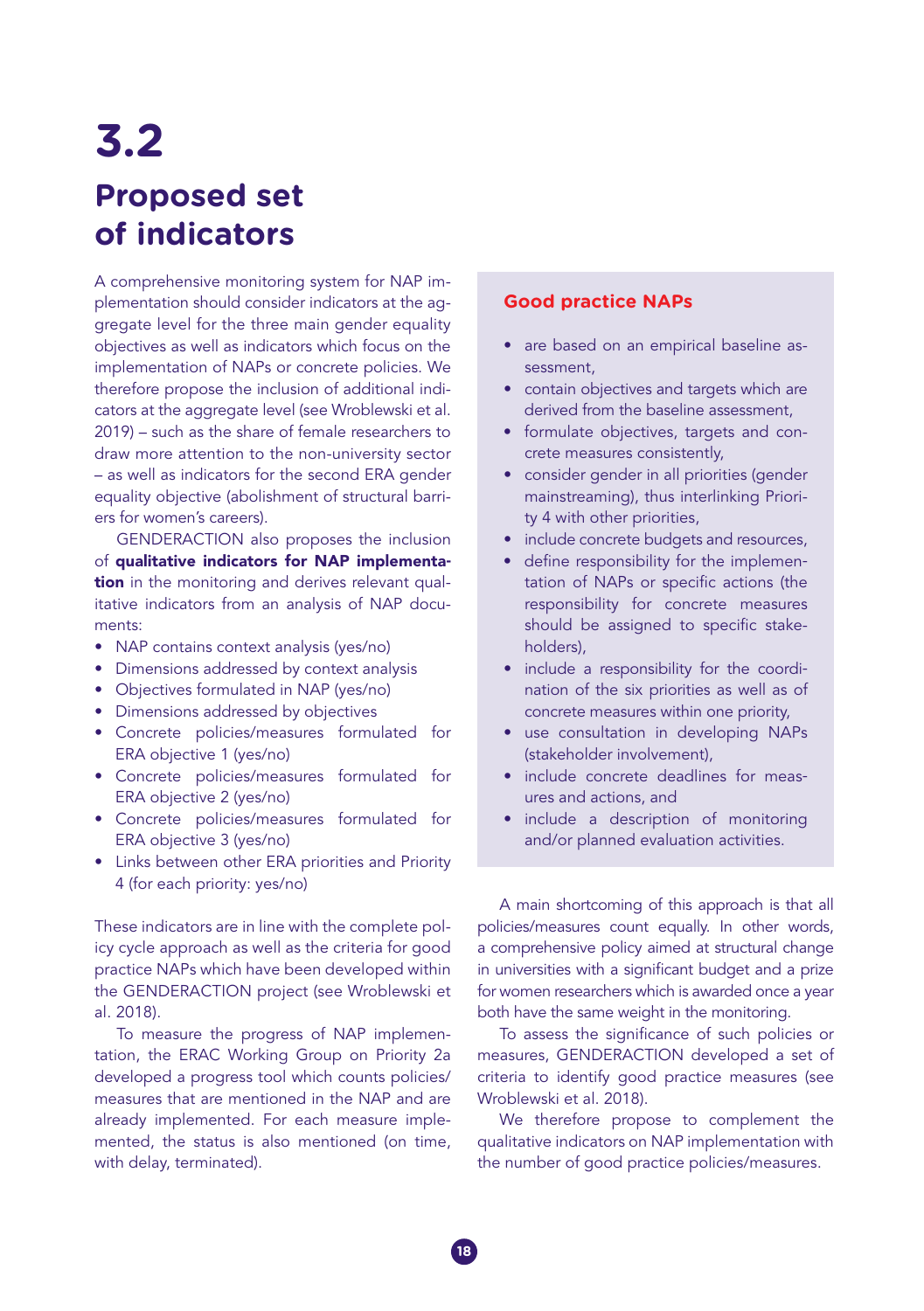## **Table 1: Aggregate indicators**

| <b>Indicator</b>                                                                 | <b>Definition</b>                                                                                                                                                                                                                                                                                                                                                                                                                                                                                                                                                                                                                                                                                                                                                                                                                                                                                                                | <b>Source</b>                                                                                                |  |  |  |  |  |  |  |
|----------------------------------------------------------------------------------|----------------------------------------------------------------------------------------------------------------------------------------------------------------------------------------------------------------------------------------------------------------------------------------------------------------------------------------------------------------------------------------------------------------------------------------------------------------------------------------------------------------------------------------------------------------------------------------------------------------------------------------------------------------------------------------------------------------------------------------------------------------------------------------------------------------------------------------------------------------------------------------------------------------------------------|--------------------------------------------------------------------------------------------------------------|--|--|--|--|--|--|--|
| Objective 1 - Increasing female participation in R&I                             |                                                                                                                                                                                                                                                                                                                                                                                                                                                                                                                                                                                                                                                                                                                                                                                                                                                                                                                                  |                                                                                                              |  |  |  |  |  |  |  |
| Share of women<br>researchers                                                    | This indicator represents the share of women researchers, broken down<br>by country, in the researcher population in all sectors of the economy.                                                                                                                                                                                                                                                                                                                                                                                                                                                                                                                                                                                                                                                                                                                                                                                 | Eurostat - Statistics<br>on research and<br>development, She<br><b>Figures</b>                               |  |  |  |  |  |  |  |
| Share of women<br>in Grade<br>A positions in the<br>higher education<br>sector   | This indicator enables the tracking of the progress made with regard to<br>the presence of women at the highest level of academia.                                                                                                                                                                                                                                                                                                                                                                                                                                                                                                                                                                                                                                                                                                                                                                                               | <b>Women in Science</b><br>database, DG<br>Research and<br>Innovation, ERA<br>progress report                |  |  |  |  |  |  |  |
| Share of female<br>PhD graduates                                                 | This indicator pertains to Priority 4 (and relates to gender balance in<br>career progression) and measures the graduation rate for women at<br>the highest level of tertiary education. Its aim is to characterise the rate<br>and progress of the graduation of women from doctoral programmes.                                                                                                                                                                                                                                                                                                                                                                                                                                                                                                                                                                                                                                | Eurostat data                                                                                                |  |  |  |  |  |  |  |
| <b>Objective 2 - Structural change</b>                                           |                                                                                                                                                                                                                                                                                                                                                                                                                                                                                                                                                                                                                                                                                                                                                                                                                                                                                                                                  |                                                                                                              |  |  |  |  |  |  |  |
| Share of female<br>heads of<br>institutions in the<br>higher education<br>sector | This indicator represents the number of female heads of institutions in<br>the higher education sector (HES) for a given year.                                                                                                                                                                                                                                                                                                                                                                                                                                                                                                                                                                                                                                                                                                                                                                                                   | <b>Women in Science</b><br>database, DG<br>Research and<br>Innovation: She<br>Figures                        |  |  |  |  |  |  |  |
| <b>Glass Ceiling</b><br>Index                                                    | The Glass Ceiling Index (GCI) is a relative index comparing the share<br>of women in academia (grades A, B and C) with the share of women in<br>top academic positions (grade A positions; equivalent to full professors<br>in most countries) in a given year. The GCI can range from 0 to infinity.<br>A GCI of 1 indicates that there is no difference between women and<br>men in terms of their chances of being promoted. A score of less than<br>1 means that women are more represented at grade A level than in<br>academia in general (grades A, B and C) and a GCI score of more than<br>1 indicates the presence of a glass ceiling effect, i.e. women are less<br>represented in grade A positions than in academia in general (grades<br>A, B and C). In other words, the higher the GCI value, the stronger the<br>glass ceiling effect and the more difficult it is for women to move into<br>a higher position. | <b>Women in Science</b><br>database, DG<br>Research and<br>Innovation: She<br><b>Figures</b>                 |  |  |  |  |  |  |  |
| Share of RPOs<br>that have adopted<br>a gender equality<br>plan                  | Using ERA survey data, this indicator presents the share of respondent<br>RPOs who indicated that they had adopted a gender equality plan in<br>a given year.                                                                                                                                                                                                                                                                                                                                                                                                                                                                                                                                                                                                                                                                                                                                                                    | HEI and PRO surveys;<br>She Figures 2018<br>(MoRRI project), She<br>Figures 2015 (ERA<br><b>Survey 2014)</b> |  |  |  |  |  |  |  |
| Share of women<br>on boards,<br>members and<br>leaders                           | This indicator shows the extent to which women are involved in top<br>decision-making committees which have a crucial impact on the<br>orientation of research in a given year.                                                                                                                                                                                                                                                                                                                                                                                                                                                                                                                                                                                                                                                                                                                                                  | <b>Women in Science</b><br>database, DG<br>Research and<br>Innovation; She<br><b>Figures</b>                 |  |  |  |  |  |  |  |
| Objective 3 - Gender dimension in research content                               |                                                                                                                                                                                                                                                                                                                                                                                                                                                                                                                                                                                                                                                                                                                                                                                                                                                                                                                                  |                                                                                                              |  |  |  |  |  |  |  |
| Gender<br>dimension in<br>research content<br>$(2007 - 2014)$                    | This indicator relates to the share of a given country's scientific production<br>(measured by the number of peer-reviewed scientific publications by<br>full counting) in which a gender dimension has been identified in the<br>research content relative to the same share at world level. The resulting<br>indicator is a specialisation index, whereby a score above 1 means<br>that a country is specialised (i.e. puts more emphasis on the gender<br>dimension in its research output relative to the score for the world as<br>a whole), while a score below 1 means that it is not specialised relative<br>to the world as a whole.                                                                                                                                                                                                                                                                                    | Computed by<br>Science-Metrix using<br>WoS data (Clarivate<br>Analytics)                                     |  |  |  |  |  |  |  |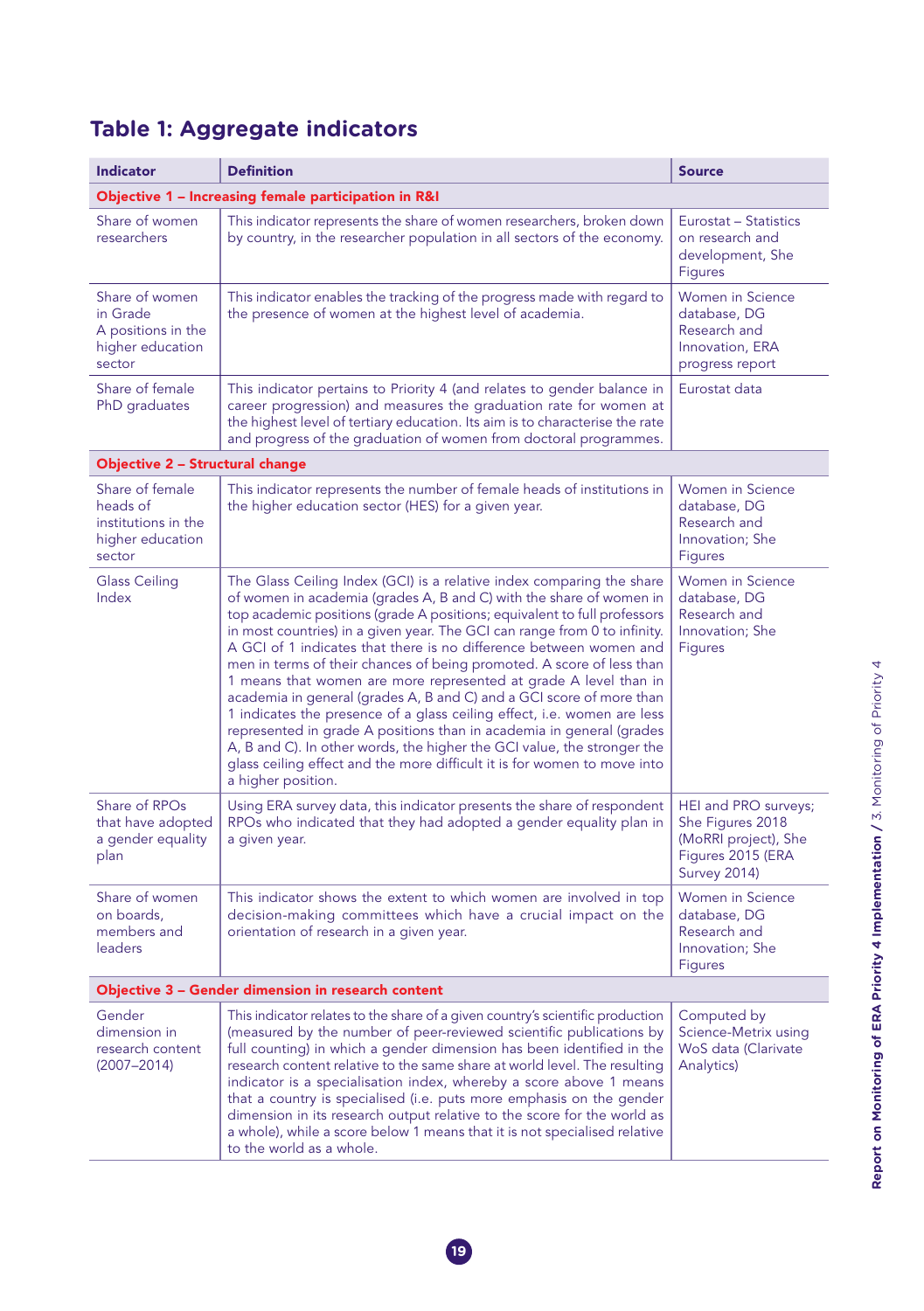#### **Good practice policies and measures**

- are based on an empirical baseline assessment,
- • explicitly aim to contribute to at least one of the three main ERA gender equality objectives,
- • formulate concrete targets and target groups,
- are based on a theory of change/programme theory (a formulated set of assumptions why and how the policy should reach its targets and target groups),
- involve relevant stakeholders in the development of the policy/measure,
- are provided with sufficient and sustainable funding,
- • produce results which are sustainable and significant (in terms of coverage, resources, timeframes, etc.),
- • develop a dissemination/communication strategy (what has been done, what has been achieved, what worked, what didn't work), and
- are monitored or evaluated on a regular basis with regard to their implementation status and impact.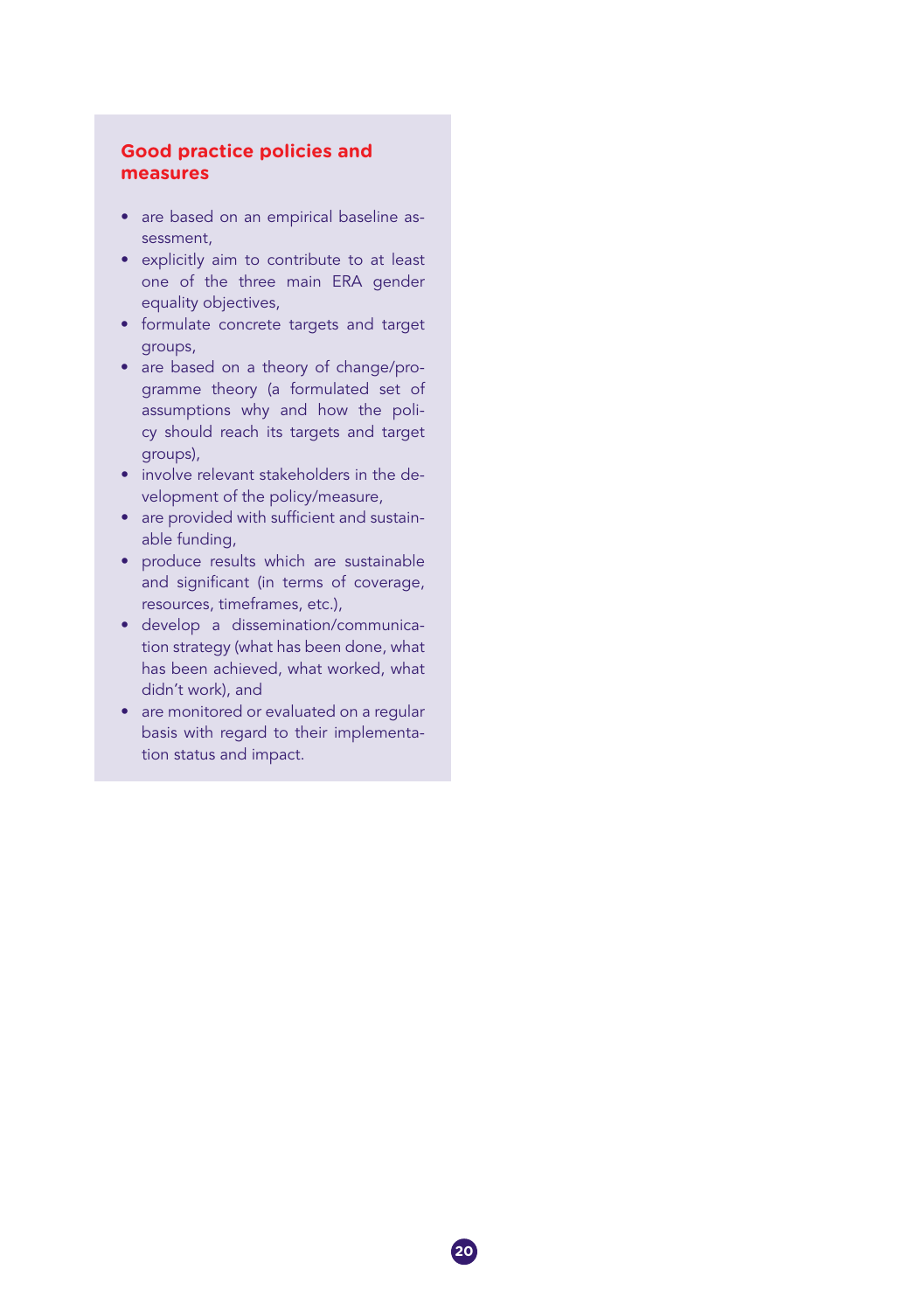<span id="page-19-0"></span>

## **4.1**

## **State of implementation of Priority 4 based on aggregate indicators**

The most important indicator for measuring progress regarding ERA Priority 4 is the share of women in Grade A positions (the "headline indicator"). According to this headline indicator, the top group (Cluster 1) consists of the following EU Member States: Romania, Latvia, Croatia and Lithuania. Of these countries, Lithuania and Romania did not formulate a gender equality strategy (Priority 4) in their NAPs. Countries which score highest in the headline indicator also achieve an above-average score in at least one of the supporting indicators. The following countries also achieve an above-average score and constitute Cluster 2: Bulgaria, Finland, Slovenia and Norway.

The top group for the supporting indicator – the share of female PhD graduates – consists of the following EU Member States: Slovenia, Cyprus, Latvia and Lithuania. A further eight EU Member States also achieve an above-average score for this indicator and constitute Cluster 2: Portugal, Croatia, Romania, Estonia, Poland, Bulgaria, Slovakia, Italy and Finland.

Romania, Slovenia and Slovakia form the top group of EU Member States for the second supporting indicator – gender in research content. The group of countries in Cluster 2 is composed of Hungary, Portugal, Estonia, Lithuania, Sweden, Croatia, Norway, Finland, Denmark, Luxembourg, Spain, Malta and Bulgaria.

Seven countries achieve an above-average score and are placed in Cluster 1 or 2 for all three indicators: Bulgaria, Croatia, Finland, Latvia, Lithuania, Romania and Slovenia (see also Table 6 in Chapter 10.2).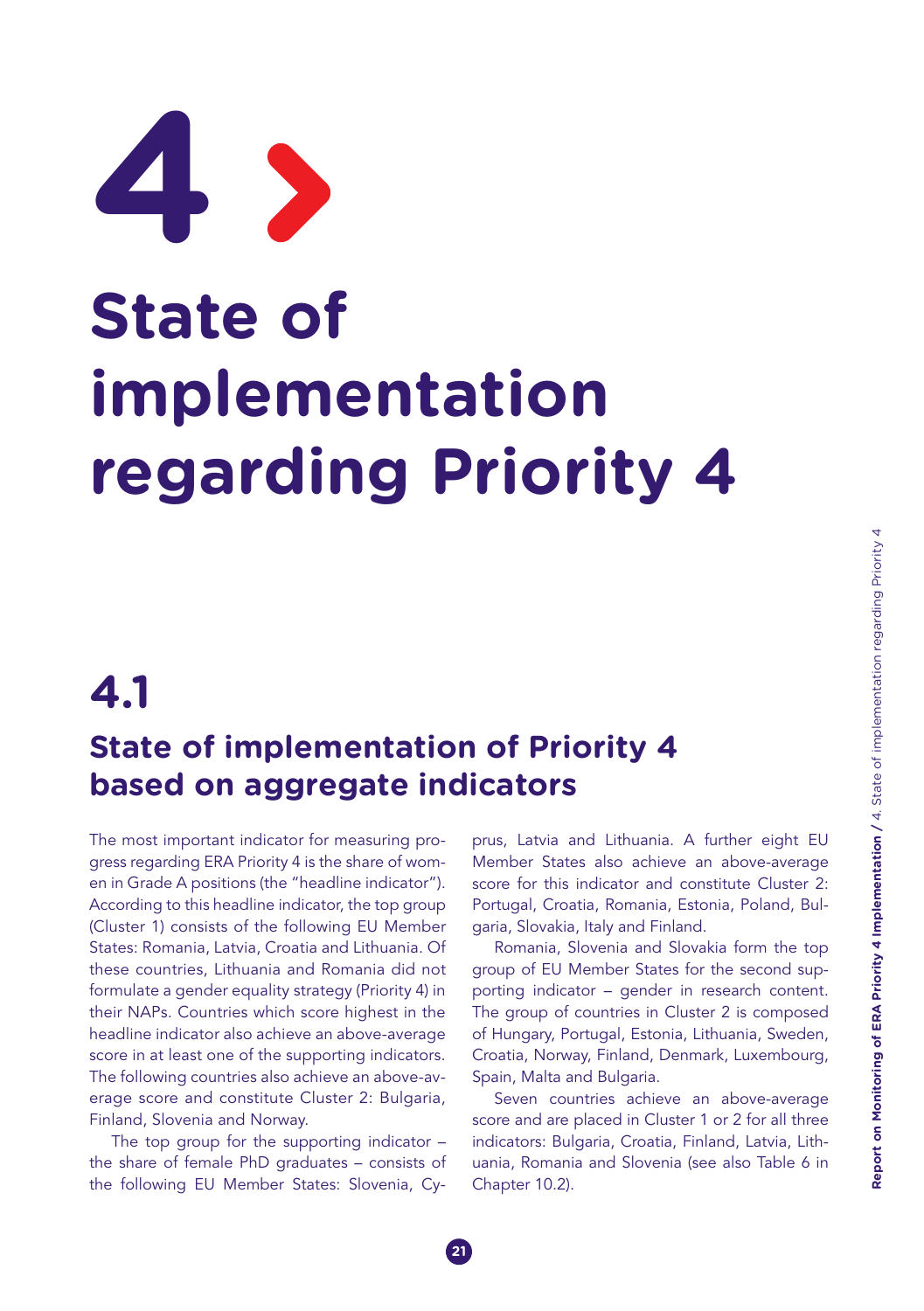### **Table 2: EMM indicators for Priority 4**

|             | <b>Grade A</b><br>(2016) | PhD (2016) | <b>Publ</b><br>(2014) |
|-------------|--------------------------|------------|-----------------------|
| <b>EU28</b> | 0.24                     | 0.48       | 1.05                  |
| AT          | 0.23                     | 0.42       | 1.02                  |
| BE          | 0.18                     | 0.47       | 0.95                  |
| <b>BG</b>   | 0.37                     | 0.53       | 1.07                  |
| <b>CY</b>   | 0.13                     | 0.60       | 0.88                  |
| <b>CZ</b>   | 0.15                     | 0.43       | 0.91                  |
| DE          | 0.19                     | 0.45       | 0.89                  |
| DK          | 0.21                     | 0.48       | 1.10                  |
| EE          | 0.24                     | 0.54       | 1.27                  |
| ΕL          | 0.22                     | 0.49       | 0.92                  |
| <b>ES</b>   | 0.21                     | 0.51       | 1.08                  |
| FI          | 0.29                     | 0.52       | 1.16                  |
| <b>FR</b>   | 0.22                     | 0.45       | 0.73                  |
| <b>HR</b>   | 0.41                     | 0.55       | 1.24                  |
| HU          | 0.20                     | 0.47       | 1.51                  |
| IE          | 0.21                     | 0.48       | 0.62                  |
| ΙT          | 0.22                     | 0.52       | 1.04                  |
| LT          | 0.39                     | 0.58       | 1.26                  |
| LU          | 0.17                     | 0.40       | 1.10                  |
| LV          | 0.41                     | 0.58       | 0.98                  |
| MT          | 0.21                     | 0.41       | 1.08                  |
| <b>NL</b>   | 0.19                     | 0.49       | 1.05                  |
| PL          | 0.24                     | 0.54       | 1.01                  |
| PT          | 0.26                     | 0.55       | 1.50                  |
| <b>RO</b>   | 0.54                     | 0.55       | 2.72                  |
| <b>SE</b>   | 0.25                     | 0.45       | 1.25                  |
| SI          | 0.29                     | 0.61       | 2.21                  |
| <b>SK</b>   | 0.25                     | 0.52       | 1.65                  |
| UK          | 0.26                     | 0.46       | 1.03                  |

Grade A = Share of women in Grade A positions in the higher education sector; PhD = Share of female PhD graduates; Publ = Gender dimension in research content; pattern code refers to the clusters in Figure 2.

Source: ERA Progress Report 2018 (EC 2019a)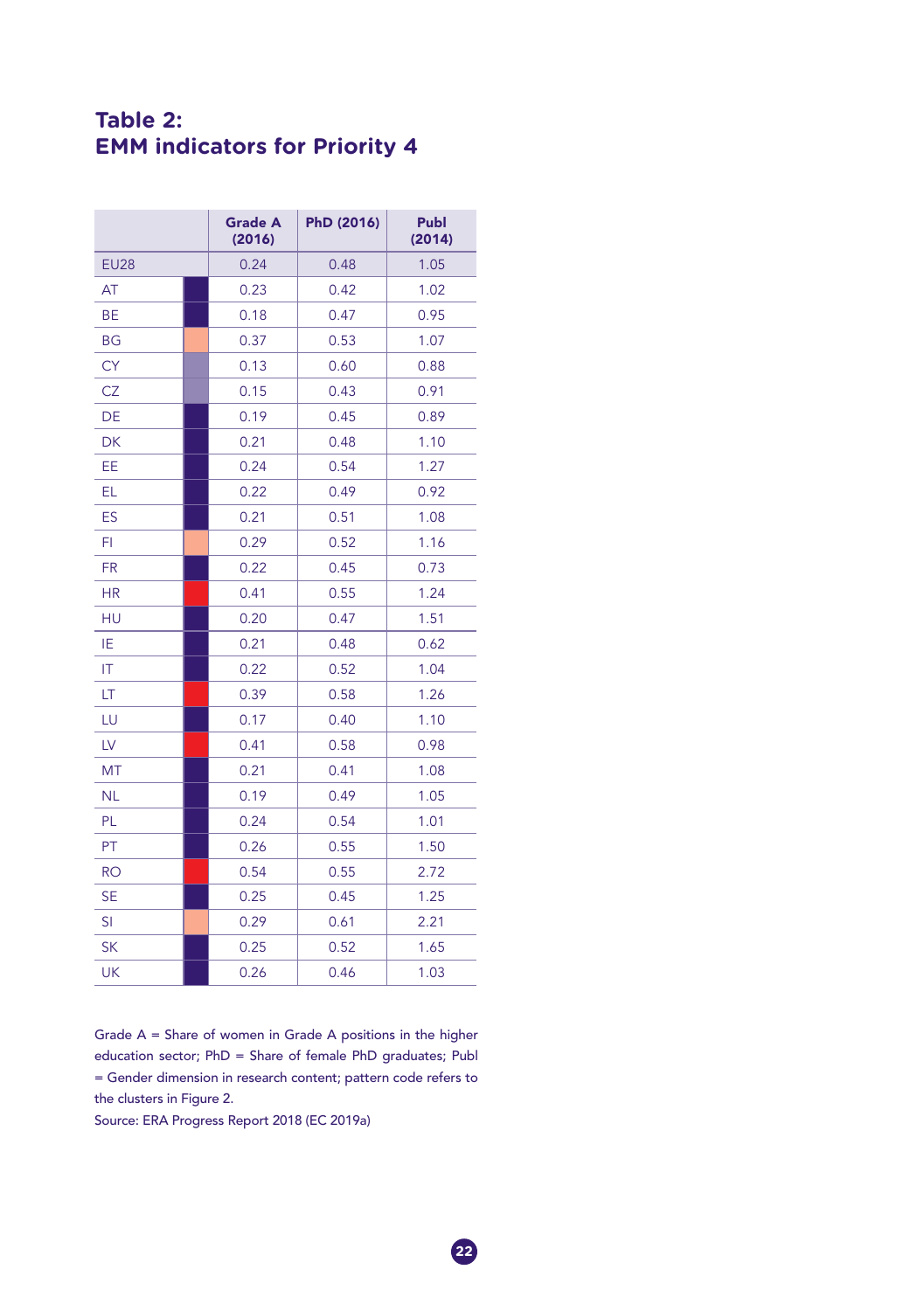

cluster 1 cluster 2 cluster 3 cluster 4 **Headline Indicator: Share of women in Grade A positions in the Higher Education Sector**

Source: ERA Progress Report 2018.

**23**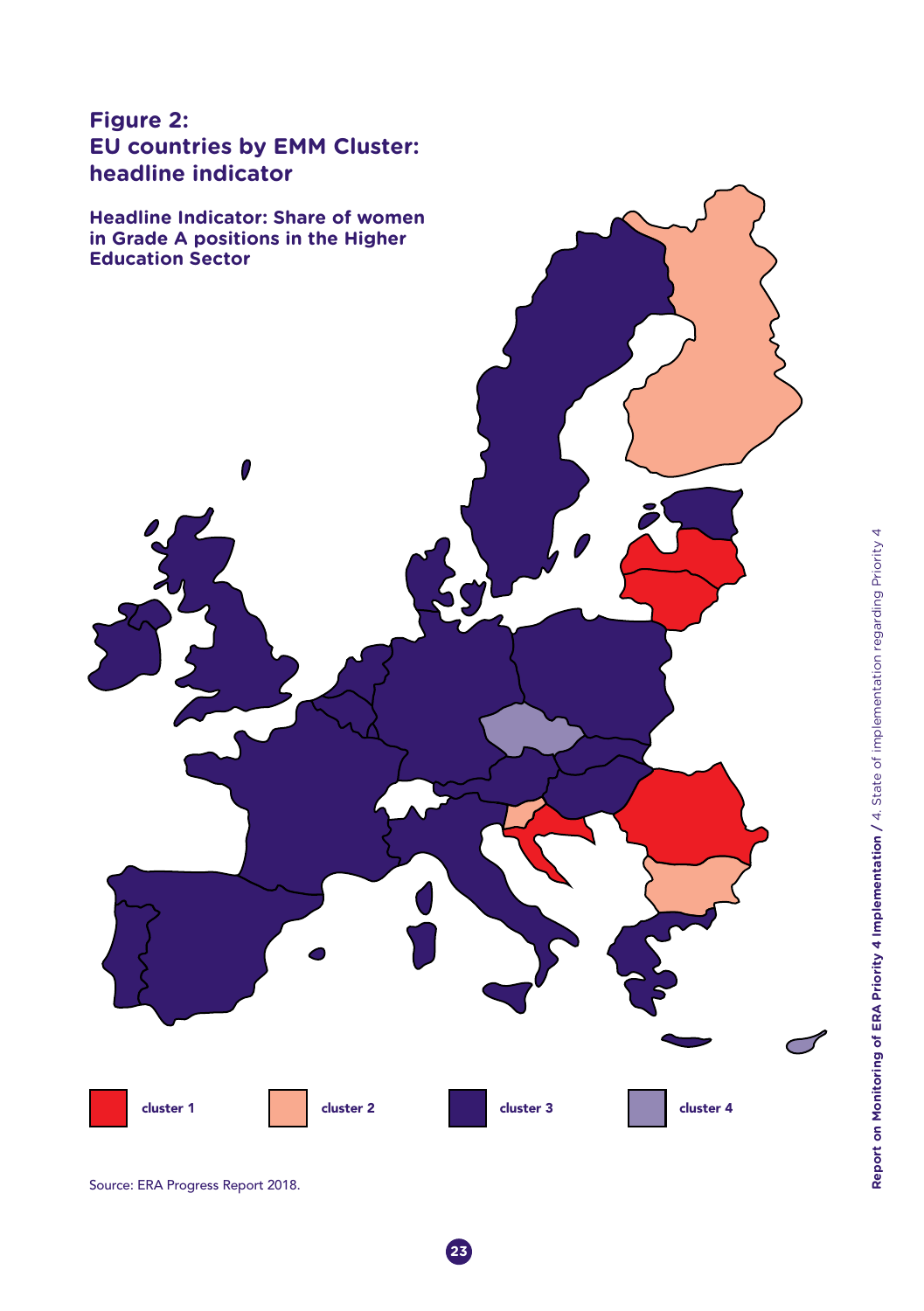#### **Table 3: Additional indicators at aggregate level**

|             | <b>Heads</b><br>of HEIs<br>(2017) | GCI (2016) | <b>Boards</b> | <b>RPOs with</b><br><b>GEPs</b> |
|-------------|-----------------------------------|------------|---------------|---------------------------------|
| <b>EU28</b> | 0.22                              | 1.64       | 0.27          | 0.56                            |
| AT          | 0.26                              | 1.55       | 0.38          | 0.74                            |
| <b>BE</b>   | 0.21                              | 1.74       | 0.19          | 0.83                            |
| <b>BG</b>   | 0.15                              | 1.16       | 0.46          | 0.14                            |
| <b>CY</b>   | 0.10                              | 2.60       | 0.13          | 0.50                            |
| CZ          | 0.15                              |            | 0.17          | 0.14                            |
| DE          | 0.18                              | 1.77       | 0.23          | 0.93                            |
| DK          | 0.27                              | 1.65       | 0.33          | 0.50                            |
| EE          | 0.30                              | 7          | 0.15          | 0.00                            |
| EL          | 0.11                              | 1.42       | 0.17          | 0.50                            |
| <b>ES</b>   | 0.08                              | 1.85       | 0.39          | 0.75                            |
| FI.         | 0.12                              | 1.53       | 0.45          | 0.79                            |
| <b>FR</b>   | 0.12                              | 1.63       | 0.36          | 0.82                            |
| <b>HR</b>   | 0.31                              | 1.23       | 0.12          | 0.20                            |
| HU          | 0.17                              | 1.94       | 0.25          | 0.39                            |
| ΙE          | 0.17                              | 2.16       | 0.44          | 0.60                            |
| IT          | 0.24                              | 1.68       | 0.20          | 0.39                            |
| LT          | 0.33                              | 1.42       | 0.31          | 0.00                            |
| LU          | 0.00                              | 1.62       | 0.53          |                                 |
| LV          | 0.37                              | 1.35       | 0.32          | 0.00                            |
| MT          | 0.20                              | 1.08       | 0.38          | 0.00                            |
| <b>NL</b>   | 0.18                              | 1.70       | 0.33          | 0.44                            |
| PL          | 0.18                              | 1.78       | 0.24          | 0.22                            |
| PT          | 0.29                              | 1.69       | 0.30          | 0.25                            |
| <b>RO</b>   | 0.16                              | 1.04       | 0.50          | 0.20                            |
| <b>SE</b>   | 0.42                              | 1.59       | 0.52          | 0.95                            |
| SI          | 0.32                              | 1.39       | 0.42          | 0.22                            |
| <b>SK</b>   | 0.17                              | 1.74       | 0.23          | 0.13                            |
| <b>UK</b>   | 0.24                              | 1.63       | ---           | 0.91                            |

Heads of HEIs = Share of female heads of institution in the higher education sector; GCI = Glass Ceiling Index; Boards = Share of women on boards, members and leaders; RPOs with GEPs = Share of RPOs that have adopted gender equality plans; pattern code refers to the clusters in Figure 2. Source: She Figures 2018.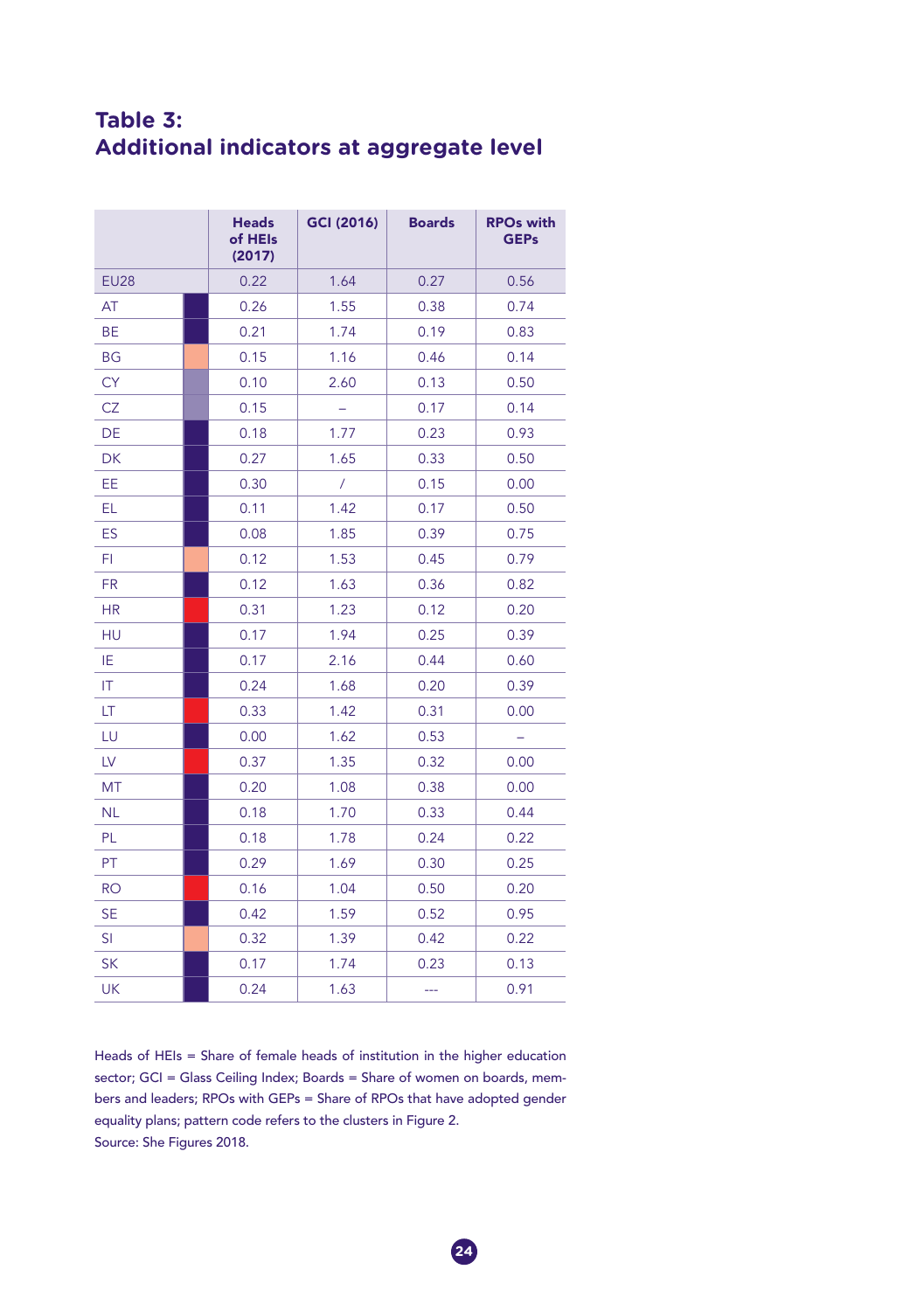### **Figure 3: EU countries by EMM Cluster: average of the three indicators for Priority 4**



Source: ERA Progress Report 2018.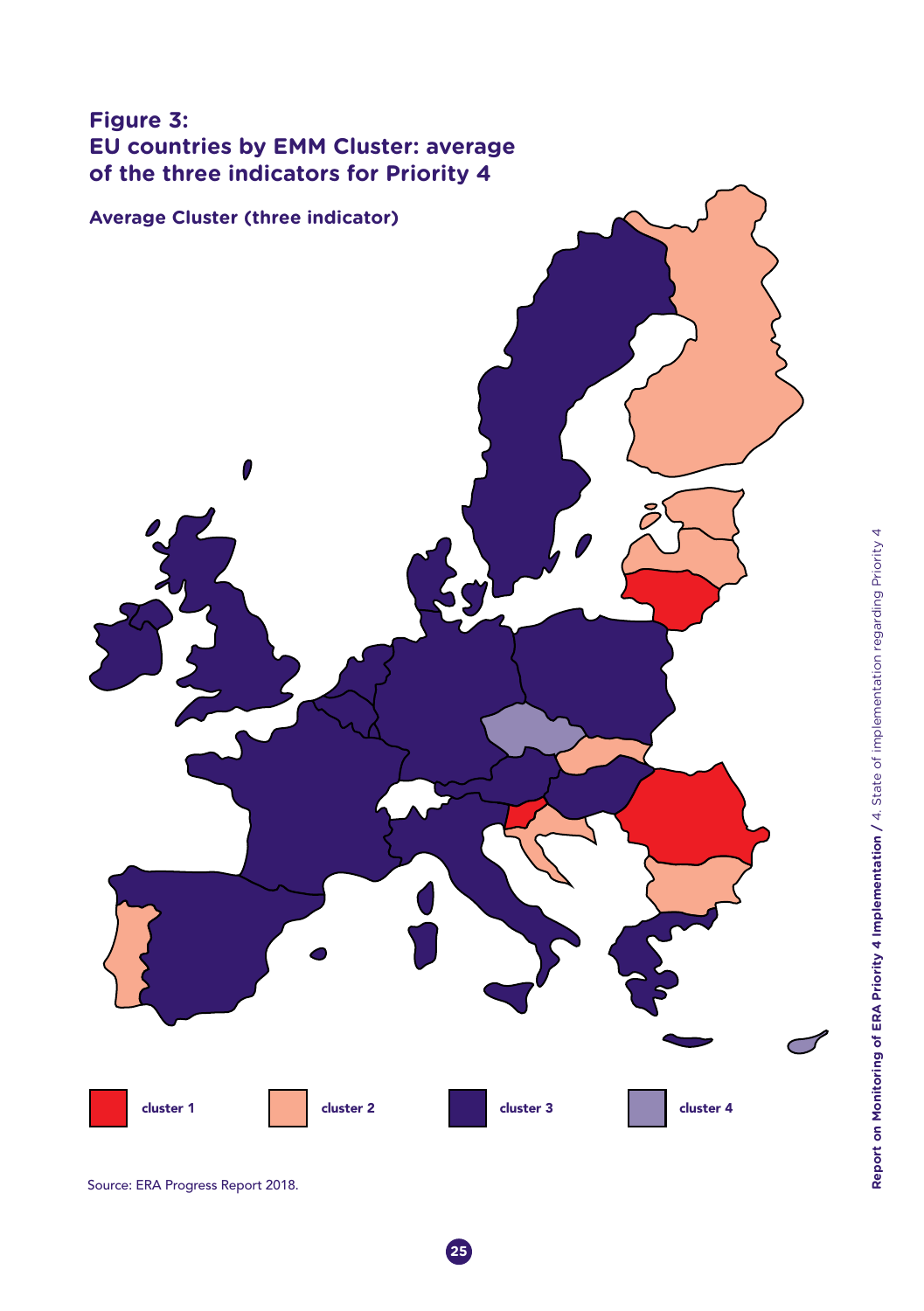However, the picture changes when we expand the picture to include indicators that focus on structural barriers for female careers. For instance, countries like Bulgaria and Romania, which are in the top group for the share of women in Grade A positions, score below the EU average for female participation in top management (Heads of HEIs). In contrast, countries like Austria, Denmark or Sweden score above the average for female participation in top management but demonstrate only slow progress for the headline indicator (share of women in Grade A positions). A similar result is obtained when we consider the share of women on boards. Luxembourg, Sweden, Romania, Bulgaria, Finland and Ireland score highest on this indicator. Of these, only Romania features in Cluster 1 for the share of women in Grade A positions.

The countries in Cluster 1 or Cluster 2 for the headline indicator score below the average for the implementation of gender equality plans (GEPs) in RPOs. This suggests that they do not see the need for GEPs since the share of women in Grade A positions in their countries is already above average. This interpretation is, in fact, a reduction of gender equality to one single dimension – female representation. The only exception here is Finland, which scores high for both indicators (headline indicator and implementation of GEP). In several countries, three out of four of RPOs have a GEP (Austria, Belgium, Germany, Spain, Finland, France, Sweden and the UK).

The difference between those countries which score high for the headline indicator and those in which a majority of RPOs have GEPs supports the interpretation that these represent different gender equality dimensions. To demonstrate this discrepancy, the Gender Equality Index for the whole country (EIGE 2017) is considered as a relevant context indicator. The headline indicator (women in Grade A positions) is correlated with the Gender Equality Index (which represents the level of gender equality in several fields).

Figure 4 shows the Gender Equality Index for each EU Member State as well as the EU average. All EU Member States in Cluster 1 for the EMM headline indicator for Priority 4 (share of women in Grade A positions) score below the average on the Gender Equality Index.

Figure 5 shows the scatter plot of the Gender Equality Index (GEI\_total) and the EMM headline indicator (share of women in Grade A positions) for each

The Gender Equality Index is a comprehensive measure for assessing the general state of the art and for monitoring progress in gender equality across the EU over time. Hence, it provides a context indicator for gender equality in R&I. The EIGE Gender Equality Index relies on a conceptual framework that embraces different theoretical approaches to gender equality and integrates key gender equality issues within the EU policy framework. The index measures gender gaps and takes into account the context and different levels of achievement of Member States within a range of relevant policy areas: work, money, knowledge, time, power and health. It also offers insights into violence against women and intersecting inequalities (for more information see EIGE 2017).

EU Member State. The broad distribution of points shows that there is no or only a minor correlation between the two indicators. The Pearson Correlation amounts to -0.280, which indicates a negative relation between the two indicators: When the share of women in Grade A positions increases, the value of the overall Gender Equality Index decreases. A possible explanation for this negative relationship could be that a Grade A position is not attractive enough for men, who can find alternative research positions in the labour market (see, e.g., Latvian ERA Roadmap 2016).

In contrast, the Gender Equality Index is significantly and positively correlated with the share of women on boards and the share of RPOs with GEPs. Hence, countries with a high level of gender equality in general are more likely to have more women on boards in R&I, i.e. in positions of power. Furthermore, it is more likely that an RPO in these countries will have a GEP. The correlation between the Gender Equality Index and the share of women on boards is 0.531; the correlation between the Gender Equality Index and the share of RPOs with GEPs is 0.683. This also indicates that the headline indicator (women in Grade A positions), which refers to the first of the three ERA gender equality dimensions, only affords a partial picture of gender equality in R&I. The second ERA gender equality dimension (structural change) seems to contribute more to gender equality than female representation alone.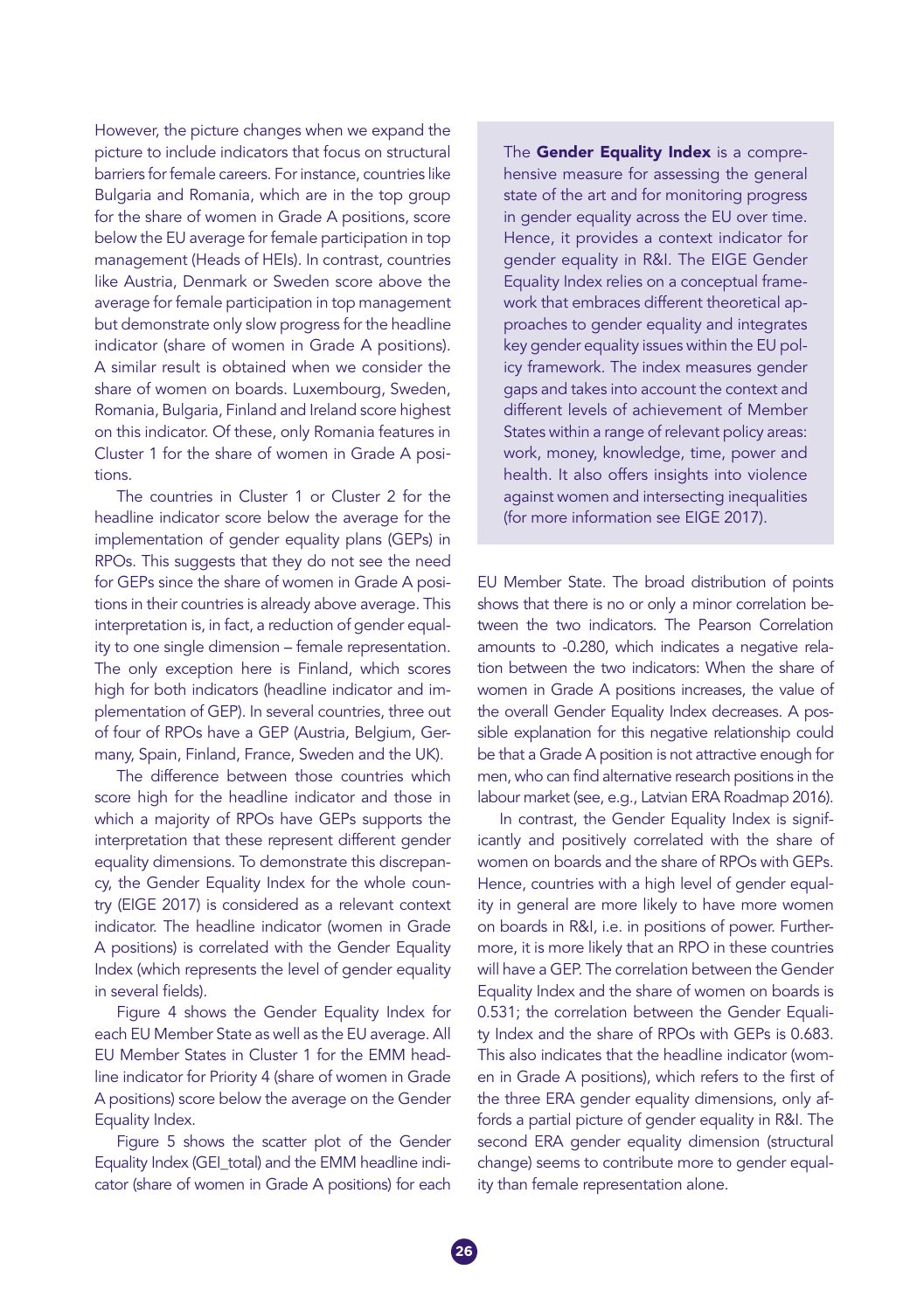

### **Figure 4: Total Gender Equality Index 2015**

Source: EIGE 2017: 89.

#### **Figure 5: Scatter plot of Gender Equality Index and EMM headline indicator (women in Grade A positions)**



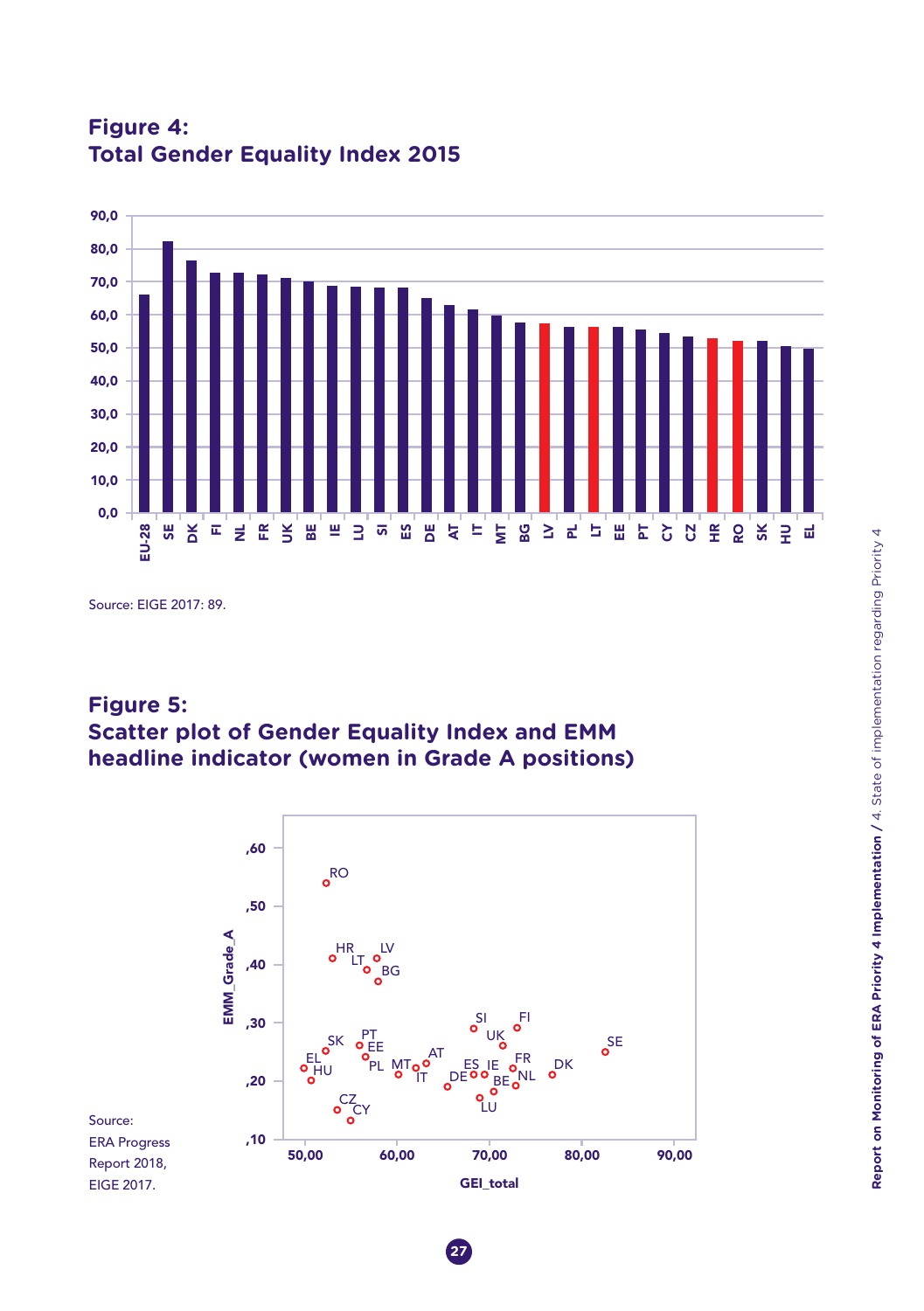The main argument to support the development of comprehensive gender equality policies based on the three-dimensional ERA gender equality construct is provided by the correlation of the EMM indicators for NAP Priority 1 and the Gender Equality Index. The correlation between the Gender

Equality Index and the European Innovation Scoreboard Summary Innovation Index is 0.869, and the correlation with the Adjusted Research Excellence Indicator is 0.846. Hence, the higher a country scores on the Gender Equality Index, the higher its innovation potential (see also SWG GRI 2018).



#### **Figure 6: Scatter plot of Gender Equality Index and the share of women on boards**

**Figure 7: Scatter plot of Gender Equality Index and share of RPOs with GEPs**



**28**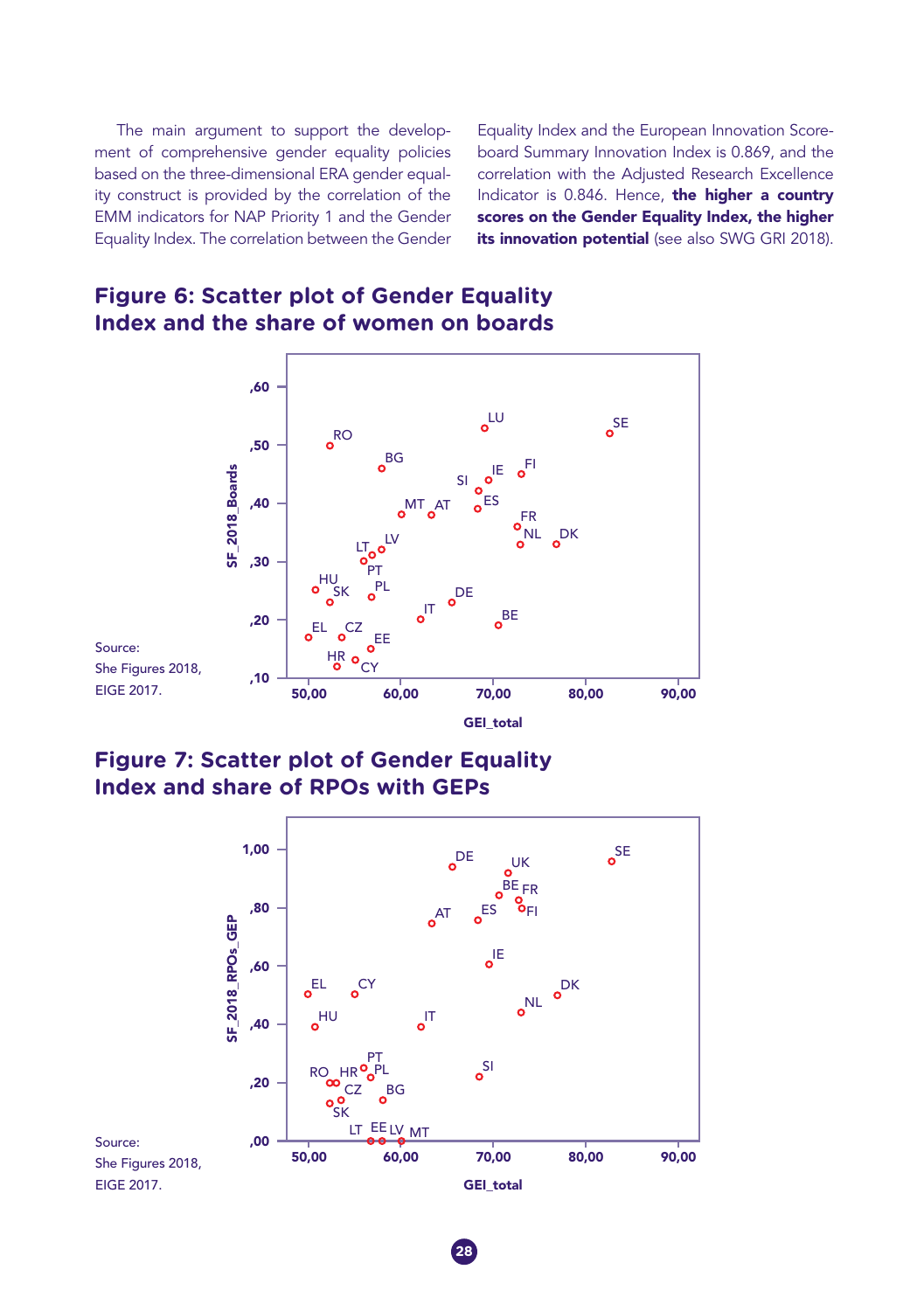Similarly, the correlation between the share of RPOs with GEPs and the innovation indicators are significant and positive (the correlation between the share of RPOs with GEPs and innovation is 0.732 and the correlation with excellence is 0.751). This means that an increasing share of RPOs with GEPs is positively correlated with innovation potential. In contrast, the correlation with the EMM headline indicator for Priority 4 (share of women in Grade A positions) and the innovation and excellence indicators are negative (-0.540 for innovation and -0.471 for excellence).

#### **Figure 8: Scatter plot of Gender Equality Index and European Innovation Scoreboard Summary Innovation Index**



**Figure 9: Scatter plot of Gender Equality Index and Adjusted Research Excellence Indicator**



**29**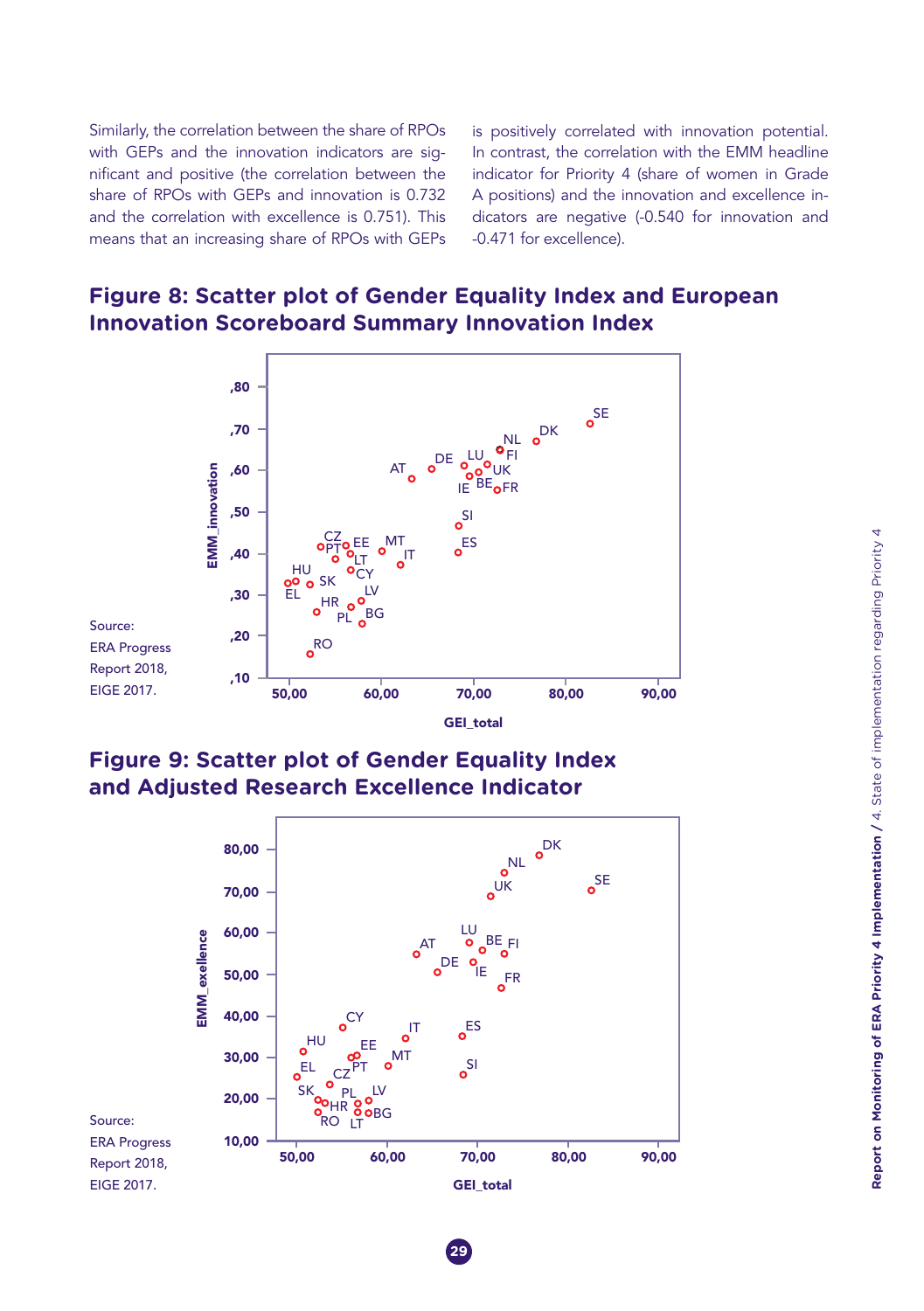## <span id="page-28-0"></span>**4.2**

## **Differences between EU15 and EU13 countries**

The descriptive analysis of the status quo of gender equality in European countries reveals significant differences between EU15 and EU13 countries. Most of the "newer Member States" (EU13), which joined the EU from 2004 onwards, are characterised by high female participation in R&I. The average share of women in Grade A positions in EU13 countries is 29.5% compared to 22.1% in EU15 countries. The gap in the shares of women among PhD graduates is smaller but significant: while the average share of women among PhD graduates is 53.2% in EU13 countries, the average for EU15 is 47.6%. Hence, the average for the indicator "Gender dimension in content" also differs: 1.37 for EU13 and 1.03 for EU15 countries.

Compared to these significant differences between EU13 and EU15 countries for the EMM indicators, the differences between indicators which address the second dimension of gender equality – share of female heads of HEIs, Glass Ceiling Index or share of women on boards – are not significant.

Significant differences only arise for the share of RPOs with GEPs. Many more RPOs in EU15 countries implement GEPs than those in EU13 countries (67.1% versus 16.5%).

The insignificant differences regarding female representation in top management and boards as well as the Glass Ceiling Index indicate that gender equality policies compensate for the lower representation of women in Grade A positions. Moreover, the significant differences regarding RPOs with GEPs support the assumption that GEPs initiate structural change.

Even stronger arguments for gender equality policies are provided by the gaps between EU13 and EU15 countries for the Gender Equality Index and the innovation indicators. The average Gender Equality Index score in EU13 countries is significantly lower than its counterpart in EU15 countries. Hence, countries which are interested in increasing their innovation potential should also invest in comprehensive gender equality policies.

#### **Table 4: Average indicators for EU15 and EU13 countries**

|                                                                       | <b>EU13</b> | <b>EU15</b> |
|-----------------------------------------------------------------------|-------------|-------------|
| Share of women in Grade A positions in the higher education sector    | 29.5%       | 22.1%       |
| Share of female PhD graduates                                         | 53.2%       | 47.6%       |
| Gender dimension in research content                                  | 1.37        | 1.03        |
| Share of female heads of institutions in the higher education sector* | 22.4%       | 19.3%       |
| Glass Ceiling Index*                                                  | 1.52        | 1.68        |
| Share of women on boards, members and leaders*                        | 28.3%       | 34.4%       |
| Share of RPOs that have adopted gender equality plans                 | 16.5%       | 67.1%       |
| <b>Gender Equality Index</b>                                          | 56.3        | 68.2        |
| European Innovation Scoreboard Summary Innovation Index               | 0.32        | 0.55        |
| Adjusted Research Excellence Indicator                                | 23.3        | 52.7        |

\* Difference in means statistically not significant (at 0.05). Note: Average of indicators, no adjustments made.

Source: ERA Progress Report 2018, She Figures 2018.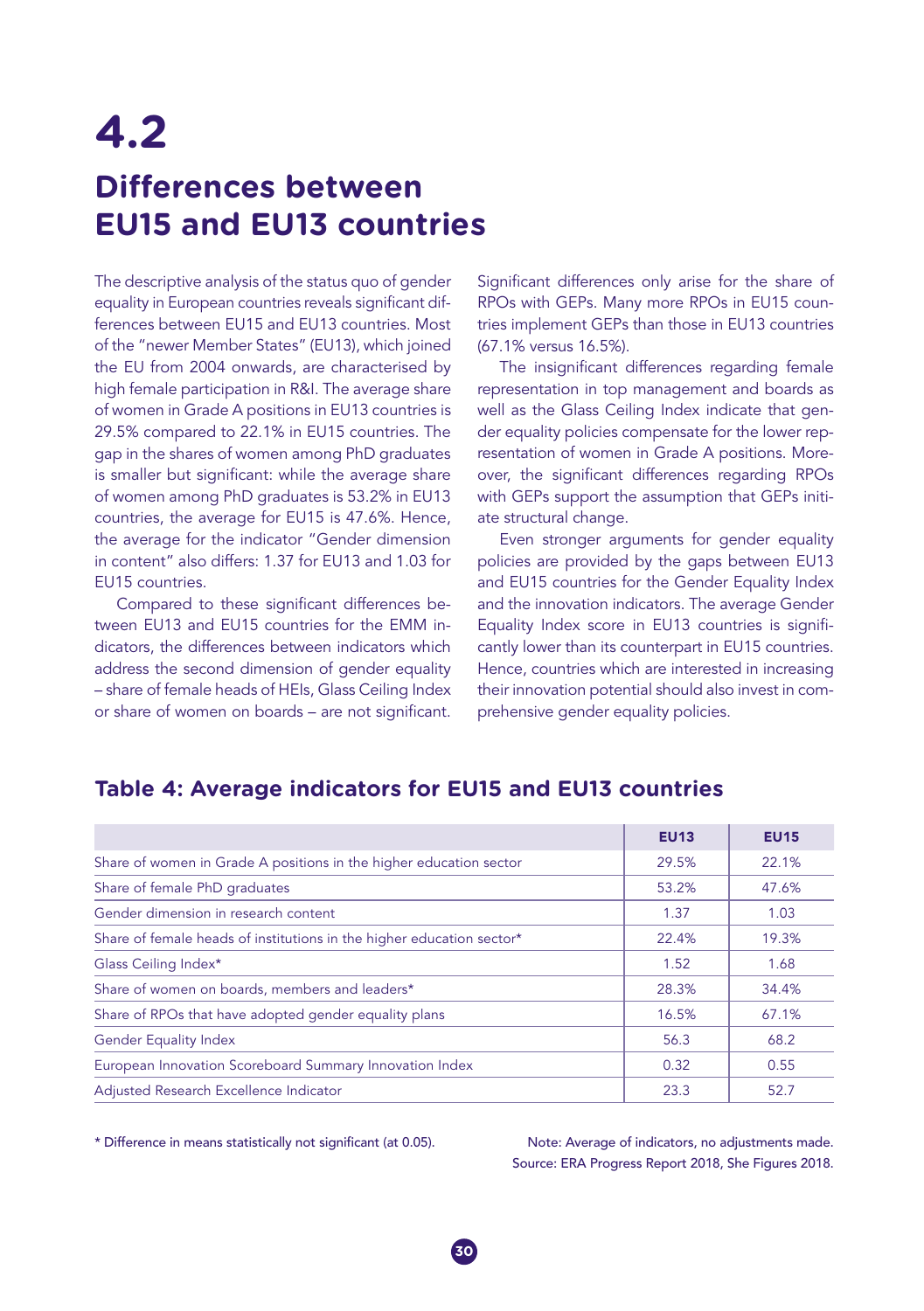<span id="page-29-0"></span>

## **5.1 Analysis based on NAP documents**

The analysis of NAP implementation described above is based on the analysis of aggregate indicators. In this approach, the NAP (e.g. its strategic goals, concrete policies or measures) remains in a black box. The analysis does not consider how gender equality is defined or which objectives and concrete policies are formulated. As already mentioned, GENDERACTION developed a set of criteria to identify good practice NAPs and support the development of future NAPs.

Not all of the criteria mentioned in Chapter 3.2 will be applied to the analysis of NAP implementation because they are not addressed in the outline of the national ERA Roadmaps (ERAC 2015). Hence, our analysis of NAP documents focuses on a core set of indicators derived from the criteria for good practice NAPs:

• NAP contains a definition of gender equality yes/no.

**31**

- NAP is based on an empirical baseline assessment (context analysis) – yes/no.
- NAP addresses ERA gender equality objective 1 – increasing female participation in R&I – in the context analysis – yes/no.
- NAP addresses ERA gender equality objective 2 – structural change – in the context analysis – yes/no.
- NAP addresses ERA gender equality objective 3 – integration of the gender dimension into research content – in the context analysis – yes/no.
- NAP formulates priorities for ERA gender equality objective 1 – yes/no.
- NAP formulates priorities for ERA gender equality objective 2 – yes/no.
- NAP formulates priorities for ERA gender equality objective 3 – yes/no.
- Priority 4 is addressed in other priorities (mainstreaming gender) – yes/no.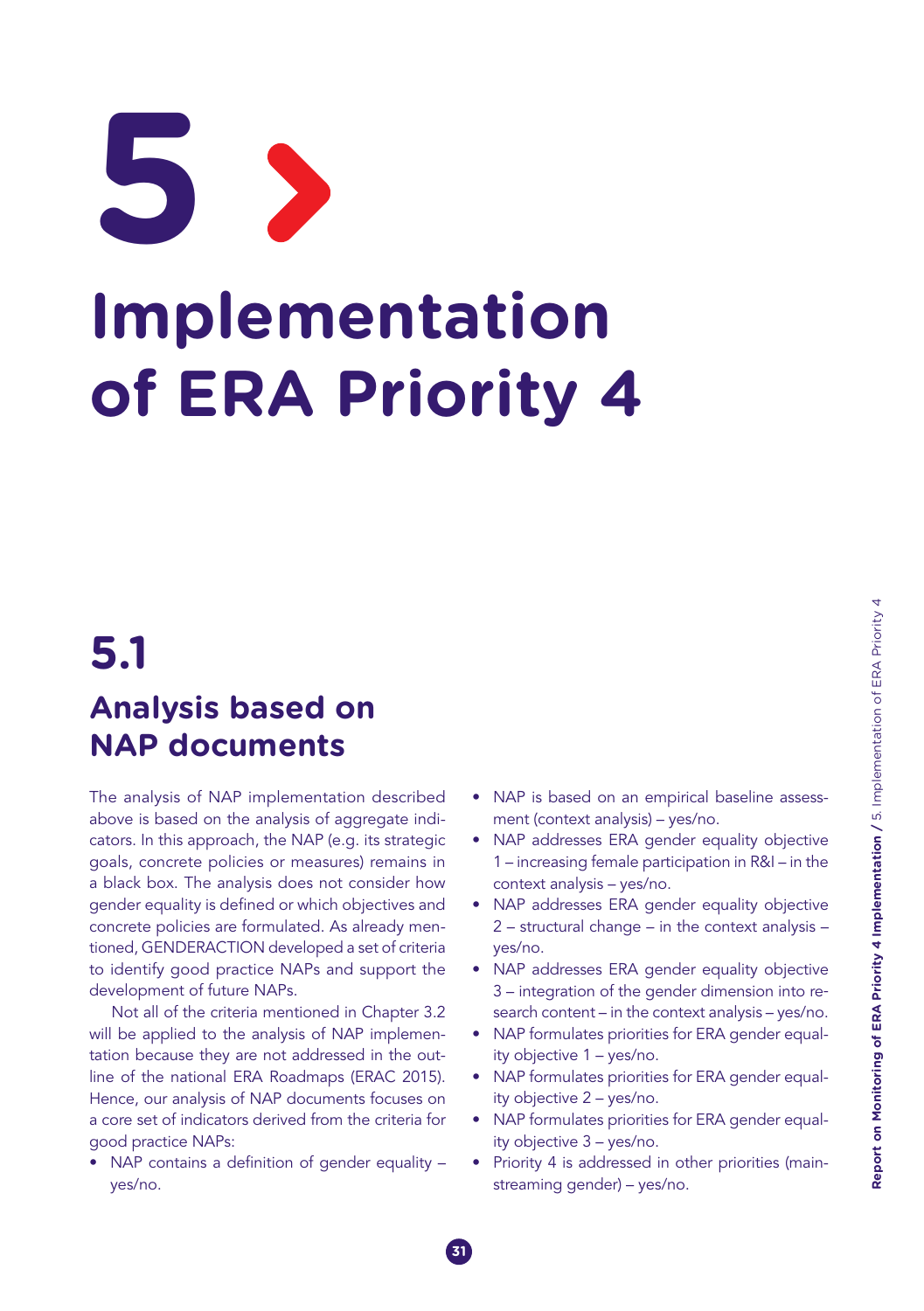- • Policies/measures addressing objective 1 are implemented – yes/no.
- Policies/measures addressing objective 2 are implemented – yes/no.
- Policies/measures addressing objective 3 are implemented – yes/no.

With the exception of Hungary and Slovakia, all EU countries formulated and submitted a NAP. Most countries submitted their NAP in 2016, Poland and Sweden did so later (spring 2019). France's NAP is not available in English and has, therefore, not been included in our qualitative analysis.

It is striking that only eight out of 25 NAPs (32%) contain a definition of gender equality. In some cases (Austria, Cyprus, Greece, Slovenia), gender equality is defined through an explicit reference to ERA gender equality objectives. Some NAPs use an intersectional definition of gender. Denmark, for instance, defines gender as a social construct. The UK sees "gender inequality as part of diversity in general. Wider diversity issues include age, ethnicity, disability and sexual orientation." Finland uses a multi-dimensional concept of gender ("genders").

Four out of 25 NAPs (16%) do not contain an empirical assessment of the status quo of their gender equality policy. Ten NAPs (40%) address all three gender equality dimensions (ERA objectives) in their **context analysis**, five address two dimensions and six only address one dimension. The first objective – increasing female participation in R&I – is mentioned in almost all NAPs. The second objective – structural change – is mentioned in 18 NAPs (72%). Compared to that, the third dimension is mentioned much less frequently: only ten NAPs (40%) mention the objective to integrate the gender dimension into research content or teaching.

All but two countries which submitted a NAP also formulate priorities regarding gender equality. The NAPs of Bulgaria and Romania - which both score highly for the headline indicator (share of women in Grade A positions) but have low scores for innovation – do not contain any gender equality priorities. The Bulgarian NAP does not even have a section on gender equality and simply subsumes it under "Human Resources". Romania states in its context analysis that the share of women in R&I is above the European average and that the share of female heads of RPOs is on the rise. Consequently, it sees no need for action: "This progress needs to be carefully monitored in the coming years and specific measures should be promoted in case the current positive trend is reversed." (Romanian ERA Roadmap, p. 18)

The documents show several inconsistencies regarding context analysis and formulated priorities. Some countries discuss gender gaps in their context analysis but do not formulate corresponding priorities (Cyprus, Finland, Malta). Others do not include specific gender equality objectives in their context analysis but formulate priorities (the Czech Republic, Estonia, Lithuania, Poland).

Another inconsistency is found when countries formulate priorities in their NAPs but do not implement concrete actions in the following years. Sixteen countries (64%) take actions for all the priorities formulated in their NAP.<sup>6</sup> Seven countries (28%) formulate priorities in their NAP but do not cover all of them in their defined actions (Estonia, Greece, Croatia, Ireland, Latvia, Poland, Slovenia). For more details on the implementation of policies and measures, see Chapter 5.2.

In most NAPs, gender equality is not addressed in other priorities. Thus, gender is not mainstreamed in the NAPs. Only ten NAPs (40%) link Priority 4 with at least one other priority.<sup>7</sup> If there are links, they are mostly to Priority 3 "Open Labour Markets" (Austria, the Czech Republic, Estonia, Greece, Latvia, Poland, Sweden, the UK) or Priority 1 "Effective National Research Systems" (Greece, the Netherlands and Sweden). One NAP (the UK) mentions gender quality in Priority 2 "Jointly Addressing Grand Challenges & Making Optimal Use of Research Infrastructure", while another (Belgium) refers to it in Priority 6 "International Cooperation".

This initial overview does not say very much about the intensity of implementation (regarding the number of measures, quality of measures, potential impact, etc.). Hence, the following sections in this report focus on the number of concrete policies implemented as well as the number of good practice policies.

- 6 Austria, Belgium, Cyprus, the Czech Republic, Denmark, Germany, Spain, Finland, Italy, Lithuania, Luxemburg, Malta, the Netherlands, Portugal, Sweden, the UK.
- 7 Austria, Belgium, the Czech Republic, Estonia, Greece, Latvia, the Netherlands, Poland, Sweden, the UK.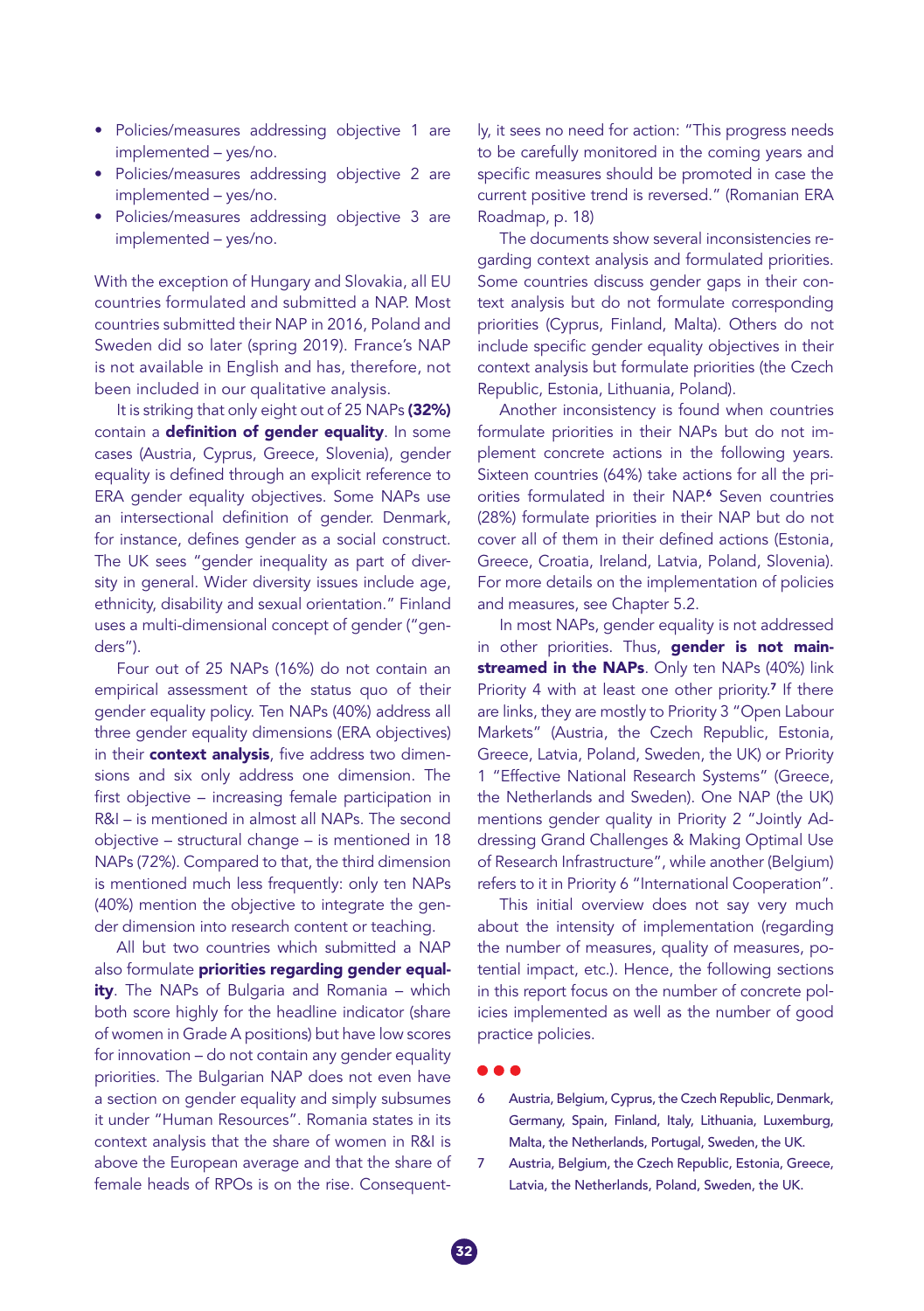#### **Table 5: Qualitative indicators based on NAP documents and GENDERACTION survey**

|                        | NAP*    | Def* | Context* |                  |       | Priorities*      |                  |       | Links*    | Implementation** |                  |                  |
|------------------------|---------|------|----------|------------------|-------|------------------|------------------|-------|-----------|------------------|------------------|------------------|
|                        |         |      | Obj 1    | Obj <sub>2</sub> | Obj 3 | Obj <sub>1</sub> | Obj <sub>2</sub> | Obj 3 |           | Obj 1            | Obj <sub>2</sub> | Obj <sub>3</sub> |
| AT                     | yes     | yes  | yes      | yes              | yes   | yes              | yes              | yes   | yes (3)   | yes              | yes              | yes              |
| <b>BE</b>              | yes     | no   | yes      | yes              | yes   | yes              | yes              | yes   | yes(6)    | yes              | yes              | yes              |
| <b>BG</b>              | yes     | no   | no       | no               | no    | no               | no               | no    | no        | no               | no               | no               |
| <b>CY</b>              | yes     | no   | yes      | yes              | yes   | yes              | yes              | no    | no        | yes              | yes              | no               |
| <b>CZ</b>              | yes     | no   | no       | yes              | no    | yes              | yes              | yes   | yes(3)    | yes              | yes              | yes              |
| DE                     | yes     | yes  | yes      | yes              | yes   | yes              | yes              | yes   | no        | yes              | yes              | yes              |
| <b>DK</b>              | yes     | yes  | yes      | yes              | yes   | yes              | no               | yes   | no        | yes              | no               | yes              |
| EE                     | yes     | no   | no       | no               | no    | yes              | yes              | no    | yes (3)   | yes              | no               | no               |
| EL.                    | yes     | yes  | yes      | yes              | yes   | yes              | no               | yes   | yes (1,3) | no               | no               | yes              |
| ES                     | yes     | no   | yes      | yes              | yes   | yes              | yes              | yes   | no        | yes              | yes              | yes              |
| FI.                    | yes     | yes  | yes      | yes              | yes   | no               | yes              | no    | no        | no               | yes              | no               |
| <b>FR</b>              | yes**** |      |          |                  |       |                  |                  |       |           | yes              | yes              | yes              |
| <b>HR</b>              | yes     | no   | yes      | yes              | no    | yes              | no               | no    | no        | no               | no               | no               |
| HU                     | no      |      |          |                  |       |                  |                  |       |           |                  |                  |                  |
| IE.                    | yes     | no   | yes      | yes              | yes   | yes              | yes              | no    | no        | yes              | no               | no               |
| $\mathsf{I}\mathsf{T}$ | yes     | no   | no       | yes              | no    | yes              | yes              | no    | no        | yes              | yes              | no               |
| LT                     | yes     | no   | no       | no               | no    | no               | yes              | no    | no        | no               | yes              | no               |
| LU                     | yes     | no   | yes      | yes              | no    | yes              | yes              | no    | no        | yes              | yes              | no               |
| LV                     | yes     | no   | yes      | yes              | no    | no               | yes              | no    | yes (3)   | no               | no               | no               |
| <b>MT</b>              | yes     | no   | yes      | yes              | yes   | no               | yes              | no    | no        | no               | yes              | no               |
| <b>NL</b>              | yes     | no   | yes      | yes              | yes   | yes              | yes              | yes   | yes(1)    | yes              | yes              | yes              |
| $PL***$                | yes     | no   | no       | no               | no    | yes              | no               | no    | yes (3)   | no               | no               | no               |
| PT                     | yes     | no   | yes      | yes              | no    | yes              | yes              | no    | no        | yes              | yes              | no               |
| <b>RO</b>              | yes     | no   | yes      | no               | no    | no               | no               | no    | no        | no               | no               | no               |
| <b>SE***</b>           | yes     | yes  | yes      | yes              | yes   | yes              | yes              | yes   | yes (1,3) | yes              | yes              | yes              |
| SI                     | yes     | yes  | yes      | yes              | yes   | yes              | yes              | yes   | no        | yes              | yes              | no               |
| <b>SK</b>              | no      |      |          |                  |       |                  |                  |       |           | <b>ND</b>        |                  |                  |
| <b>UK</b>              | yes     | yes  | yes      | no               | no    | no               | yes              | no    | yes (3,2) | no               | yes              | no               |

NAP = National Action Plan formulated; Def = NAP contains a definition of gender equality; Context = NAP contains a context analysis referring to objective 1 (increasing female participation in R&I), objective 2 (structural change) or objective 3 (integrating the gender dimension into content); Links = reference to Priority 4 in other priorities; Implementation = policies implemented for objectives 1, 2 or 3; GP = number of good practice policies.

\* Based on NAP documents; \*\* Based on GENDERACTION survey 2017/2019 and progress tool; \*\*\* NAP released in 2019; \*\*\*\* Only available in French.

Source: NAP documents.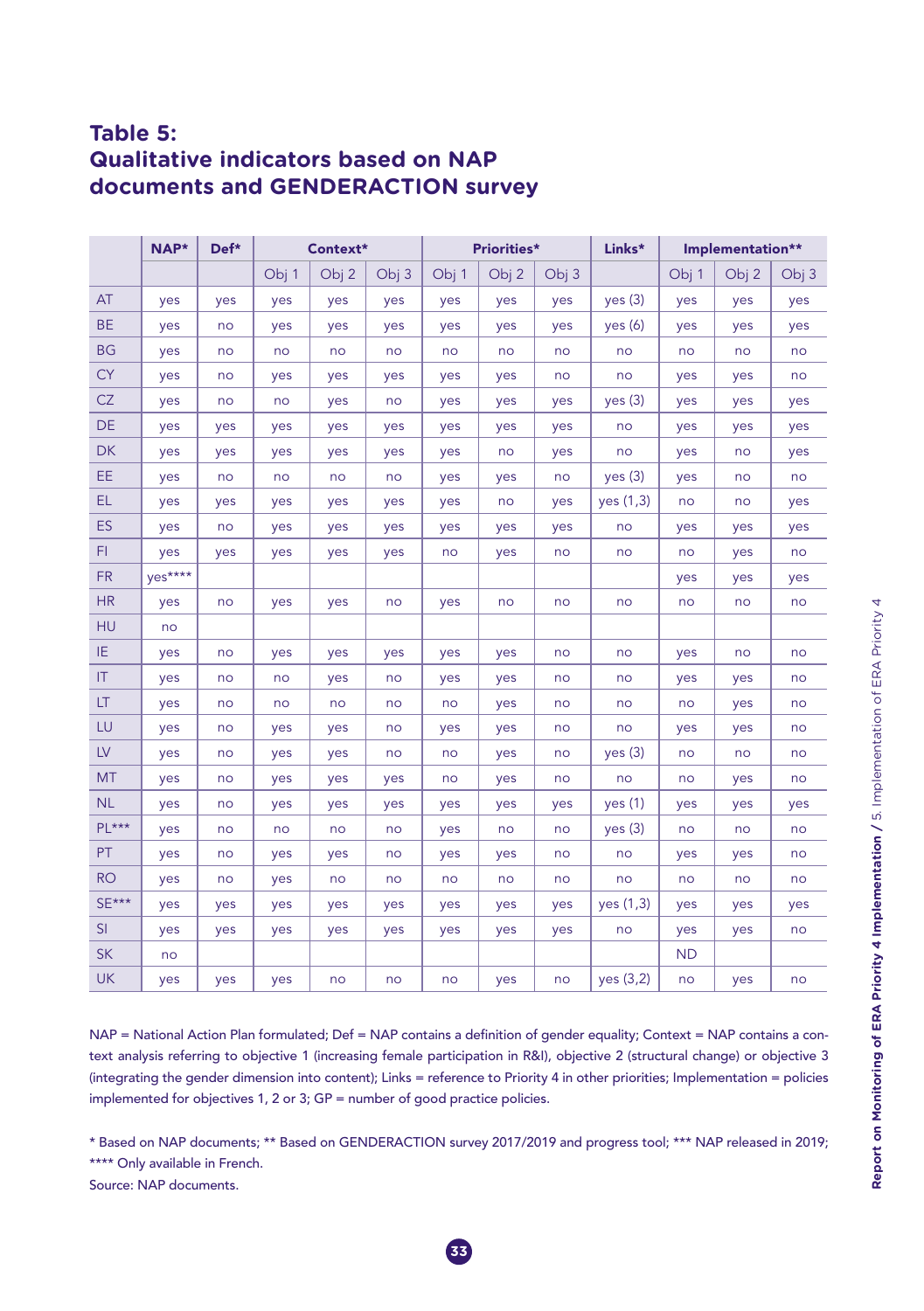## <span id="page-32-0"></span>**5.2**

## **Analysis based on the adapted progress tool**

The High Level Group for Joint Programming (GPC), which is responsible for Priority 2a "Jointly Addressing Grand Challenges" in the ERA Roadmap, developed a progress tool to assess activities relating to the implementation of Priority 2a. This progress tool was adapted for Priority 4 by GEN-DERACTION. Members of the SWG GRI provided the information in spring 2019.

Most countries who mentioned specific action(s) relating to Priority 4 also took such action(s). Greece implemented fewer measures than planned (4 instead of 9). Poland, which submitted its NAP in spring 2019, mentioned planned action(s) in the NAP but has not yet started with their implementation.

The information shown in Figure 10 does not say much about NAP implementation because no information is available on the scope or potential impact of these policies or measures. To open up this black box, GENDERACTION collected information on concrete policies and measures through a survey of members of the SWG GRI. The first GENDERACTION report contained 64 factsheets which provided information on concrete policies (D3.1). In 2019, the respondents were asked to update the available information. Internet research carried out in the course of the preparation of this report completed the information. A total of 102 factsheets are available.



#### **Figure 10: Number of policies and measures implemented relating to NAP Priority 4**

EU countries which submitted a NAP. Five countries (Croatia, Estonia, Ireland, Latvia, the United Kingdom) did not provide information for the progress tool. Information for these countries is derived from an internet search.

Source: Information in progress tool provided by members of the SWG GRI.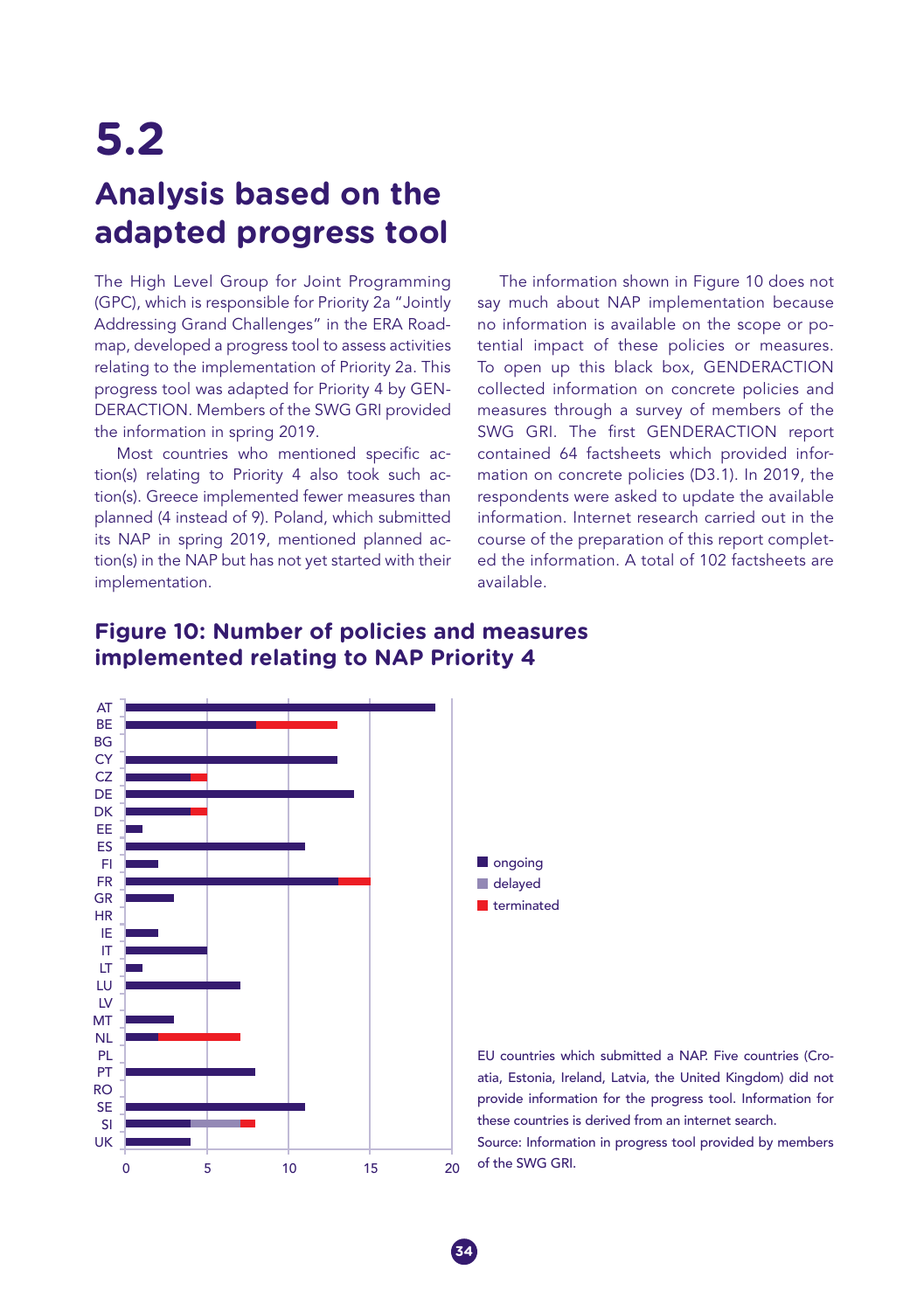## <span id="page-33-0"></span>**5.3**

## **Good practice policies and measures**

The first report on the implementation of NAP Priority 4 (D3.1) showed a broad variety of policies and measures introduced to support gender equality in R&I. They vary regarding the objectives addressed, approach, scope, resources and results. Some policies and measures have a long tradition and have been evaluated while others have been introduced recently. Furthermore, the respondents' assessment of whether a measure or policy is innovative or constitutes a good practice is based on different criteria. In some cases, recently introduced policies are defined as innovative because it is the first time that the topic is addressed by a policy or measure. In other cases, newly introduced measures with an innovative approach are not defined as good practice because no evaluation of the results is yet available. Hence, the survey results illustrate a need for a discussion of criteria for good practices. This topic was taken up in the first Mutual Learning Workshop and criteria for good practice have been defined (see chapter 3.2).

Applying these criteria 15 policies have been identified as good practices.<sup>8</sup> These policies or measures illustrate the broad scope of gender equality policies and the need to tailor them specifically to the given circumstances within the framework of the described policy cycle (see chapter 3.1). This includes that effective gender equality policies are provided with sufficient resources and that are monitored or evaluated.

#### **5.3.1 Good practice policies and measures to increase female participation in R&I (ERA gender equality objective 1)**

Most countries have implemented policies aimed at increasing the share of women in R&I. The policies described below illustrate the broad variety of approaches used to pursue this goal. The Dutch "Talent Policies" are aimed directly at increasing the share of women professors by providing specific funding. Similarly, the German "Recruiting Initiative" aims at increasing the share of women in joint professorships through a quota regulation.

#### **"Talent Policies", the Netherlands**

The Westerdijk Talentimpuls is an initiative aimed at increasing the share of women professors. The goal is to appoint an additional 100 female professors on top of the 200 which formed the target in a previous agreement. Universities are encouraged to promote female assistant professors to full professors and are offered compensation for the extra salary this entails as an incentive. To cover these costs, 5 million euros in funding has been made available for this project over the next 5 years. The project has not yet been evaluated but the Dutch Association of Universities will monitor progress in the universities.

8 A policy or measure is defined as good practice when six of nine criteria are fulfilled. The number of good practices is probably underestimated due to missing information in some of the factsheets provided. The good practices are described in more detail in Chapter 10.4.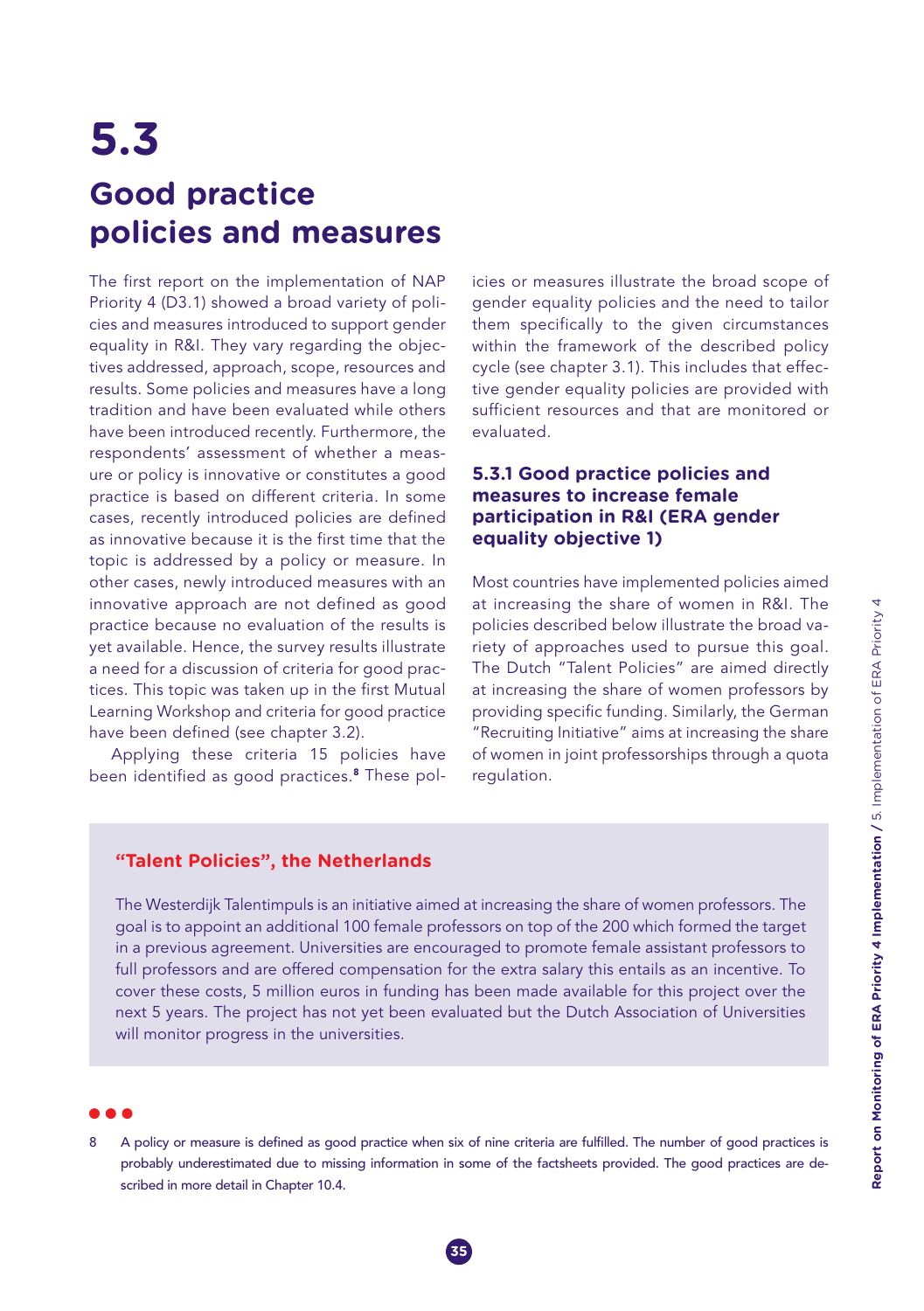#### **"Gender Equality Goal in Output-Oriented Budgeting", Austria**

Output-oriented budgeting describes the desired results of government-funded policies, forming a starting point for the work programmes in the federal ministries. Since all managing bodies have to take this regulation into account, this measure ensures that gender equality is now an integral part of the science and research policy agenda and is anchored in all relevant strategy and controlling instruments of the Federal Ministry of Science, Research and Economy.

The gender equality goal focuses on increasing the share of women in public university personnel as well as in management positions and professorships. A well-defined personnel structure and appropriate indicators contribute to first results: the glass ceiling index has decreased drastically and the number of women in leadership positions and on decision-making committees has increased. All in all, this measure has helped Austria to catch up with the European average. An evaluation was conducted in 2015, the results of which were subsequently published (BKA 2016).

#### **"Programme for Women Professors of the German Federal Government and the Länder", Germany**

The Programme for Women Professors is based on the principle that a combination of two elements – increasing the number of female professors and achieving structural change – is the best approach to fixing the leaky pipeline in research and academia. Accordingly, universities which want to participate in the programme first have to submit equal opportunity plans and then receive funding for female professorships if they are evaluated positively. The two objectives are linked, since budget funds that are freed up by funded professorships must be used for equal opportunity measures.

The quality of the programme is ensured by evaluating the individual submissions according to specific conditions, e.g. whether the equal opportunity plan includes an analysis of the strengths and weaknesses of equal opportunity efforts and specific equal opportunities targets. Evaluations of the whole programme have been conducted after every phase, leading to multiple prolongations.

With an overall funding of 500 million euros from the Federal Government and the Länder, 528 professorships have been supported, numerous equal opportunities measures for female students, junior scientists and professors have been implemented, and cultural change is evident in the increased relevance of people with responsibilities for equal opportunities. Most of these measures are continued even after funding has ceased.

The Austrian "Output-oriented Budgeting" approach is a more indirect initiative as the goal to increase the share of female professors is formulated at the Federal level as well as in the government's performance contracts with universities. The German "Programme for Women Professors" connects specific funding for female professors to the implementation of gender equality policies within a university.

 The Belgian "Girls' Day, Boys' Day" programme and the German "National Pact for Women in STEM" focus on horizontal segregation in R&I, in particular the typical male and female degree choices. The Belgian measure addresses and endeavours to deconstruct gendered pupil stereotypes. The German initiative contains a bundle of measures aimed at increasing the interest of girls in technical professions.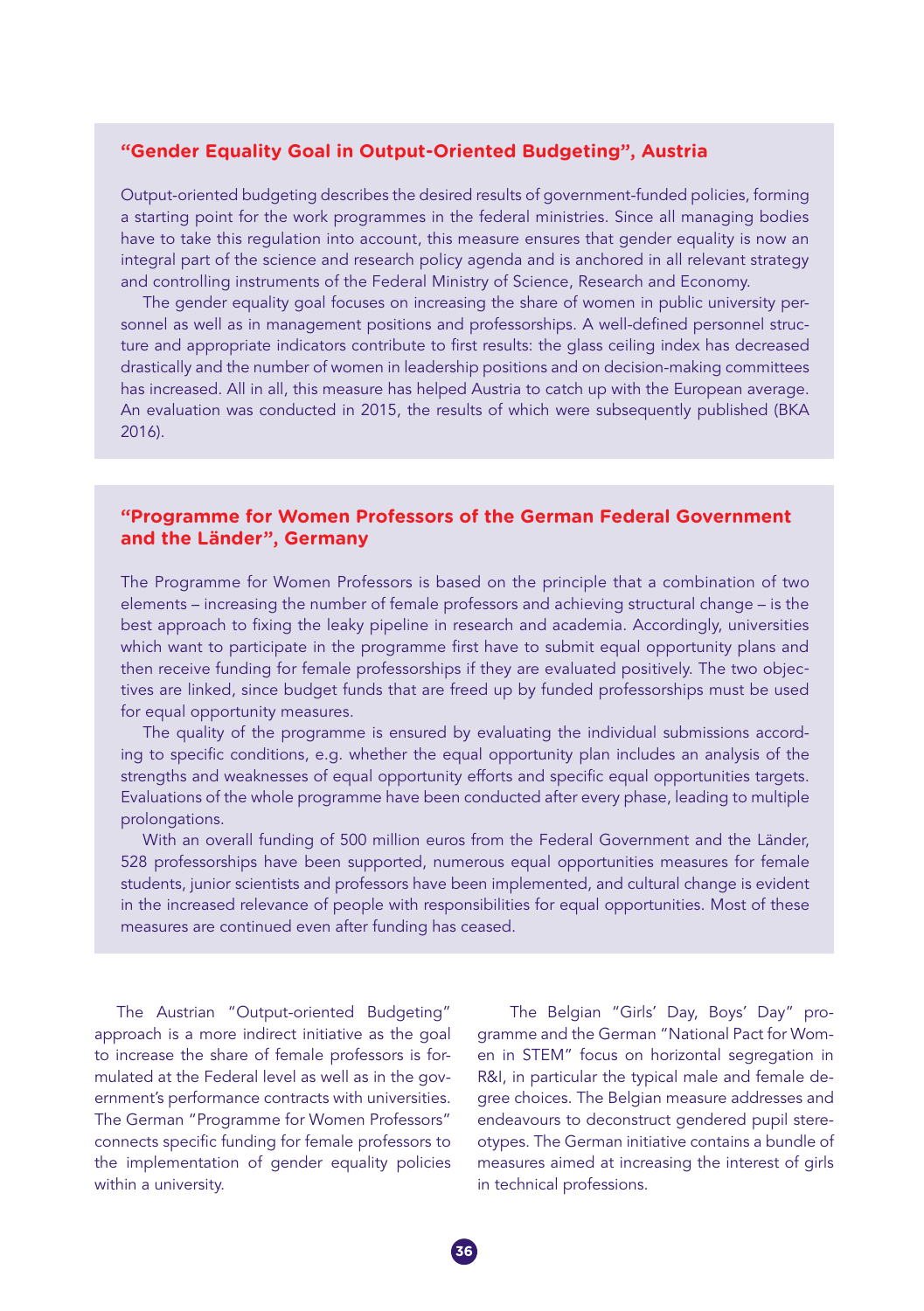#### **"Girls' Day, Boys' Day", Wallonia-Brussels Federation, Belgium**

The "Girls' Day, Boys' Day" project organised by the equal opportunities and compulsory education services in the Wallonia-Brussels Federation is based on the assumption that gender equality in science begins in compulsory education. The programme focuses on sensitising pupils to gender stereotypes, thereby encouraging them to make career choices based on their own interests. Pupils attend a classroom presentation on deconstructing stereotypes and then meet volunteer professionals from atypical professions for girls and boys. Through this measure, the underrepresentation of women in certain fields is countered.

The target group is twofold. The project concentrates mainly on first or second-level pupils. However, since teachers also take part in the sessions, the project also helps to sensitise them and thus changes the (structural) preconditions for their future classes.

The project was first introduced in 2012 and has continually increased its number of participating schools, reaching a total of 59 schools and 212 classes in 2016. The annual budget is 59,500 euros, which covers the costs of organising the project (since the professionals are all volunteers, the cost for the growing number of participants can be kept low). Since 2013, the measure has been evaluated annually and the results published on the project's website (http://www.gdbd.be/index.php?id=11472).

#### **"National Pact for Women in STEM Careers", Germany**

The National Pact for Women in STEM Careers, initiated by the German Federal Ministry of Education and Research and partners from industry and science, aims at attracting more women to professions in STEM areas. This is to be achieved using a vast number of projects that focus on four main goals: conveying a realistic picture of STEM professions, pointing out opportunities for women in these fields, stimulating women's interest in STEM-related degree courses and attracting female university graduates to careers in technical companies and research organisations.

Given its diverse goals, the pact targets women in different stages of their lives, namely the transitions between school and higher education and between higher education and career.

The initial results are manifold: a huge network of government, industry, science and media partners has been created and participates in an annual information exchange conference; an online platform with a project map of over 1,000 projects has been set up (http://www.kommmach-mint.de/); brochures, a podcast with role models and an image database containing gender-sensitive images have been made available. With annual funding of 3 to 4 million euros, more projects will be implemented in the coming years.

**37**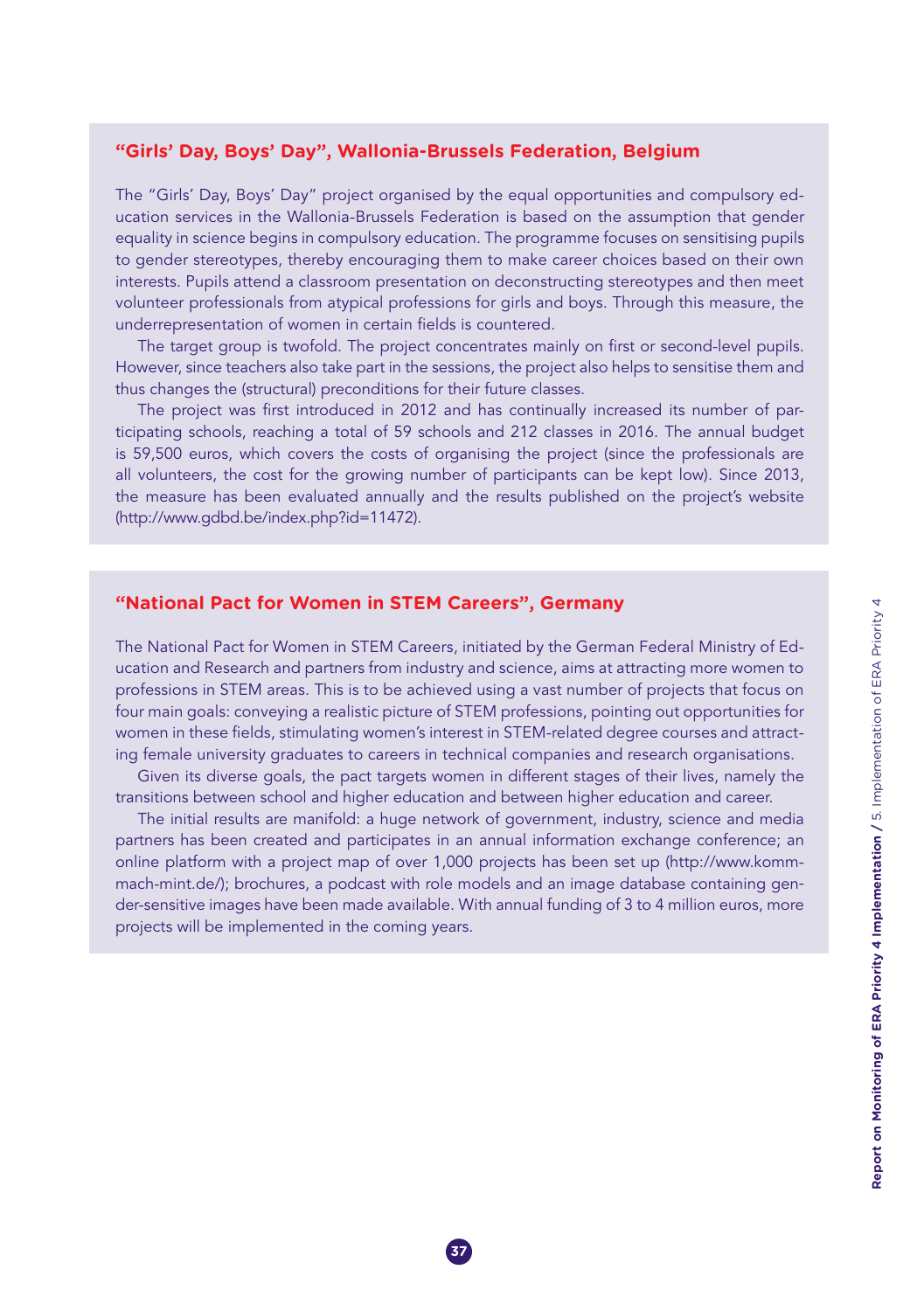## **5.3.2 Good practice policies and measures to support structural change (ERA gender equality objective 2)**

Several policies and measures aim at initiating the development and implementation of comprehensive gender equality policies at the institutional level. However, the approaches to pursuing this goal differ. The "Gender Mainstreaming Decree" is a legal measure which requires policies and budgets in the Wallonia-Brussels Federation to be subjected to a gender test.

The approach used in Austria to support the development of gender equality policies at the institutional level is based primarily on "Performance Agreements with Universities". Universities commit themselves to implementing a defined set of equality policies in their performance agreements with the Federal Ministry of Education, Science and Research (BMBWF). The "Diversitas" award and its supporting structure allow successful approaches to diversity-oriented equality policies to be highlighted. In Germany, the German Research Foundation's (DFG) member organisation have committed themselves to gender equality. A Toolbox provided by the DFG supports the development of sustainable gender equality policies in RPOs.

The policies described above indirectly aim to change the culture in science and research organisations. The Austrian Laura Bassi Centres explicitly aim to develop an alternative organisational culture to that encounter in 'traditional' RPOs.

## **"Gender Mainstreaming Decree", Wallonia-Brussels Federation, Belgium**

The Gender Mainstreaming Decree, which came into force in 2016, is based on the assumption that specific actions to promote equality are not sufficient and that the government needs to question all its systems, procedures, decisions and actions from a gender equality perspective. The measure foresees that every action taken by the government be reviewed from a gender perspective and provides specific innovative tools (e.g. a mandatory gender test for all projects with concrete proposals for improvement and a gender budgeting procedure; both conducted by specially trained personnel) for doing so.

The decree therefore involves and targets all members of administration and government in the Wallonia-Brussels Federation. A gender support group composed of two full-time members provides assistance and coordinates the implementation of the measure. An evaluation is planned when the measure has been fully implemented. However, initial results (e.g. the application of the gender test, the provision of training to 100 members of ministerial staff) could already be seen just one year after the decree came into force.

## **"Gender Equality – Performance Agreement with Universities", Austria**

In Austria, the performance agreements are the main steering instruments in university-level higher education policy. The performance agreement is a contract between a university and the Federal Ministry of Education, Science and Research which defines the university's budget for a three-year period and sets the targets it has to meet. The rectorate is responsible for the development and implementation of measures to reach these targets. The performance agreement also contains gender equality goals which are based on the main ERA gender equality objectives. Hence, universities commit themselves to the three overall goals: gender balance in all positions and functions, structural change and integration of the gender dimension into research content. The implementation of the performance contract is monitored on an annual basis. The measure itself has also been evaluated.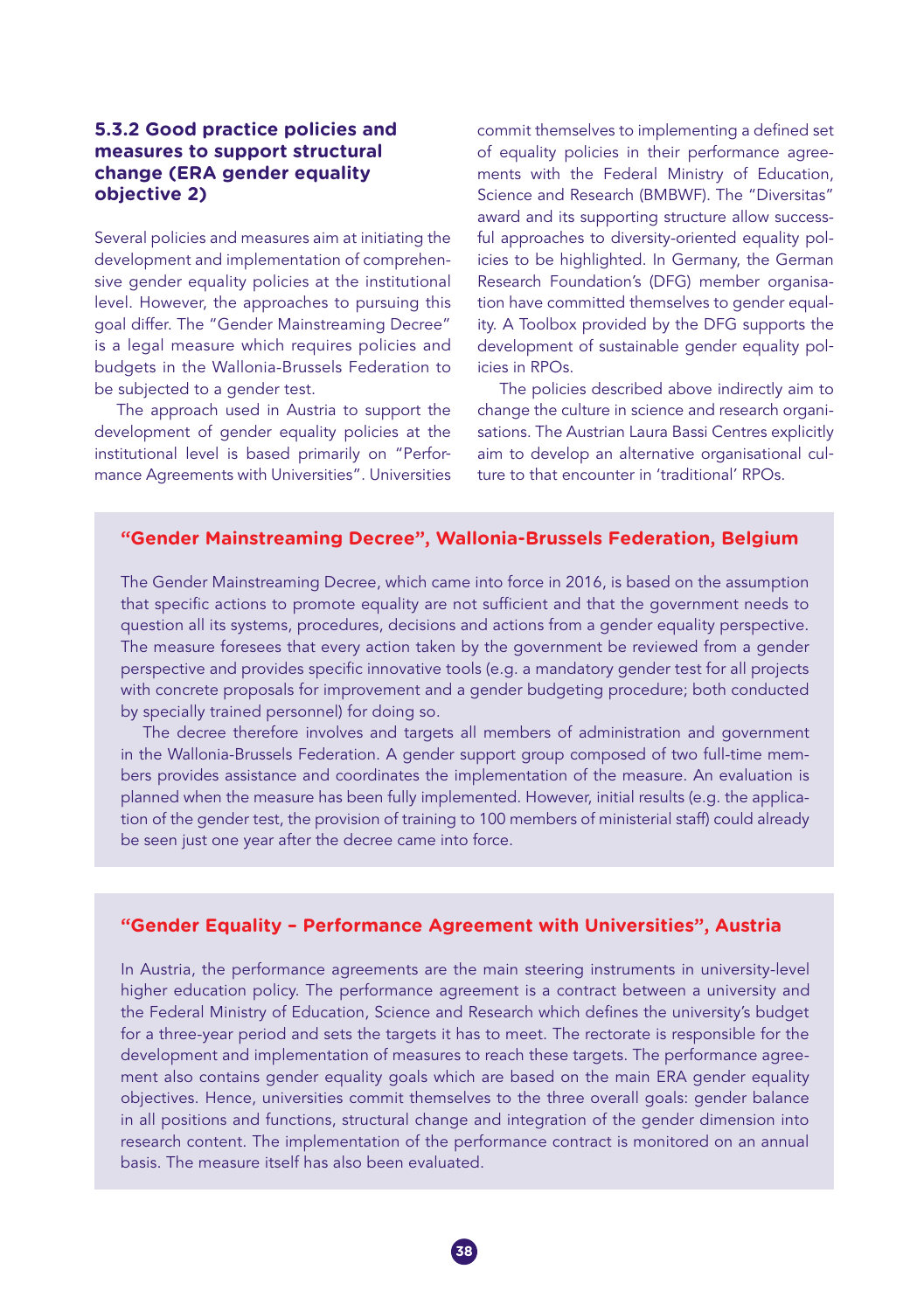## **"Diversitas – Diversity Management Award for Higher Education and Research Institutions", BMBWF, Austria**

The "Diversitas" award highlights achievements in diversity management in higher education and research institutions. The measure is targeted at all public and private universities as well as a number of research institutions. Interested institutions complete a questionnaire describing efforts that have recently led to a major diversity-specific advancement in their institution. The questionnaires are then evaluated by national and international experts using a set of predefined priorities and quality criteria (e.g. multidimensionality, intersectionality, resource orientation, sustainability, innovation and internal/external impact). The results are then announced at a presentation event and published online.

The measure pursues several objectives. It sensitises organisations to a diversity-oriented culture and raises the importance of diversity in their organisational structures. Publishing the results establishes a collection of role models for future diversity management actions. The presentation event serves as a forum for networking and exchange of experiences. First awarded in 2016 by the Federal Ministry of Science, Research and Economy, the "Diversitas" award is now presented every two years and has a total budget of 150,000 euros.

## **"Research-Oriented Standards on Gender Equality with Toolbox", Germany**

The German Research Foundation's (DFG) "Research-Oriented Standards on Gender Equality" are aimed at establishing sustainable gender equality policies in the scientific landscape by setting structural and personnel-related standards. Two elements in these policies are the use of the cascade model, which helps to increase the number of women at all academic career levels, and the Toolbox, which presents real-life examples of gender equality measures in German higher education research.

The standards have been adopted by the DFG and are also applicable to applicants for DFG funding. Some of the measures target a larger audience: the Toolbox, for instance, helps equal opportunity experts by providing them with ideas and inspiration for their work.

First adopted in 2008, DFG member organisations regularly submit reports with a changing focus, e.g. on gender equality strategies or the share of female scientists. These reports highlight the positive effects of this measure, such as the new importance of gender equality as a strategic management task and a sign of quality. The evaluation of the standards resulted in new recommendations for further improvements to the measure.

## **"Laura Bassi Centres of Expertise", Austria**

The Laura Bassi Centres of Expertise programme started in 2009 and finished in 2018. A total of 25.5 million euros in funding was provided for the programme. With funding of 320,000 euros per year/centre, eight research centres should develop and practice a new research culture. Each centre was funded for seven or eight years. They are headed by excellent female scientists and work closely with industry. The focus is on team orientation, targeted personnel development and efficient management culture, fostering more creativity from researchers. The evaluation of the programme showed its success in establishing female role models who manage Centres of Expertise and are committed to developing a management culture that tackles the existing gender bias in science and research (KMU Forschung 2014). The current focus of the Laura Bassi Programme is to support cooperation projects between women working at the interface of science and industry (focus on digitalisation).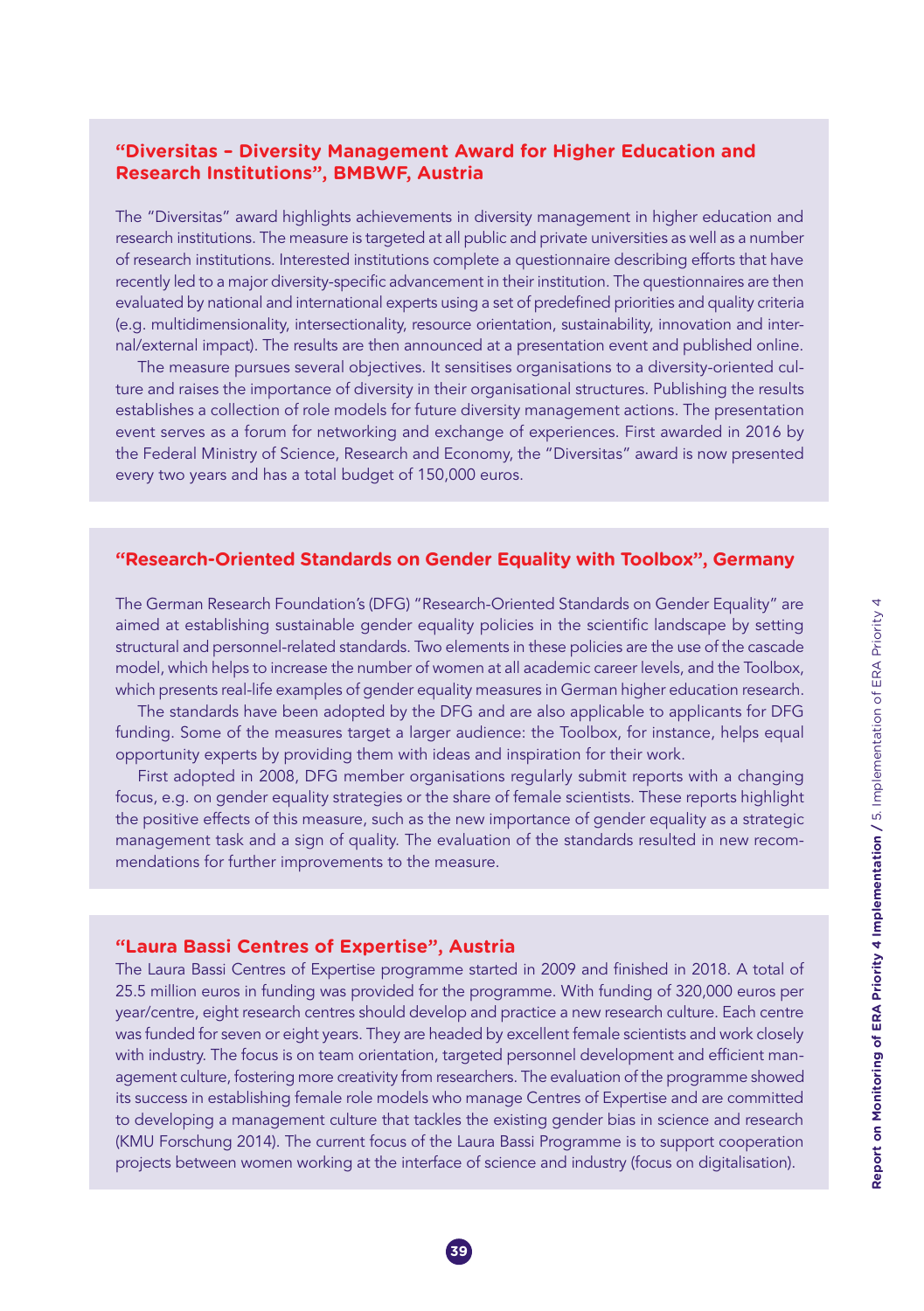## **5.3.3 Good practice policies and measures to integrate the gender dimension into research content and teaching (ERA gender equality objective 3)**

Four good practices address the third ERA gender equality objective (integrating the gender dimension into research content and teaching). The Austrian "FEMtech research projects" measure funds applied research projects which explicitly address the gender dimension in research content. The German "Networking and Transfer" initiative funds projects with a gender focus which promote dialogue between science and practice above all in the fields of medicine, economics, engineering and natural sciences. The Belgian inter-university "Master in Gender Studies" and the Cypriot "UNESCO Chair" aim at integrating the gender dimension into teaching and research.

## **"Funding for Networking and Transfer" (Network Activities), Germany**

The Funding for Networking and Transfer measure, which runs from 2012 to 2020, has three main objectives: stronger networking among women, expanded research into equal opportunity strategies and increased national and international exchange of the research results. To achieve these objectives, the measure provides funding for a range of different projects.

The funding is targeted at excellent female scientists, gender equality practitioners and representatives of research institutions. The focus of the approved projects lies on topics that have previously been neglected in gender research such as medicine, economics, engineering and the natural sciences.

A total of 42 projects are being funded with a budget of approximately 6.8 million euros. The initial results of these projects are already being highlighted in a large number of events and publications. The increased exchange of these results is evident in the number of international events that have already taken place (e.g. the Gender2020 Conference on Guiding a Change of Culture in Science in Bielefeld).

## **"FEMtech research projects", Austria**

The FEMtech research projects have a twofold aim: to raise interest among scientists for gender-related applied research and to provide good practice examples of how to integrate the gender dimension into applied research and innovation. This is achieved by funding research projects which specifically address the gender dimension in technology and innovation with a total of 2,400,000 euros per year. Funded projects and the evaluation of the measures are presented online (http://www.femtech.at/projekte).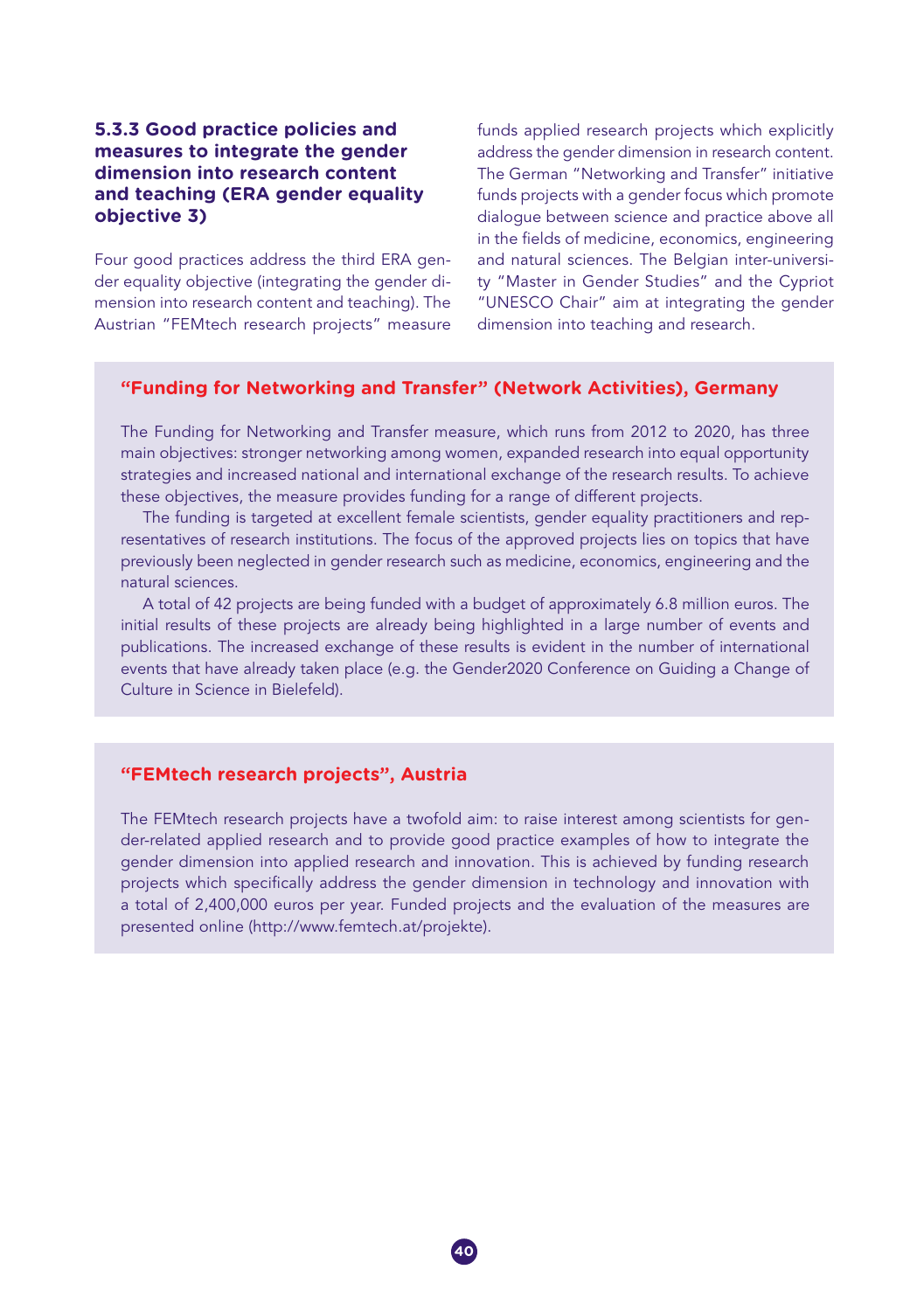## **"Inter-university Master's Degree in Gender Studies", Wallonia-Brussels Federation, Belgium**

The specialised Master in Gender Studies is aimed at creating much-needed gender experts in different academic fields. It also helps to centralise and highlight research on gender that already exists. The programme is implemented by all six French-speaking universities in Belgium, each of which creates a core module and some optional modules specifically for this degree programme.

As a specialised Master's degree, its target groups are students who already hold a Master's degree or professionals who have worked in a field related to gender issues for at least five years. Both of these prerequisites ensure that the participants in the programme already have expertise which is then enhanced with gender expertise using a multi- and interdisciplinary approach. This gender expertise is developed by providing the students with a solid theoretical and methodological base before they write a research-based or traineeship-based thesis and by taking specialised modules in fields such as psychology, arts and humanities, social sciences, law, business or architecture.

Launched for the first time in 2017, the programme will be run for the third time in 2019. An evaluation of the programme is planned.

## **"UNESCO Chair in Gender Equality and Women's Empowerment", Cyprus**

The long-term goal of the UNESCO Chair in Gender Equality and Women's Empowerment at the University of Cyprus is to promote a system of research, training, information and documentation activities in gender studies both in Cyprus and in all partner countries. This is achieved through a diverse set of measures, e.g. by supporting gender-specific research aimed at sensitising policy makers and developing good practices; developing and coordinating a gender studies postgraduate programme to train youth and stakeholders for a community of equality; organising national and international conferences for interuniversity exchange.

The chair is provided with an annual budget and the necessary human and material resources, such as a chair holder, two postgraduate students, an administrative team from the Department of Education at the University of Cyprus and several fully-equipped offices.

The quality of the measure is ensured by annual evaluations by the UNESCO central office as well as an evaluation every four years for the renewal of the agreement and chairing.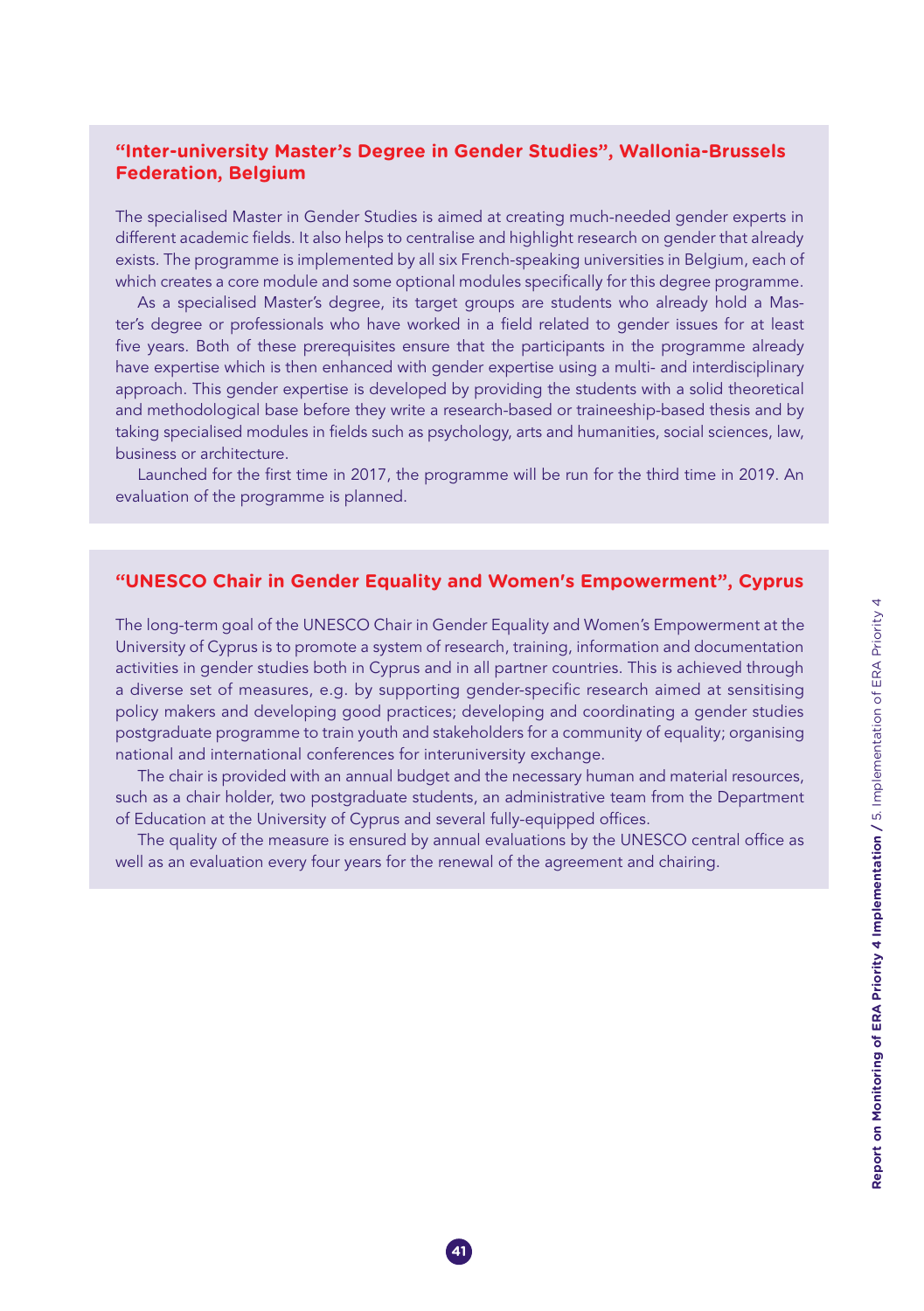# **Concluding Assessment 6**

To summarise the data collected from different sources and described in the previous chapters, we developed a typology of NAPs and NAP implementation. We differentiate therein between six different groups of countries:

- (1) Countries with a comprehensive and consistent NAP and corresponding implementation. This cluster consists of Austria, Belgium, Germany, the Netherlands, Slovenia, Spain and Sweden. The NAPs of these countries contain a context analysis which addresses all three ERA gender equality dimensions (representation of women in science in general; representation of women in decision-making positions as well as structural and cultural barriers which lead to an underrepresentation of women in decision making; and the integration of the gender in research content). The objectives and priorities of the NAP are derived from the context analysis and lead to specific measures which address the problems mentioned. With the exception of Slovenia, all countries in this cluster implement policies or measures for all three ERA gender equality objectives.
- (2) The second group of countries have developed and implemented **focused NAPs**. This cluster consists of Cyprus, Denmark, Finland, Ireland, Luxembourg, Malta and Portugal. Four of these countries address all three gender equality objectives in their context analysis but focus on two of the three dimensions in their NAP priorities and implemented measures. The other three countries focus on two ERA gender equality objectives in the context analysis, and formulate corresponding priorities and implement policies and measures for these two priorities.
- (3) The third cluster comprises countries with inconsistencies within the NAP or between the NAP and its implementation. This cluster consists of Greece, Italy and the UK. For instance, the Italian NAP only addresses the ERA structural change objective in its context analysis yet formulates priorities for the first and second ERA objectives. The UK NAP focuses in its context analysis on the first ERA objective but its priorities and implementation address the second objective.
- (4) The common feature in the fourth group of countries is that their NAPs do not contain a context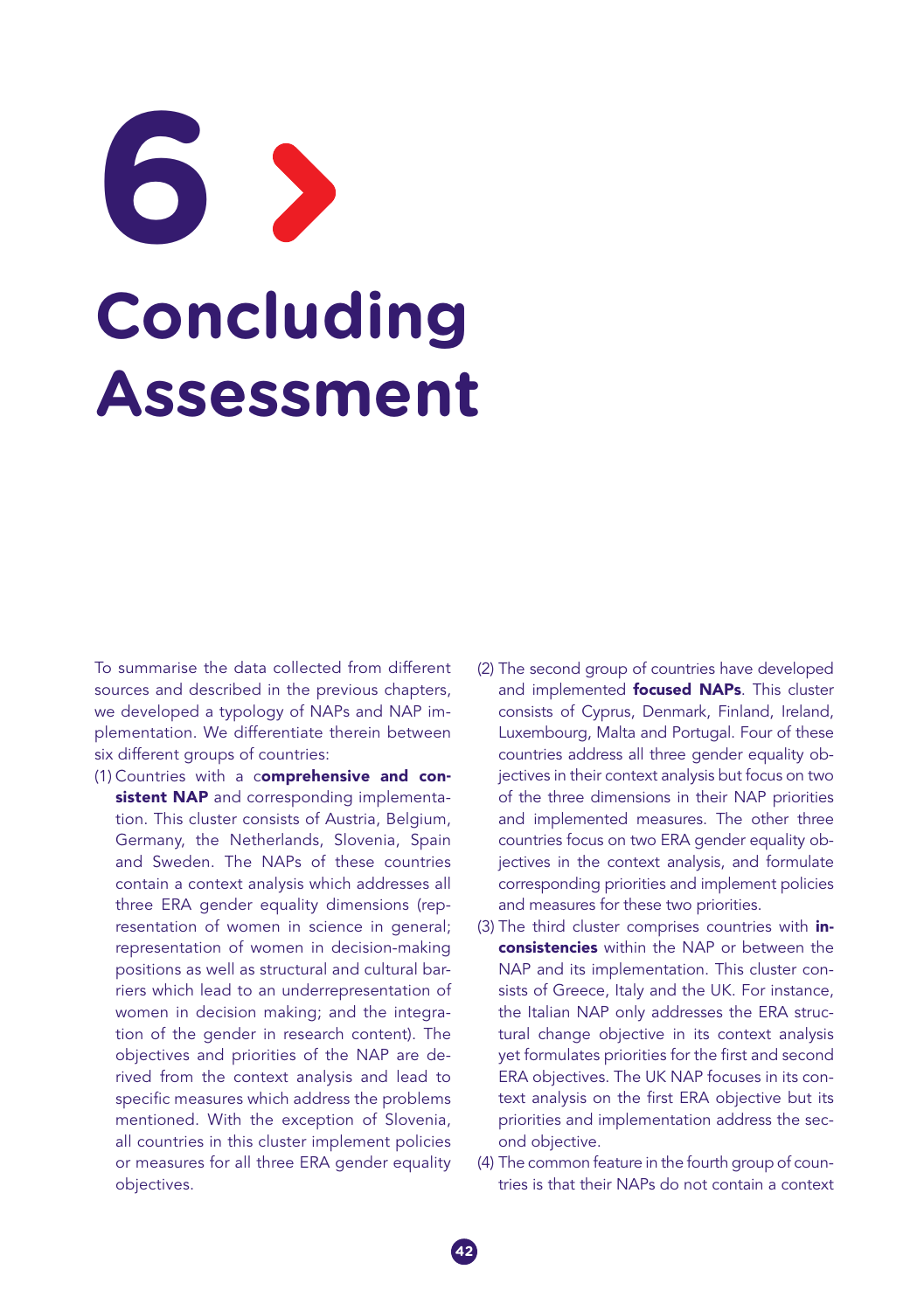analysis or only contain a very narrow one. Nevertheless, they do formulate priorities, and some of them have also implemented measures. This combination of a lack of problem analysis and formulation of priorities or implementation of measures generate an **actionistic NAP**. This cluster consists of the Czech Republic, Estonia, Lithuania and Poland.

- (5) Croatia and Latvia form a specific cluster of focused NAPs without implementation. Both of their NAPs contain a context analysis and formulate objectives but neither country has so far implemented any measures.
- (6) The last group comprises countries with no NAP (Hungary and Slovakia) or an NAP without gender equality priorities (Bulgaria and Romania).

Our first report on NAP Priority 4 implementation (D3.1) revealed significant differences between EU15 and EU13 countries. According to the results of our

## survey of SWG GRI members, the NAP was the first policy document on gender equality in R&I for 57% of newer Member States – a fact that only holds for 25% of EU15 countries. Priority 4 is more likely to be linked with other priorities in EU15 countries. Newer Member States refer more frequently to difficulties regarding the development of Priority 4.

As a consequence, it is not surprising that none of the EU15 countries are assigned to Clusters 4 to 6. This gap between EU15 and EU13 countries is not insurmountable as the examples set by Slovenia, Cyprus and Malta show. What matters are the preconditions and the types of support that aided the development of a comprehensive gender equality policy in R&I. It is also evident that good practice policies and measures are primarily found in countries in Clusters 1 and 2. This also illustrates a need for mutual learning between more and less experienced countries regarding gender equality in R&I.

## **Figure 11: Typology of EU countries by NAP and NAP implementation**

## **Typology of countries regarding NAP implementation**



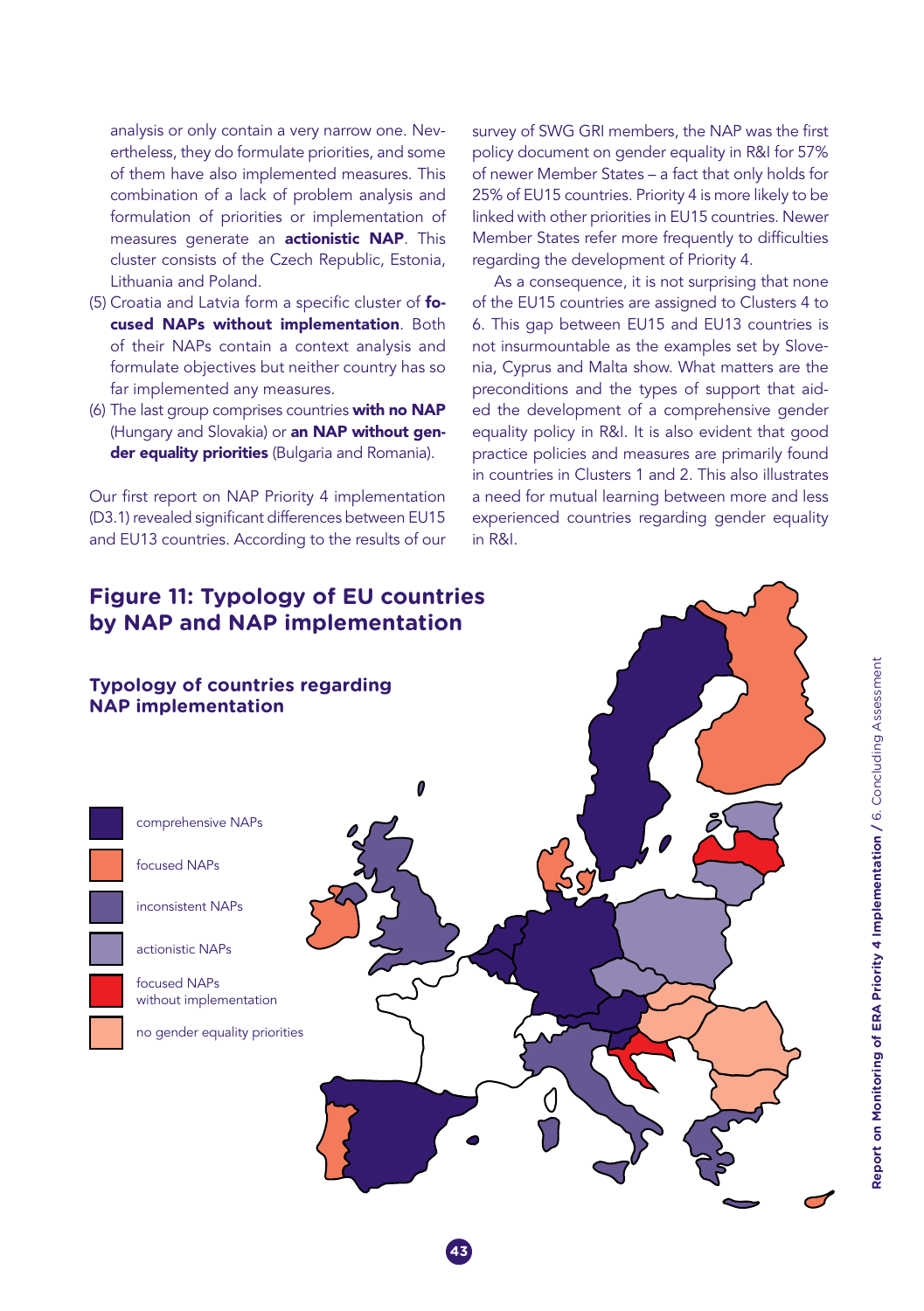# **Stakeholders' perspective on NAP 7**

Interviews with members of the SWG GRI complement the information available from documents, the GENDERACTION survey and its update. The focus of the interviews lay on the assessment of NAP implementation as well as lessons learned for the further development of the ERA roadmap as a steering instrument (see Chapter 10.1 for the guiding questions for the interviews and the list of interviewees). All twelve members of the SWG GRI who in principle agreed to give an interview (update of the survey in 2019) were contacted. Not all interviews could be carried out and, in the end, nine interviews representing seven countries were conducted between May and July 2019. Following a triangulation approach, the interviews represent three different types of NAP and NAP implementation and complement the information available from other data sources (Flick 2018).

## **7.1 Assessment of NAP implementation**

Countries with a comprehensive NAP (Austria, Belgium, Spain) share some common characteristics regarding gender equality in R&I.

- They already had experience with gender equality policies in R&I prior to the NAP (2016).
- In all three countries, a person or a unit in the Ministry for Science and Research is responsible for the development and implementation of gender equality policies.
- In addition to the person/unit responsible for gender equality policies in R&I, there is a supporting infrastructure for gender equality in place, e.g. the "Women in Science Committee"<sup>9</sup> ("Le Comité Femmes et Sciences") for the French-speaking part of Belgium or the "Observatory for Women, Science and Innova-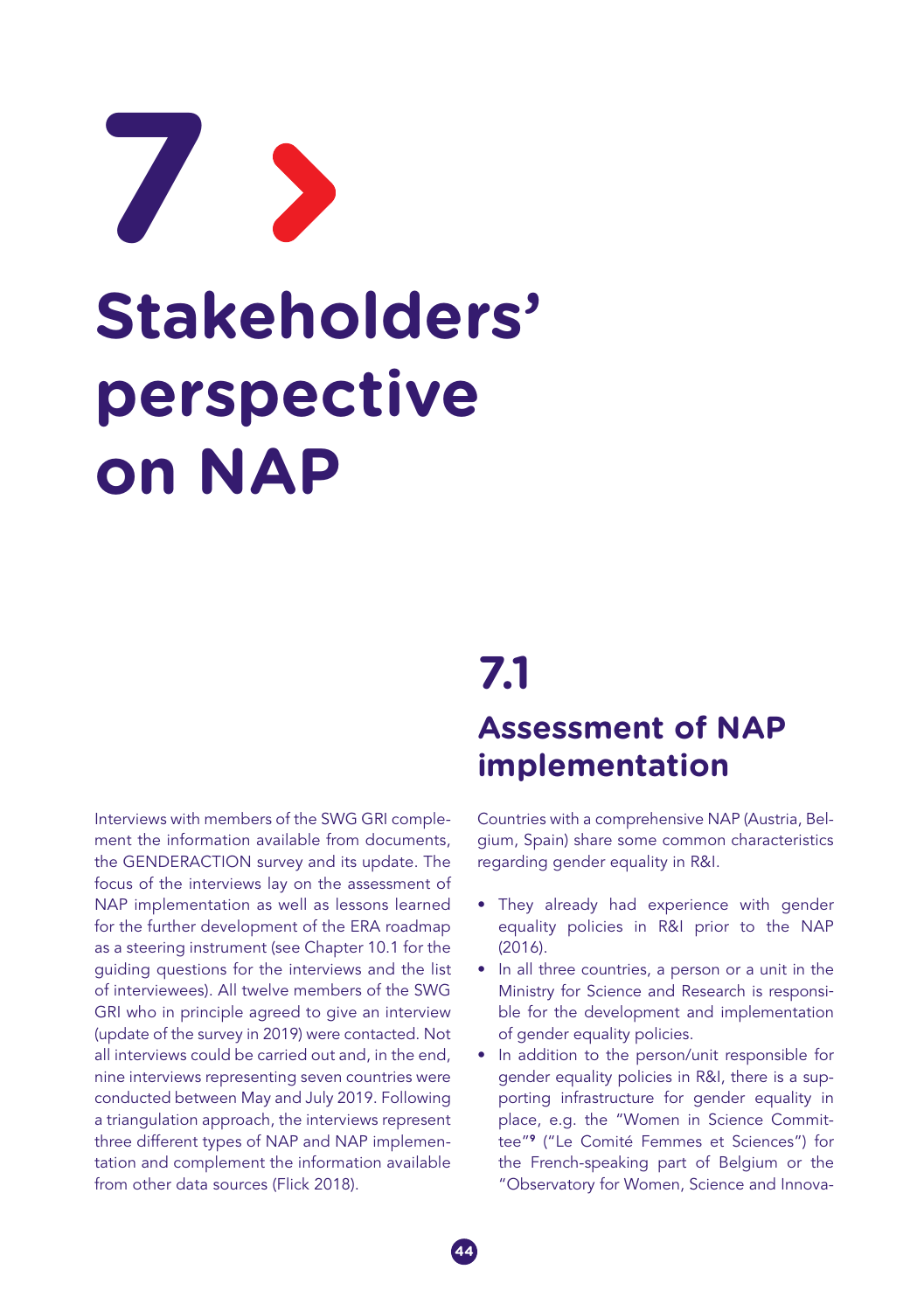tion" (OMCI)<sup>10</sup> in Spain. In Austria, the monitoring system for R&I also contains specific gender monitoring.

- In these countries, the NAPs contain both existing gender equality policies (in place before 2016) and a commitment to further develop these policies (e.g. identified blind spots regarding gender equality). The Spanish NAP, for instance, focuses on measures to support the integration of gender into research content, while the Austrian NAP aims at supporting cultural change in science and research. The interview partners stress that this development focuses on national priorities which are in line with ERA Priority 4. Consolidating existing policies under the same umbrella – the NAP – is seen as a positive approach as it "facilitates political communication about gender equality policies" and "increases the visibility of gender equality policies".
- The further development of the existing gender equality policy mix takes different forms: in Austria, the NAP has led to intensified cooperation between the Federal Ministry of Education, Science and Research and the Federal Ministry for Transport, Innovation and Technology. In Spain, new topics such as gender in international cooperation emerged during the implementation of the NAP. In other respects,

- 9 The tasks of the "Women in Science Committee" (constituted in 2016 and hosted by the Academy of Research and Higher Education/ARES) are to elaborate statements and recommendations on gender equality issues in academia and science, to exchange information and good practices, to support the implementation of gender equality measures and to engage in the SWG GRI.
- 10 The goals of the "Observatory for Women, Science and Innovation" (constituted in 2019 and formed by nine government ministries) are to analyse the situation of women in research and innovation, to encourage the implementation of gender equality policies and activities and to promote the improvement of the situation of women in science, technology and innovation in Spain. This includes monitoring policies, reporting, evaluating the impact of policies and making recommendations.

the further development of existing policies and the development of the NAP coincided (e.g. the establishment of the "Women in Science Committee" in Belgium or the "Observatory for Women, Science and Innovation" in Spain). In Austria, the topics of cultural change in science and research or a stronger orientation towards diversity in gender equality policies had already emerged before the NAP was developed.

- This self-commitment is also highlighted by the fact that the NAP is a policy paper which has been formulated by the government and approved by the Council of Ministers (e.g. Austria, Spain).
- In all three countries, relevant stakeholders were involved in the development of the NAP and are also involved in or informed about its implementation. This stakeholder involvement takes different forms. In Belgium (Wallonia-Brussels Federation), for instance, the "Women in Science Committee" plays a crucial role in stakeholder involvement. In Austria, stakeholders are involved in the form of regular events like the European Forum Research.
- In addition to these forms of stakeholder involvement, formal and/or informal exchanges between experts for the different ERA priorities have been established in recent years (e.g. the ERA Roundtable in Austria).
- • A special characteristic of gender equality policies in R&I in countries with a consistent NAP is that communication about these policies at the national level constantly refers to the EU/ ERA policy. This not only reminds stakeholders of the NAP and the underlying ERA priorities but also ensures that inconsistencies in policy at different levels are avoided.

Malta and Cyprus, two countries with focused NAPs, share some of the characteristics of the countries with comprehensive NAPs. They are both EU13 countries but are also engaged in gender equality in R&I. For instance, both countries have officers responsible for gender equality in R&I in their corresponding ministry. However, the supporting infrastructure is not as well developed as it is in the countries with comprehensive NAPs. They have also attempted to develop their NAPs using a participatory stakeholder approach: Malta,

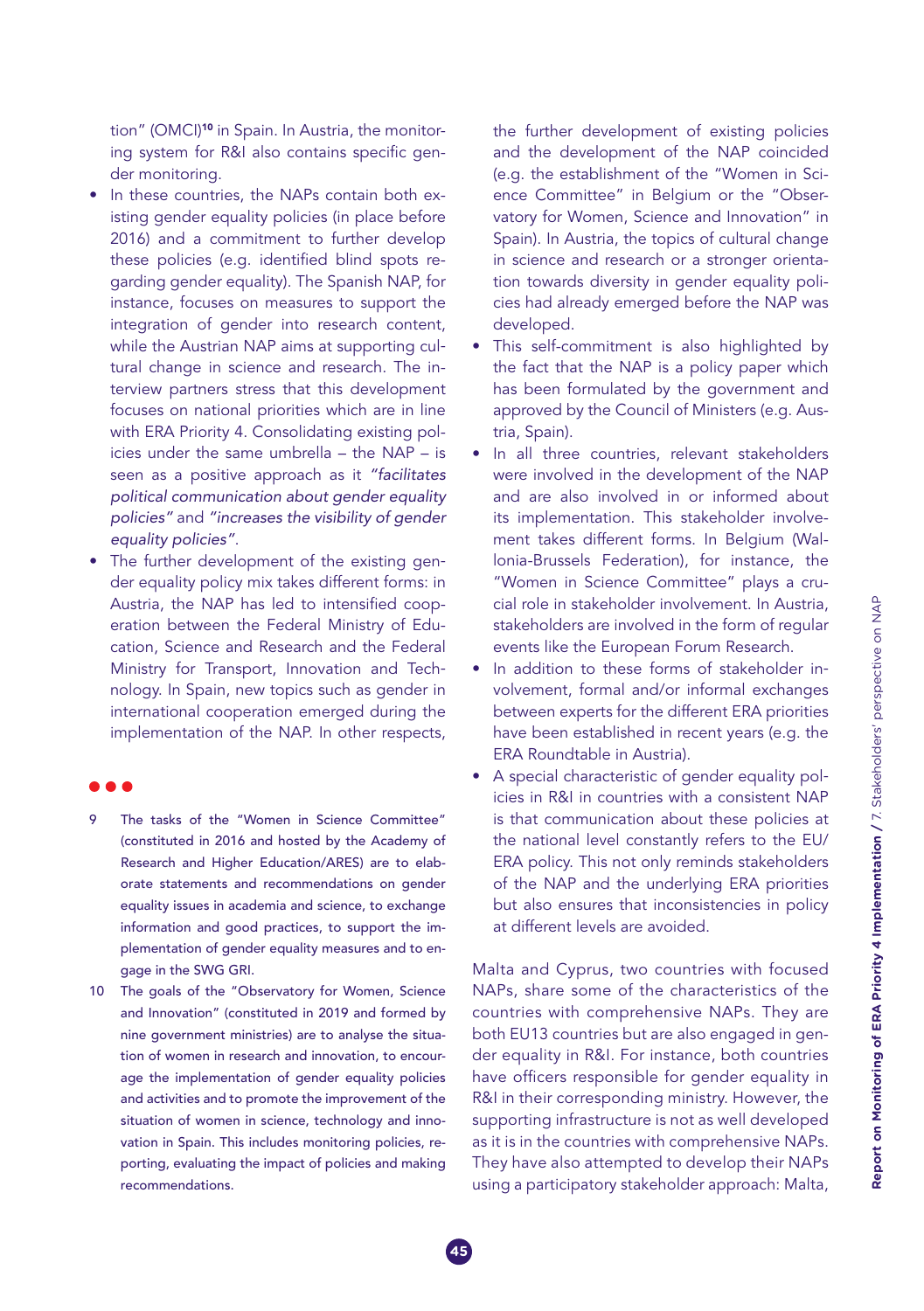for instance, organised a workshop for each NAP priority to involve relevant stakeholders. However, the low visibility of the NAP at both national and EU level is evidently a problem. The NAP is known among the participating stakeholders but not beyond that group. The two countries have also made attempts to link national policies and the NAP: Cyprus introduced a new governance system for R&I in 2018 which affected the implementation of the NAP, while Malta has tried to link its national R&I policies with EU strategies, for instance by adapting its national research and innovation programme to bring it into line with Horizon 2020. However, in both countries, the focus lies on national policies and national priorities which are not necessarily identical with ERA priorities.

Those countries which do not have a gender equality priority in their NAP or did not submit a NAP (Poland, Slovakia) also have some characteristics in common. First and foremost, they are characterised by a lack of a discourse about gender equality – both in general and in R&I. At societal level, gender equality is seen as a threat to societal values (family life) and contradictory discourses (e.g. the pro-life movement). With regard to R&I, gender equality is not defined as a three-dimensional construct but is reduced instead to the representation of women in science and in leadership positions. However, awareness of the structural barriers is low, and the main problem recognised is the reconciliation of work and childcare. The Polish NAP (p. 10) formulates this as follows: "When implementing standards which are going to make the European Union a strong and innovative economy using the latest technological developments, one shall not forget about the need to create such working conditions (for researchers, particularly females but males as well), which will alleviate the conflict between work and private life." The third ERA gender equality objective, the integration of the gender dimension into content, does not feature at all as a topic in R&I policy.

Our interview partners did, however, stress that even when there is no political discourse about gender equality in R&I, there is a certain level of awareness of the topic. This is found among researchers who are involved in EU-funded projects and are gender aware (see also Bührer, Wroblewski 2019) and RPOs interested in obtaining the EU's HRS4R label and therefore have to develop gender equality plans.<sup>11</sup> The interview partners stress the importance of addressing and supporting institutions which apply for the HRS4R label precisely because they have to develop such a plan. They assume that if more prestigious RPOs have gender equality plans in place, this might also trigger a bottom-up influence on the gender equality discourse at the national level.

11 The "Human Resources Strategy for Researchers" (HRS4R) supports RPOs and RFOs which implement the "European Charter for Researchers" and the "Code of Conduct for the Recruitment of Researchers" (both adopted by the EC in 2005) in their policies and practices. The implementation of the HRS4R strategy renders such institutions more attractive to researchers looking for a new destination. Since January 2017, a new, more demanding procedure has been in place, in which institutions have to apply to the EC for HRS4R recognition. A key point in this procedure is the need for institutions to make progress towards the principles of open, transparent, merit-based recruitment (OTM-R) which should ensure equal opportunities for all candidates.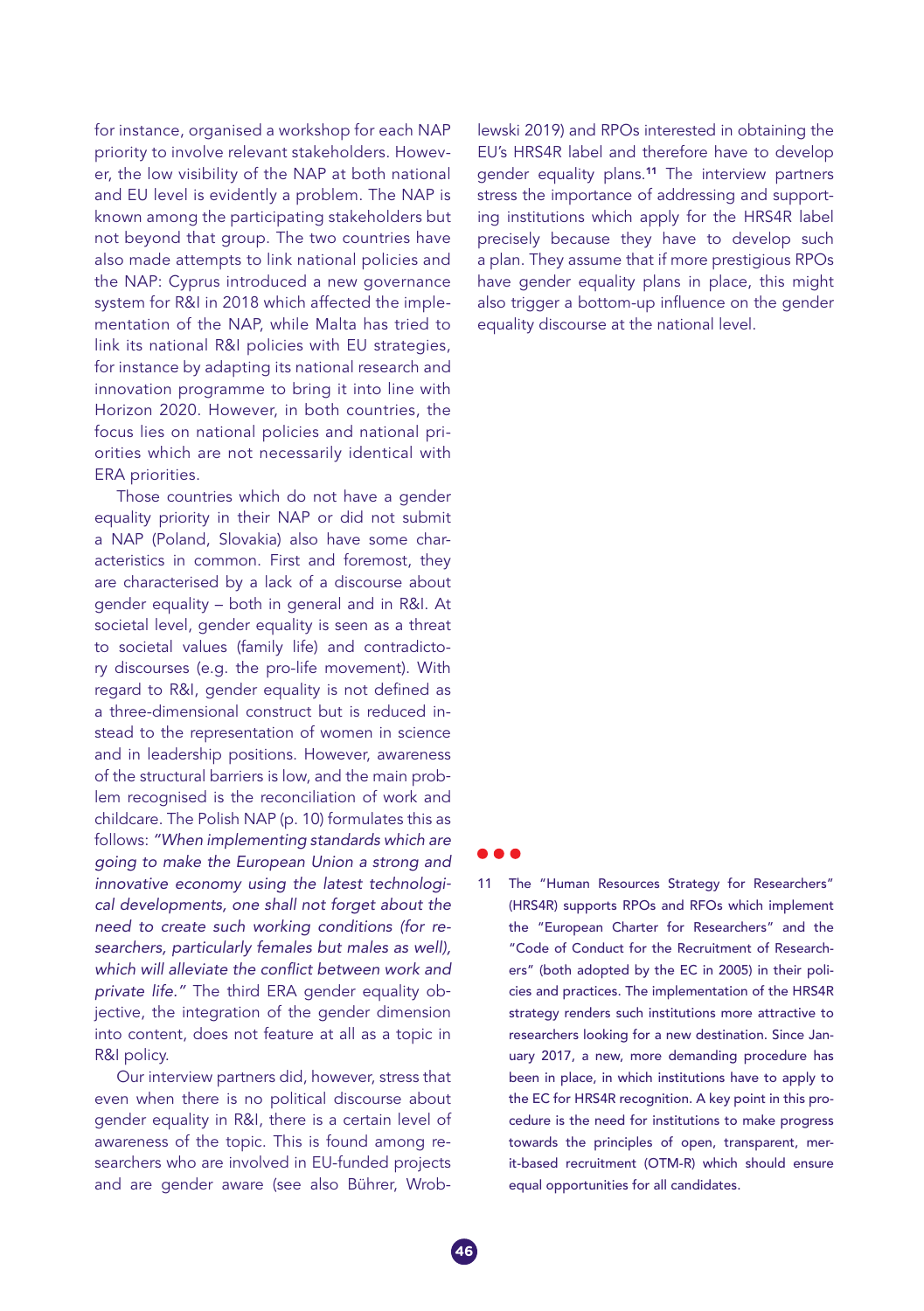## **7.2 Assessment of the NAP process**

All our interview partners concur in underlining the relevance of the autonomy of the Member States in defining their NAP objectives according to their national priorities.

In general, the NAPs confirmed or supported the further development of existing gender equality policies in countries which already had such a policy mix in place. However, they did not provide enough incentive for the more inactive countries to significantly increase their engagement for gender equality in R&I. Those countries with experience in gender equality and those that were in the process of developing their policy mix would have liked to have received feedback on the NAP they submitted. Some form of feedback – especially when developing the NAP – would have been helpful for more experienced countries and valuable support for their less experienced counterparts. In one interview, it was suggested that targeted support for NAP development similar to the Horizon 2020 Policy Support Facility (PSF) should be provided<sup>12</sup>. A feedback mechanism would also allow questions to be raised if a country did not submit an NAP or define gender equality priorities.

The interviewees were critical of the low visibility of NAPs at EU and national level. They also felt that more structured guidance for the development of NAPs would be beneficial. They suggested supplying a template or a process description which contains the main elements of NAP development. This guidance should also include the three-dimensional ERA gender quality objective. The interviewees also stressed the importance of common goals for gender equality in R&I and were critical of the lack of comparability of NAPs, which results in the use of different gender equality concepts therein.

A very critical discussion developed regarding the ERA monitoring and EMM indicators. The interviewees agreed that national monitoring is more relevant for the political discussion on gender equality in R&I than the ERA Progress Report or the She Figures. Interviewees from countries with comprehensive NAPs stressed the fact that the development of gender equality policies is usually based on an empirical assessment (baseline analysis) which defines the problem to be addressed. Consequently, monitoring and the further development of the available data sources and indicators are also addressed in their NAPs (e.g. Austria, Spain). National monitoring systems are in line with She Figures but provide additional or more detailed information.

Most interviewees were also critical when it came to the ERA Progress Report. They criticised the reference to the EMM headline indicator "Women in Grade A Positions" in their assessment of the NAP implementation for several reasons. They felt, for instance, that the indicator is not adequate for monitoring NAP implementation. In most cases, the contribution of NAP policies to an increase in the share of women in Grade A positions is indirect and will therefore only be effective in a long-term perspective. They also argued that a high share of women in Grade A positions does not mean that the structural barriers on the path to these positions have been abolished

12 The Horizon 2020 Policy Support Facility (PSF) was launched in 2015 and provides EU Member States (MS) and associated countries (AC) with practical support in designing, implementing and evaluating reforms that enhance the quality of their R&I investments, policies and systems. The PSF provides best practice, independent, high-level expertise and guidance at the request of MS and/or AC through a number of services such as peer reviews, mutual learning exercises and specific support. To organise this process, the EC issues an annual Call for Expression of Interest via the European Research Area and Innovation Committee. For further information, see: [https://rio.](https://rio.jrc.ec.europa.eu/en/policy-support-facility) [jrc.ec.europa.eu/en/policy-support-facility](https://rio.jrc.ec.europa.eu/en/policy-support-facility).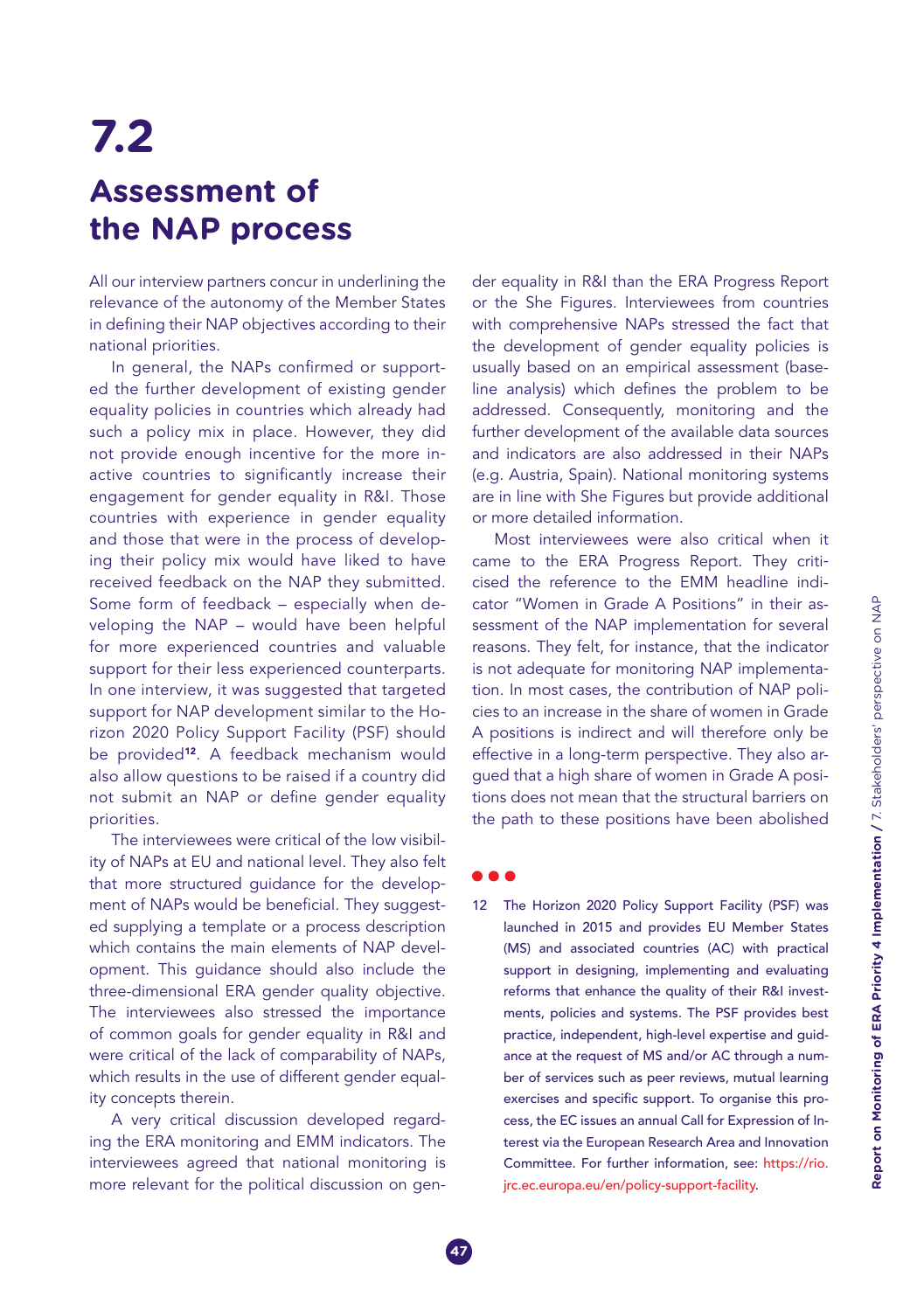and that women and men in Grade A positions are employed on equal terms. They also lamented the fact that none of the indicators focus on structural change. Hence, the share of women in decision making roles is not addressed in the monitoring.

The interview partners also expressed doubts about the validity of the EMM indicator "Gender in Content", assuming that there is a bias towards English-language journals and the "hard" sciences. The latter is seen in particular as a gendered bias.

A central topic in the interviews with stakeholders from countries with comprehensive or focused NAPs is the self-commitment to implement gender equality policies in R&I which is expressed by the NAP. This commitment would be underlined by specific reporting on NAP implementation. A specific report on the implementation of the NAP would also increase the visibility of the NAPs at the national level and allow the identification of good practice policies and measures. In addition, it would increase transparency among countries and provide a starting point for mutual learning.

National reports on the implementation of NAPs (e.g. in the middle and at the end of the implementation period) would also provide a possibility to describe national developments or changes in the R&I context as well as changing political priorities (e.g. due to a new government). The interviewees were unsure if there would be a possibility to update the NAP in the event of a change in circumstances.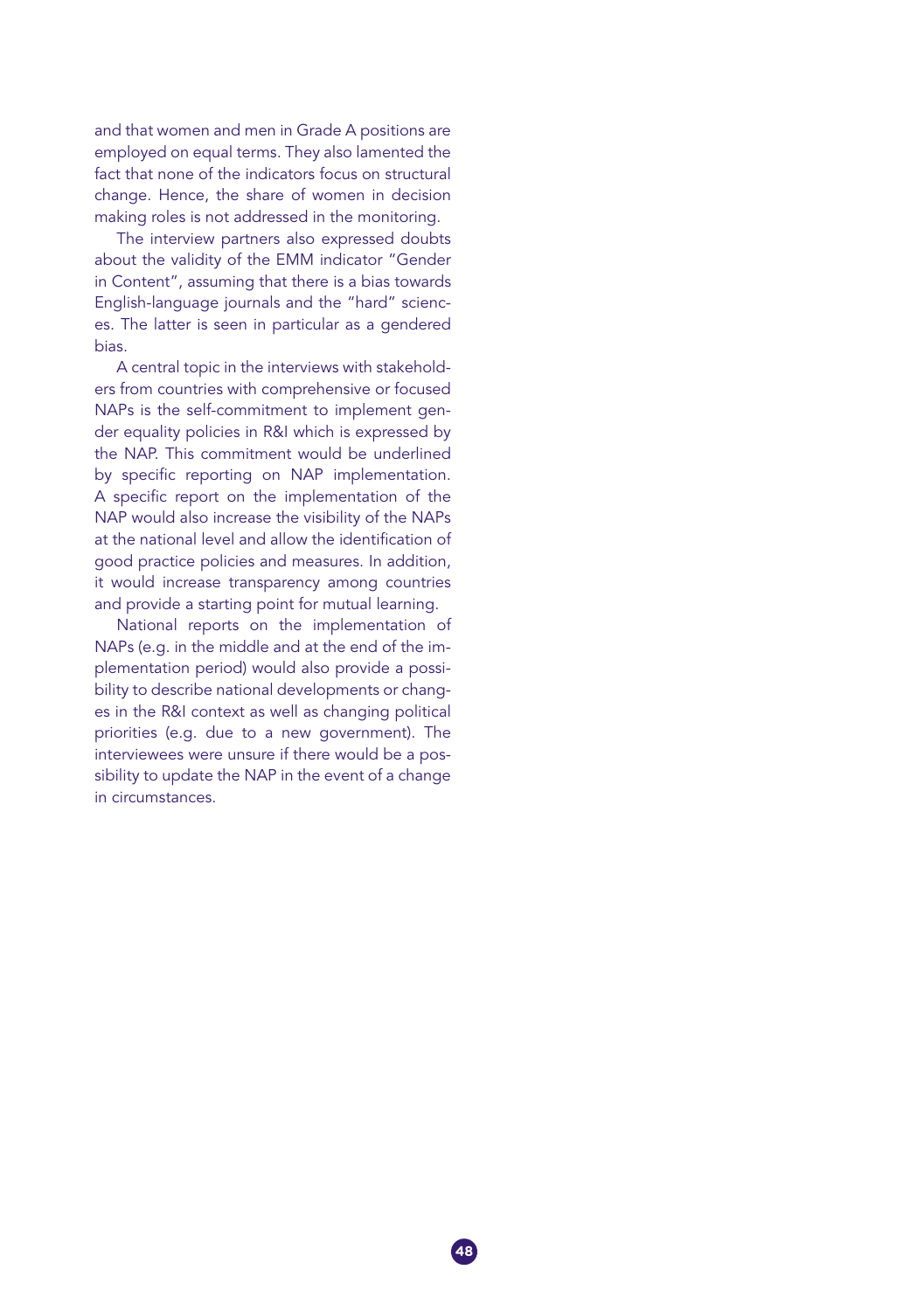# **Conclusions 8**

European Research Area (ERA) Priority 4 focuses on gender equality and gender mainstreaming in research and innovation. The objective is to foster scientific excellence and breadth of research approaches by fully utilising gender diversity and equality and avoiding an indefensible waste of talent. Within their national action plans (NAPs), EU Member States and associated countries are asked to develop policies which address gender imbalances particularly at senior levels and in decision making and which strengthen the gender dimension in research. The aim of GENDERAC-TION Work Package 3 (WP3) is to analyse the implementation of Priority 4 in NAPs, identify good practices and develop recommendations regarding gender equality for the next ERA Roadmap and its monitoring.

## **8.1 Summary of the main results**

Our analysis shows that 26 out of the 28 EU Member States participated in the ERA process by submitting and implementing a National Action Plan. For several countries, the ERA Roadmap was the initial spark that triggered the development of their first-ever gender equality strategy for R&I (e.g. Cyprus, Luxembourg, Malta or Norway). In others, the NAP was used to consolidate and further develop existing policies which support gender equality in R&I. Member States were given considerable scope when it came to developing an NAP within the framework of the ERA Roadmap. This allowed the NAPs to be aligned with actual circumstances in each country (e.g. by addressing specific gender inequalities, building on existing experience with gender equality policies and involving relevant national stakeholders).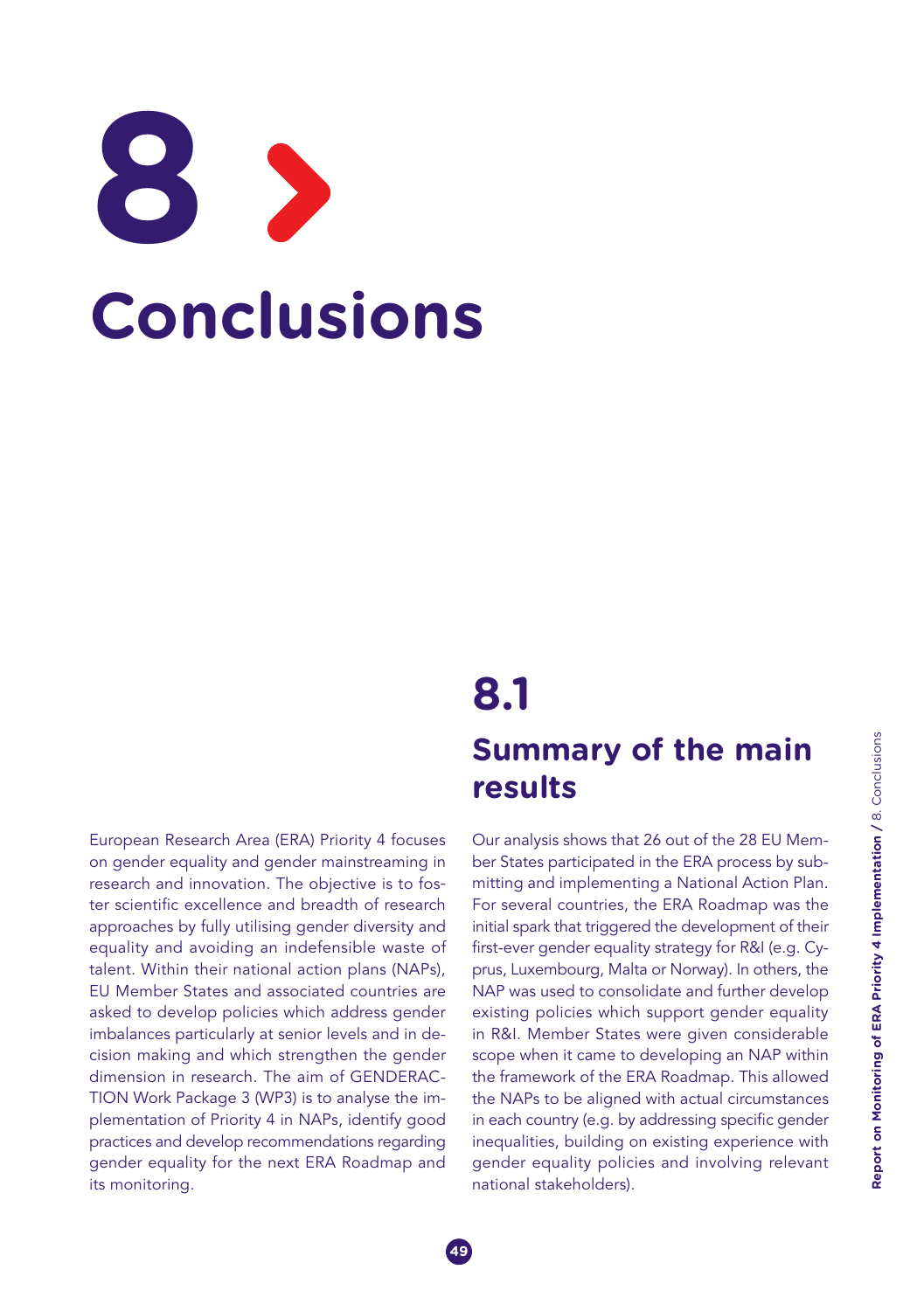The analysis of NAP implementation is based on multiple, complementary data sources (NAP documents, a standardised survey of relevant stakeholders and expert interviews). We used all the information collected to develop a typology of countries with respect to NAPs and NAP implementation. We distinguish therein between six clusters of countries:

- Countries with a comprehensive and consistent NAP and corresponding implementation (Austria, Belgium, Germany, the Netherlands, Slovenia, Spain and Sweden). The NAPs of these countries contain a context analysis which addresses all three ERA gender equality dimensions (representation of women in science in general; representation of women in decision-making positions as well as structural and cultural barriers which lead to an underrepresentation of women in decision making; and the integration of the gender dimension in research content). The objectives and priorities of the NAP are derived from the context analysis and lead to specific measures which address all three ERA gender equality objectives.
- Countries with focused NAPs (Cyprus, Denmark, Finland, Ireland, Luxembourg, Malta and Portugal). Countries assigned to this group address two or three gender equality objectives in their context analysis but focus on only two of the three dimensions in their NAP priorities and measures implemented.
- Countries with *inconsistencies* within the NAP or between the NAP and its implementation (Greece, Italy and the UK). The UK NAP, for instance, focuses on the first ERA objective in its context analysis but its priorities and implementation address the second objective.
- Countries with **actionistic** NAPs (the Czech Republic, Estonia, Lithuania and Poland). The NAPs for these countries either do not contain a context analysis or only contain a very narrow one. Nevertheless, priorities have been formulated and measures implemented in some countries.
- Countries with focused NAPs but without implementation (Croatia and Latvia). Both NAPs contain a context analysis and the formulation of objectives but no measures have been implemented so far.
- • Countries without a NAP (Hungary and Slovakia) or countries with a NAP but without gender equality priorities (Bulgaria and Romania).

It is striking that the cluster of countries which the GENDERACTION assessment categorises as good practice countries with regard to NAP implementation differs significantly from the countries identified as the leading group in the ERA Progress Report 2018 (EC 2019a). According to this report, Croatia, Lithuania, Latvia and Romania belong to Cluster 1, which contains the best-performing countries in terms of the share of women in Grade A positions. However, our analysis identified Austria, Belgium, Germany, the Netherlands, Slovenia, Spain and Sweden as the countries with comprehensive and consistent NAPs.

This difference in assessment results from different approaches to gender equality and the indicators used to measure the implementation of gender equality policies. While the GENDER-ACTION assessment focuses on the implementation process of gender equality policies based on multiple data sources and indicators, the ERA progress report focuses on the development of the headline indicator and two supporting indicators. This approach is too limited to provide meaningful information for the assessment of progress towards gender equality in R&I.

The focus of monitoring on one main dimension – the share of women in Grade A positions – is problematic not only for the assessment of NAP implementation but also for the discourse on gender equality as it allows gender equality be reduced to female representation. ERA progress report country snapshots do not include a discussion of the development regarding gender equality that refers to the three-dimensional construct defined in the ERA Roadmap (ERAC 2015). A broader discussion of the developments regarding gender equality in R&I among stakeholders at national and EU level would also support a gender equality discourse within the ERA. Such a discourse would support both the development of a common understanding of gender equality and mutual learning activities (e.g. by sharing information about good practice policies).

Our analysis reveals that the process initiated by the ERA Roadmap 2015-2020 has only had limited success in increasing the engagement of countries which have hitherto been fairly inactive regarding gender equality in R&I. While some countries (Cyprus, Luxembourg, Malta, Norway)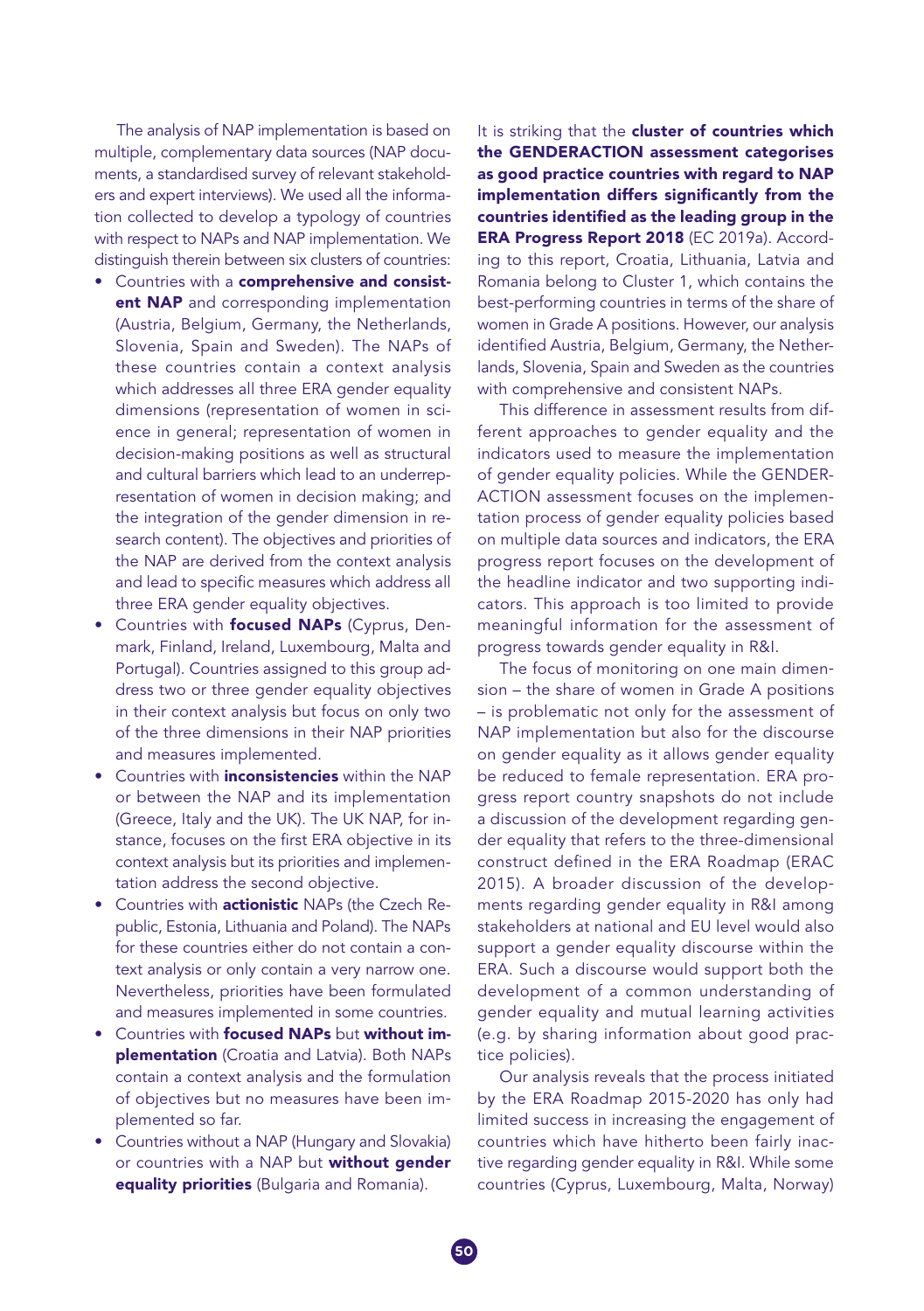developed a gender equality policy for R&I for the first time, others either did not submit a NAP (Hungary, Slovakia) or did not address gender equality issues in their NAP (Bulgaria, Estonia, Lithuania, Poland). This also illustrates the need for a gender equality discourse within the ERA aimed at establishing a shared understanding of gender equality and common gender equality goals.

Furthermore, our analysis shows no positive correlation between the share of women in Grade A and the innovation and excellence indicators. But the higher a country scores on the Gender Equality Index, the higher its innovation potential. Similarly, the correlation between the share of RPOs with GEPs and the innovation indicators are significant and positive. This means that an increasing share of RPOs with GEPs is positively correlated with a country's innovation potential.

## **8.2 Recommendations**

Experiences with NAP implementation and the results achieved so far show the potential of this instrument to initiate the development of gender equality policies for the first time or, in the case of more experienced countries, to further develop and consolidate existing policies. However, it is also evident that the process linked to the ERA Roadmap development, implementation and monitoring does not provide incentives to increase engagement for gender equality in R&I in fairly inactive countries. Consequently, the gap between experienced and inactive countries is widening.

Since the ERA Roadmap is a European steering instrument that should contribute to a more coherent R&I policy, including gender equality, the recommendations formulated primarily address EU stakeholders (European Commission, Council of the EU). These recommendations are based on the assumption that the next ERA Roadmap will aim at

- strengthening national commitment regarding R&I based on a three-dimensional concept of gender equality,
- bridging the gap between active and inactive countries, and
- contributing to the further development of gender equality policies.

The recommendations address three topical areas:

- NAP development
- Monitoring of NAP implementation
- Development of a policy discourse.

## **8.2.1 NAP development**

Experiences with the NAPs 2015-2020 demonstrate a need for adapting the procedure to develop and submit NAPs. The NAPs are structured differently. For instance, not all NAPs contain a baseline assessment of gender equality in R&I (context analysis) or concrete objectives, targets and measures. In our interviews, stakehold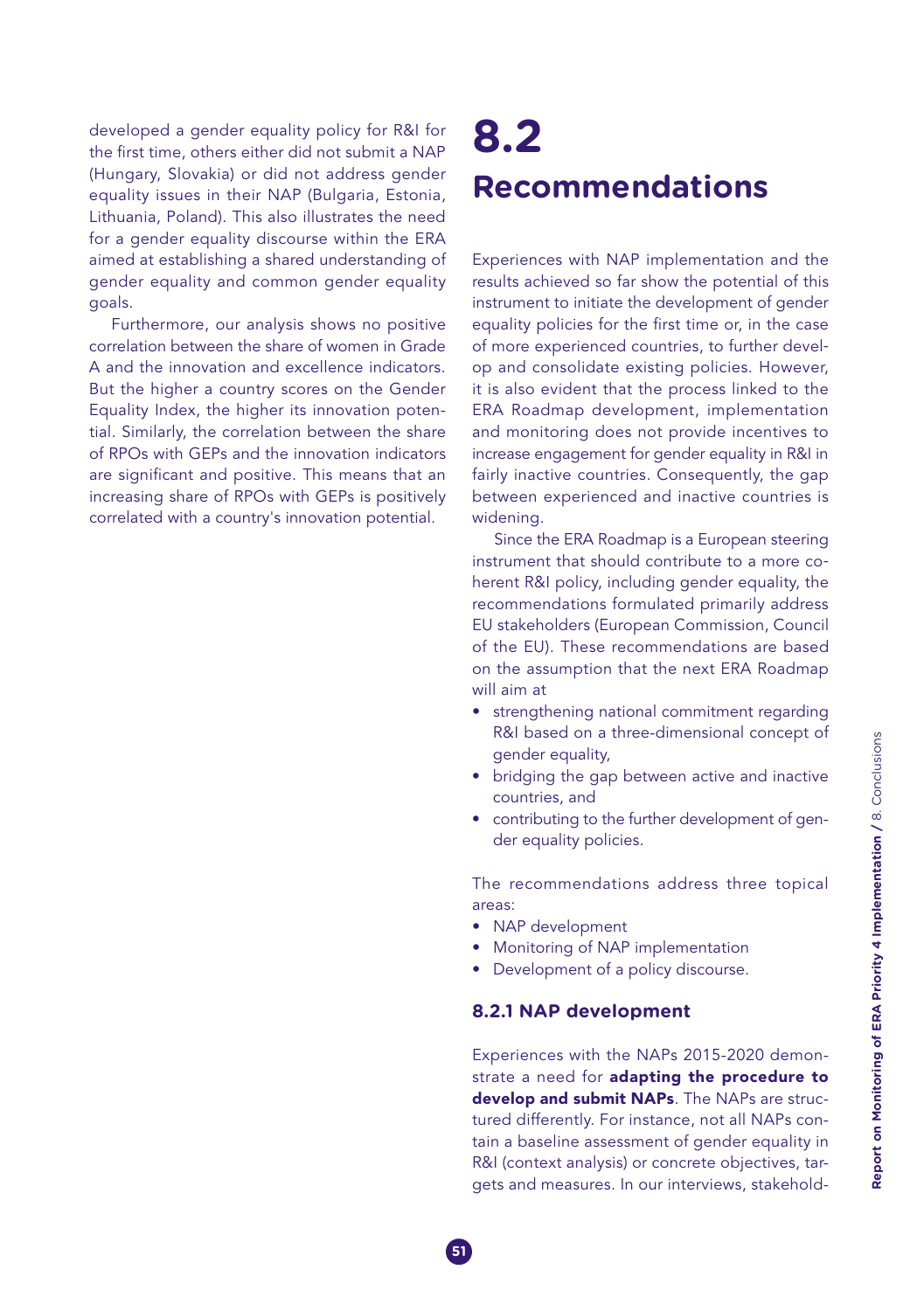ers called for more concrete guidance regarding the development of NAPs. At the same time, they stressed the importance of giving Member States the autonomy to decide on the focus of their own policies. Hence, more detailed guidance for NAP development which addresses the main procedural steps or elements would seem to be required. More specifically, NAPs should:

- include an assessment of the status quo of gender equality in R&I (context analysis) which covers all three gender equality dimensions,
- • contain concrete targets or priorities derived from the context analysis,
- define responsibility, timeframes and budgets for concrete measures, and
- indicate how the implementation of the NAP and the concrete policies will be monitored.

Furthermore, it should be recommended that

- main stakeholders are involved in the NAP development process, and
- • gender equality is also addressed in the other priorities (gender mainstreaming).

The involvement of relevant stakeholders at the national level could also support building a gender equality discourse at the national level in the rather inactive countries. This would also support bottom-up initiatives from institutions or researchers interested in gender equality (e.g. researchers involved in EU-funded projects or institutions applying for the HRS4R label).

In our interviews, the stakeholders mentioned that feedback on a draft version of the NAP would have been helpful both for the development of the NAP itself but also for the discussion of NAP priorities with national stakeholders. They also suggested supporting NAP development by providing specific support for policy development similar to the Horizon 2020 Policy Support Facility (PSF)<sup>13</sup>. Such support would also contribute to the development of a shared understanding of gender equality and stimulate a catch-up process in the rather inactive countries.

## **8.2.2 Monitoring of NAP implementation**

Our analysis of the implementation of the NAPs produces results which are not in line with the ERA progress report, thus suggesting that the latter is not a meaningful instrument for measuring NAP implementation. The current monitoring of ERA progress focuses not only on a restricted set of indicators but also on the aggregate level, which does not consider the structural change dimension and the implementation level. Hence, the dominance of the headline indicator (share of women in Grade A positions) brings with it the risk that gender equality will be reduced to one single dimension. This approach allows countries with a high representation of women in Grade A positions to neglect any need for gender equality policies even if women are underrepresented in decision making and no actions are taken regarding the other two objectives.

A meaningful set of indicators for monitoring the NAP implementation therefore has to be developed. The monitoring of NAP implementation (and not just progress in headline indicators) is necessary to strengthen the NAPs as a European steering instrument (both on a general level and for gender equality in particular).

GENDERACTION suggests a combined approach using (available) quantitative indicators and qualitative/survey data provided by Member States. This combined approach includes reporting by Member States, which would provide several advantages:

- A compulsory report on NAP implementation by Member States will increase their commitment to the NAPs and will make it more difficult to justify why no action has been taken.
- • A report will allow Member States to present national developments, success stories and barriers regarding gender equality in R&I. Furthermore, it would provide them with a possibility to discuss relevant changes in their national contexts (e.g. new priorities after a change in government).
- Experiences with concrete policies especially good practice policies – could be used for mutual learning activities.
- A report would give the NAP more visibility at EU level and could be used for national dissemination activities regarding gender equality in R&I.

<sup>13</sup> https://rio.jrc.ec.europa.eu/en/policy-support-facility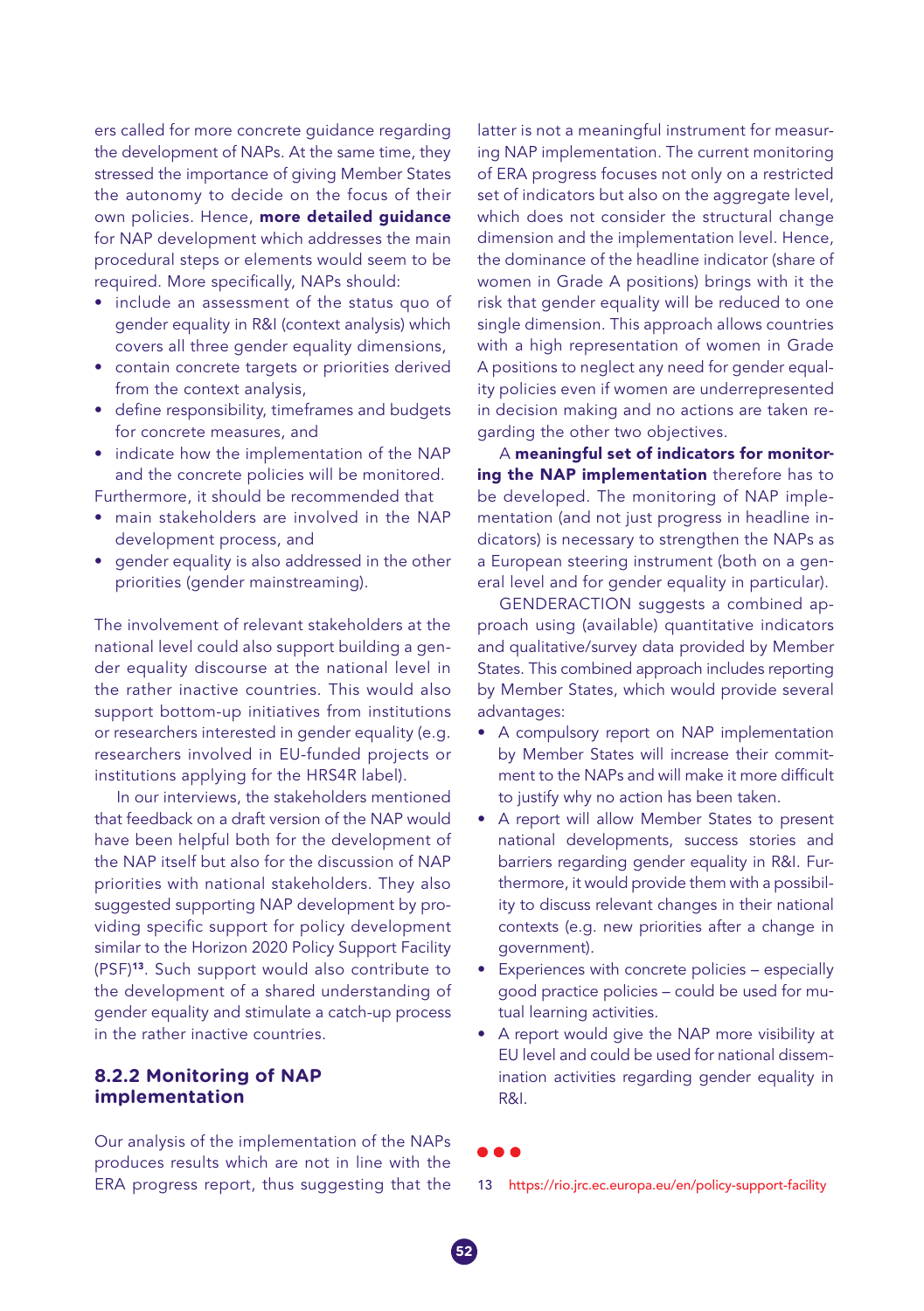## **8.2.3 Development of a policy discourse**

The varying goals and focus of the gender equality policies presented in the NAPs indicate a lack of a gender equality discourse. This leads to the situation that not all Member States refer to the three ERA gender equality objectives in their NAPs. The current NAP submission process also does not include feedback from experts or the EC on the NAP which could contribute to establishing a more consistent understanding of gender equality and its benefits (e.g. its contribution to innovation).

A discourse on gender equality should be initiated by the EC and involve ERA structures – especially the SWG GRI – as well as other relevant European and national stakeholders. It will be crucial to encourage national ministries for science and research to actively participate in this discourse. Members of the SWG GRI should act as mediators between the European and the national levels by promoting the topic, involving relevant stakeholders and engaging with other ERA priorities. This would require that SWG GRI delegates hold positions which allow them to pursue the implementation of gender equality policies at national level.

An adapted monitoring of NAP implementation could be used as a starting point for a gender equality discourse, for instance when the assessment of developments (e.g. regarding the share of women in Grade A positions) as well as the implementation of policies refer to the three main gender equality objectives. This would include the recognition of blind spots as well as troublesome developments (e.g. when policies strengthen gender stereotypes). A comprehensive and meaningful monitoring system could likewise be used to identify good practice policies.

Good practice policies represent a starting point for mutual learning activities which should be organised in a way that allows both more and less experienced countries to profit from the exchange. More experienced countries could use such mutual learning activities to reflect on and further develop their policies, while their less experienced counterparts would receive support in developing NAPs that are targeted to their particular circumstances. Mutual learning activities could take different forms such as bilateral or multilateral exchange focused on one specific topic or broader conference settings.<sup>14</sup> However, such a mutual learning approach also requires common gender equality goals.

Another important aspect of a gender equality discourse is to stress the positive relationship between gender equality on the one hand and innovation and excellence on the other hand. To stress the link between comprehensive gender equality policies (like GEPs which address all three gender equality dimension) could serve as a leverage to engage more stakeholders in R&I in a gender equality discourse. This approach would also support mainstreaming gender into the other ERA priorities. The upcoming discussion of major societal challenges provides numerous opportunities to address innovation and its application from a gender perspective – e.g. in the context of climate change, artificial intelligence, robotics.

14 The results of this report will feed into the planning of WP4 activities for 2020.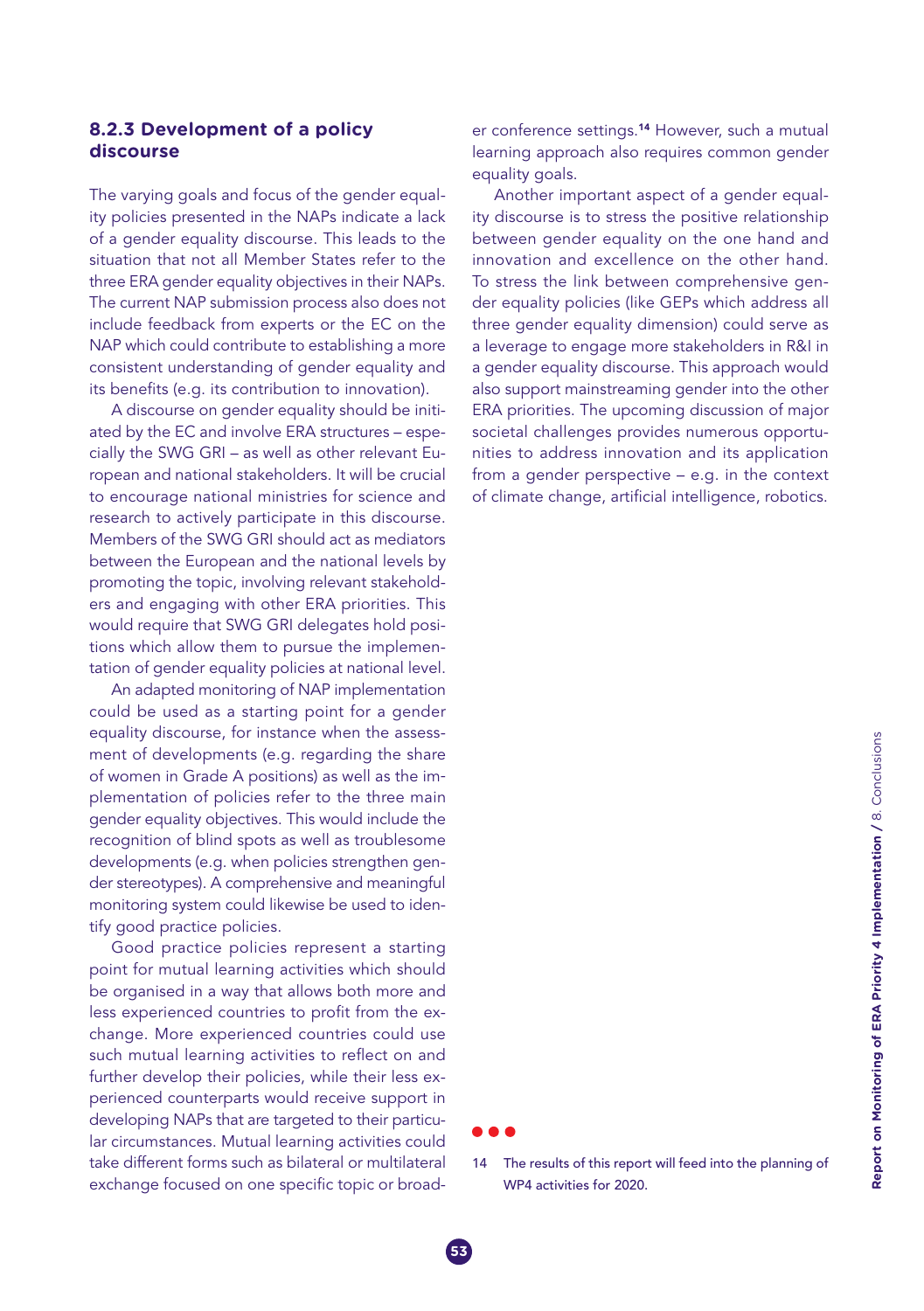# **References 9**

- Bacchi, Carol (2000): Policy as Discourse: What does it mean? Where does it get us?, Discourse: Studies in the Cultural Politics of Education, 21(1): 45-57, DOI: 10.1080/01596300050005493.
- Bacchi, Carol (2009): Analysing Policy: What's the problem represented to be?. Melbourne: Pearson Education.
- Bergmann, Nadja and Irene Pimminger (2004): Praxishandbuch Gender Mainstreaming. Konzept, Umsetzung, Erfahrungen. Wien: L&R Sozialforschung. Retrieved from: [http://www.lrsocialresearch.at/files/](http://www.lrsocialresearch.at/files/GeM_Praxishandbuch.pdf) [GeM\\_Praxishandbuch.pdf.](http://www.lrsocialresearch.at/files/GeM_Praxishandbuch.pdf)
- BKS [Bundeskanzleramt, Federal Chancellery] (2016): Bericht zur Wirkungsorientierung 2015 gemäß § 68 (5) BHG 2013 iVm. § 7 (5) Wirkungscontrollingverordnung, Wien. Retrieved from: [https://www.oeffentlicherdienst.](https://www.oeffentlicherdienst.gv.at/wirkungsorientierte_verwaltung/index.html) [gv.at/wirkungsorientierte\\_verwaltung/index.html.](https://www.oeffentlicherdienst.gv.at/wirkungsorientierte_verwaltung/index.html)
- Council of the European Union (2008): Council conclusions on the definition of a 2020 Vision for the European Research Area (16767/08). Retrieved from: [http://](http://register.consilium.europa.eu/doc/srv?l=EN&f=ST%2016767%202008%20INIT) [register.consilium.europa.eu/doc/srv?l=EN&f=ST%20](http://register.consilium.europa.eu/doc/srv?l=EN&f=ST%2016767%202008%20INIT) [16767%202008%20INIT.](http://register.consilium.europa.eu/doc/srv?l=EN&f=ST%2016767%202008%20INIT)
- Council of the European Union (2012): Council conclusions on A Reinforced European Research Area Partnership for Excellence and Growth (17649/12). Retrieved from: [http://register.consilium.europa.eu/doc/](http://register.consilium.europa.eu/doc/srv?l=EN&f=ST%2017649%202012%20INIT) [srv?l=EN&f=ST%2017649%202012%20INIT](http://register.consilium.europa.eu/doc/srv?l=EN&f=ST%2017649%202012%20INIT).
- Council of the European Union (2015): Council conclusions on the European Research Area Roadmap 2015-2020 (9351/15). Retrieved from: [https://era.gv.at/object/](https://era.gv.at/object/document/1817/attach/0_pdf.pdf) [document/1817/attach/0\\_pdf.pdf.](https://era.gv.at/object/document/1817/attach/0_pdf.pdf)
- ERAC (2015): ERAC Opinion on the European Research Area Roadmap 2015-2020 (1208/15). Retrieved from: [https://](https://era.gv.at/object/document/1845) [era.gv.at/object/document/1845](https://era.gv.at/object/document/1845).
- European Commission (1999): Women in Science (COM (99) 76). Retrieved from: [https://ec.europa.eu/research/](https://ec.europa.eu/research/swafs/pdf/pub_gender_equality/g_wo_co_en.pdf) [swafs/pdf/pub\\_gender\\_equality/g\\_wo\\_co\\_en.pdf](https://ec.europa.eu/research/swafs/pdf/pub_gender_equality/g_wo_co_en.pdf).
- European Commission (2000): Towards a European research area. Communication from the Commission to the Council, the European Parliament, the Economic and Social Committee and the Committee of the Regions (COM (2000) 6). Retrieved from: [https://era.gv.at/](https://era.gv.at/object/document/139/attach/Towards-a-ERA.pdf) [object/document/139/attach/Towards-a-ERA.pdf.](https://era.gv.at/object/document/139/attach/Towards-a-ERA.pdf)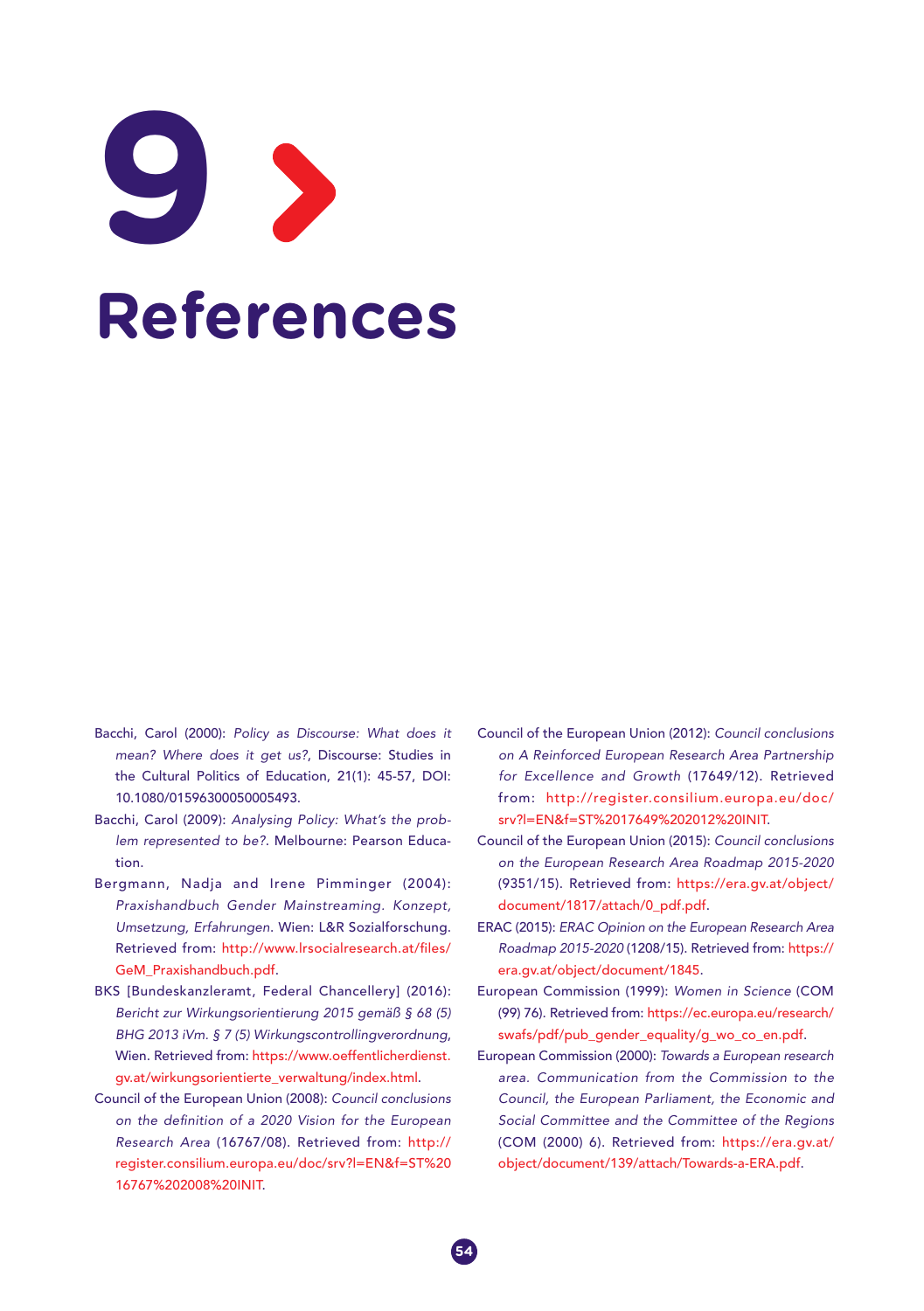- European Commission (2007): Green Paper. The European Research Area: New Perspectives (COM (2007) 161). Retrieved from: [https://ec.europa.eu/transparency/](https://ec.europa.eu/transparency/regdoc/rep/1/2007/EN/1-2007-161-EN-F1-1.Pdf) [regdoc/rep/1/2007/EN/1-2007-161-EN-F1-1.Pdf](https://ec.europa.eu/transparency/regdoc/rep/1/2007/EN/1-2007-161-EN-F1-1.Pdf).
- European Commission (2012): A Reinforced European Research Area Partnership for Excellence and Growth (COM(2012) 392). Retrieved from: [https://eur-lex.europa.eu/legal-content/EN/TXT/](https://eur-lex.europa.eu/legal-content/EN/TXT/PDF/?uri=CELEX:52012DC0392&from=EN) [PDF/?uri=CELEX:52012DC0392&from=EN](https://eur-lex.europa.eu/legal-content/EN/TXT/PDF/?uri=CELEX:52012DC0392&from=EN).
- European Commission (2016): She Figures 2015. Brussels. Retrieved from: [https://ec.europa.eu/research/swafs/](https://ec.europa.eu/research/swafs/pdf/pub_gender_equality/she_figures_2015-final.pdf) [pdf/pub\\_gender\\_equality/she\\_figures\\_2015-final.pdf](https://ec.europa.eu/research/swafs/pdf/pub_gender_equality/she_figures_2015-final.pdf).
- European Commission (2019): European Research Area Progress Report 2018. Brussels. Retrieved from: https://publications.europa.eu/en/web/eu-law-andpublications/publication-detail/-/publication/5641328c-33f8-11e9-8d04-01aa75ed71a1.
- European Commission (2019a): European Research Area Progress Report 2018. Brussels. Retrieved from: [https://ec.europa.eu/info/publications/era-progress](https://ec.europa.eu/info/publications/era-progress-report-2018_en)[report-2018\\_en](https://ec.europa.eu/info/publications/era-progress-report-2018_en).
- European Commission (2019b): ERA Monitoring Handbook 2018. Brussels. Retrieved from: [https://ec.europa.eu/](https://ec.europa.eu/info/sites/info/files/research_and_innovation/era/era_progress_report_2018-handbook.pdf) [info/sites/info/files/research\\_and\\_innovation/era/era\\_](https://ec.europa.eu/info/sites/info/files/research_and_innovation/era/era_progress_report_2018-handbook.pdf) [progress\\_report\\_2018-handbook.pdf](https://ec.europa.eu/info/sites/info/files/research_and_innovation/era/era_progress_report_2018-handbook.pdf).
- European Commission (2019c): ERA Progress Report 2018. Data gathering and information for the 2018 ERA monitoring – Technical Report. Brussels. Retrieved from: [https://ec.europa.eu/info/sites/info/files/research\\_and\\_](https://ec.europa.eu/info/sites/info/files/research_and_innovation/era/era_progress_report_2018-technical.pdf) [innovation/era/era\\_progress\\_report\\_2018-technical.pdf](https://ec.europa.eu/info/sites/info/files/research_and_innovation/era/era_progress_report_2018-technical.pdf).
- European Commission (2019d): She Figures 2018. Brussels. Retrieved from: [https://www.etag.ee/wp-content/](https://www.etag.ee/wp-content/uploads/2019/03/She-Figures-2018-1.pdf) [uploads/2019/03/She-Figures-2018-1.pdf](https://www.etag.ee/wp-content/uploads/2019/03/She-Figures-2018-1.pdf).
- European Institute for Gender Equality (2017): Gender Equality Index 2017. Measuring gender equality in the European Union 2005-2015. Brussels. Retrieved from: [https://eige.europa.eu/publications/gender-equality](https://eige.europa.eu/publications/gender-equality-index-2017-measuring-gender-equality-european-union-2005-2015-report)[index-2017-measuring-gender-equality-european-union-](https://eige.europa.eu/publications/gender-equality-index-2017-measuring-gender-equality-european-union-2005-2015-report)[2005-2015-report](https://eige.europa.eu/publications/gender-equality-index-2017-measuring-gender-equality-european-union-2005-2015-report).
- Flick, Uwe (2018): Doing triangulation and mixed methods, Qualitative Research Kit, London et al.: SAGE.
- KMU Forschung (2014): Begleitende Evaluierung der Impulsaktion "Laura Bassi Centres of Expertise". Wien. Retrieved from: [https://repository.fteval.](https://repository.fteval.at/87/1/Begleitende%20Evaluierung%20der%20Impulsaktion%20Laura%20Bassi%20Centres%20of%20Expertise_Endbericht.pdf) [at/87/1/Begleitende%20Evaluierung%20der%20](https://repository.fteval.at/87/1/Begleitende%20Evaluierung%20der%20Impulsaktion%20Laura%20Bassi%20Centres%20of%20Expertise_Endbericht.pdf) [Impulsaktion%20Laura%20Bassi%20Centres%20of%20](https://repository.fteval.at/87/1/Begleitende%20Evaluierung%20der%20Impulsaktion%20Laura%20Bassi%20Centres%20of%20Expertise_Endbericht.pdf) [Expertise\\_Endbericht.pdf](https://repository.fteval.at/87/1/Begleitende%20Evaluierung%20der%20Impulsaktion%20Laura%20Bassi%20Centres%20of%20Expertise_Endbericht.pdf).
- Markiewicz, Anne and Ian Patrick (2016): Developing Monitoring and Evaluation Frameworks. L.A. et al.: Sage.
- May, Judith V. and Aaron B. Wildavsky (eds.) (1978): The Policy Cycle. Beverly Hills/London: Sage.
- Reisigl, Martin (2008): Analyzing Political Rhetoric, in: Wodak, Ruth and Michal Krzyzanowski (eds.): Qualitative Discourse Analysis in the Social Sciences. Hampshire/New York: Palgrave: 96-120.
- SWG GRI (2018): Report on the implementation of Council Conclusions of 1 December 2015 on Advancing Gender Equality in the European Research Area. Brussels. Retrieved from: [http://data.consilium.europa.eu/doc/](http://data.consilium.europa.eu/doc/document/ST-1213-2018-INIT/en/pdf) [document/ST-1213-2018-INIT/en/pdf](http://data.consilium.europa.eu/doc/document/ST-1213-2018-INIT/en/pdf).
- W.K. Kellog Foundation (2004): Logic Model Development Guide. Using Logic Models to Bring Together Planning, Evaluation, and Action. Battle Creek/Michigan. Retrieved from: [https://www.bttop.org/sites/default/](https://www.bttop.org/sites/default/files/public/W.K.%20Kellogg%20LogicModel.pdf) [files/public/W.K.%20Kellogg%20LogicModel.pdf](https://www.bttop.org/sites/default/files/public/W.K.%20Kellogg%20LogicModel.pdf).
- W.K. Kellog Foundation (2004): Logic Model Development Guide. Using Logic Models to Bring Together Planning, Evaluation, and Action. Battle Creek/Michigan. Retrieved from: [https://www.bttop.](https://www.bttop.org/sites/default/files/public/W.K.%20Kellogg%20LogicModel.pdf) [org/sites/default/files/public/W.K.%20Kellogg%20](https://www.bttop.org/sites/default/files/public/W.K.%20Kellogg%20LogicModel.pdf) [LogicModel.pdf](https://www.bttop.org/sites/default/files/public/W.K.%20Kellogg%20LogicModel.pdf).
- Wodak, Ruth (2008): Introduction: Discourse Studies Important Concepts and Terms, in: Wodak, Ruth and Michal Krzyzanowski (eds.): Qualitative Discourse Analysis in the Social Sciences. Hampshire/New York: Palgrave: 1-29.
- Wroblewski, Angela, Christina Meyer, Martina Fucimanová, Marcela Linkova, Roberta Schaller-Steidl and Hana Tenglerová (2019): Second Mutual Learning Workshop. Minutes. Available on GENDERACTION homepage: <http://genderaction.eu/>.
- Wroblewski, Angela, Udo Kelle and Florian Reith (eds.) (2017): Gleichstellung messbar machen. Grundlagen und Anwendungen von Gender- und Gleichstellungsindikatoren. Wiesbaden: Springer VS.
- Wroblewski, Angela, Victoria Englmaier, Bart Dumolyn, Martina Fucimanová, Janet Mifsud, Benjamin Monnoye, Roberta Schaller-Steidl, Hana Tenglerová and Brian Warrington (2018): First Mutual Learning Workshop. Minutes. Available on GENDERACTION homepage: [http://genderaction.eu/.](http://genderaction.eu/)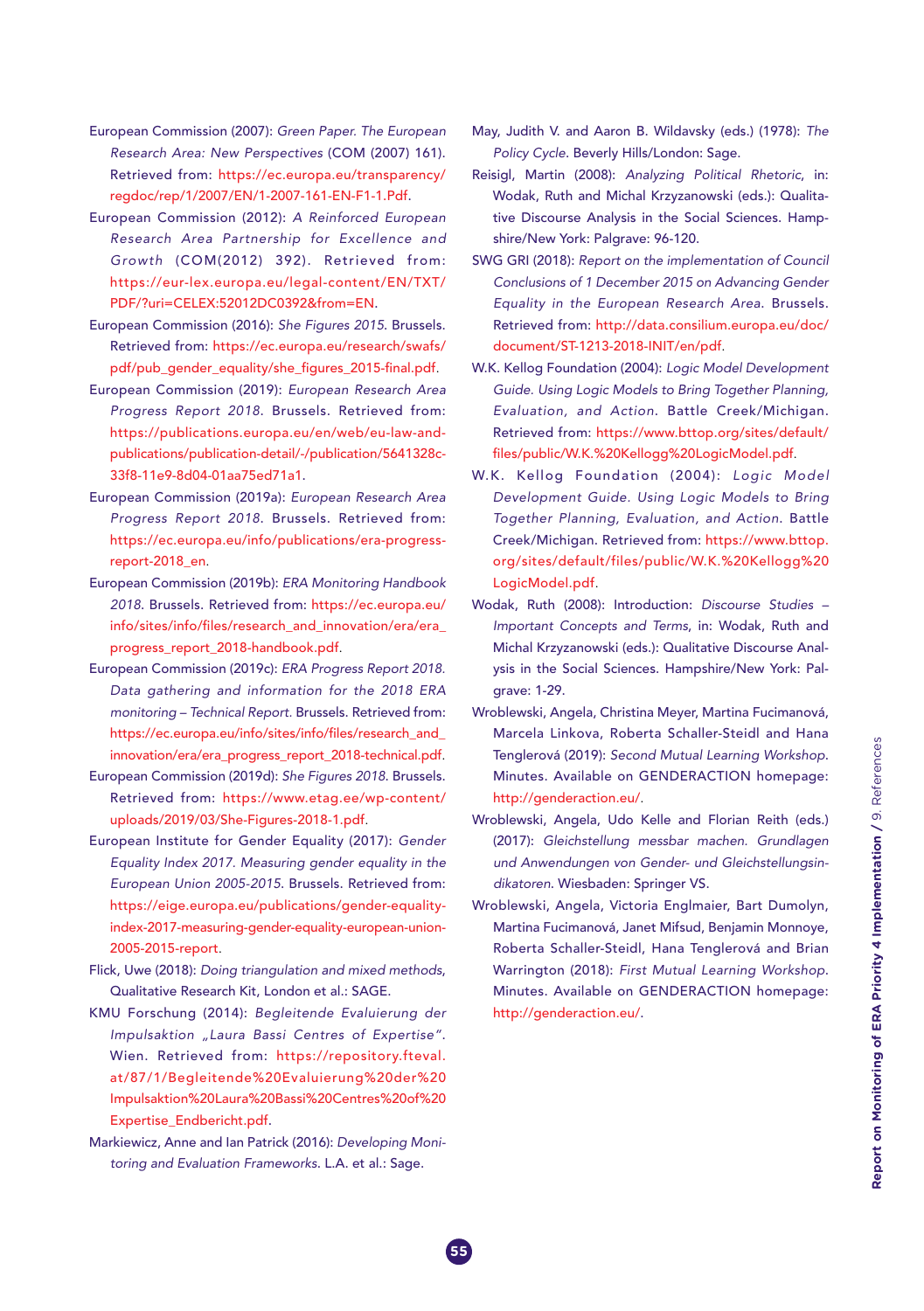# **9.1 Documents used15**

## **Austria**

- Federal Ministry of Science, Research and Economy (2016): Austrian ERA Roadmap. Accepted by the Council of Ministers of the Austrian government. Vienna. Retrieved from [https://era.gv.at/object/document/2581/attach/](https://era.gv.at/object/document/2581/attach/Austrian_ERA_Roadmap.pdf) [Austrian\\_ERA\\_Roadmap.pdf](https://era.gv.at/object/document/2581/attach/Austrian_ERA_Roadmap.pdf).
- European Commission (2019): European Research Area Progress Report 2018. Country Profile Austria. Brussels. Retrieved from [https://ec.europa.eu/info/sites/info/](https://ec.europa.eu/info/sites/info/files/research_and_innovation/era/era-2018_country_profile_at.pdf) [files/research\\_and\\_innovation/era/era-2018\\_country\\_](https://ec.europa.eu/info/sites/info/files/research_and_innovation/era/era-2018_country_profile_at.pdf) [profile\\_at.pdf.](https://ec.europa.eu/info/sites/info/files/research_and_innovation/era/era-2018_country_profile_at.pdf)
- Federal Ministry of Science, Research and Economy (2017): Austrian ERA Roadmap Progress Report 2017. Vienna. Retrieved from [https://era.gv.at/object/document/3358.](https://era.gv.at/object/document/3358)

## **Belgium**

- Belgian Federal Government, Flemish Government, Government of the Wallonia-Brussels Federation and Walloon Region and Government of Brussels-Capital Region (2016): Belgian ERA-Roadmap. Retrieved from [https://era.gv.at/object/document/2763/attach/BE\\_](https://era.gv.at/object/document/2763/attach/BE_National_ERA_Roadmap.pdf) [National\\_ERA\\_Roadmap.pdf.](https://era.gv.at/object/document/2763/attach/BE_National_ERA_Roadmap.pdf)
- European Commission (2019): European Research Area Progress Report 2018. Country Profile Belgium, Brussels. Retrieved from [https://ec.europa.eu/info/sites/info/](https://ec.europa.eu/info/sites/info/files/research_and_innovation/era/era-2018_country_profile_be.pdf) [files/research\\_and\\_innovation/era/era-2018\\_country\\_](https://ec.europa.eu/info/sites/info/files/research_and_innovation/era/era-2018_country_profile_be.pdf) [profile\\_be.pdf.](https://ec.europa.eu/info/sites/info/files/research_and_innovation/era/era-2018_country_profile_be.pdf)

## **Bosnia and Herzegovina**

Government of Bosnia and Herzegovina (2016): ERA Priorities - Implementation Roadmap 2017-2021 BiH. Sarajevo. Retrieved from [https://era.gv.at/object/](https://era.gv.at/object/document/2763/attach/BiH_ERA_Roadmap.pdf) [document/2763/attach/BiH\\_ERA\\_Roadmap.pdf.](https://era.gv.at/object/document/2763/attach/BiH_ERA_Roadmap.pdf)

## **Bulgaria**

Republic of Bulgaria, Ministry of Education and Science (2016): Better Science for a Better Bulgaria 2025. Vision for a research policy strategy in support of society and economy. Sofia. Retrieved from [https://era.gv.at/object/](https://era.gv.at/object/document/2763/attach/BG_Better_ScienceBetter-final_en.pdf) [document/2763/attach/BG\\_Better\\_ScienceBetter-final\\_](https://era.gv.at/object/document/2763/attach/BG_Better_ScienceBetter-final_en.pdf) [en.pdf](https://era.gv.at/object/document/2763/attach/BG_Better_ScienceBetter-final_en.pdf).

15 All documents were retrieved on 3 July 2019.

European Commission (2019): European Research Area Progress Report 2018. Country Profile Bulgaria. Brussels. Retrieved from [https://ec.europa.eu/info/sites/info/](https://ec.europa.eu/info/sites/info/files/research_and_innovation/era/era-2018_country_profile_bg.pdf) [files/research\\_and\\_innovation/era/era-2018\\_country\\_](https://ec.europa.eu/info/sites/info/files/research_and_innovation/era/era-2018_country_profile_bg.pdf) [profile\\_bg.pdf.](https://ec.europa.eu/info/sites/info/files/research_and_innovation/era/era-2018_country_profile_bg.pdf)

## **Croatia**

- Republic of Croatia, Ministry of Science, Education and Sports (n.d.): ERA Roadmap. The implementation plan of the Republic of Croatia 2016–2020. Retrieved from [https://ec.europa.eu/research/era/pdf/era\\_](https://ec.europa.eu/research/era/pdf/era_progress_report2016/nationalroadmaps/era_national-roadmap-2016_hr.pdf) [progress\\_report2016/nationalroadmaps/era\\_national](https://ec.europa.eu/research/era/pdf/era_progress_report2016/nationalroadmaps/era_national-roadmap-2016_hr.pdf)[roadmap-2016\\_hr.pdf](https://ec.europa.eu/research/era/pdf/era_progress_report2016/nationalroadmaps/era_national-roadmap-2016_hr.pdf).
- European Commission (2019): European Research Area Progress Report 2018. Country Profile Croatia, Brussels. Retrieved from [https://ec.europa.eu/info/sites/info/](https://ec.europa.eu/info/sites/info/files/research_and_innovation/era/era-2018_country_profile_hr.pdf) [files/research\\_and\\_innovation/era/era-2018\\_country\\_](https://ec.europa.eu/info/sites/info/files/research_and_innovation/era/era-2018_country_profile_hr.pdf) [profile\\_hr.pdf](https://ec.europa.eu/info/sites/info/files/research_and_innovation/era/era-2018_country_profile_hr.pdf).

## **Cyprus**

- Republic of Cyprus (2017): National 'European Research Area' (ERA). Roadmap for Cyprus 2016 - 2020. Nicosia. Retrieved from [https://era.gv.at/object/](https://era.gv.at/object/document/2763/attach/Cyprus_ERA_Roadmap_FINAL_Document_10_July_2017.pdf) [document/2763/attach/Cyprus\\_ERA\\_Roadmap\\_FINAL\\_](https://era.gv.at/object/document/2763/attach/Cyprus_ERA_Roadmap_FINAL_Document_10_July_2017.pdf) [Document\\_10\\_July\\_2017.pdf](https://era.gv.at/object/document/2763/attach/Cyprus_ERA_Roadmap_FINAL_Document_10_July_2017.pdf).
- European Commission (2019): European Research Area Progress Report 2018. Country Profile Cyprus. Brussels. Retrieved from [https://ec.europa.eu/info/sites/info/](https://ec.europa.eu/info/sites/info/files/research_and_innovation/era/era-2018_country_profile_cy.pdf) [files/research\\_and\\_innovation/era/era-2018\\_country\\_](https://ec.europa.eu/info/sites/info/files/research_and_innovation/era/era-2018_country_profile_cy.pdf) [profile\\_cy.pdf.](https://ec.europa.eu/info/sites/info/files/research_and_innovation/era/era-2018_country_profile_cy.pdf)

## **The Czech Republic**

- Ministry of Education, Youth and Sports (2016): National ERA Roadmap of the Czech Republic for the years 2016- 2020. Prague. Retrieved from [https://era.gv.at/object/](https://era.gv.at/object/document/2763/attach/CZ_ERA_Roadmap.pdf) [document/2763/attach/CZ\\_ERA\\_Roadmap.pdf](https://era.gv.at/object/document/2763/attach/CZ_ERA_Roadmap.pdf).
- European Commission (2019): European Research Area Progress Report 2018. Country Profile Czech Republic. Brussels. Retrieved from [https://ec.europa.eu/info/](https://ec.europa.eu/info/sites/info/files/research_and_innovation/era/era-2018_country_profile_cz.pdf) [sites/info/files/research\\_and\\_innovation/era/era-2018\\_](https://ec.europa.eu/info/sites/info/files/research_and_innovation/era/era-2018_country_profile_cz.pdf) [country\\_profile\\_cz.pdf.](https://ec.europa.eu/info/sites/info/files/research_and_innovation/era/era-2018_country_profile_cz.pdf)

## **Denmark**

Ministry of Higher Education and Science and Danish Agency for Science, Technology and Innovation (2016):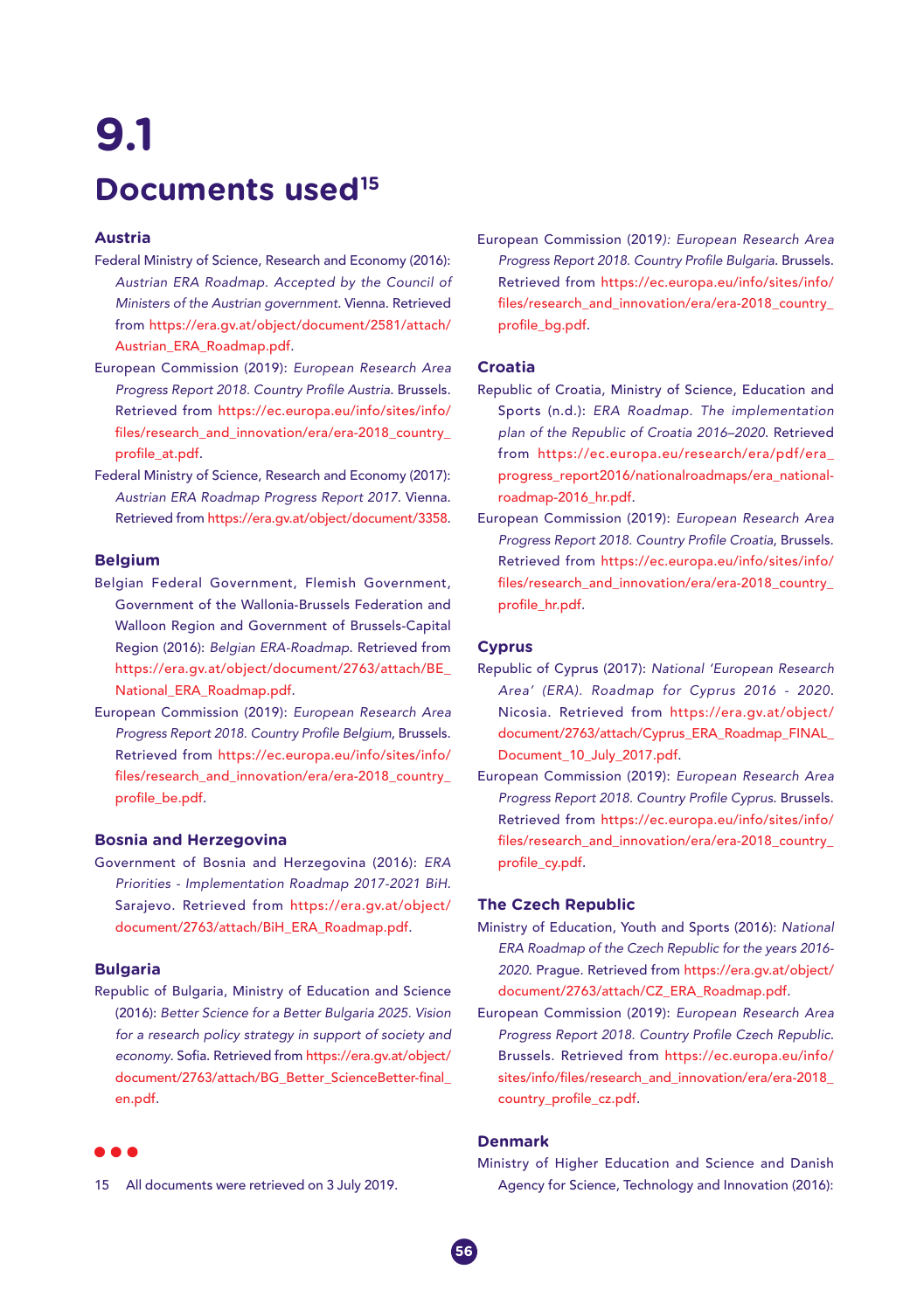Danish Roadmap for the European Research Area 2016- 2020. Copenhagen. Retrieved from [https://era.gv.at/](https://era.gv.at/object/document/2763/attach/DK_Roadmap_for_the_European_Research_Area_docx.pdf) [object/document/2763/attach/DK\\_Roadmap\\_for\\_the\\_](https://era.gv.at/object/document/2763/attach/DK_Roadmap_for_the_European_Research_Area_docx.pdf) [European\\_Research\\_Area\\_docx.pdf](https://era.gv.at/object/document/2763/attach/DK_Roadmap_for_the_European_Research_Area_docx.pdf).

European Commission (2019): European Research Area Progress Report 2018. Country Profile Denmark. Brussels. Retrieved from [https://ec.europa.eu/info/](https://ec.europa.eu/info/sites/info/files/research_and_innovation/era/era-2018_country_profile_dk.pdf) sites/info/files/research\_and\_innovation/era/era-2018 [country\\_profile\\_dk.pdf.](https://ec.europa.eu/info/sites/info/files/research_and_innovation/era/era-2018_country_profile_dk.pdf)

## **Estonia**

- Government of the Republic of Estonia (2016): Implementation Plan 2016-2019 for achieving the objectives of the Estonian Research and Development and Innovation Strategy 2014-2020 "Knowledge-based Estonia". Draft version, currently in the governmental approval process. Tallinn. Retrieved from [https://era.](https://era.gv.at/object/document/2763/attach/EE_ERA_Nat_Impl_Plan_2016-2019.pdf) [gv.at/object/document/2763/attach/EE\\_ERA\\_Nat\\_Impl\\_](https://era.gv.at/object/document/2763/attach/EE_ERA_Nat_Impl_Plan_2016-2019.pdf) [Plan\\_2016-2019.pdf](https://era.gv.at/object/document/2763/attach/EE_ERA_Nat_Impl_Plan_2016-2019.pdf).
- European Commission (2019): European Research Area Progress Report 2018. Country Profile Estonia. Brussels. Retrieved from [https://ec.europa.eu/info/sites/info/](https://ec.europa.eu/info/sites/info/files/research_and_innovation/era/era-2018_country_profile_ee.pdf) [files/research\\_and\\_innovation/era/era-2018\\_country\\_](https://ec.europa.eu/info/sites/info/files/research_and_innovation/era/era-2018_country_profile_ee.pdf) [profile\\_ee.pdf](https://ec.europa.eu/info/sites/info/files/research_and_innovation/era/era-2018_country_profile_ee.pdf).

## **France**

- République française. Premier ministre (2016): Note des autorités françaises. Retrieved from [https://era.gv.at/](https://era.gv.at/object/document/2763/attach/FR_ERA_Roadmap.pdf) [object/document/2763/attach/FR\\_ERA\\_Roadmap.pdf.](https://era.gv.at/object/document/2763/attach/FR_ERA_Roadmap.pdf)
- European Commission (2019): European Research Area Progress Report 2018. Country Profile France. Brussels. Retrieved from [https://ec.europa.eu/info/sites/info/](https://ec.europa.eu/info/sites/info/files/research_and_innovation/era/era-2018_country_profile_fr.pdf) [files/research\\_and\\_innovation/era/era-2018\\_country\\_](https://ec.europa.eu/info/sites/info/files/research_and_innovation/era/era-2018_country_profile_fr.pdf) [profile\\_fr.pdf.](https://ec.europa.eu/info/sites/info/files/research_and_innovation/era/era-2018_country_profile_fr.pdf)

## **Finland**

- Ministry of Education and Culture (2016): Finland as a part of the European Research Area. Finland's national ERA actions. Helsinki. Retrieved from [https://era.gv.at/object/](https://era.gv.at/object/document/2763/attach/FI_ERA_Roadmap_EN.pdf) [document/2763/attach/FI\\_ERA\\_Roadmap\\_EN.pdf](https://era.gv.at/object/document/2763/attach/FI_ERA_Roadmap_EN.pdf).
- European Commission (2019): European Research Area Progress Report 2018. Country Profile Finland. Brussels. Retrieved from [https://ec.europa.eu/info/sites/info/](https://ec.europa.eu/info/sites/info/files/research_and_innovation/era/era-2018_country_profile_fi.pdf) [files/research\\_and\\_innovation/era/era-2018\\_country\\_](https://ec.europa.eu/info/sites/info/files/research_and_innovation/era/era-2018_country_profile_fi.pdf) [profile\\_fi.pdf](https://ec.europa.eu/info/sites/info/files/research_and_innovation/era/era-2018_country_profile_fi.pdf).

## **Germany**

- The Federal Government of Germany (2016): Strategy of the Federal Government on the European Research Area (ERA). Guidelines and National Roadmap. Berlin. Retrieved from [https://era.gv.at/object/](https://era.gv.at/object/document/2763/attach/DE_ERA_Strategy_EN.pdf) [document/2763/attach/DE\\_ERA\\_Strategy\\_EN.pdf.](https://era.gv.at/object/document/2763/attach/DE_ERA_Strategy_EN.pdf)
- European Commission (2019): European Research Area Progress Report 2018. Country Profile Germany. Brussels. Retrieved from [https://ec.europa.eu/info/](https://ec.europa.eu/info/sites/info/files/research_and_innovation/era/era-2018_country_profile_de.pdf) [sites/info/files/research\\_and\\_innovation/era/era-2018\\_](https://ec.europa.eu/info/sites/info/files/research_and_innovation/era/era-2018_country_profile_de.pdf) [country\\_profile\\_de.pdf.](https://ec.europa.eu/info/sites/info/files/research_and_innovation/era/era-2018_country_profile_de.pdf)

## **Greece**

- Ministry of Education, Research & Religious Affairs, General Secretariat for Research and Technology (GSRT) of Hellenic Republic (2016): Greek Strategy for the European Research Area (ERA). National Roadmap (2015-2020). Athens. Retrieved from [http://www.](http://www.gsrt.gr/News/Files/New1234/Greek%20ERA%20Strategy%20EN.pdf) [gsrt.gr/News/Files/New1234/Greek%20ERA%20](http://www.gsrt.gr/News/Files/New1234/Greek%20ERA%20Strategy%20EN.pdf) [Strategy%20EN.pdf](http://www.gsrt.gr/News/Files/New1234/Greek%20ERA%20Strategy%20EN.pdf).
- European Commission (2019): European Research Area Progress Report 2018. Country Profile Greece. Brussels. Retrieved from [https://ec.europa.eu/info/sites/info/](https://ec.europa.eu/info/sites/info/files/research_and_innovation/era/era-2018_country_profile_el.pdf) [files/research\\_and\\_innovation/era/era-2018\\_country\\_](https://ec.europa.eu/info/sites/info/files/research_and_innovation/era/era-2018_country_profile_el.pdf) [profile\\_el.pdf](https://ec.europa.eu/info/sites/info/files/research_and_innovation/era/era-2018_country_profile_el.pdf).

## **Ireland**

- Department of Jobs, Enterprise and Innovation (2016): Ireland's European Research Area Roadmap. Dublin. Retrieved from [https://era.gv.at/object/](https://era.gv.at/object/document/2763/attach/IE_ERA_Roadmap.pdf) [document/2763/attach/IE\\_ERA\\_Roadmap.pdf.](https://era.gv.at/object/document/2763/attach/IE_ERA_Roadmap.pdf)
- European Commission (2019): European Research Area Progress Report 2018. Country Profile Ireland. Brussels. Retrieved from [https://ec.europa.eu/info/sites/info/](https://ec.europa.eu/info/sites/info/files/research_and_innovation/era/era-2018_country_profile_ie.pdf) [files/research\\_and\\_innovation/era/era-2018\\_country\\_](https://ec.europa.eu/info/sites/info/files/research_and_innovation/era/era-2018_country_profile_ie.pdf) [profile\\_ie.pdf](https://ec.europa.eu/info/sites/info/files/research_and_innovation/era/era-2018_country_profile_ie.pdf).

## **Italy**

- Ministero dell'Istruzione, dell'Università e della Ricerca (2016): Italy's Roadmap towards the European Research Area. Objectives, indicators and targets. Rome. Retrieved from [https://era.gv.at/object/](https://era.gv.at/object/document/2763/attach/IT_ERA_Roadmap_en.pdf) [document/2763/attach/IT\\_ERA\\_Roadmap\\_en.pdf](https://era.gv.at/object/document/2763/attach/IT_ERA_Roadmap_en.pdf).
- European Commission (2019): European Research Area Progress Report 2018. Country Profile Italy. Brussels.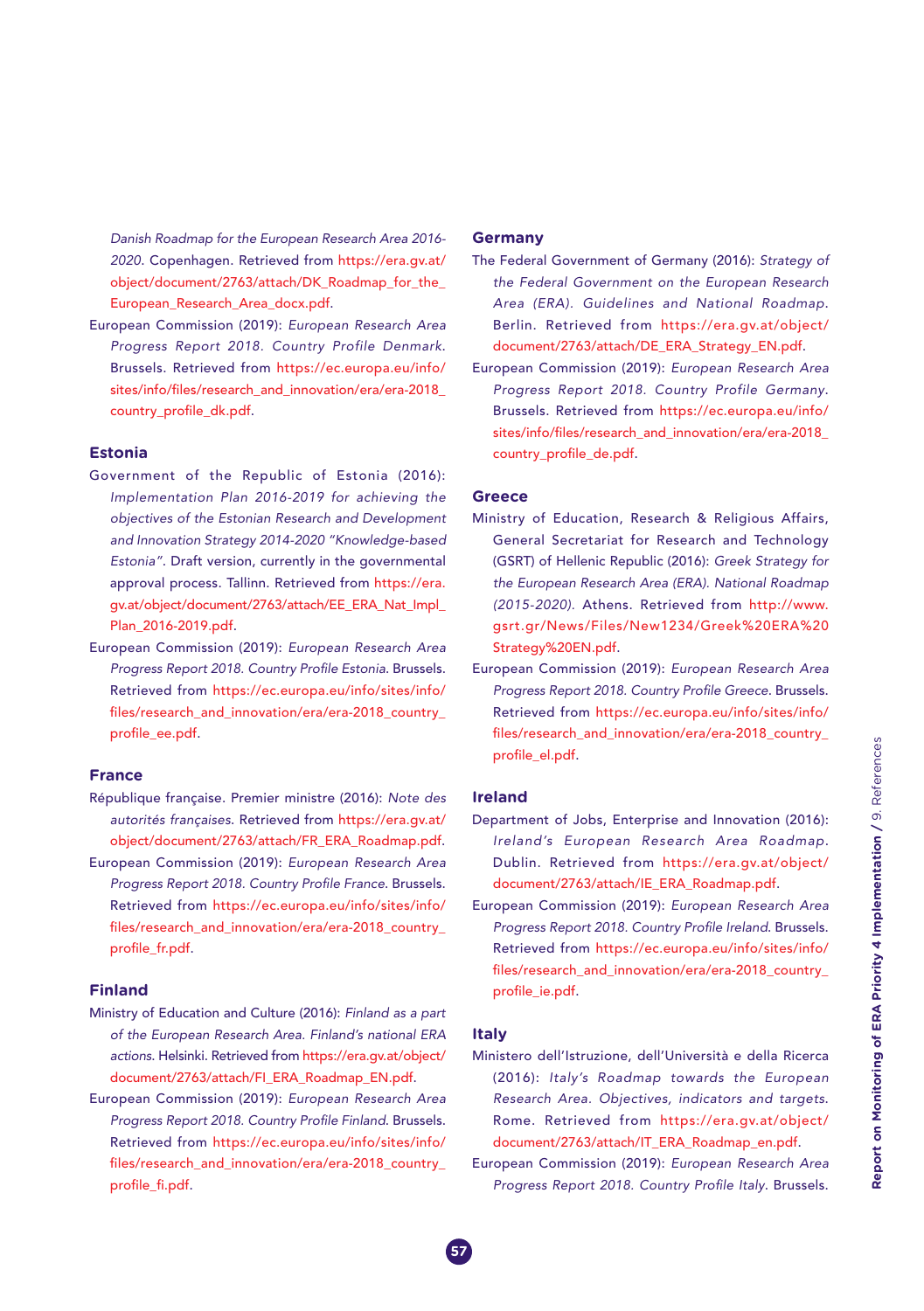Retrieved from [https://ec.europa.eu/info/sites/info/](https://ec.europa.eu/info/sites/info/files/research_and_innovation/era/era-2018_country_profile_it.pdf) files/research\_and\_innovation/era/era-2018\_country [profile\\_it.pdf.](https://ec.europa.eu/info/sites/info/files/research_and_innovation/era/era-2018_country_profile_it.pdf)

## **Latvia**

- Ministry of Education and Science of Republic of Latvia (2016): Latvian European Research Area Roadmap 2016- 2020. Retrieved from [https://www.izm.gov.lv/images/](https://www.izm.gov.lv/images/starptautiska_sad/Eiropas_P%C4%93tniec%C4%ABbas_telpa/Latvian_ERA_Roadmap_2016_-2020.pdf) [starptautiska\\_sad/Eiropas\\_P%C4%93tniec%C4%ABbas\\_](https://www.izm.gov.lv/images/starptautiska_sad/Eiropas_P%C4%93tniec%C4%ABbas_telpa/Latvian_ERA_Roadmap_2016_-2020.pdf) [telpa/Latvian\\_ERA\\_Roadmap\\_2016\\_-2020.pdf](https://www.izm.gov.lv/images/starptautiska_sad/Eiropas_P%C4%93tniec%C4%ABbas_telpa/Latvian_ERA_Roadmap_2016_-2020.pdf).
- European Commission (2019): European Research Area Progress Report 2018. Country Profile Latvia. Brussels. Retrieved from [https://ec.europa.eu/info/sites/info/](https://ec.europa.eu/info/sites/info/files/research_and_innovation/era/era-2018_country_profile_lv.pdf) [files/research\\_and\\_innovation/era/era-2018\\_country\\_](https://ec.europa.eu/info/sites/info/files/research_and_innovation/era/era-2018_country_profile_lv.pdf) [profile\\_lv.pdf](https://ec.europa.eu/info/sites/info/files/research_and_innovation/era/era-2018_country_profile_lv.pdf).

## **Lithuania**

- Government of Lithuania (2016): Interface between the 2016-2018 Action Plan for the National Programme for the Development of Studies, Research and Experimental (social and cultural). Development for 2013-2020 (Action Plan) and European Research Area (ERA) Priorities. Retrieved from [https://era.gv.at/object/](https://era.gv.at/object/document/2763/attach/LT_ERA_Roadmap.pdf) [document/2763/attach/LT\\_ERA\\_Roadmap.pdf](https://era.gv.at/object/document/2763/attach/LT_ERA_Roadmap.pdf).
- European Commission (2019): European Research Area Progress Report 2018. Country Profile Lithuania. Brussels. Retrieved from [https://ec.europa.eu/info/](https://ec.europa.eu/info/sites/info/files/research_and_innovation/era/era-2018_country_profile_lt.pdf) [sites/info/files/research\\_and\\_innovation/era/era-2018\\_](https://ec.europa.eu/info/sites/info/files/research_and_innovation/era/era-2018_country_profile_lt.pdf) [country\\_profile\\_lt.pdf](https://ec.europa.eu/info/sites/info/files/research_and_innovation/era/era-2018_country_profile_lt.pdf).

### **Luxembourg**

- Le Gouvernement du Grand-Duché de Luxembourg. Ministère de l'Enseignement supérieur et de la Recherche (2016): Luxembourg National ERA Roadmap 2020. Retrieved from [https://era.gv.at/object/document/2763/](https://era.gv.at/object/document/2763/attach/LU_national_ERA_Roadmap_Summary.pdf) [attach/LU\\_national\\_ERA\\_Roadmap\\_Summary.pdf](https://era.gv.at/object/document/2763/attach/LU_national_ERA_Roadmap_Summary.pdf).
- Le Gouvernement du Grand-Duché de Luxembourg. Ministère de l'Enseignement supérieur et de la Recherche (2018): Luxembourg National ERA Roadmap – LU targets 2020. Retrieved from [https://era.gv.at/object/](https://era.gv.at/object/document/2763/attach/LuxNatERARoadmap2018.pdf) [document/2763/attach/LuxNatERARoadmap2018.pdf](https://era.gv.at/object/document/2763/attach/LuxNatERARoadmap2018.pdf).
- European Commission (2019): European Research Area Progress Report 2018. Country Profile Luxembourg, Brussels. Retrieved from [https://ec.europa.eu/info/](https://ec.europa.eu/info/sites/info/files/research_and_innovation/era/era-2018_country_profile_lu.pdf) [sites/info/files/research\\_and\\_innovation/era/era-2018\\_](https://ec.europa.eu/info/sites/info/files/research_and_innovation/era/era-2018_country_profile_lu.pdf) [country\\_profile\\_lu.pdf](https://ec.europa.eu/info/sites/info/files/research_and_innovation/era/era-2018_country_profile_lu.pdf).

### **Malta**

The Malta Council for Science & Technology and Ministry for Education and Employment (2016): National European Research Area Roadmap. Malta 2016- 2020. Floriana. Retrieved from [https://era.gv.at/](https://era.gv.at/object/document/2763/attach/MT_National_ERA_Roadmap_2020.pdf) [object/document/2763/attach/MT\\_National\\_ERA\\_](https://era.gv.at/object/document/2763/attach/MT_National_ERA_Roadmap_2020.pdf) [Roadmap\\_2020.pdf](https://era.gv.at/object/document/2763/attach/MT_National_ERA_Roadmap_2020.pdf).

European Commission (2019): European Research Area Progress Report 2018. Country Profile Malta. Brussels. Retrieved from [https://ec.europa.eu/info/sites/info/](https://ec.europa.eu/info/sites/info/files/research_and_innovation/era/era-2018_country_profile_mt.pdf) files/research\_and\_innovation/era/era-2018\_country [profile\\_mt.pdf](https://ec.europa.eu/info/sites/info/files/research_and_innovation/era/era-2018_country_profile_mt.pdf).

## **Montenegro**

- Government of Montenegro (2016): Montenegro. National Roadmap on the European Research Area (ERA). Podgorica. Retrieved from [https://era.gv.at/](https://era.gv.at/object/document/2763/attach/ME_ERA_Roadmap.pdf) [object/document/2763/attach/ME\\_ERA\\_Roadmap.](https://era.gv.at/object/document/2763/attach/ME_ERA_Roadmap.pdf) [pdf](https://era.gv.at/object/document/2763/attach/ME_ERA_Roadmap.pdf).
- European Commission (2019): European Research Area Progress Report 2018. Country Profile Montenegro. Brussels. Retrieved from [https://ec.europa.eu/info/](https://ec.europa.eu/info/sites/info/files/research_and_innovation/era/era-2018_country_profile_me.pdf) [sites/info/files/research\\_and\\_innovation/era/era-2018\\_](https://ec.europa.eu/info/sites/info/files/research_and_innovation/era/era-2018_country_profile_me.pdf) [country\\_profile\\_me.pdf](https://ec.europa.eu/info/sites/info/files/research_and_innovation/era/era-2018_country_profile_me.pdf).

## **The Netherlands**

- Government of the Netherlands (2016): The Netherlands' contribution to the European Research Area. Amsterdam. Retrieved from [https://era.gv.at/](https://era.gv.at/object/document/2763/attach/NL_Final_draft_The_Netherlands_contribution_to_the_European_Research_Area.pdf) [object/document/2763/attach/NL\\_Final\\_draft\\_The\\_](https://era.gv.at/object/document/2763/attach/NL_Final_draft_The_Netherlands_contribution_to_the_European_Research_Area.pdf) [Netherlands\\_contribution\\_to\\_the\\_European\\_Research\\_](https://era.gv.at/object/document/2763/attach/NL_Final_draft_The_Netherlands_contribution_to_the_European_Research_Area.pdf) [Area.pdf](https://era.gv.at/object/document/2763/attach/NL_Final_draft_The_Netherlands_contribution_to_the_European_Research_Area.pdf).
- European Commission (2019): European Research Area Progress Report 2018. Country Profile The Netherlands. Brussels. Retrieved from [https://ec.europa.eu/info/](https://ec.europa.eu/info/sites/info/files/research_and_innovation/era/era-2018_country_profile_nl.pdf) [sites/info/files/research\\_and\\_innovation/era/era-2018\\_](https://ec.europa.eu/info/sites/info/files/research_and_innovation/era/era-2018_country_profile_nl.pdf) [country\\_profile\\_nl.pdf](https://ec.europa.eu/info/sites/info/files/research_and_innovation/era/era-2018_country_profile_nl.pdf).

### **Norway**

- Norwegian Ministry of Education and Research (2016): National ERA Roadmap, 2016-2020. Oslo. Retrieved from [https://era.gv.at/object/document/2763/attach/](https://era.gv.at/object/document/2763/attach/NO_ERA_National_Action_Plans__2016_-_2020_.pdf) [NO\\_ERA\\_National\\_Action\\_Plans\\_\\_2016\\_-\\_2020\\_.pdf](https://era.gv.at/object/document/2763/attach/NO_ERA_National_Action_Plans__2016_-_2020_.pdf).
- European Commission (2019): European Research Area Progress Report 2018. Country Profile Norway. Brussels. Retrieved from [https://ec.europa.eu/info/sites/info/](https://ec.europa.eu/info/sites/info/files/research_and_innovation/era/era-2018_country_profile_no.pdf) [files/research\\_and\\_innovation/era/era-2018\\_country\\_](https://ec.europa.eu/info/sites/info/files/research_and_innovation/era/era-2018_country_profile_no.pdf) [profile\\_no.pdf](https://ec.europa.eu/info/sites/info/files/research_and_innovation/era/era-2018_country_profile_no.pdf).

## **Poland**

Ministry of Science and Higher Education (2019), The European Research Area National Action Plan of Poland. Warsaw (unpublished).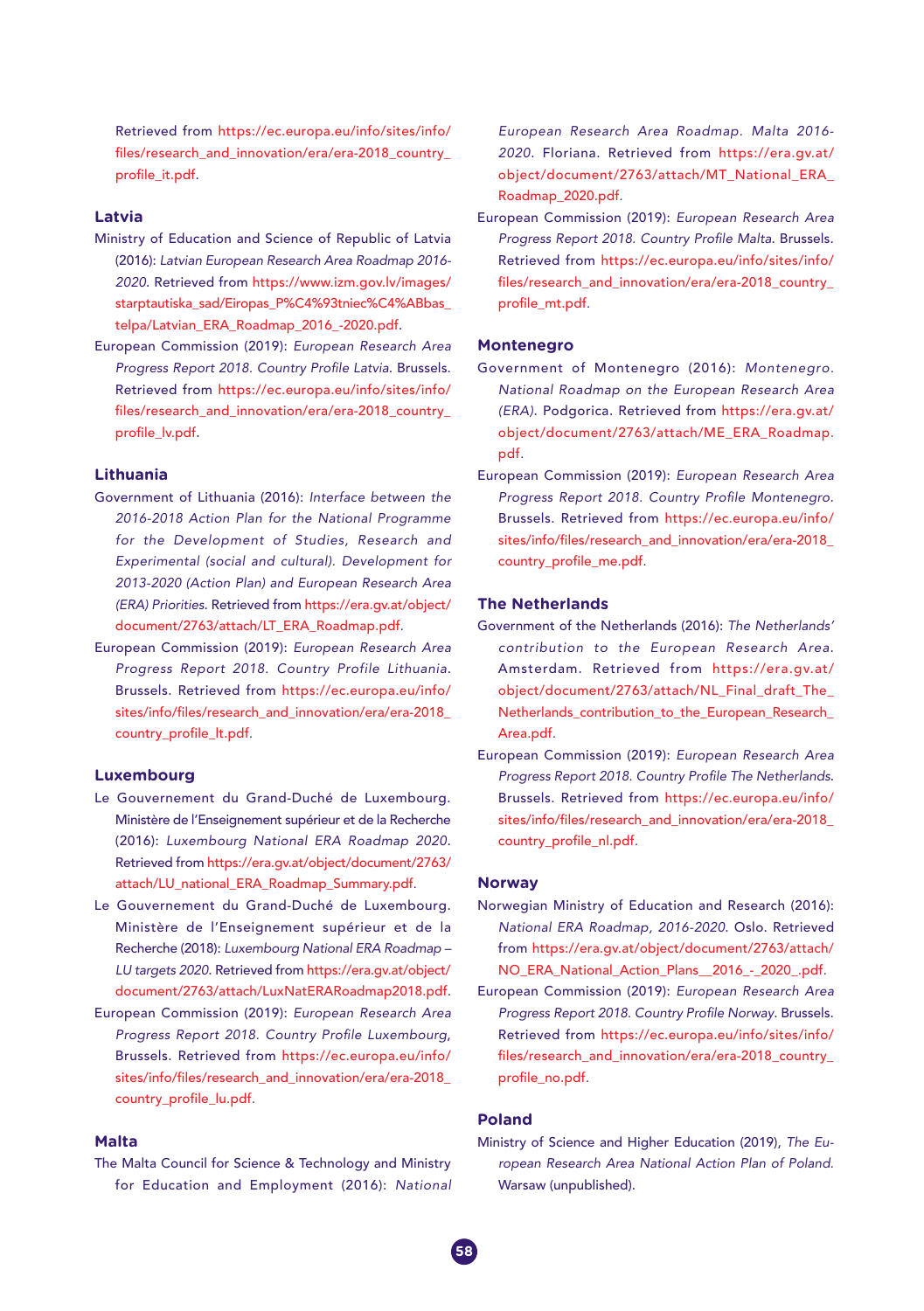European Commission (2019): European Research Area Progress Report 2018. Country Profile Poland. Brussels. Retrieved from [https://ec.europa.eu/info/sites/info/](https://ec.europa.eu/info/sites/info/files/research_and_innovation/era/era-2018_country_profile_pl.pdf) [files/research\\_and\\_innovation/era/era-2018\\_country\\_](https://ec.europa.eu/info/sites/info/files/research_and_innovation/era/era-2018_country_profile_pl.pdf) [profile\\_pl.pdf](https://ec.europa.eu/info/sites/info/files/research_and_innovation/era/era-2018_country_profile_pl.pdf).

## **Portugal**

- Government of the Republic of Portugal (2016): Summary of the Portuguese ERA Roadmap. Lisbon. Retrieved from [https://era.gv.at/object/document/2763/attach/](https://era.gv.at/object/document/2763/attach/PT_Summary_of_the_ERA-Roadmap.pdf) [PT\\_Summary\\_of\\_the\\_ERA-Roadmap.pdf](https://era.gv.at/object/document/2763/attach/PT_Summary_of_the_ERA-Roadmap.pdf).
- European Commission (2019): European Research Area Progress Report 2018. Country Profile Portugal. Brussels. Retrieved from [https://ec.europa.eu/info/sites/info/](https://ec.europa.eu/info/sites/info/files/research_and_innovation/era/era-2018_country_profile_pt.pdf) [files/research\\_and\\_innovation/era/era-2018\\_country\\_](https://ec.europa.eu/info/sites/info/files/research_and_innovation/era/era-2018_country_profile_pt.pdf) [profile\\_pt.pdf](https://ec.europa.eu/info/sites/info/files/research_and_innovation/era/era-2018_country_profile_pt.pdf).

## **Romania**

- Ministerul Educației Naționale și Cercetării Științifice (2016): Romanian ERA Roadmap. Bucharest. Retrieved from [https://era.gv.at/object/document/2763/attach/](https://era.gv.at/object/document/2763/attach/Romanian_ERA_Roadmap.pdf) [Romanian\\_ERA\\_Roadmap.pdf](https://era.gv.at/object/document/2763/attach/Romanian_ERA_Roadmap.pdf).
- European Commission (2019): European Research Area Progress Report 2018. Country Profile Romania. Brussels. Retrieved from [https://ec.europa.eu/info/](https://ec.europa.eu/info/sites/info/files/research_and_innovation/era/era-2018_country_profile_ro.pdf) [sites/info/files/research\\_and\\_innovation/era/era-2018\\_](https://ec.europa.eu/info/sites/info/files/research_and_innovation/era/era-2018_country_profile_ro.pdf) [country\\_profile\\_ro.pdf](https://ec.europa.eu/info/sites/info/files/research_and_innovation/era/era-2018_country_profile_ro.pdf).

## **Serbia**

- Ministry of Education, Science and Technological Development of the Republic of Serbia (2016): Strategy on Scientific and Technological Development of the Republic of Serbia for the Period 2016-2020 – Research for Innovation. Belgrade. Retrieved from [https://era.gv.at/object/document/2763/attach/](https://era.gv.at/object/document/2763/attach/RS_Strategy_of_Scientific_and_Technological_Development.pdf) [RS\\_Strategy\\_of\\_Scientific\\_and\\_Technological\\_](https://era.gv.at/object/document/2763/attach/RS_Strategy_of_Scientific_and_Technological_Development.pdf) [Development.pdf](https://era.gv.at/object/document/2763/attach/RS_Strategy_of_Scientific_and_Technological_Development.pdf).
- European Commission (2019): European Research Area Progress Report 2018. Country Profile Serbia. Brussels. Retrieved from [https://ec.europa.eu/info/sites/info/](https://ec.europa.eu/info/sites/info/files/research_and_innovation/era/era-2018_country_profile_rs.pdf) [files/research\\_and\\_innovation/era/era-2018\\_country\\_](https://ec.europa.eu/info/sites/info/files/research_and_innovation/era/era-2018_country_profile_rs.pdf) [profile\\_rs.pdf](https://ec.europa.eu/info/sites/info/files/research_and_innovation/era/era-2018_country_profile_rs.pdf).

## **Slovenia**

Republika Slovenija, Ministrstvo za izobraževanje, znanost in šport (2016): Slovenian ERA Roadmap. Slovenian Strategy for Strengthening the European Research Area 2016-2020. Ljubljana. Retrieved from [https://era.gv.at/object/document/2763/attach/](https://era.gv.at/object/document/2763/attach/SI_ERA_Roadmap.pdf) [SI\\_ERA\\_Roadmap.pdf](https://era.gv.at/object/document/2763/attach/SI_ERA_Roadmap.pdf).

European Commission (2019): European Research Area Progress Report 2018. Country Profile Slovenia. Brussels. Retrieved from [https://ec.europa.eu/info/sites/info/](https://ec.europa.eu/info/sites/info/files/research_and_innovation/era/era-2018_country_profile_si.pdf) [files/research\\_and\\_innovation/era/era-2018\\_country\\_](https://ec.europa.eu/info/sites/info/files/research_and_innovation/era/era-2018_country_profile_si.pdf) [profile\\_si.pdf](https://ec.europa.eu/info/sites/info/files/research_and_innovation/era/era-2018_country_profile_si.pdf).

## **Slovakia**

European Commission (2019): European Research Area Progress Report 2018. Country Profile Slovakia. Brussels. Retrieved from [https://ec.europa.eu/info/sites/info/](https://ec.europa.eu/info/sites/info/files/research_and_innovation/era/era-2018_country_profile_sk.pdf) [files/research\\_and\\_innovation/era/era-2018\\_country\\_](https://ec.europa.eu/info/sites/info/files/research_and_innovation/era/era-2018_country_profile_sk.pdf) [profile\\_sk.pdf](https://ec.europa.eu/info/sites/info/files/research_and_innovation/era/era-2018_country_profile_sk.pdf).

## **Spain**

Government of Spain (2016): The Spanish Roadmap for the European Research Area Development 2016-2020. Retrieved from: [https://ec.europa.eu/research/era/](https://ec.europa.eu/research/era/pdf/era_progress_report2016/nationalroadmaps/era_national-roadmap-2016_es.pdf) [pdf/era\\_progress\\_report2016/nationalroadmaps/era\\_](https://ec.europa.eu/research/era/pdf/era_progress_report2016/nationalroadmaps/era_national-roadmap-2016_es.pdf) [national-roadmap-2016\\_es.pdf](https://ec.europa.eu/research/era/pdf/era_progress_report2016/nationalroadmaps/era_national-roadmap-2016_es.pdf).

European Commission (2019): European Research Area Progress Report 2018. Country Profile Spain. Brussels. Retrieved from [https://ec.europa.eu/info/sites/info/](https://ec.europa.eu/info/sites/info/files/research_and_innovation/era/era-2018_country_profile_es.pdf) [files/research\\_and\\_innovation/era/era-2018\\_country\\_](https://ec.europa.eu/info/sites/info/files/research_and_innovation/era/era-2018_country_profile_es.pdf) [profile\\_es.pdf](https://ec.europa.eu/info/sites/info/files/research_and_innovation/era/era-2018_country_profile_es.pdf).

### **Sweden**

- Ministry of Education and Research of Sweden (2019): Swedish National Roadmap for the European Research Area 2019-2020. Stockholm. Retrieved from [https://](https://www.era.gv.at/directory/230) [www.era.gv.at/directory/230](https://www.era.gv.at/directory/230).
- European Commission (2019): European Research Area Progress Report 2018. Country Profile Sweden. Brussels. Retrieved from [https://ec.europa.eu/info/sites/info/](https://ec.europa.eu/info/sites/info/files/research_and_innovation/era/era-2018_country_profile_se.pdf) [files/research\\_and\\_innovation/era/era-2018\\_country\\_](https://ec.europa.eu/info/sites/info/files/research_and_innovation/era/era-2018_country_profile_se.pdf) [profile\\_se.pdf](https://ec.europa.eu/info/sites/info/files/research_and_innovation/era/era-2018_country_profile_se.pdf).

## **Switzerland**

- Swiss Confederation; Federal Department of Economic Affairs, Education and Research (EAER); State Secretariat for Education, Research and Innovation (SERI) International Cooperation in Research and Innovation (2016): Swiss National ERA Roadmap. Bern. Retrieved from [https://era.gv.at/object/document/2763/attach/](https://era.gv.at/object/document/2763/attach/CH_National_ERA_Roadmap_V_1_0_Final.pdf) [CH\\_National\\_ERA\\_Roadmap\\_V\\_1\\_0\\_Final.pdf](https://era.gv.at/object/document/2763/attach/CH_National_ERA_Roadmap_V_1_0_Final.pdf).
- European Commission (2019): European Research Area Progress Report 2018. Country Profile Switzerland. Brussels. Retrieved from [https://ec.europa.eu/info/](https://ec.europa.eu/info/sites/info/files/research_and_innovation/era/era-2018_country_profile_ch.pdf) [sites/info/files/research\\_and\\_innovation/era/era-2018\\_](https://ec.europa.eu/info/sites/info/files/research_and_innovation/era/era-2018_country_profile_ch.pdf) [country\\_profile\\_ch.pdf](https://ec.europa.eu/info/sites/info/files/research_and_innovation/era/era-2018_country_profile_ch.pdf).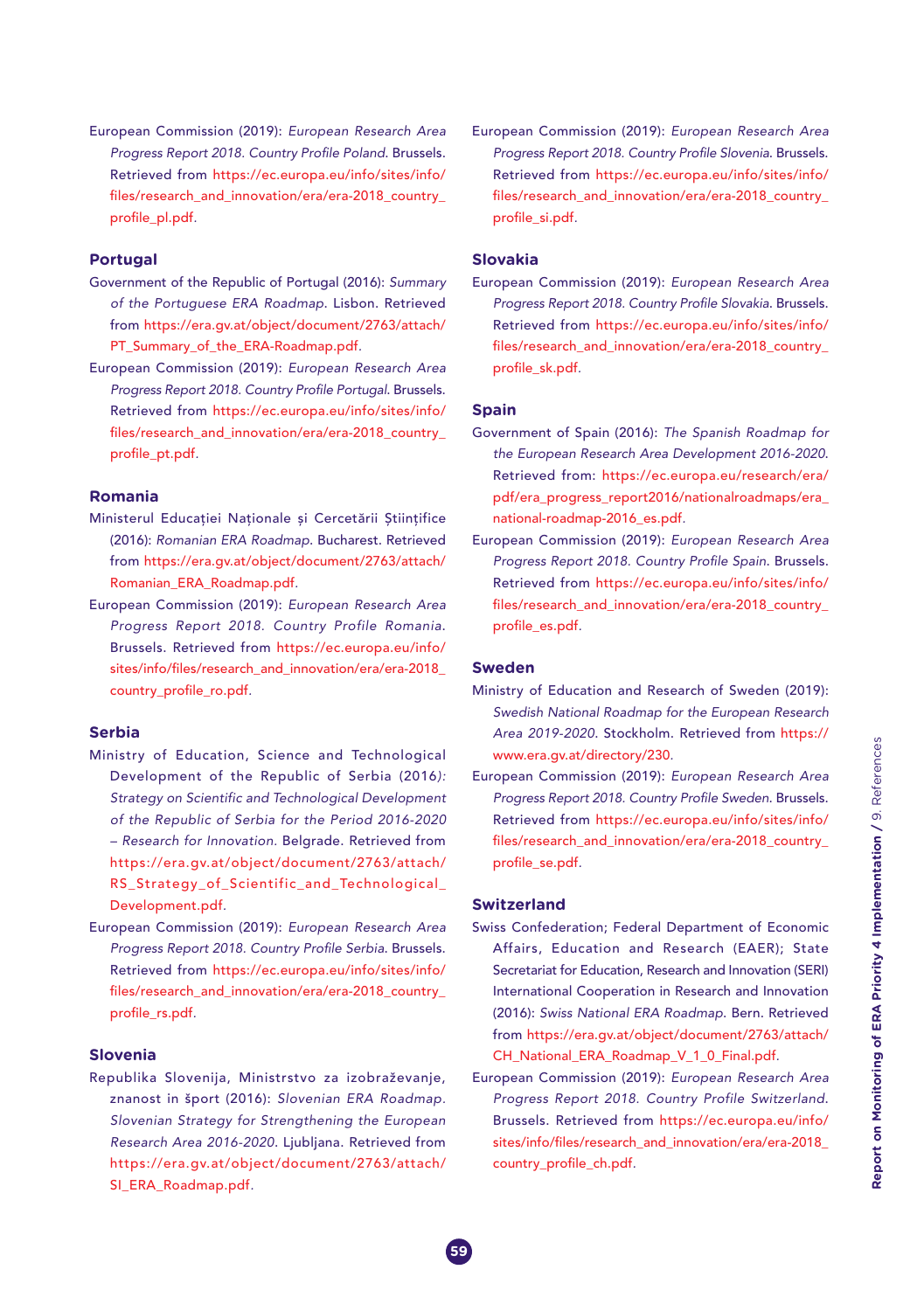## **Turkey**

European Commission (2019): European Research Area Progress Report 2018. Country Profile Turkey. Brussels. Retrieved from [https://ec.europa.eu/info/sites/info/](https://ec.europa.eu/info/sites/info/files/research_and_innovation/era/era-2018_country_profile_tr.pdf) [files/research\\_and\\_innovation/era/era-2018\\_country\\_](https://ec.europa.eu/info/sites/info/files/research_and_innovation/era/era-2018_country_profile_tr.pdf) [profile\\_tr.pdf](https://ec.europa.eu/info/sites/info/files/research_and_innovation/era/era-2018_country_profile_tr.pdf).

## **The United Kingdom**

- Department for Business, Innovation and Skills (2016): European Research and Innovation Area (ERA): UK National Action Plan. Position Statement. London. Retrieved from [https://era.gv.at/object/document/2763/](https://era.gv.at/object/document/2763/attach/UK_ERA_National_Roadmap.pdf) [attach/UK\\_ERA\\_National\\_Roadmap.pdf](https://era.gv.at/object/document/2763/attach/UK_ERA_National_Roadmap.pdf).
- European Commission (2019): European Research Area Progress Report 2018. Country Profile United Kingdom. Brussels. Retrieved from [https://ec.europa.eu/info/](https://ec.europa.eu/info/sites/info/files/research_and_innovation/era/era-2018_country_profile_uk.pdf) [sites/info/files/research\\_and\\_innovation/era/era-2018\\_](https://ec.europa.eu/info/sites/info/files/research_and_innovation/era/era-2018_country_profile_uk.pdf) [country\\_profile\\_uk.pdf](https://ec.europa.eu/info/sites/info/files/research_and_innovation/era/era-2018_country_profile_uk.pdf).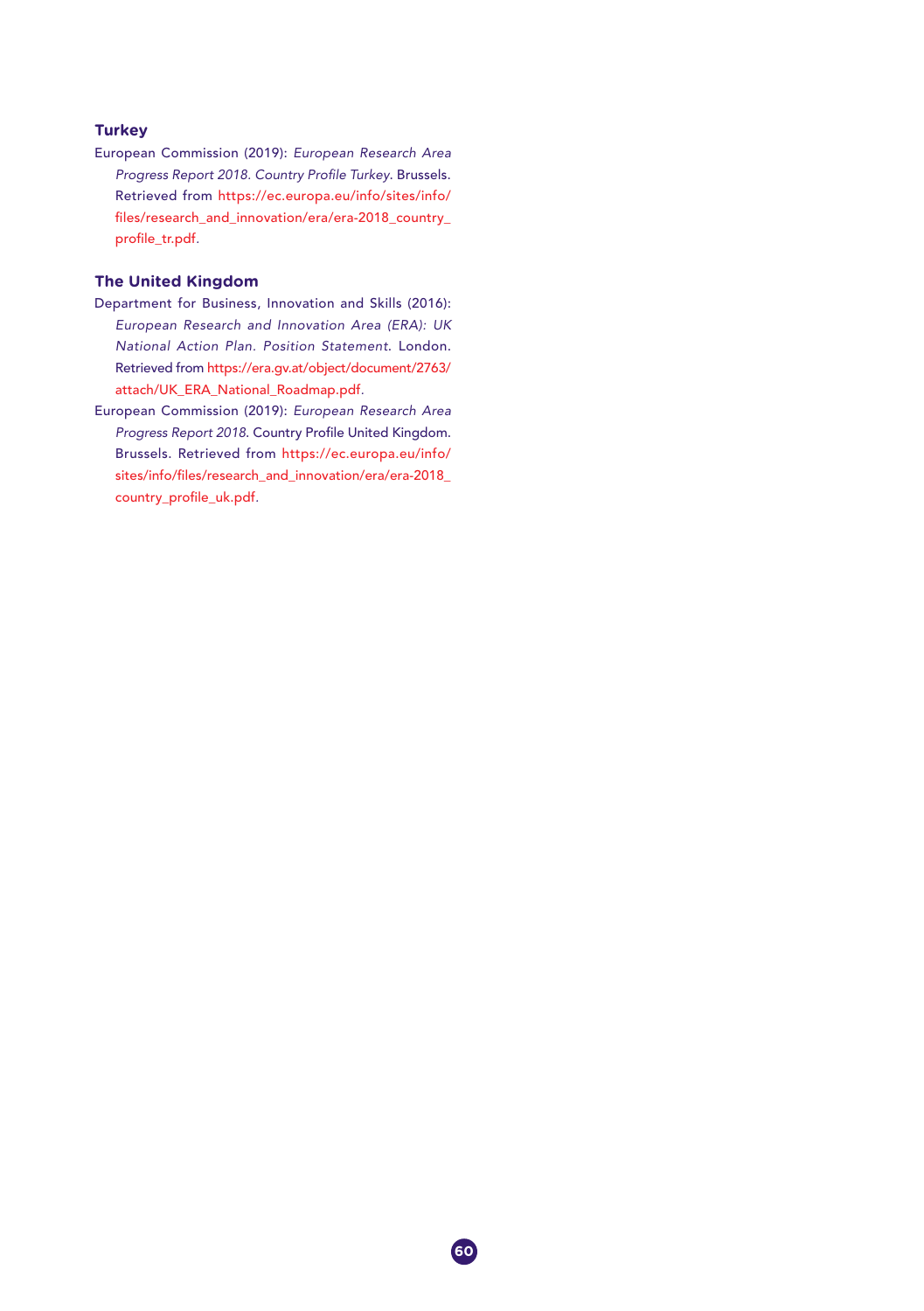# **Annex 10**

# **10.1 Expert interviews**

The expert interviews were conducted face to face if possible (e.g. with participants in the GENDERAC-TION General Assembly in Cyprus in May 2019) or via telephone or Skype. They followed a set of guiding questions which the respondents received in advance. The set of questions was used in a flexible manner in line with the specific national contexts. Both the respondent and the interviewer signed an informed consent sheet before the interview began. Storage of recorded data, transcripts as well as informed consent sheets follows the requirement of D1 H Requirement No 1. Interviews with the national representatives are expert interviews that do not intend to collect personal data and information.

## **10.1.1 Guiding Questions for Countries with a NAP**

NAP priorities regarding gender equality

• How would you describe Priority 4 of the NAP?

Is it a summary of existing policies? Is the NAP something in addition? Is it integrated into the general gender equality (GE) policy?

- Have GE policy priorities changed since 2016? (further development, concretisation, change in priorities)?
- How would you describe the relevance of the NAP for GE policies in R&I? Does the NAP boost GE policies? Did the adoption of the NAP provide a window of opportunity for advancing GE policy in R&I?
- How well do you think the relevant stakeholders are informed about NAP Priority 4?

## NAP implementation

- Did the implementation of concrete policies take place as planned?
- What are the important aspects in the implementation of the NAP? Which new/innovative measures have been introduced? Have new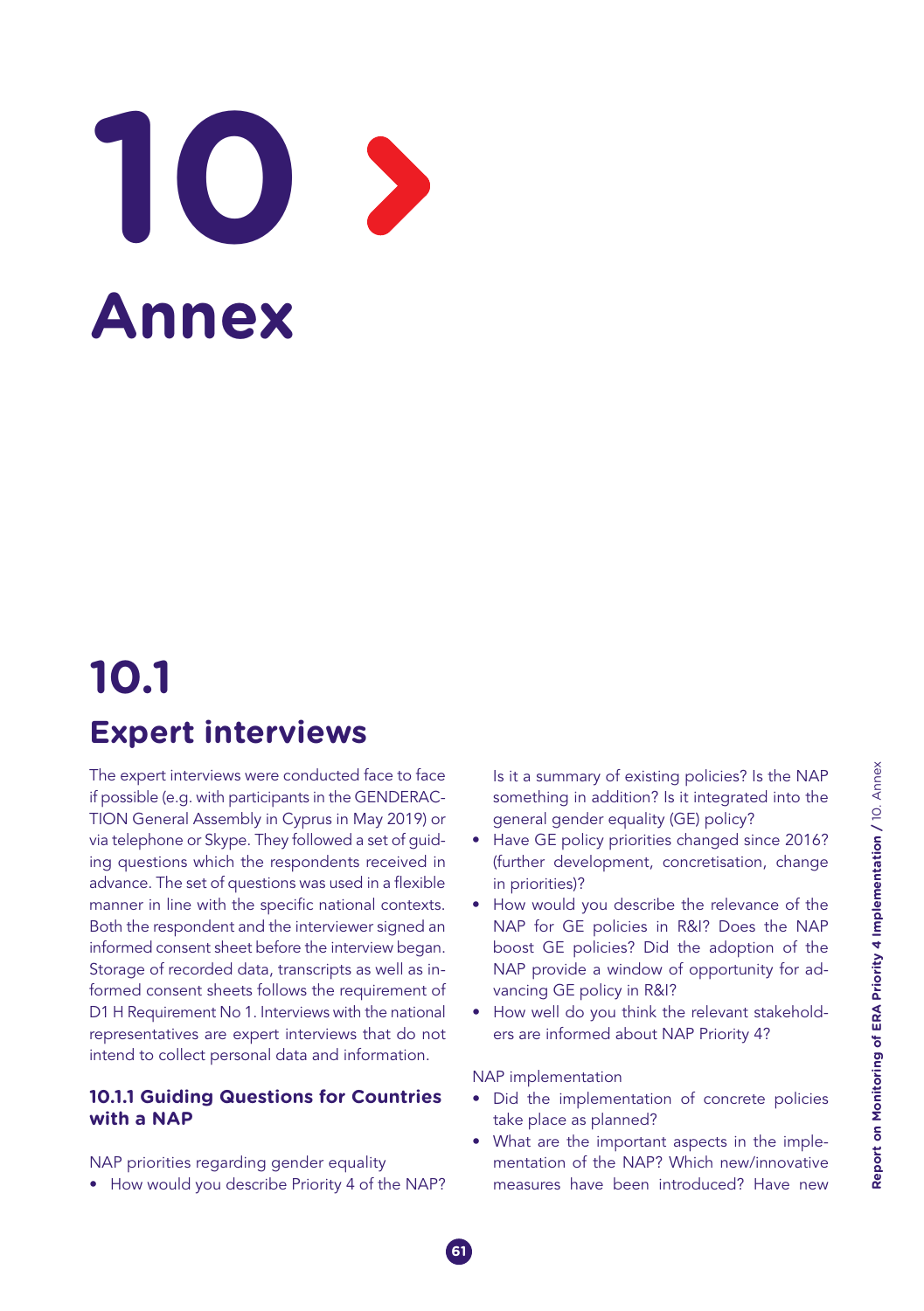structures for GE policy been implemented? Have new priorities been introduced in GE policy in R&I?

- Has the NAP implementation changed over time? How?
- Are specific budgets allocated to NAP implementation?
- Did the development of the NAP or the implementation of specific measures initiate a change in structures for GE policies? (e.g. cooperation between different stakeholders, establishment of new structures for GE)?

## NAP monitoring – ERA progress report

- How relevant is NAP monitoring / the ERA progress report at a national level?
- Are the results taken up/discussed at the national level? If so, what are the outcomes of these discussions? (e.g. further refinement of the NAP actions, involvement of new stakeholders)
- • Do you think the three indicators used for the ERA progress reports are appropriate for measuring progress in GE in R&I in your country? Do they allow you to further the agenda?

## Further development of the NAP process

- If NAP monitoring is not used as a steering instrument/not taken seriously: What would be needed to use NAP/ERA monitoring as a steering instrument for GE policies?
- • What would be needed to improve the process?
- What would be needed for the NAP to support GE at national level?
- Was the NAP helpful for the further development of national policies? If so, in what way?

## **10.1.2 Guiding Questions for countries without a NAP**

National ERA roadmap (NAP)

- Reasons why no NAP has been formulated?
- Which other specific national policies or strategies for GE in R&I are in place?

## Priorities of GE policies in R&I

- • How would you describe the priorities of GE policies in R&I?
- What are the main measures?
- Have the priorities of the GE policies changed since 2016? (further development, concretisation, change of priorities, reduced importance of the topic)? Why is this the case?
- • How would you describe the relevance of the ERA Roadmap (EU priorities) for national GE policies?

## Implementation of GE policies

- • Which concrete GE policies/measures/programmes in R&I have been implemented since 2016?
- • Did the implementation of GE policies in R&I change over time? If so, how?
- Are specific budgets allocated for the implementation of GE policies in R&I?

## EU monitoring – ERA progress report

- How relevant is NAP monitoring / the ERA progress report at the national level?
- Are the results taken up/discussed at the national level? If so, what are the outcomes of these discussions (further refinement of the NAP actions, involvement of new stakeholders)?
- Do you think the three indicators used for the ERA progress reports are appropriate for measuring progress in GE in R&I in your country? Do they allow you to further the agenda?

## Further development of NAP process

- If NAP monitoring is not used as a steering instrument/not taken seriously: What would be needed to use NAP/ERA monitoring as a steering instrument for GE policies?
- • What would be needed to improve the process?
- What would be needed for the NAPs to support GE at national level?
- Was the NAP helpful for the further development of national policies? If so, in what way?

## **10.1.3 List of countries and experts participating in the expert interviews**

## **Austria**

Roberta Schaller-Steidl, Federal Ministry of Education, Science and Research Silvia Neumann, Federal Ministry for Transport, Innovation and Technology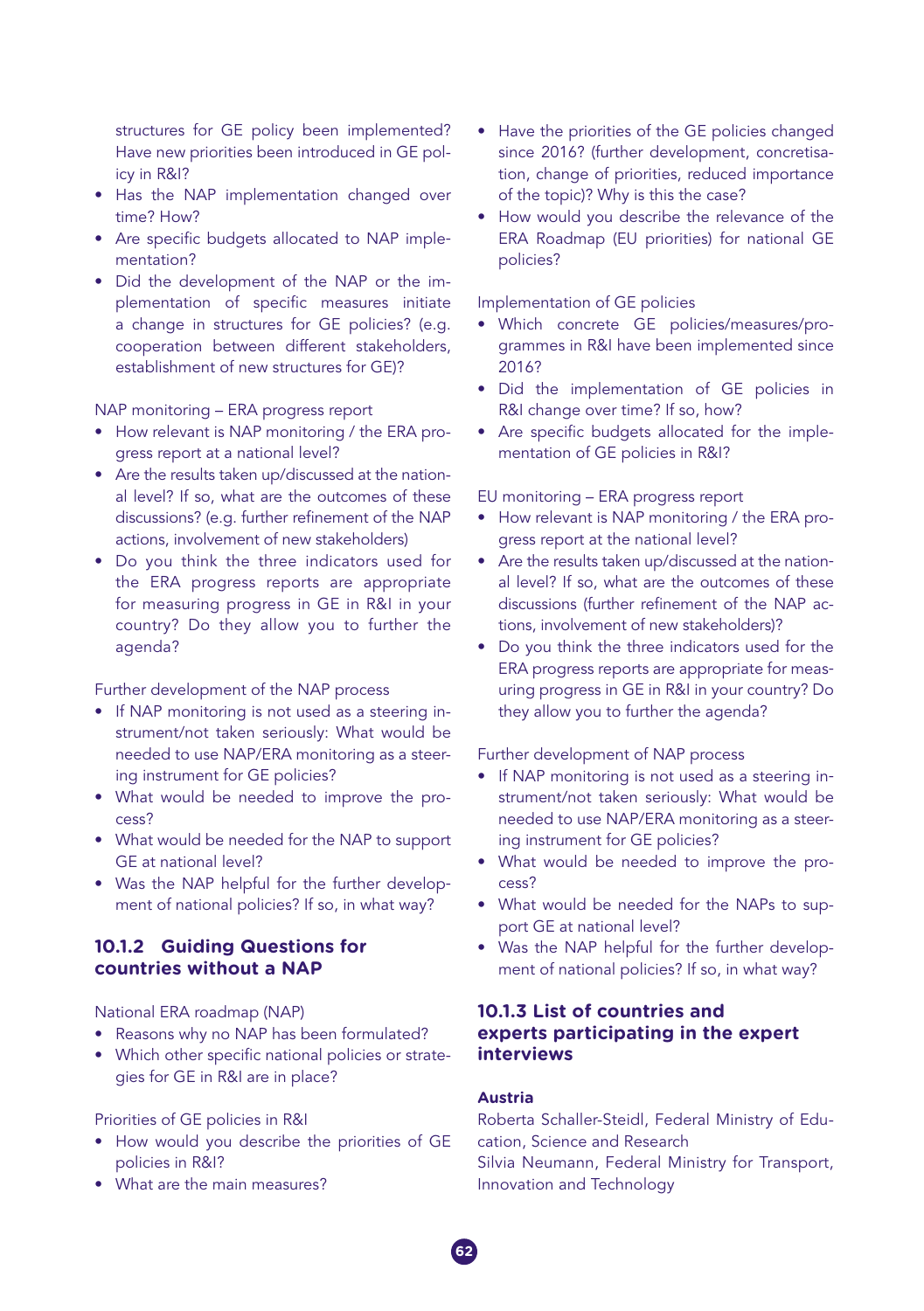## **Belgium**

Martin Degand, Direction de la Recherche Scienti fique du Ministère de la Fédération Wallonie-Brux elles

## **Cyprus**

Anna Stavrinou, Directorate for Research, Inno vation and Lifelong Learning, Secretariat of the National Board for Research and Innovation, Di rectorate General for European Programmes, Co ordination and Development

## **Malta**

Jennifer Casingena Harper, Malta Council for Sci ence and Technology (MCST) Jacqueline Grech, Malta Council for Science and Technology (MCST)

## **Poland**

Anna Knapinska, National Information Processing Institute

## **Spain**

Ana Puy, Ministry of Science, Innovation & Uni versities

## **Slovakia**

Alexandra Bitusikova, Matej Bel University

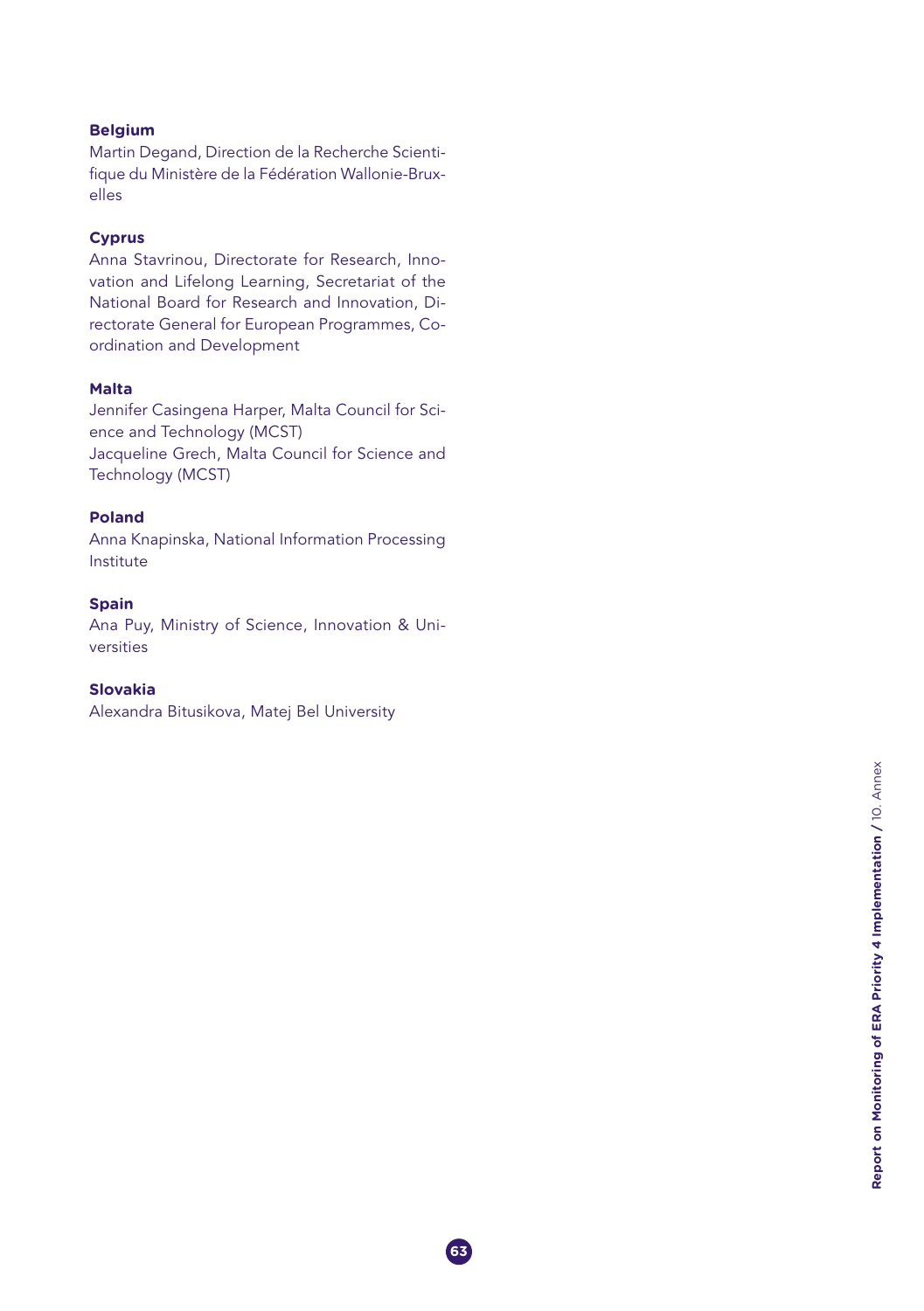# **10.2 ERA Monitoring indicators**

## **Table 6: ERA Monitoring indicators (ERA Progress Report 2018)**

|           | Country                   | Women<br>in Grade<br>A positions | Cluster        | PhD<br>graduates | Cluster        | Gender in<br>research<br>content | Cluster        |
|-----------|---------------------------|----------------------------------|----------------|------------------|----------------|----------------------------------|----------------|
| <b>MS</b> | Austria                   | 23%                              | 3              | 42%              | $\overline{4}$ | 1.02                             | 3              |
|           | Belgium                   | 18%                              | 3              | 47%              | 3              | 0.95                             | 3              |
|           | <b>Bulgaria</b>           | 37%                              | $\overline{2}$ | 53%              | $\overline{2}$ | 1.07                             | $\overline{2}$ |
|           | Croatia                   | 41%                              | $\mathbf{1}$   | 55%              | $\overline{2}$ | 1.24                             | $\overline{2}$ |
|           | Cyprus                    | 13%                              | $\overline{4}$ | 60%              | $\mathbf{1}$   | 0.88                             | 3              |
|           | Czech Republic            | 15%                              | $\overline{4}$ | 43%              | $\overline{4}$ | 0.91                             | 3              |
|           | Denmark                   | 21%                              | 3              | 48%              | 3              | 1.10                             | $\overline{2}$ |
|           | Estonia                   | 24%                              | 3              | 54%              | $\overline{2}$ | 1.27                             | $\overline{2}$ |
|           | Finland                   | 29%                              | $\overline{2}$ | 52%              | $\overline{2}$ | 1.16                             | $\overline{2}$ |
|           | France                    | 22%                              | 3              | 45%              | 3              | 0.73                             | 3              |
|           | Germany                   | 19%                              | 3              | 45%              | 3              | 0.89                             | 3              |
|           | Greece                    | 22%                              | 3              | 49%              | 3              | 0.92                             | 3              |
|           | Hungary                   | 20%                              | 3              | 47%              | 3              | 1.51                             | $\overline{2}$ |
|           | Ireland                   | 21%                              | 3              | 48%              | 3              | 0.62                             | 3              |
|           | Italy                     | 22%                              | 3              | 52%              | $\overline{2}$ | 1.04                             | 3              |
|           | Latvia                    | 41%                              | $\mathbf{1}$   | 58%              | 1              | 0.98                             | 3              |
|           | Lithuania                 | 39%                              | 1              | 58%              | 1              | 1.26                             | $\overline{2}$ |
|           | Luxembourg                | 17%                              | 3              | 40%              | $\overline{4}$ | 1.10                             | $\overline{2}$ |
|           | Malta                     | 21%                              | 3              | 41%              | $\overline{4}$ | 1.08                             | $\overline{2}$ |
|           | <b>Netherlands</b>        | 19%                              | 3              | 49%              | 3              | 1.05                             | 3              |
|           | Poland                    | 24%                              | 3              | 54%              | $\overline{2}$ | 1.01                             | 3              |
|           | Portugal                  | 26%                              | 3              | 55%              | $\overline{2}$ | 1.50                             | $\overline{2}$ |
|           | Romania                   | 54%                              | $\mathbf{1}$   | 55%              | $\overline{2}$ | 2.72                             | 1              |
|           | Slovakia                  | 25%                              | 3              | 52%              | $\overline{2}$ | 1.65                             | 1              |
|           | Slovenia                  | 29%                              | $\overline{2}$ | 61%              | 1              | 2.21                             | $\mathbf{1}$   |
|           | Spain                     | 21%                              | 3              | 51%              | 3              | 1.08                             | $\overline{2}$ |
|           | Sweden                    | 25%                              | 3              | 45%              | 3              | 1.25                             | $\overline{2}$ |
|           | <b>United Kingdom</b>     | 26%                              | $\overline{3}$ | 46%              | 3              | 1.03                             | 3              |
| <b>AC</b> | Bosnia and<br>Herzegovina |                                  |                | 45%              | 3              | 1.91                             | $\mathbf{1}$   |
|           | Iceland                   | 26%                              | 3              | 64%              | 1              | 1.45                             | $\overline{2}$ |
|           | Israel                    | 14%                              | $\overline{4}$ | 50%              | 3              | 1.10                             | $\overline{2}$ |
|           | Norway                    | 28%                              | $\overline{2}$ | 50%              | 3              | 1.17                             | $\overline{2}$ |
|           | Switzerland               | 23%                              | 3              | 44%              | $\overline{4}$ | 1.04                             | 3              |
|           | Total                     |                                  |                |                  |                |                                  |                |

Source: ERA Progress Report 2018, Tables 12, 13 and 14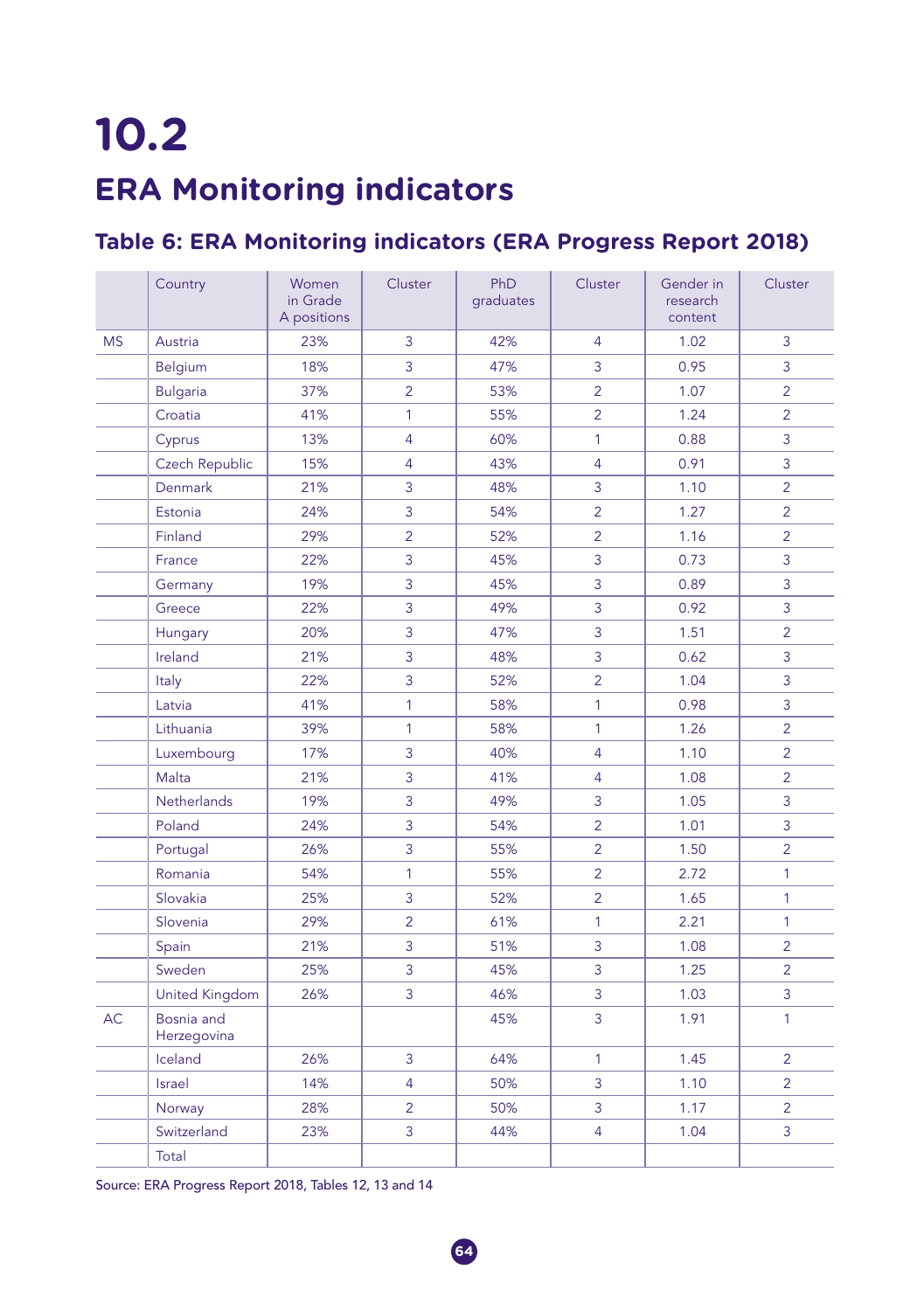## **Number of policies or measures implemented in the context of the NAP**

## **Table 7: Overview of surveys sent out and survey responses**

|           | Country                | Participation in<br>survey 2017 | No. of factsheets in<br>survey 2017 | No. of factsheets<br>after survey update | No. of good<br>practices |
|-----------|------------------------|---------------------------------|-------------------------------------|------------------------------------------|--------------------------|
| <b>MS</b> | Austria                | Yes                             | 17                                  | 20                                       | 5                        |
|           | <b>Belgium</b>         | Yes                             | 6                                   | 6                                        | 3                        |
|           | <b>Bulgaria</b>        | <b>No</b>                       | 0                                   | $\overline{0}$                           |                          |
|           | Croatia                | <b>No</b>                       | $\mathsf{O}$                        | $\overline{0}$                           |                          |
|           | Cyprus                 | Yes                             | $\overline{2}$                      | $\overline{2}$                           | 1                        |
|           | Czech Republic         | Yes                             | 4                                   | 4                                        |                          |
|           | Denmark                | Yes                             | $\mathbf{0}$                        | 0                                        |                          |
|           | Estonia                | <b>No</b>                       | $\overline{0}$                      | $3*$                                     |                          |
|           | Finland                | Yes                             | $\overline{0}$                      | $2*$                                     |                          |
|           | France                 | Yes                             | $\overline{2}$                      | $\overline{2}$                           |                          |
|           | Germany                | Yes                             | 13                                  | 16                                       | 5                        |
|           | Greece                 | Yes                             | $\overline{0}$                      | $4***$                                   |                          |
|           | Hungary                | <b>No</b>                       | $\overline{0}$                      | $\overline{0}$                           |                          |
|           | Ireland                | <b>No</b>                       | 0                                   | $6*$                                     |                          |
|           | Italy                  | Yes                             | 0                                   | $\mathbf 0$                              |                          |
|           | Latvia                 | <b>No</b>                       | 0                                   | $\mathbf{0}$                             |                          |
|           | Lithuania              | Yes                             | 1                                   | 1                                        |                          |
|           | Luxembourg             | Yes                             | $\overline{2}$                      | $\overline{2}$                           |                          |
|           | Malta                  | Yes                             | $\overline{0}$                      | $\mathbf 0$                              |                          |
|           | <b>Netherlands</b>     | Yes                             | 1                                   | 1                                        | 1                        |
|           | Poland                 | Yes                             | $\overline{O}$                      | $\mathbf{0}$                             |                          |
|           | Portugal               | Yes                             | 0                                   | 4                                        |                          |
|           | Romania                | Yes                             | $\overline{0}$                      | $\overline{0}$                           |                          |
|           | Slovakia               | Yes                             | 0                                   | $\mathbf 0$                              |                          |
|           | Slovenia               | Yes                             | 0                                   | $\mathbf 0$                              |                          |
|           | Spain                  | Yes                             | 3                                   | 3                                        |                          |
|           | Sweden                 | Yes                             | 0                                   | $\mathbf 0$                              |                          |
|           | <b>United Kingdom</b>  | Yes                             | 0                                   | $4*$                                     |                          |
| <b>AC</b> | Bosnia and Herzegovina | Yes                             | 0                                   | $\mathbf 0$                              |                          |
|           | Iceland                | Yes                             | 0                                   | $\mathbf 0$                              |                          |
|           | Israel                 | Yes                             | 10                                  | 10                                       |                          |
|           | Norway                 | Yes                             | 0                                   | $2*$                                     |                          |
|           | Switzerland            | Yes                             | $\overline{4}$                      | 4                                        |                          |
|           | Total                  | 28                              | 65                                  | 96                                       |                          |

\*\* Including two measures without a reference to gender equality.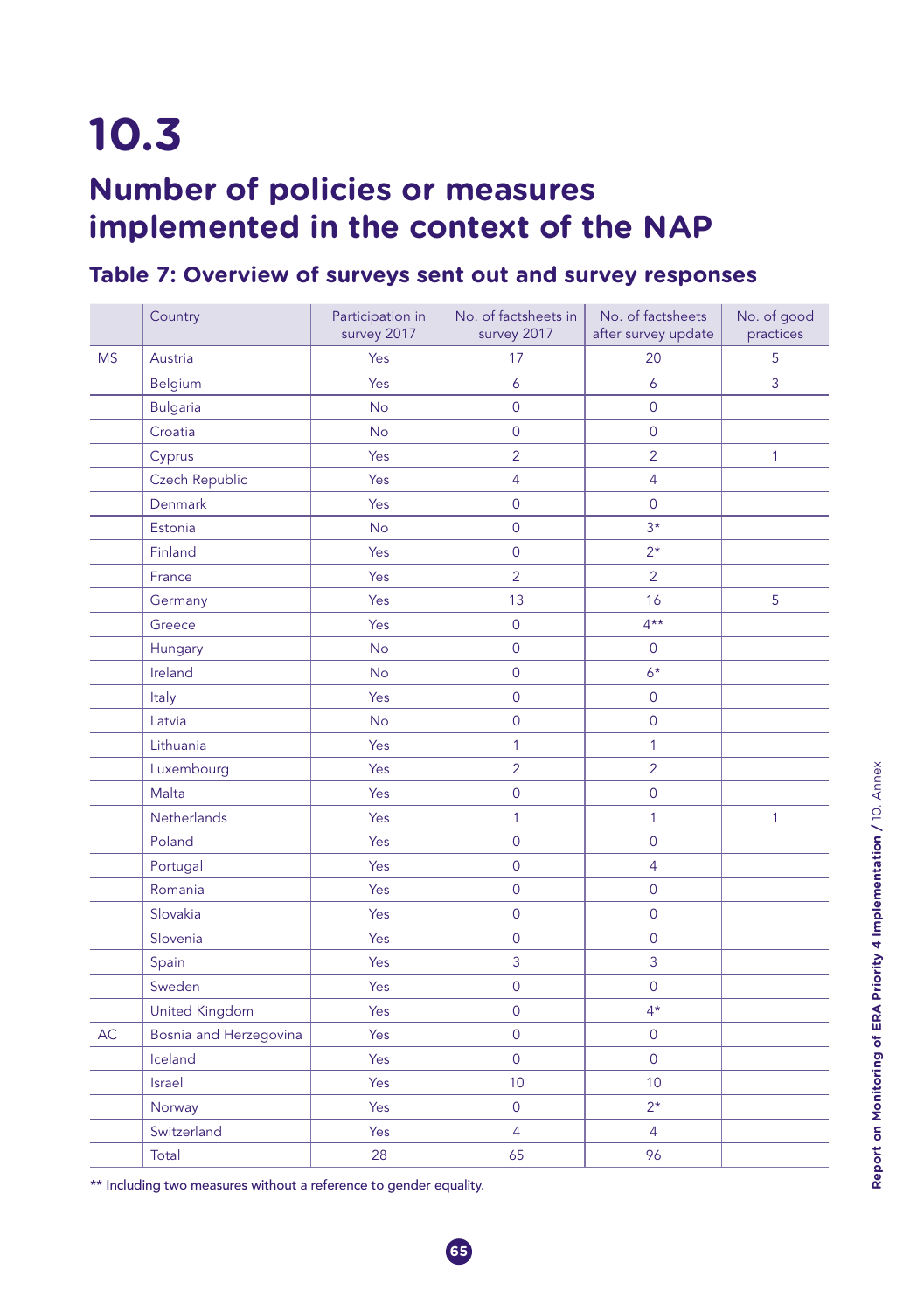# **10.4 Description of good practices**

## **Table 8: Diversitas – BMBWF Diversity Management Award for Higher Education and Research Institutions, Austria**

| Description of<br>the measure | The Diversity Management Award is a measure for the promotion and implementation of DM at<br>higher education and research institutions. The prize is awarded to higher education and research<br>institutions in Austria for outstanding and innovative achievements in the field of diversity management.<br>Prizes will be awarded for efforts that have recently led to a major diversity-specific stimulation or will<br>initiate such in the near future in their own institution. The Diversity Management prize is awarded<br>on a two-year cycle and was presented for the first time in 2016.                                                                                                                             |
|-------------------------------|-------------------------------------------------------------------------------------------------------------------------------------------------------------------------------------------------------------------------------------------------------------------------------------------------------------------------------------------------------------------------------------------------------------------------------------------------------------------------------------------------------------------------------------------------------------------------------------------------------------------------------------------------------------------------------------------------------------------------------------|
| Objective                     | The Diversity Management Award is designed to encourage sensitization to and the raising of social<br>awareness for a diversity-oriented and anti-discriminatory culture in the organizational structures of<br>Austria's higher education and research institutions. Measures that have been specifically developed<br>and already set for implementing diversity management thus gain more attention. The Diversity<br>Management Award gives participating institutions the opportunity to appreciate persons or<br>departments that implement diversity measures.                                                                                                                                                               |
| Target group                  | The invitation to participate is addressed to public and private universities, universities of applied<br>sciences, the Institute of Science and Technology Austria, the Austrian Academy of Sciences<br>(Österreichische Akademie der Wissenschaften) and the Ludwig Boltzmann-Gesellschaft. This measure<br>addresses 55 Austrian universities (22 public universities, 12 private universities and 21 universities<br>of applied sciences) and 3 research institutions.                                                                                                                                                                                                                                                          |
| Approach                      | The selection of praiseworthy higher education and research institutions is carried out by a top-class<br>panel of national and international experts. The panel reviews and evaluates the submissions on<br>the basis of the award criteria, prize guidelines and application form (questionnaire). The evaluation<br>is based on a set of defined priorities (such as structural consolidation, multidimensionality and<br>intersectionality, contextual connection) and quality criteria (such as inclusion, resource orientation,<br>participation and networking, sustainability, innovation, creativity, internal and external impact,<br>transfer of measures).                                                              |
| <b>Results</b>                | The award is a measure for the "Promotion of cultural change within the scientific and research<br>institutions". It makes a publicly effective contribution to the "ERA - Gender Equality Objectives"<br>(cultural and institutional change) and to the output-orientated objectives of BMBWF - WF (1 and 4).<br>Going public with the submitted measures creates a role model effect and is an incentive for other<br>higher education and research institutes to implement diversity management, thus contributing to<br>sensitization and self-reflection in the field of diversity.                                                                                                                                            |
| <b>Resources</b>              | By presenting the Diversity Management Award, the Federal Ministry gains insight into the status of<br>implementation of diversity management at higher education and research institutes. The existing<br>objectives and projects in the performance agreements with the public universities and two research<br>institutions can thus be accelerated with the Federal Ministry. As a benefit from the Federal Ministry<br>for the implementation of diversity management, the award creates the basis for networking activities<br>between the institutions and, as a consequence, strengthens competence development and exchange<br>of experience at higher education and research institutions in relation to cultural change. |
| Evaluation                    | The prize money amounts to a total of $\epsilon$ 150,000 in the form of cash and non-cash prizes for every<br>two years.                                                                                                                                                                                                                                                                                                                                                                                                                                                                                                                                                                                                            |
| Good practice                 | No                                                                                                                                                                                                                                                                                                                                                                                                                                                                                                                                                                                                                                                                                                                                  |
| Further<br>information        | The measure is defined as good practice by respondent because it makes a publicly effective<br>contribution to the "ERA - Gender Equality Objectives" (cultural and institutional change).<br>https://bmbwf.gv.at/wissenschaft-hochschulen/gleichstellung-und-diversitaet/programme-und-<br>initiativen/diversitas/ (in German)                                                                                                                                                                                                                                                                                                                                                                                                     |

Source: WP 3 survey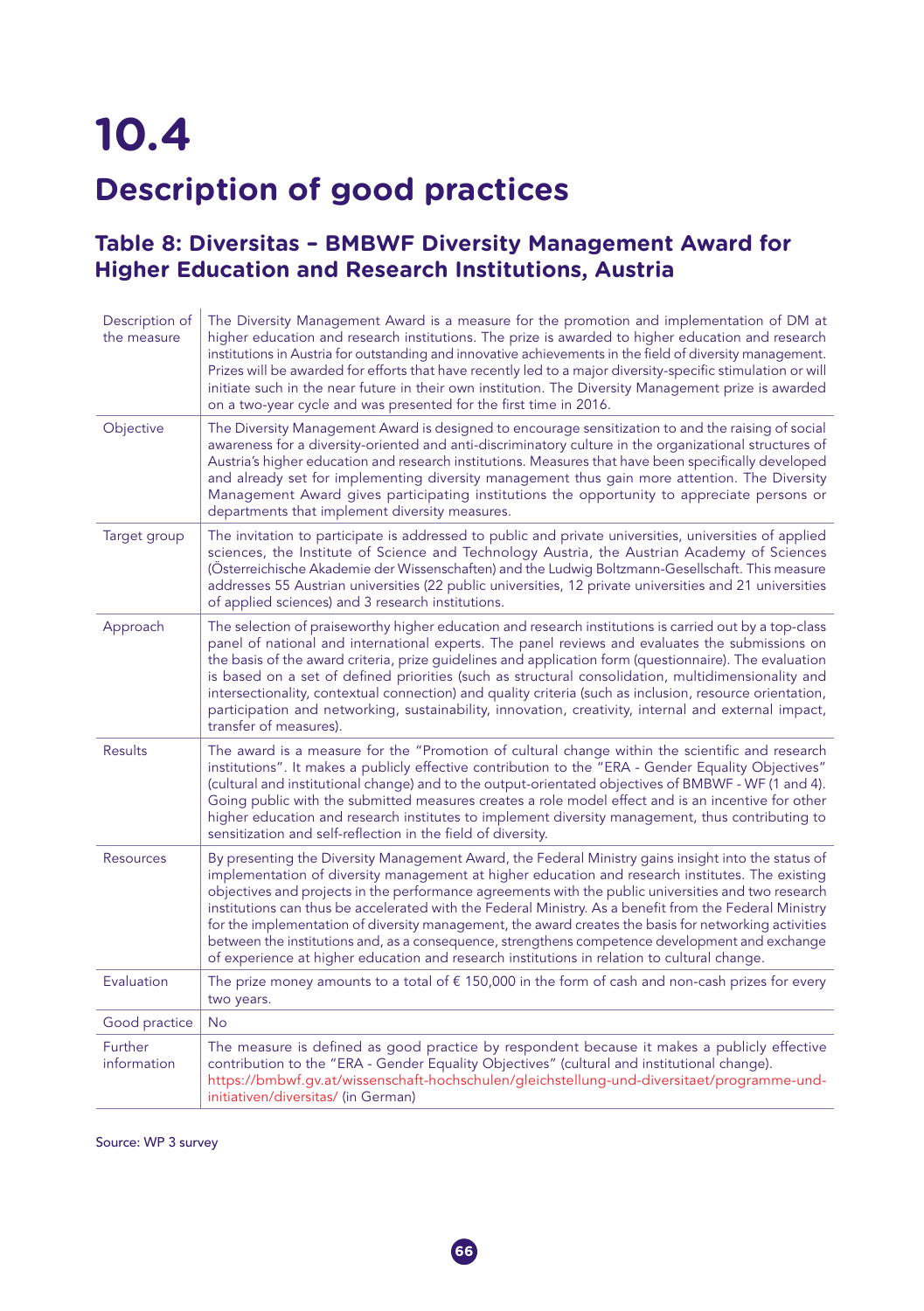## **Table 9: Gender Equality Goal within Output-oriented Budgeting, Austria**

| Description of<br>the measure | According to § 2(1) of the Austrian Federal Budgeting Act, outcome orientation and in particular<br>consideration of the objective of achieving effective equality between women and men has been<br>an integral part of budgetary management in Austria since 2013. All managing bodies in public<br>financial management have to take it into account. The principle of the outcome orientation has to<br>be respected in the medium term and annual budgeting, in performance management and in the<br>(regulatory) impact assessment for planned laws.<br>The gender-related outcome objective within outcome orientation is a multi-year departmental<br>goal, whose main target is to increase the share of women among scientific/artistic university personnel<br>as well as in top university bodies (Rectorate, Senate and University Council).<br>Its main focus is on public universities as they have particularly well-defined personnel structures<br>and appropriate indicators are therefore available.                                                                                                                                                                                                                                                                                                                                                                                                                                                        |
|-------------------------------|---------------------------------------------------------------------------------------------------------------------------------------------------------------------------------------------------------------------------------------------------------------------------------------------------------------------------------------------------------------------------------------------------------------------------------------------------------------------------------------------------------------------------------------------------------------------------------------------------------------------------------------------------------------------------------------------------------------------------------------------------------------------------------------------------------------------------------------------------------------------------------------------------------------------------------------------------------------------------------------------------------------------------------------------------------------------------------------------------------------------------------------------------------------------------------------------------------------------------------------------------------------------------------------------------------------------------------------------------------------------------------------------------------------------------------------------------------------------------------|
| Objective                     | The BMBWF's gender-related outcome objective focuses on increasing the share of women among<br>scientific/artistic university personnel as well as in top university bodies (Rectorate, Senate and<br>University Council) since the public universities have particularly well-defined personnel structures<br>and appropriate indicators are therefore available.                                                                                                                                                                                                                                                                                                                                                                                                                                                                                                                                                                                                                                                                                                                                                                                                                                                                                                                                                                                                                                                                                                              |
| Target group                  | Federal Ministry of Education, Science and Research, public and private universities, universities of<br>applied sciences, research institutions (e.g. Austrian Academy of Sciences, Institute of Science and<br>Technology Austria).                                                                                                                                                                                                                                                                                                                                                                                                                                                                                                                                                                                                                                                                                                                                                                                                                                                                                                                                                                                                                                                                                                                                                                                                                                           |
| Approach                      | The outcome objectives describe an aspired, future state in the competency field of a department.<br>It shows the desired societal results of the policy that should be reached in the future. They form<br>a starting point for the annual work programme in ministries and departments. Since 2014, the actual<br>results achieved are reported to the National Council every year.<br>The aim of the outcome objectives is to provide citizens with a better picture of the use of their tax<br>contributions. In future, citizens can also demand observance of those targets by ministers. A Federal<br>Performance Management Office in the Federal Chancellery coordinates and supports the ministries<br>during the performance management cycle. The development of key outcome objectives to which<br>public universities are required to contribute within their performance agreements with the BMBFW are<br>subject to constant monitoring and are regularly discussed in the performance agreement trace talks.<br>Through a continuous increase in the share of women in sustainable careers (tenure track),<br>a medium-term increase in the share of women in professorships is ensured. As a consequence,<br>high-qualified scientific/ artistic young women are already being employed to a higher proportion.                                                                                                                                               |
| <b>Results</b>                | The gender-related outcome objective in the outcome orientation framework has put the field of<br>gender equality on the science and research policy agenda. Gender equality is thus incorporated into<br>the work of the BMBFW and is also anchored in all its relevant strategy and controlling instruments.<br>Austria has caught up in the comparison to other European countries over the past few years. For<br>example, the glass ceiling on university research staff was lowered significantly from 2010 to 2013:<br>while the average glass ceiling in the EU28 countries was barely reduced in this period (from 1.8 to<br>1.75), it sank in Austria from 2.04 to 1.76. A glass ceiling index of "1" signalises equal opportunities<br>for women as well as for men to achieve grade A-level leadership positions. The higher the figure<br>rises beyond 1, the "thicker" the glass ceiling and the more unlikely it is for women to enter these<br>leadership positions.<br>In terms of women in leadership positions in (basic) research, Austria has now drawn closer to<br>the EU28 average of 20.9% and currently stands at 20.3% (2013).<br>In the representation of women in decision-making committees in research (research and<br>development committees, board members, committees, assemblies and councils), Austria is above<br>the European average: the share of women among members of such decision-making committees<br>lies at 38% (27% in EU28). |
| Resources                     | Unknown                                                                                                                                                                                                                                                                                                                                                                                                                                                                                                                                                                                                                                                                                                                                                                                                                                                                                                                                                                                                                                                                                                                                                                                                                                                                                                                                                                                                                                                                         |
| Evaluation                    | Yes, a report is available for download (in German)<br>https://www.oeffentlicherdienst.gv.at/wirkungsorientierte_verwaltung/dokumente/Bericht_zur_<br>Wirkungsorientierung_2015.pdf?5te1dr                                                                                                                                                                                                                                                                                                                                                                                                                                                                                                                                                                                                                                                                                                                                                                                                                                                                                                                                                                                                                                                                                                                                                                                                                                                                                      |
| Good practice                 | The measure is defined as good practice by the respondent because the instrument is expected to<br>improve the impact of gender equality measures.                                                                                                                                                                                                                                                                                                                                                                                                                                                                                                                                                                                                                                                                                                                                                                                                                                                                                                                                                                                                                                                                                                                                                                                                                                                                                                                              |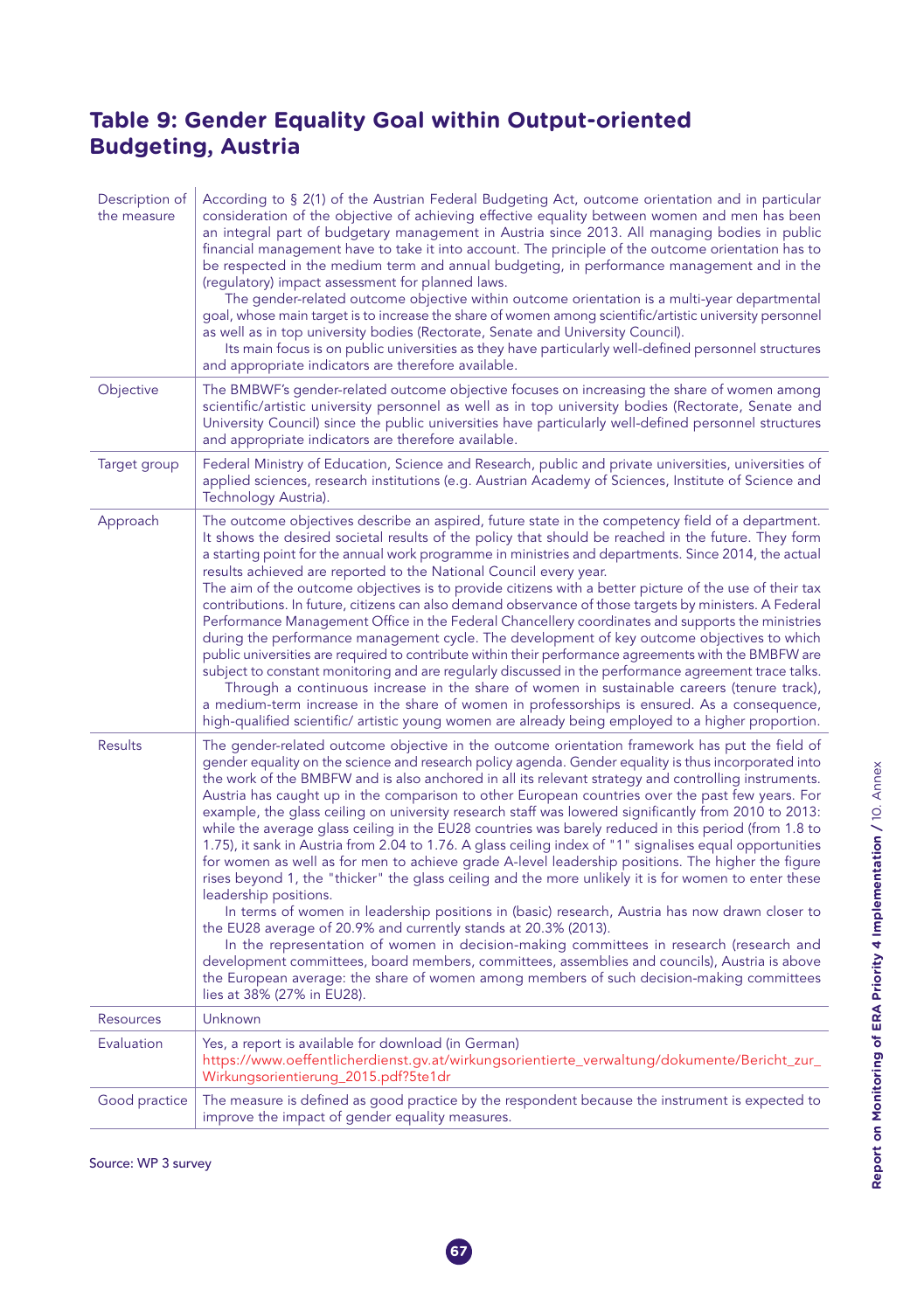## **Table 10: Gender Equality – Performance Agreement 2016-2018 | 2019-2012, Austria**

| Description of<br>the measure | The performance agreement is the main steering instrument for essential medium- and longer-term policy<br>objectives pursued together with the universities. Equality is included in the ministry's objectives as a task<br>for the universities. In this context, the universities develop specific goals and measures which are to be<br>implemented within three years. The current performance agreements refer to the period 2016-2018.<br>The ministerial requirements for the 2019-2021 performance agreements are based on the<br>gender equality goal for the ERA processes: women's representation, equality-oriented structures and<br>processes as well as the anchoring of the gender dimension in research content and teaching. In the<br>new period, emphasis is placed on measures in the area of equality-oriented structures / processes<br>to achieve cultural change, e.g. gender-balanced selection procedures, compatibility measures or<br>community building to broaden gender competency in higher education institutions.                                                                                                                                                                                                                                                                                                                                                                                                                        |
|-------------------------------|-----------------------------------------------------------------------------------------------------------------------------------------------------------------------------------------------------------------------------------------------------------------------------------------------------------------------------------------------------------------------------------------------------------------------------------------------------------------------------------------------------------------------------------------------------------------------------------------------------------------------------------------------------------------------------------------------------------------------------------------------------------------------------------------------------------------------------------------------------------------------------------------------------------------------------------------------------------------------------------------------------------------------------------------------------------------------------------------------------------------------------------------------------------------------------------------------------------------------------------------------------------------------------------------------------------------------------------------------------------------------------------------------------------------------------------------------------------------------------|
| Objective                     | Objectives for the period 2016-2018:<br>Increasing the representation of the underrepresented sex<br>٠<br>Anchoring the gender dimension in structures / processes<br>Anchoring the gender dimension in research content and teaching<br>٠<br>Objectives for the period 2019-2021:<br>Integration of the gender perspective in structures, processes and policies to remove barriers for<br>women in science and research (cultural/structural change)<br>- Anchoring gender equality as a quality criterion for further development of universities<br>- Building gender analysis and gender competency among university members in order to meet<br>the university's goals and fulfil its tasks<br>- Application of gender mainstreaming to the gender pay gap<br>-Supporting the compatibility of studying / working with care obligations for children and de-<br>pendent relatives<br>٠<br>Integration of gender research into research content and research-based teaching<br>- Promoting the establishment of gender in research and scientific disciplines in the interdiscipli-<br>nary access sense<br>- Visibility of research in this field<br>- Anchoring gender research in curricula<br>Gender balance in all positions and functions<br>٠<br>- Reduction in vertical (leadership positions, junior scientists and collegial bodies) and horizontal seg-<br>regation (e.g. of women in MINT subjects and the integration of men into female-dominated areas) |
| Target group                  | Head and members of the rectorate at public universities                                                                                                                                                                                                                                                                                                                                                                                                                                                                                                                                                                                                                                                                                                                                                                                                                                                                                                                                                                                                                                                                                                                                                                                                                                                                                                                                                                                                                    |
| Approach                      | 2016-2018:<br>The majority of the universities' goals are aimed at increasing the representation of women in<br>scientific / artistic leadership positions (professorships and careers). Some universities also address<br>targets concerning the reduction of horizontal segregation in study fields.<br>Gender-oriented structures and processes become predominant through compatibility measures<br>(combining studies with care obligations for children and relatives) and the development of gender<br>competency and gender expertise among university members.<br>The application of gender mainstreaming (to budgetary) processes is also mentioned.<br>The inclusion of the gender dimension in research content and teaching is rarely addressed.<br>2019-2021:<br>The Federal Ministry's equality objective is similar to the ERA equality goal and includes requirements<br>for universities.<br>In this context, universities are invited to develop and set specific goals and to develop<br>implementation measures to reach these goals.                                                                                                                                                                                                                                                                                                                                                                                                                  |
| Results                       | The implementation of measures and their impact is reported annually in the capital report and is<br>discussed in regular meetings between representatives of the Federal Ministry and the university.<br>Final implementation results will be available in the first semester of 2019.                                                                                                                                                                                                                                                                                                                                                                                                                                                                                                                                                                                                                                                                                                                                                                                                                                                                                                                                                                                                                                                                                                                                                                                     |
| Resources                     | Part of the global budget within the performance agreement.                                                                                                                                                                                                                                                                                                                                                                                                                                                                                                                                                                                                                                                                                                                                                                                                                                                                                                                                                                                                                                                                                                                                                                                                                                                                                                                                                                                                                 |
| Evaluation                    | Yes, a report is available for download (in German)<br>https://www.wissenschaftsrat.ac.at/downloads/Empfehlungen_Stellungnahmen/2018_2016/<br>Endversion_Leistungsvereinbarungen-2016_2018.pdf                                                                                                                                                                                                                                                                                                                                                                                                                                                                                                                                                                                                                                                                                                                                                                                                                                                                                                                                                                                                                                                                                                                                                                                                                                                                              |
| Good practice                 | The measure is not defined as good practice by the respondent.                                                                                                                                                                                                                                                                                                                                                                                                                                                                                                                                                                                                                                                                                                                                                                                                                                                                                                                                                                                                                                                                                                                                                                                                                                                                                                                                                                                                              |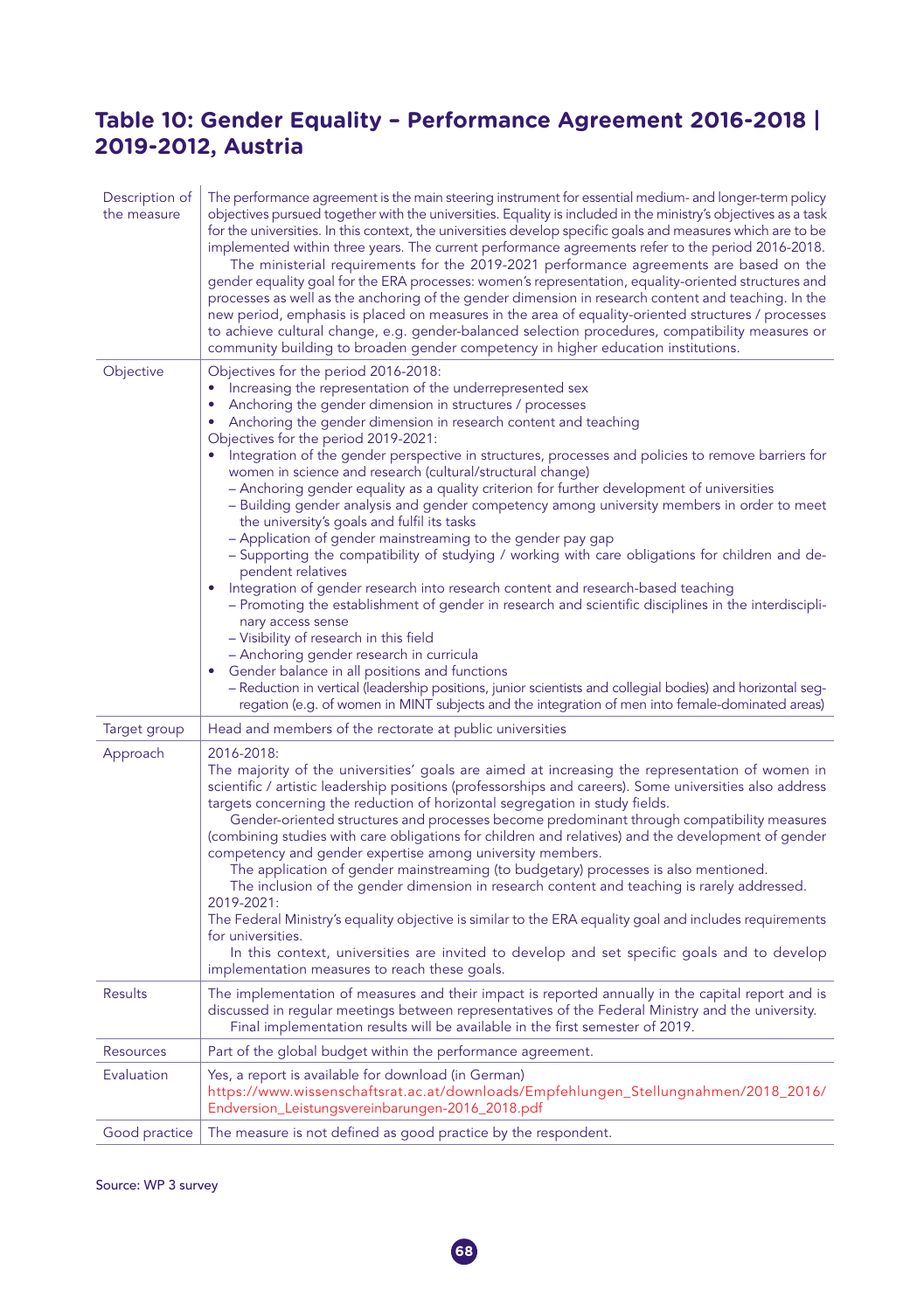## **Table 11: w-fFORTE and Laura Bassi Centres of Expertise, Austria**

| Description of<br>the measure | w-fFORTE stands for "economic impulses by women in research and technology" and includes the<br>Laura Bassi Centres of Expertise, where excellent female researchers work at the interface between<br>science and technology.<br>Purpose: to nurture equality of opportunity in research and career development.                                                                                                                                                                                                                                                                                               |
|-------------------------------|----------------------------------------------------------------------------------------------------------------------------------------------------------------------------------------------------------------------------------------------------------------------------------------------------------------------------------------------------------------------------------------------------------------------------------------------------------------------------------------------------------------------------------------------------------------------------------------------------------------|
| Objective                     | w-fFORTE contributes to establishing equal opportunities in scientific and technological worlds of work.                                                                                                                                                                                                                                                                                                                                                                                                                                                                                                       |
| Target group                  | Female researchers in STEM and women working in the field of technology, both at the interface<br>between science and economy.                                                                                                                                                                                                                                                                                                                                                                                                                                                                                 |
| Approach                      | w-fFORTF<br>Promotes women in scientific research and technology<br>Encourages discussions on competent and diversity-aware management<br>Events for researchers, experts and executives focusing on career development, management<br>skills and team competences<br>Impetus programme Laura Bassi Centres of Expertise (2009-2018): research centres for applied<br>۰<br>basic research headed by excellent female scientists; they are close to industry and practice a new<br>research culture, with a focus on team orientation, targeted personnel development and an effi-<br>cient management culture. |
| Results                       | The first Laura Bassi Centres finished their work very successfully in 2016 and 2017.<br>More than 2,200 participants profited from taking part in w-fFORTE career workshops.                                                                                                                                                                                                                                                                                                                                                                                                                                  |
| Resources                     | Laura Bassi Centres: € 320,000/year/centre                                                                                                                                                                                                                                                                                                                                                                                                                                                                                                                                                                     |
| Evaluation                    | Yes, the report is available for download (in German): http://www.w-fforte.at/fileadmin/Redaktion/<br>Daten/Downloadbereich/Endbericht_Zwischenevaluierung_LBC.pdf                                                                                                                                                                                                                                                                                                                                                                                                                                             |
| Good practice                 | The measure is defined as good practice by the respondent because of the new research culture<br>established at the Laura Bassi Centres (see above) and the future potential analysis as a criterion in<br>the selection process of funded projects, ot defined as good practice by the respondent.                                                                                                                                                                                                                                                                                                            |
| Further<br>information        | http://www.w-fforte.at and http://www.w-fforte.at/at/laura-bassi-centres/laura-bassi-centres.html                                                                                                                                                                                                                                                                                                                                                                                                                                                                                                              |

Source: WP 3 survey

## **Table 12: FEMtech research projects, Austria**

| Description of<br>the measure | FEMtech research projects initiate and support projects in research, technology and innovation which<br>integrate gender content into the projects.                                                                                                                     |
|-------------------------------|-------------------------------------------------------------------------------------------------------------------------------------------------------------------------------------------------------------------------------------------------------------------------|
| Objective                     | FEMtech research projects aim at integrating the gender dimension in research content. By con-<br>sidering the relevance of gender within the project, innovations are supported and new market<br>potential is generated.                                              |
| Target group                  | Applicants for the call for FEMtech research projects                                                                                                                                                                                                                   |
| Approach                      | It is expected that successful projects will lead to increasing interest among scientists in the 'gender'<br>issue when developing and carrying out research projects to improve the quality and capability of<br>solutions, products and technologies.                 |
| Results                       | Presentation of subsidized projects from 2008 to 2014:<br>http://www.femtech.at/projekte                                                                                                                                                                                |
| <b>Resources</b>              | € 2,400,000 for grants per year (2008-2014)                                                                                                                                                                                                                             |
| Evaluation                    | Yes, a report is available for download (in German).<br>http://www.femtech.at/sites/default/files/FEMtech_Bericht_final_v2.pdf<br>An English summary of the evaluation is available: https://gender-summit.com/attachments/arti-<br>cle/1346/Wroblewski_paper_GS9Eu.pdf |
| Good practice                 | The measure is defined as good practice by the respondent because the evaluation has shown that<br>there is no comparable programme at European level.                                                                                                                  |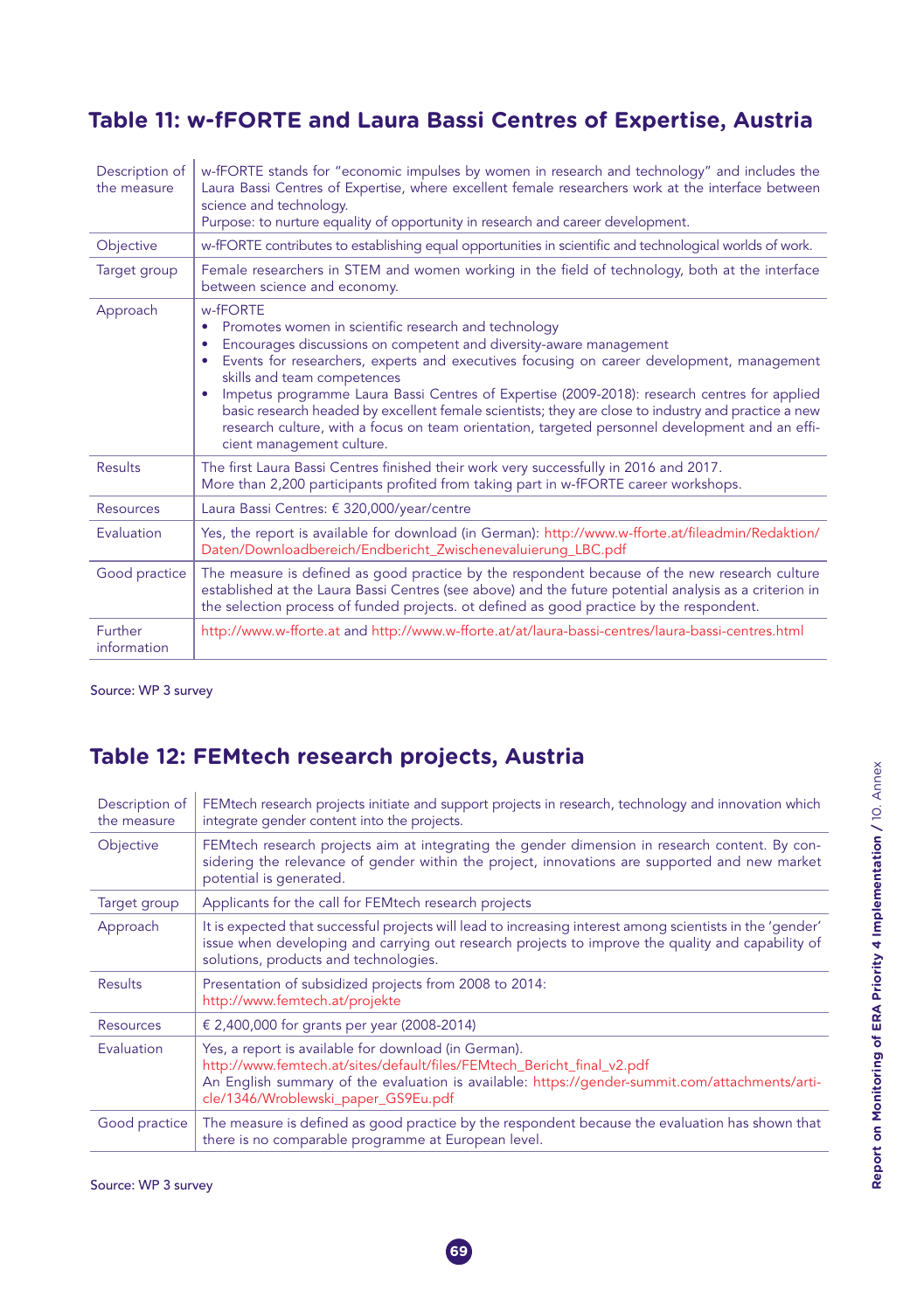## **Table 13: Girls Day, Boys Day, Wallonia-Brussels Federation, Belgium**

| Description of<br>the measure | Since 2012, the "Girls Day, Boys Day" invites girls and boys to discover the world of work by showing<br>them professions with 'female' connotations but which are practised by men and professions with 'male'<br>connotations which are practised by women.<br>The project also aims to sensitize them to gender stereotypes and encourage them to make their<br>educational and vocational choices according to their personal interests and skills.<br>In light of this, the equal opportunity and compulsory education services in the Wallonia-Brussels<br>Federation are working together on the best-possible dissemination of the project. |
|-------------------------------|-----------------------------------------------------------------------------------------------------------------------------------------------------------------------------------------------------------------------------------------------------------------------------------------------------------------------------------------------------------------------------------------------------------------------------------------------------------------------------------------------------------------------------------------------------------------------------------------------------------------------------------------------------|
| Objective                     | The "Girls Day, Boys Day" project aims to fight against gender stereotypes in educational and vocational<br>guidance and therefore counter the under-representation of women in certain fields (technical, scientific,<br>etc.). Indeed, promoting science and gender equality should begin in compulsory level education.                                                                                                                                                                                                                                                                                                                          |
| Target group                  | "Girls Day, Boys Day" is aimed at first- and/or second-level pupils when they are confronted with<br>career choices.<br>Indirectly, the project also targets the teachers who attend the presentations on the stereotypes<br>and are thus also sensitized.                                                                                                                                                                                                                                                                                                                                                                                          |
| Approach                      | "Girls Day, Boys Day" takes place in two stages:<br>Classroom presentation during the second semester to deconstruct stereotypes.<br>٠<br>Meetings with professionals to discover atypical professions for girls and boys.                                                                                                                                                                                                                                                                                                                                                                                                                          |
| <b>Results</b>                | In 2016, the project covered 59 schools and 212 classes in the 5 French-speaking provinces and the<br>Brussels region. The project involved 4,046 students, 226 teachers and 122 'witnesses' working in<br>'atypical' professions for men or women.                                                                                                                                                                                                                                                                                                                                                                                                 |
| <b>Resources</b>              | The project is organized in five provinces in Belgium's French-speaking community and in the<br>Brussels region.<br>The implementation budget is $\epsilon$ 9.500 per province and $\epsilon$ 12.000 for Brussels (more students);<br>in total an annual amount of $\epsilon$ 59.500 is provided by the FWB to cover the costs of organizing the<br>project (no consideration of salaries in this budget).                                                                                                                                                                                                                                          |
| Evaluation                    | Since 2013, the project has been subject to a quantitative and qualitative annual assessment.<br>These evaluations are available on the project website: www.qdbd.be (Evaluation section)                                                                                                                                                                                                                                                                                                                                                                                                                                                           |
| Good practice                 | The measure is defined as good practice by the respondent because its approach allows it to reach<br>a large number of students at a low cost (volunteer witnesses) and the link between the presentations<br>and the witness meetings allow young people to internalize the concepts of gender stereotypes.                                                                                                                                                                                                                                                                                                                                        |
| Further<br>information        | http://www.gdbd.be/                                                                                                                                                                                                                                                                                                                                                                                                                                                                                                                                                                                                                                 |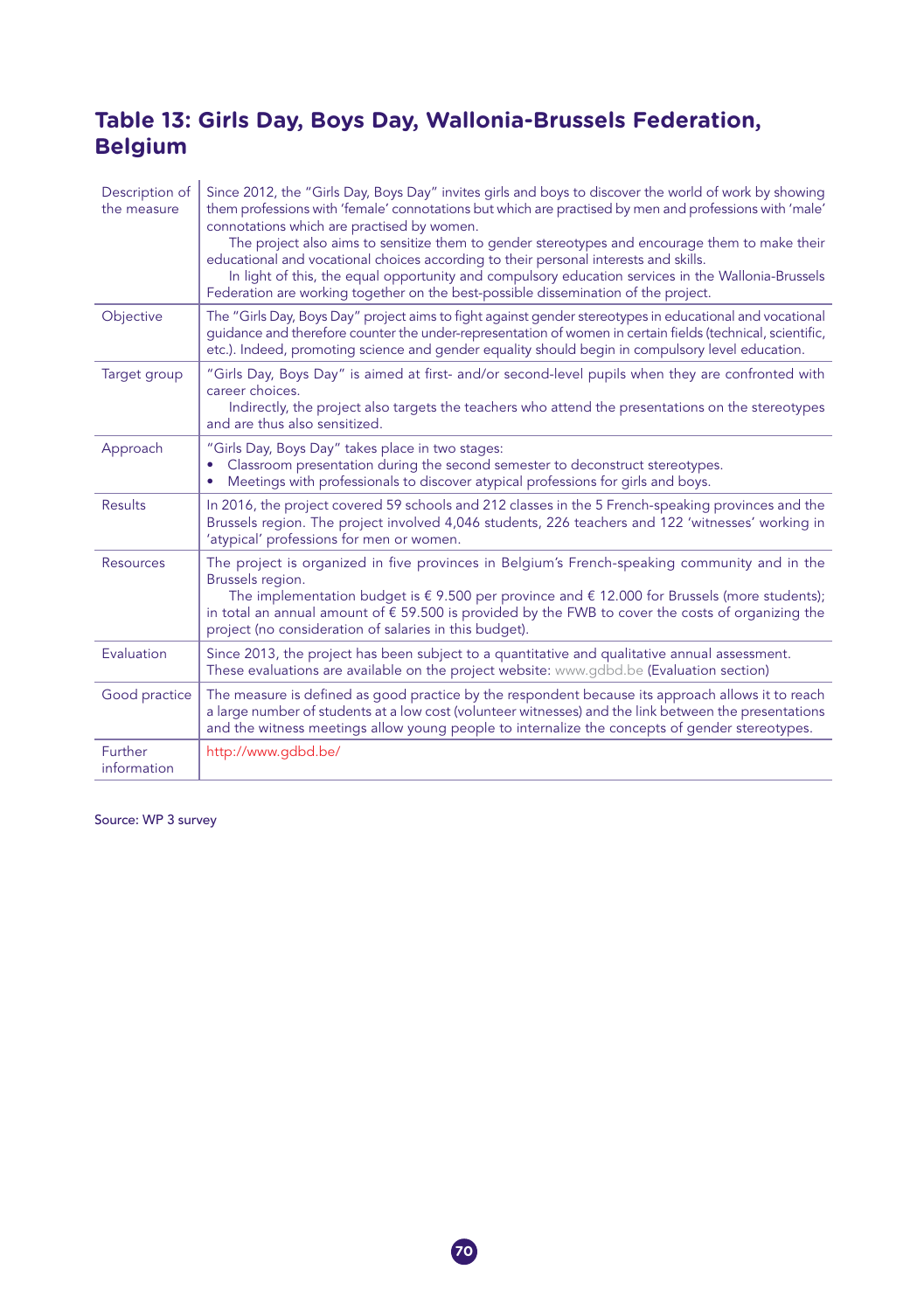## **Table 14: Inter-university Master's in Gender studies, Wallonia-Brussels Federation, Belgium**

| Description of<br>the measure | The 'Master de spécialisation en études de genre' (Specialised Master's in Gender Studies) is a 60-ECTS<br>(one-year) inter-university Master's degree grouping all six French-speaking universities in Belgium (Free<br>University of Brussels, University of Liège, Catholic University of Louvain, Catholic University of Mons,<br>University of Namur, Saint-Louis University Brussels).<br>This is the first French-speaking postgraduate degree in gender studies in the Wallonia-Brussels<br>Federation of Belgium (WBF, i.e. the French-speaking part of Belgium). It is also the first postgraduate<br>degree to group all six universities in the WBF and is both multidisciplinary and interdisciplinary. |
|-------------------------------|----------------------------------------------------------------------------------------------------------------------------------------------------------------------------------------------------------------------------------------------------------------------------------------------------------------------------------------------------------------------------------------------------------------------------------------------------------------------------------------------------------------------------------------------------------------------------------------------------------------------------------------------------------------------------------------------------------------------|
| Objective                     | This Master's degree has been the perfect opportunity to gather courses that had previously been<br>scattered and isolated. It also paves the way to offering and creating new specific modules on gender<br>thanks to the expertise of the many researchers and the blooming research centres that already exist in<br>the field. Finally, this Master's degree offers a practical answer to the growing demand for experts on<br>gender (and sexuality) issues and equality in the private and public sectors.                                                                                                                                                                                                     |
| Target group                  | Students who already hold a postgraduate degree (Master's degree) and wish to hone their skills further<br>as well as professionals who can demonstrate at least 5 years of experience in a field related to gender/<br>sexuality issues who wish to take their career further.                                                                                                                                                                                                                                                                                                                                                                                                                                      |
| Approach                      | The Master's degree consists of:<br>Six compulsory core modules (30 ECTS): each university has created a core module especially<br>for the degree. These modules form the solid theoretical and methodological base of the pro-<br>qramme.<br>• A research-based dissertation OR a traineeship-based dissertation (dissertation coupled with a 64-<br>hour traineeship in a professional environment) (15 ECTS)<br>Optional modules: free choice between modules from all six universities (15 ECTS)<br>$\bullet$<br>The Master's is both multidisciplinary and interdisciplinary. The current fields of research include:<br>Psychology, Arts and Humanities                                                        |
| <b>Results</b>                | Not yet available as the programme was only launched for the first time in September 2017 (aca-<br>demic year 2017/18).                                                                                                                                                                                                                                                                                                                                                                                                                                                                                                                                                                                              |
| <b>Resources</b>              | Unknown.                                                                                                                                                                                                                                                                                                                                                                                                                                                                                                                                                                                                                                                                                                             |
| Evaluation                    | An evaluation is planned.                                                                                                                                                                                                                                                                                                                                                                                                                                                                                                                                                                                                                                                                                            |
| Good practice                 | The measure is defined as good practice because it allows both gender issues as well as the grow-<br>ing demand for experts on gender issues to be addressed and legitimises gender studies in the<br>academic sphere.<br>https://uclouvain.be/en-prog-2019-genr2mc (EN), https://uclouvain.be/prog-2019-genr2mc<br>(FR), https://www.ulb.be/fr/programme/ms-genr (FR), https://www.programmes.uliege.be/co-<br>coon/20192020/en/formations/bref/H3GENR01.html (FR)                                                                                                                                                                                                                                                  |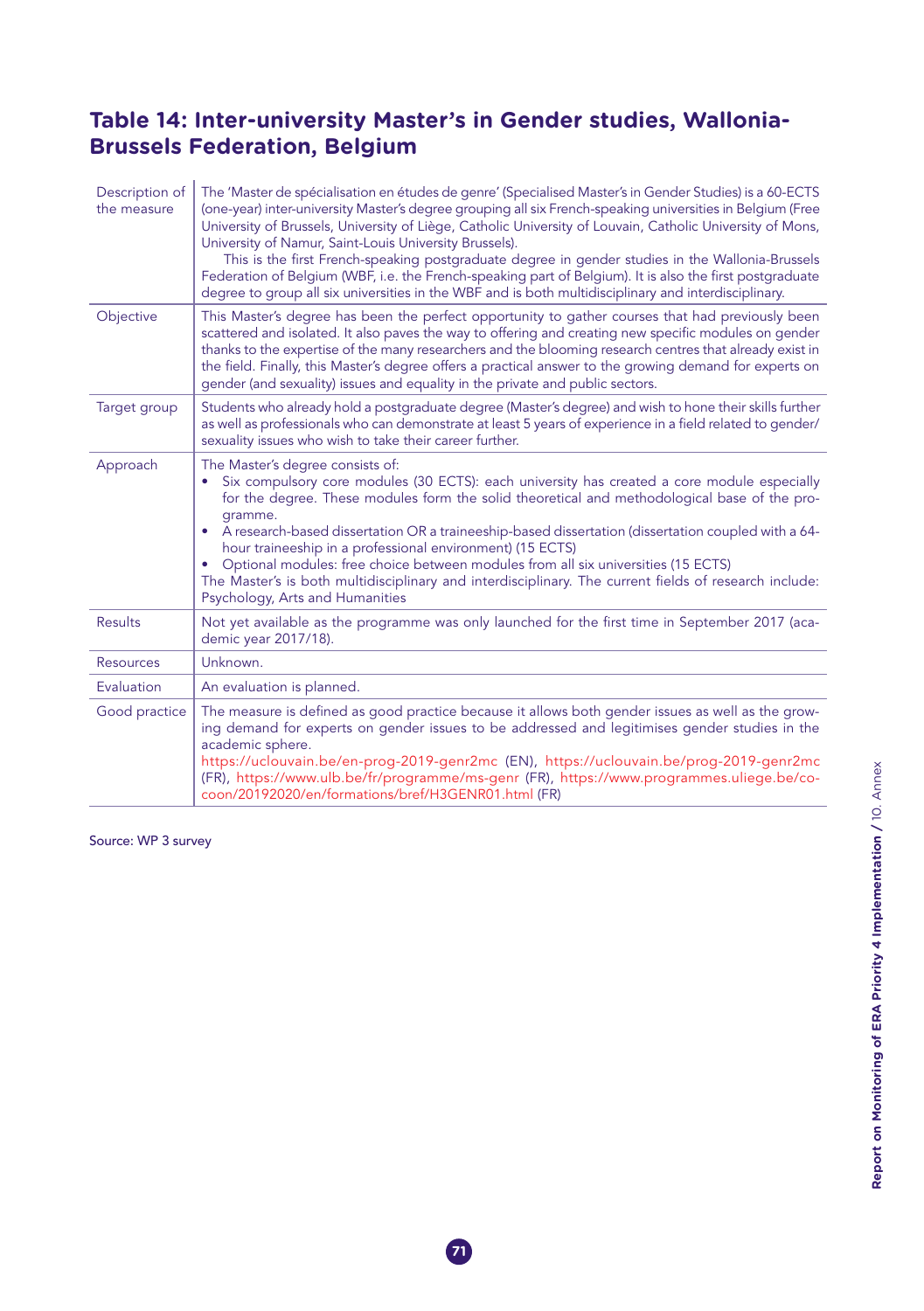## **Table 15: Gender Mainstreaming Decree, Wallonia-Brussels Federation – Belgium**

| Description of<br>the measure | Decree relating to Gender Mainstreaming, adopted on 7th January 2016 by the Parliament of the<br>Wallonia-Brussels Federation, to move towards real equality by systematically adopting a gender per-<br>spective in the review of each decision, budget or regulation adopted by its governing bodies or by<br>the government itself. Therefore, in the research sector, as in other competences of Wallonia-Brussels<br>Federation, the gender dimension be explicitly considered in the implementation of public policies.<br>Regarding other gender mainstreaming policies, the Wallonia-Brussel Federation decree contains<br>some innovative elements:<br>The gender test is a formal requirement for all the projects that are listed in the Implementing<br>Orders (Art 2 - IO 10/05/2017). As a result, all competences of the Wallonia-Brussel Federation<br>are affected and reviewed (and not just one or two of them).<br>The gender test requires not only a gender analysis of the project but also concrete and practical<br>٠<br>change propositions to make the project more respectful of the equality between men and women.<br>Training is planned for all members of ministerial offices and administrations in charge of the two<br>٠<br>procedures.                                           |
|-------------------------------|-----------------------------------------------------------------------------------------------------------------------------------------------------------------------------------------------------------------------------------------------------------------------------------------------------------------------------------------------------------------------------------------------------------------------------------------------------------------------------------------------------------------------------------------------------------------------------------------------------------------------------------------------------------------------------------------------------------------------------------------------------------------------------------------------------------------------------------------------------------------------------------------------------------------------------------------------------------------------------------------------------------------------------------------------------------------------------------------------------------------------------------------------------------------------------------------------------------------------------------------------------------------------------------------------------------------------|
| Objective                     | By integrating the gender dimension into the policies and budgets of the Wallonia-Brussels Federation,                                                                                                                                                                                                                                                                                                                                                                                                                                                                                                                                                                                                                                                                                                                                                                                                                                                                                                                                                                                                                                                                                                                                                                                                                |
|                               | gender mainstreaming aims to:<br>Highlight the differences and inequalities between women and men in the framework of its com-<br>٠                                                                                                                                                                                                                                                                                                                                                                                                                                                                                                                                                                                                                                                                                                                                                                                                                                                                                                                                                                                                                                                                                                                                                                                   |
|                               | petences<br>Invite the administration or government members to question the impact of their decisions, poli-<br>٠                                                                                                                                                                                                                                                                                                                                                                                                                                                                                                                                                                                                                                                                                                                                                                                                                                                                                                                                                                                                                                                                                                                                                                                                     |
|                               | cies or budgets on these inequalities                                                                                                                                                                                                                                                                                                                                                                                                                                                                                                                                                                                                                                                                                                                                                                                                                                                                                                                                                                                                                                                                                                                                                                                                                                                                                 |
|                               | Take political decisions to change those policies, decisions and budgets that have a negative<br>٠<br>impact on equality between women and men, or that strengthen an existing inequality                                                                                                                                                                                                                                                                                                                                                                                                                                                                                                                                                                                                                                                                                                                                                                                                                                                                                                                                                                                                                                                                                                                             |
|                               | Achieve real equality between women and men in the French-speaking community in Belgium<br>٠<br>(not only equality of rights).                                                                                                                                                                                                                                                                                                                                                                                                                                                                                                                                                                                                                                                                                                                                                                                                                                                                                                                                                                                                                                                                                                                                                                                        |
| Target group                  | All members of administration and government in Wallonia-Brussel Federation                                                                                                                                                                                                                                                                                                                                                                                                                                                                                                                                                                                                                                                                                                                                                                                                                                                                                                                                                                                                                                                                                                                                                                                                                                           |
| Approach                      | The Decree and its Implementing Order (25/05/2016 – 10/05/2017) regulate the system and procedures for<br>the integration of the gender dimension into the policies and budgets of the Wallonia-Brussel Federation.<br>This system is composed of:<br>A Coordination group, made up of members of the ministerial offices and administrations in<br>charge of implanting the goals of the decree;<br>A gender support group (Cellule d'appui en genre) integrated into the Department of Equal<br>٠<br>Opportunity and in charge of coordinating the implementation of the Decree and providing ad-<br>ministrative and scientific support to ministerial offices and administrations;<br>Two procedures which are binding ad applicable since 1st January 2017:<br>٠<br>- Gender test: before adoption by the Parliament, review of each policy project by measuring its<br>impact on the equality between men and women.<br>- Gender budgeting procedure: integration of the gender perspective into the budget and iden-<br>tification of:<br>- Credits specially dedicated to equality between women and men<br>- Credits that may have an impact on equality between women and men<br>Training courses for members of ministerial offices and administrations who are in charge of these<br>٠<br>two procedures. |
| Results                       | The Gender Mainstreaming Decree is a 'young' measure. Accordingly, the first results relate to the<br>implementation of the system: coordination group composition, creation of the gender test form<br>and gender budgeting procedure, creation of the training courses.<br>Nevertheless, some other results are also already available:<br>Budget 2017: 106 credits have been coded through the gender budgeting procedure.<br>Since May 2017: each policy project concerned has to pass a gender test.<br>100 members of ministerial offices and administrations have been trained.                                                                                                                                                                                                                                                                                                                                                                                                                                                                                                                                                                                                                                                                                                                                |
| Resources                     | The gender support group has two full-time members of staff dedicated to coordinating the imple-<br>mentation of the decree.                                                                                                                                                                                                                                                                                                                                                                                                                                                                                                                                                                                                                                                                                                                                                                                                                                                                                                                                                                                                                                                                                                                                                                                          |
| Evaluation                    | An evaluation is planned.                                                                                                                                                                                                                                                                                                                                                                                                                                                                                                                                                                                                                                                                                                                                                                                                                                                                                                                                                                                                                                                                                                                                                                                                                                                                                             |
| Good practice                 | The measure is defined as good practice by the respondent because gender mainstreaming and<br>gender budgeting are indispensable tools to move to real equality between women and men.<br>Specific actions to promote equality are not sufficient, our society and our government need to<br>question all their systems, procedures, decisions and actions. Gender mainstreaming and gender<br>budgeting are the way to do it.                                                                                                                                                                                                                                                                                                                                                                                                                                                                                                                                                                                                                                                                                                                                                                                                                                                                                        |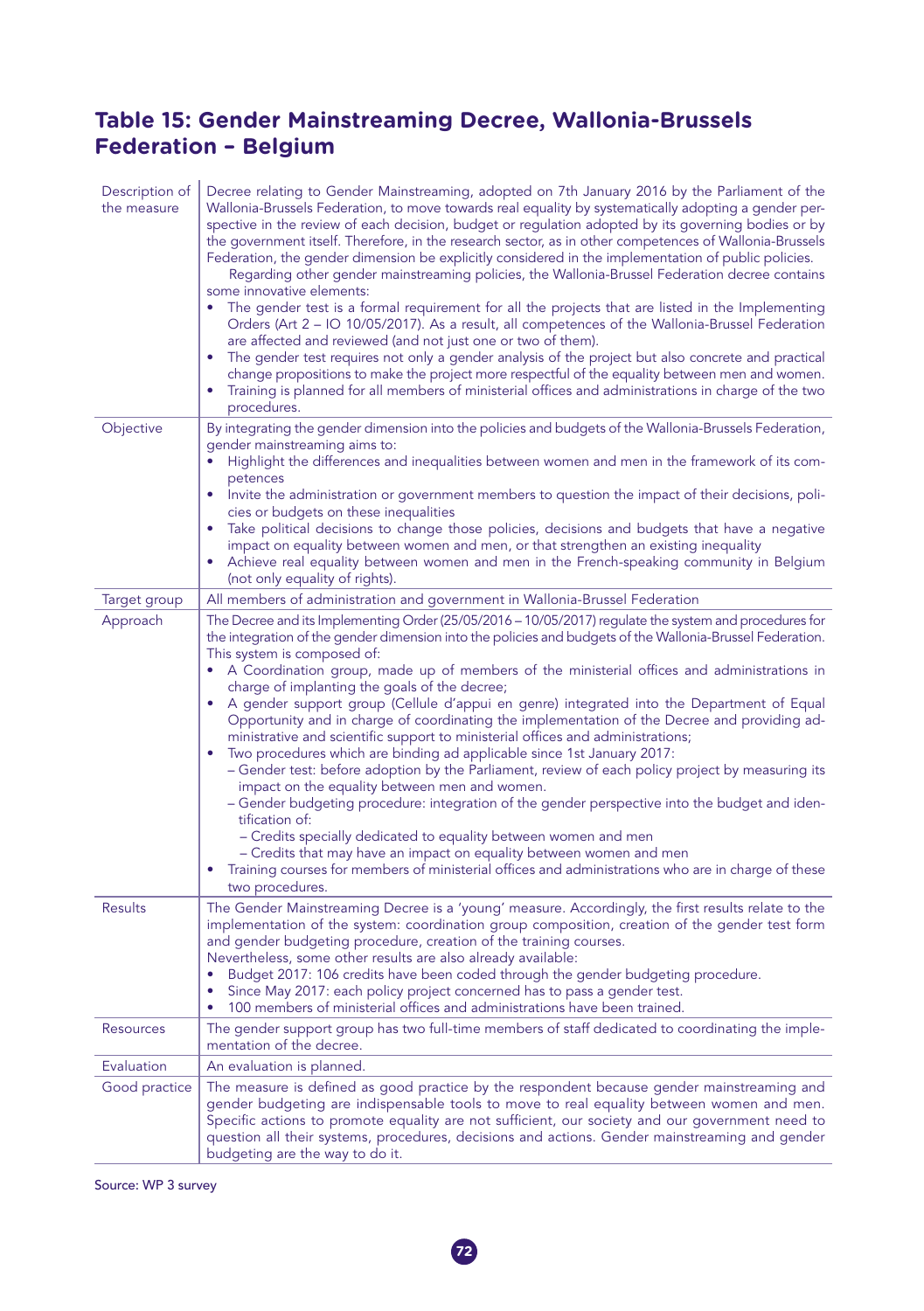## **Table 16: UNESCO Chair in Gender Equality and Women's Empowerment, Cyprus**

| Description of<br>the measure | Since its establishment in 2009, the UNESCO Chair in Gender Equality and Women's Empower-<br>ment of the University of Cyprus has been aiming at promoting equality, respect for human rights<br>and democracy through an integrated system of research, documentation, education, training and<br>interventions in society that prevents gender inequality.<br>An interdisciplinary postgraduate programme in Gender Studies was therefore developed and<br>coordinated by the Department of Education of the University of Cyprus and the UNESCO Chair.<br>The activities include research, reports, seminars, lectures, networking and collaboration on<br>a national, European and international level.                                                                                                                                                                                                                                                                                                                                                                                                |
|-------------------------------|------------------------------------------------------------------------------------------------------------------------------------------------------------------------------------------------------------------------------------------------------------------------------------------------------------------------------------------------------------------------------------------------------------------------------------------------------------------------------------------------------------------------------------------------------------------------------------------------------------------------------------------------------------------------------------------------------------------------------------------------------------------------------------------------------------------------------------------------------------------------------------------------------------------------------------------------------------------------------------------------------------------------------------------------------------------------------------------------------------|
| Objective                     | The long-term objective is to promote an integrated system of research, training, information and<br>documentation activities in the field of women's and gender studies in all partner countries. The<br>measure also aims to sensitize policy makers, the public, mass media, public and private sector<br>employees and employers to the issues of gender mainstreaming and the quality in equality.<br>The follow-up objectives are to:<br>• Set up research guidelines<br>Standards for all the indicators of gender mainstreaming<br>Insert the gender dimension in all training and education centres and higher, secondary and pri-<br>mary education institutions (in Cyprus and in the participating countries)<br>Create and disseminate 'good practices' for effective qualitative interventions that promote gen-<br>der mainstreaming and equality<br>Based on the analysis of sex and gender and the investigation of the roots of inequality to combat<br>٠<br>and prevent gender-based violence and intersectionality of inequality in terms of age, education<br>and socioeconomic level |
| Target group                  | Boys and girls, men and women in all the network countries (Cyprus, Greece, Italy, Spain, France,<br>Finland, Romania, Lithuania, Portugal, Slovenia, Ukraine, Latvia, Lebanon and Egypt) and the Global<br>Network of UNESCO Chairs in Gender Equality                                                                                                                                                                                                                                                                                                                                                                                                                                                                                                                                                                                                                                                                                                                                                                                                                                                    |
| Approach                      | Several approaches are used in the different activities in this measure:<br>1. Research (selected):<br>Daphne III European programme: "An indirect harmful effect of violence: Victimizing the child and<br>Re-victimizing the woman-mother through her child's exposure to violence against herself" (2009-<br>$2011$ ).<br>"The profile of the woman politician in Cypriot Television. A gendered analysis" funded by the<br>٠<br>University of Cyprus (2010-2012).<br>• "CODE-IWP, Commitment to Democracy through Increasing Women's Participation" funded by<br>the European Commission, JUST (2016-2017).<br>2. Coordination of the Gender Studies postgraduate programme.<br>3. Organisation of key conferences and workshops hosted by the Chair.<br>4. Interuniversity exchanges/partnerships (principal exchanges/partnerships between the Chair and<br>other institutions including UNESCO Chairs/UNITWIN networks).<br>5. Publications/multimedia materials and other.                                                                                                                         |
| <b>Results</b>                | The results depend on the fulfilment of the objectives:<br>Research indicating gender inequality and intervention to policy makers and the academic com-<br>munity through reports, organisation and participation in conferences, publications and seminars.<br>Enhancement of networking at national, European and international level.<br>Successful running of the Gender Studies programme through which the University of Cyprus<br>educates youth and the stakeholders for a community of equality.<br>Cooperation with UNESCO Headquarters and Field Offices.                                                                                                                                                                                                                                                                                                                                                                                                                                                                                                                                      |
| Resources                     | There are both human and material resources:<br>Human resources: chair holder, 2 postgraduate students, administrative team of the Department<br>of Education of the University of Cyprus, researchers paid by the funding agent.<br>Material resources: offices, electronic equipment, library and annual budget.                                                                                                                                                                                                                                                                                                                                                                                                                                                                                                                                                                                                                                                                                                                                                                                         |
| Evaluation                    | The evaluation is conducted by the UNESCO central office in Paris and is repeated every year through<br>the annual reports and every 4 years for the renewal of the agreement and chairing.                                                                                                                                                                                                                                                                                                                                                                                                                                                                                                                                                                                                                                                                                                                                                                                                                                                                                                                |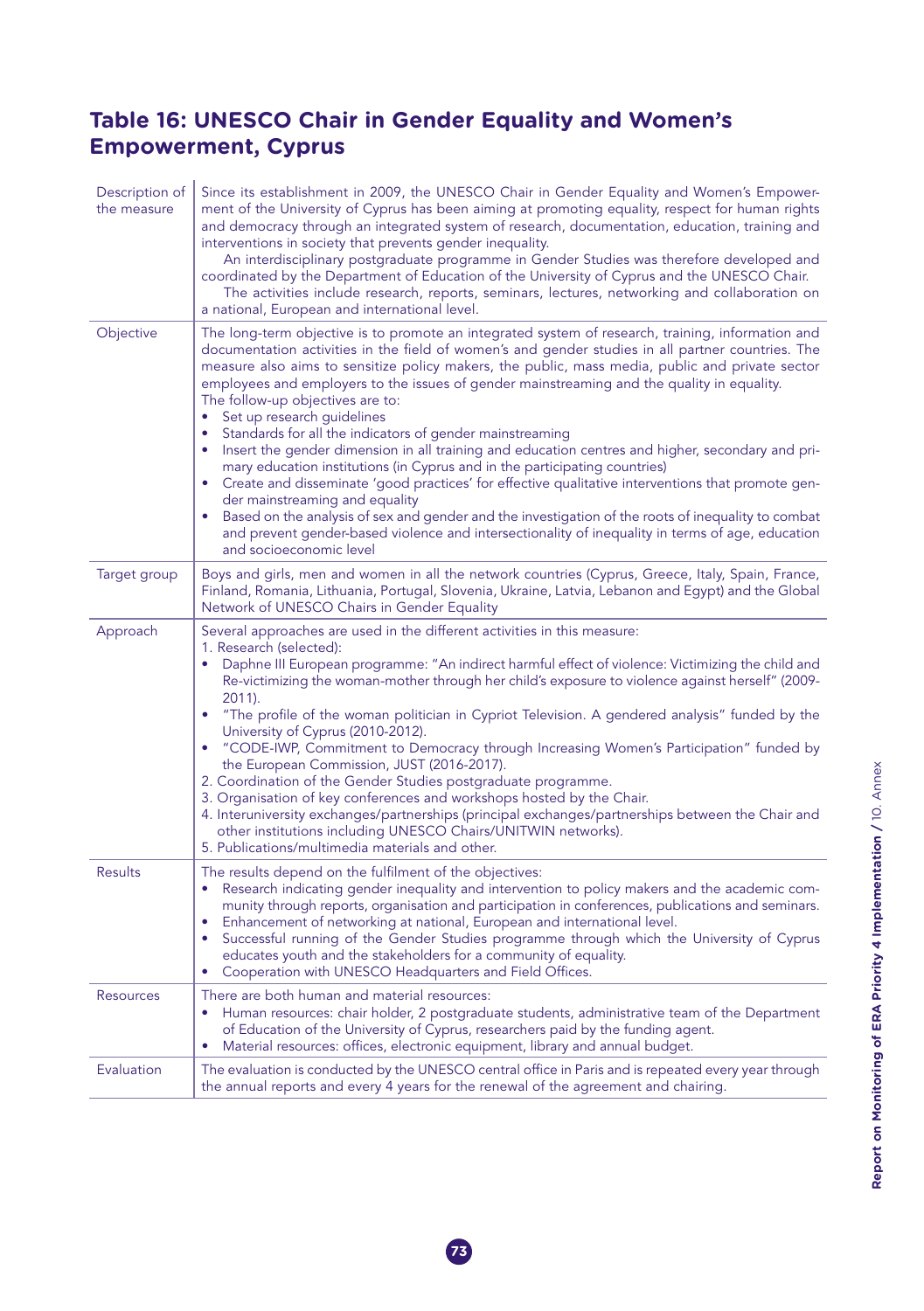| Good practice          | The measure is defined as good practice by the respondent as ERA countries can enrich their research<br>by the gender dimension and also contribute to changing the inequality which is hidden behind<br>declarations and conventions without any implementation in praxis.<br>The development and coordination of the postgraduate programme along with seminars and train-<br>ing for specific groups in society, youth, parents, students, boys and girls as well as the Chair's strong<br>national and international network are considered to be the innovative elements of this measure.<br>Additionally, great importance has been placed on research and documentation which promote<br>awareness and research-based information on gender issues. |
|------------------------|------------------------------------------------------------------------------------------------------------------------------------------------------------------------------------------------------------------------------------------------------------------------------------------------------------------------------------------------------------------------------------------------------------------------------------------------------------------------------------------------------------------------------------------------------------------------------------------------------------------------------------------------------------------------------------------------------------------------------------------------------------|
| Further<br>information | http://www.ucy.ac.cy/unesco/en                                                                                                                                                                                                                                                                                                                                                                                                                                                                                                                                                                                                                                                                                                                             |

Source: WP 3 survey

# **Table 17: Research-Oriented Standards on Gender Equality with Toolbox, Germany**

| The member organisations of the German Research Foundation (DFG) adopted the Research-Ori-<br>ented Standards on Gender Equality (www.dfg.de/gender_equality_standards) in 2008 and renewed<br>their commitment 2017. By entering into this voluntary commitment, they defined structural and<br>personnel-related standards for a sustainable equality policy in the scientific and university landscape.<br>Part of the initial concept to implement the Standards was the Toolbox. Since its development in<br>2009, this toolbox has been revised and modernised several times. The Toolbox is a freely acces-<br>sible online information system that presents examples illustrating the possible breadth of gender<br>equality measures in research and teaching in keeping with the DFG's Research-Oriented Standards<br>on Gender Equality (https://instrumentenkasten.dfg.de/index en.html). |
|-------------------------------------------------------------------------------------------------------------------------------------------------------------------------------------------------------------------------------------------------------------------------------------------------------------------------------------------------------------------------------------------------------------------------------------------------------------------------------------------------------------------------------------------------------------------------------------------------------------------------------------------------------------------------------------------------------------------------------------------------------------------------------------------------------------------------------------------------------------------------------------------------------|
| There are several objectives of this measure:<br>To help establish sustainable gender equality policies in the scientific and university landscape.<br>To set structural and personnel-related standards for the specific equality policies.<br>٠<br>To significantly increase the share of women at all academic career levels according to the so-<br>called cascade model (which defines targets for the share of women at each career level based on<br>the share of women at the next lower level).<br>To present real-life examples of gender equality measures in German higher education institu-<br>tions.<br>To promote the implementation of similar practices elsewhere by adhering to the Research-Ori-<br>ented Standards on Gender Equality.                                                                                                                                           |
| This measure is aimed at DFG member organisations (German research universities, non-university<br>research institutions, scientific associations and the Academies of Science and the Humanities) and<br>their staff as well as applicants for DFG funding and equal opportunities experts.                                                                                                                                                                                                                                                                                                                                                                                                                                                                                                                                                                                                          |
| The DFG's member organisations have been submitting reports in changing forms (2009-2013 three<br>reports on their gender equality strategies, 2014-2016 annual monitoring of their share of female<br>scientists and since 2017 qualitative reports on varying gender equality topics every three years) on<br>the implementation of the Research-Oriented Standards on Gender Equality in their organisations<br>to the DFG.<br>The currently 275 real-life examples in the Toolbox are selected in a quality-assured process to ensure<br>that they are of high quality and thematically varied. The Toolbox gives users ideas and inspiration for<br>their own work as well as the option to submit measures of their own for inclusion in the database.                                                                                                                                          |
|                                                                                                                                                                                                                                                                                                                                                                                                                                                                                                                                                                                                                                                                                                                                                                                                                                                                                                       |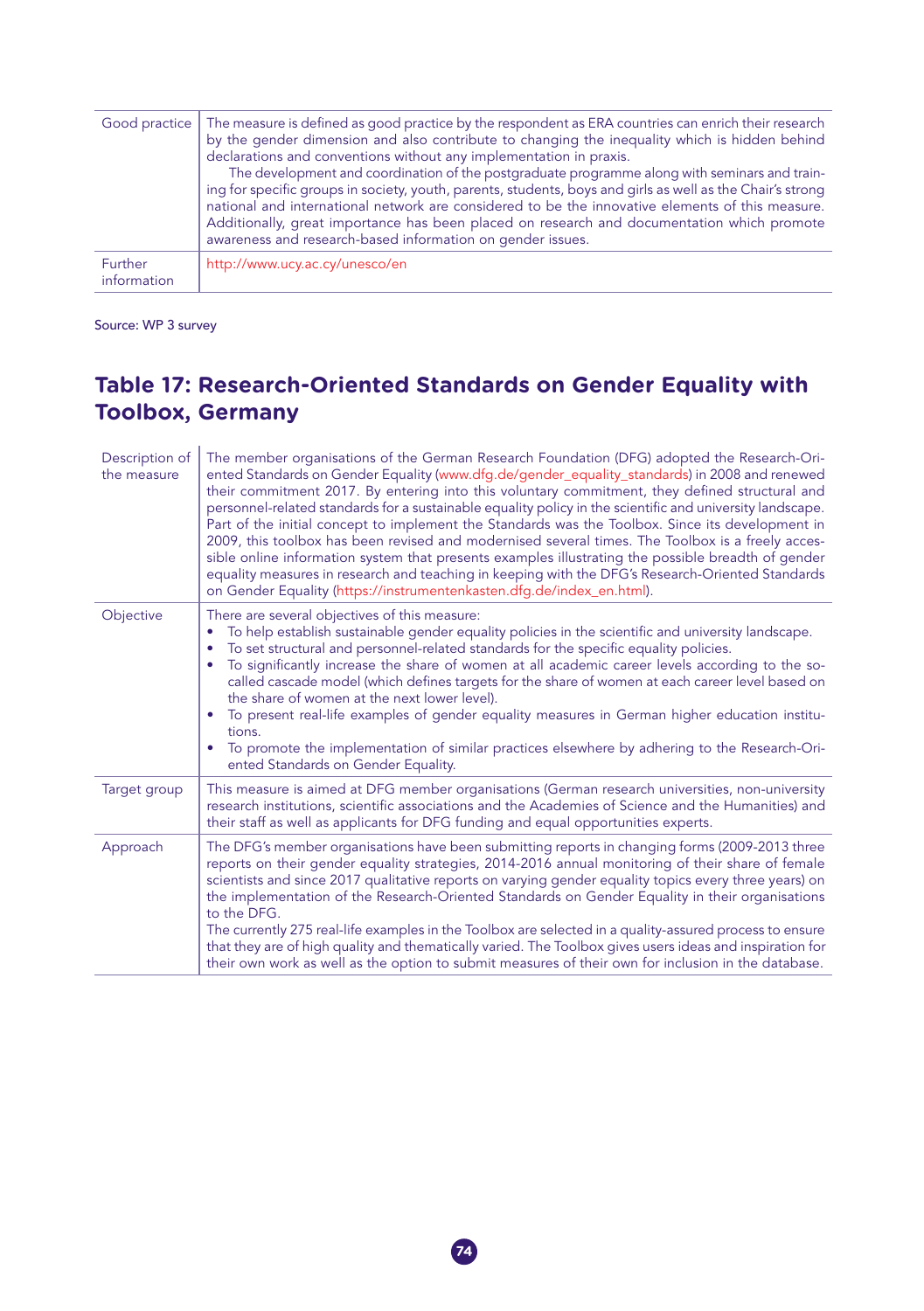| Results                | An evaluation in 2017 analysed the implementation and impact of the Equality Standards, documenting<br>the positive effects on the German scientific and academic landscape. The reports submitted by the<br>member institutions illustrate the positive momentum set in motion by the Standards, which can be<br>seen at almost all institutional levels. Gender equality is now seen as a strategic management task<br>and as a sign of quality. The DFG's Gender Equality Standards have brought about organisational<br>and cultural changes and conditions that are characterised by increased equal opportunities in the<br>member institutions. The Toolbox has been identified as a helpful tool within this progress.<br>On the basis of this evaluation, recommendations have been formulated on the future of the<br>Research-Oriented Standards on Gender Equality, which were approved by the General Assembly<br>of the DFG and the DFG member organisations in July 2017. In line with these recommendations,<br>the member organisations renewed their voluntary commitment to the Standards in order to anchor<br>gender equality measures within the institutions in the long term. It is planned that qualitative<br>reports will be prepared every three years with changing key topics. This will make it possible to<br>examine both successful and unsuccessful case studies with a view to initiating peer learning. The<br>first submission of these reports is planned in 2019.<br>The Toolbox will be opened to and applicable for non-university research institutions. For its<br>long-term maintenance, the responsibility for it should be transferred. |
|------------------------|----------------------------------------------------------------------------------------------------------------------------------------------------------------------------------------------------------------------------------------------------------------------------------------------------------------------------------------------------------------------------------------------------------------------------------------------------------------------------------------------------------------------------------------------------------------------------------------------------------------------------------------------------------------------------------------------------------------------------------------------------------------------------------------------------------------------------------------------------------------------------------------------------------------------------------------------------------------------------------------------------------------------------------------------------------------------------------------------------------------------------------------------------------------------------------------------------------------------------------------------------------------------------------------------------------------------------------------------------------------------------------------------------------------------------------------------------------------------------------------------------------------------------------------------------------------------------------------------------------------------------------------------------------------------------------------|
| <b>Resources</b>       | Unknown because they depend on the member organisations' resources. The Toolbox resources<br>are defined at approx. € 50,000.                                                                                                                                                                                                                                                                                                                                                                                                                                                                                                                                                                                                                                                                                                                                                                                                                                                                                                                                                                                                                                                                                                                                                                                                                                                                                                                                                                                                                                                                                                                                                          |
| Evaluation             | The evaluation is available (in German) at https://www.dfg.de/dfg_profil/zahlen_fakten/evaluation_stu-<br>dien_monitoring/studien/studie_gleichsstellungsstandards/index.html                                                                                                                                                                                                                                                                                                                                                                                                                                                                                                                                                                                                                                                                                                                                                                                                                                                                                                                                                                                                                                                                                                                                                                                                                                                                                                                                                                                                                                                                                                          |
| Good practice          | The measure is defined as good practice because both the Research-Oriented Standards on Gender<br>Equality and the Toolbox and its measures are innovative as such. Due to their different approach<br>in comparison to previous models, they can address current problems or offer new and innovative<br>solutions. Furthermore, it is claimed that its support of advancements in Gender Equality is evident<br>(positive effects of the Standards on the German scientific and academic landscape were documented<br>in the evaluation).                                                                                                                                                                                                                                                                                                                                                                                                                                                                                                                                                                                                                                                                                                                                                                                                                                                                                                                                                                                                                                                                                                                                            |
| Further<br>information | www.dfg.de/gender_equality_standards<br>https://instrumentenkasten.dfg.de/index_en.html                                                                                                                                                                                                                                                                                                                                                                                                                                                                                                                                                                                                                                                                                                                                                                                                                                                                                                                                                                                                                                                                                                                                                                                                                                                                                                                                                                                                                                                                                                                                                                                                |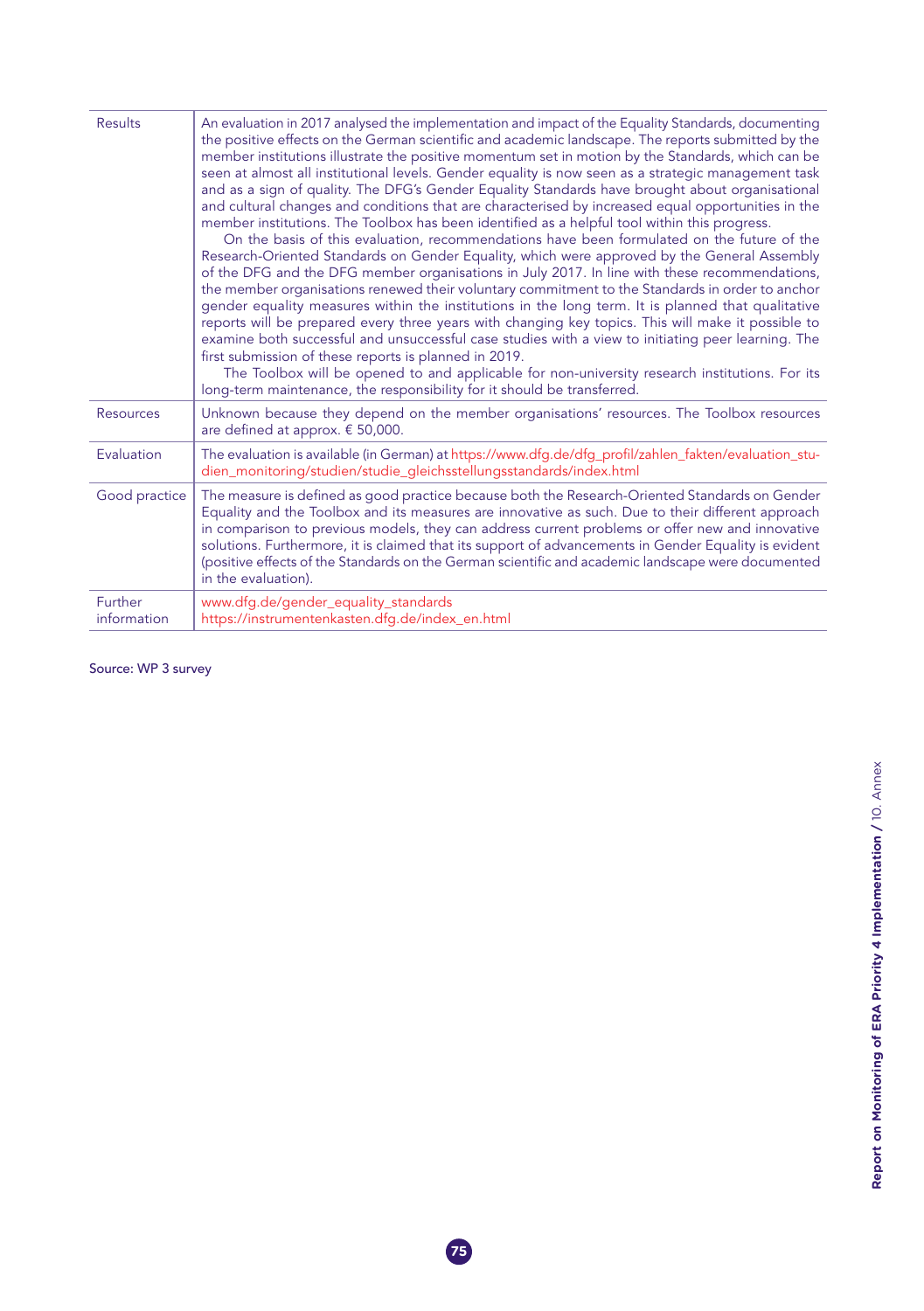# **Table 18: Recruiting Initiative, Germany**

| Description of<br>the measure | Every research institution's profile is shaped by the people who are responsible for its scientific leadership.<br>As scientific leadership positions involve joint professorial appointments with universities, they serve as<br>an important bridge between the Helmholtz Association, a non-university research organisation, and<br>its university partners. In the past few years, the Helmholtz Association has been able to attract many<br>excellent young scientists through successful instruments of the Initiative and Networking Fund such as<br>the 'Helmholtz Young Investigators Groups' and the 'W2/W3 positions for outstanding female professors'.<br>The efforts made to recruit excellent national or international scientists, in particular female scientists<br>for key positions at Helmholtz Centres, shall therefore be continued in this measure. |
|-------------------------------|-------------------------------------------------------------------------------------------------------------------------------------------------------------------------------------------------------------------------------------------------------------------------------------------------------------------------------------------------------------------------------------------------------------------------------------------------------------------------------------------------------------------------------------------------------------------------------------------------------------------------------------------------------------------------------------------------------------------------------------------------------------------------------------------------------------------------------------------------------------------------------|
| Objective                     | Continuing the successful recruitment of excellent young scientists and strengthening these efforts by<br>means of its recruiting initiative, particularly through:<br>1. joint professorial appointments with universities, and<br>2. early filling of senior management positions that become vacant.                                                                                                                                                                                                                                                                                                                                                                                                                                                                                                                                                                       |
| Target group                  | The target groups have to fulfil the criteria below, prioritised as follows:<br>1. Internationally recognised expertise (as determined by factors such as the researchers' publica-<br>tions and citation frequency, current appraisals and curriculum vitae).<br>2. Excellent female researchers (overall, at least a 50 percent quota for female researchers should be<br>met).<br>3. An international background (recruitment abroad).<br>4. Recruiting researchers from industry is expressly encouraged.                                                                                                                                                                                                                                                                                                                                                                 |
| Approach                      | There are three internal calls for the 18 Helmholtz Centres.                                                                                                                                                                                                                                                                                                                                                                                                                                                                                                                                                                                                                                                                                                                                                                                                                  |
| Results                       | Altogether, 48 recruitments were realized, 30 thereof for women. In 2018, a new instrument (inter-<br>national recruiting initiative for top female scientists) was launched.                                                                                                                                                                                                                                                                                                                                                                                                                                                                                                                                                                                                                                                                                                 |
| Resources                     | $£$ 32 million                                                                                                                                                                                                                                                                                                                                                                                                                                                                                                                                                                                                                                                                                                                                                                                                                                                                |
| Evaluation                    | <b>No</b>                                                                                                                                                                                                                                                                                                                                                                                                                                                                                                                                                                                                                                                                                                                                                                                                                                                                     |
| Good practice                 | The innovative element of this measure is the permanent funding.                                                                                                                                                                                                                                                                                                                                                                                                                                                                                                                                                                                                                                                                                                                                                                                                              |
| Further<br>information        | https://www.helmholtz.de/fileadmin/user_upload/publikationen/2013/Helmholtz_Brosch%C3%B-<br>Cre_Nachwuchs2012_WEB.pdf (in German)                                                                                                                                                                                                                                                                                                                                                                                                                                                                                                                                                                                                                                                                                                                                             |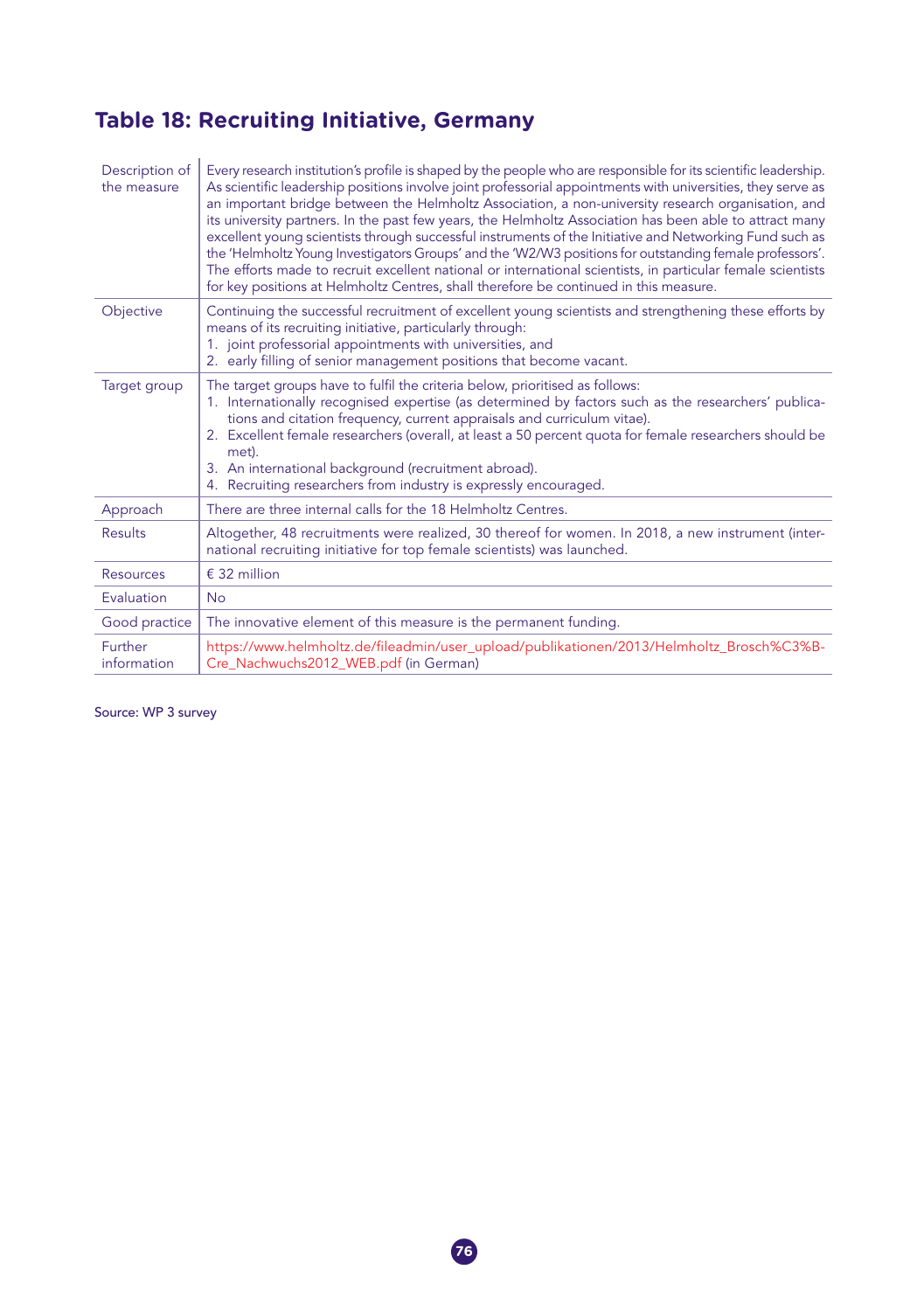# **Table 19: National Pact for Women in STEM Careers, Germany**

| Description of<br>the measure | The pact is a joint initiative of the German Federal Ministry of Education and Research and partners from<br>industry and science that has been in place since 2008. Its aim is to attract considerably more young<br>women to professions in STEM areas.                                                                                                                                                                                                                                                                                                                                                                                                                                        |
|-------------------------------|--------------------------------------------------------------------------------------------------------------------------------------------------------------------------------------------------------------------------------------------------------------------------------------------------------------------------------------------------------------------------------------------------------------------------------------------------------------------------------------------------------------------------------------------------------------------------------------------------------------------------------------------------------------------------------------------------|
| Objective                     | The aim of the national pact is to address the emerging skills shortage by utilising the potential of women<br>in STEM professions. This requires conveying a realistic picture of STEM professions and pointing out<br>the opportunities for women in these fields, stimulating their interest in STEM-related degrees and<br>attracting female university graduates to a career in technical companies and research organisations.                                                                                                                                                                                                                                                             |
| Target group                  | Young women at the transition between school and higher education as well as between higher edu-<br>cation and career (note: higher education includes universities of applied sciences).                                                                                                                                                                                                                                                                                                                                                                                                                                                                                                        |
| Approach                      | The National Pact for Women in STEM professions is the only nationwide networking initiative which<br>attracts girls and women to courses of study, occupations and careers in STEM. It links more than 250<br>partners from government, industry, science and the media and translates the dialogue on women<br>and STEM into innovative measures.                                                                                                                                                                                                                                                                                                                                              |
| Results                       | Creation of a huge network of partners from government, industry, science and media.<br>$\bullet$<br>Establishment of an agency as contact partner and service provider.<br>٠<br>Online platform www.komm-mach-mint.de, including a project map with more than 1000 projects<br>$\bullet$<br>nationwide.<br>Yearly network conference for information exchange and conducting thematic workshops.<br>$\bullet$<br>Podcast series and interviews with role models.<br>$\bullet$<br>4 brochures (one on each STEM area) providing career orientation for girls as well as accompany-<br>$\bullet$<br>ing information material for teachers.<br>Image database with gender-sensitive pictures.<br>٠ |
| <b>Resources</b>              | $\epsilon$ 3-4 million per year (funding of agency and projects).                                                                                                                                                                                                                                                                                                                                                                                                                                                                                                                                                                                                                                |
| Evaluation                    | Yes                                                                                                                                                                                                                                                                                                                                                                                                                                                                                                                                                                                                                                                                                              |
| Good practice                 | The measure is defined as good practice by the respondent as it creates synergies through bundling<br>existing measures and increased exchange of experience and information. It also includes innovative<br>formats for the target group of girls and young women (e.g. Meet.Me; Women-STEM-Slam) and its<br>network consists of representatives from companies, researchers and other multipliers.                                                                                                                                                                                                                                                                                             |
| Further<br>information        | http://www.komm-mach-mint.de/ (in German)                                                                                                                                                                                                                                                                                                                                                                                                                                                                                                                                                                                                                                                        |

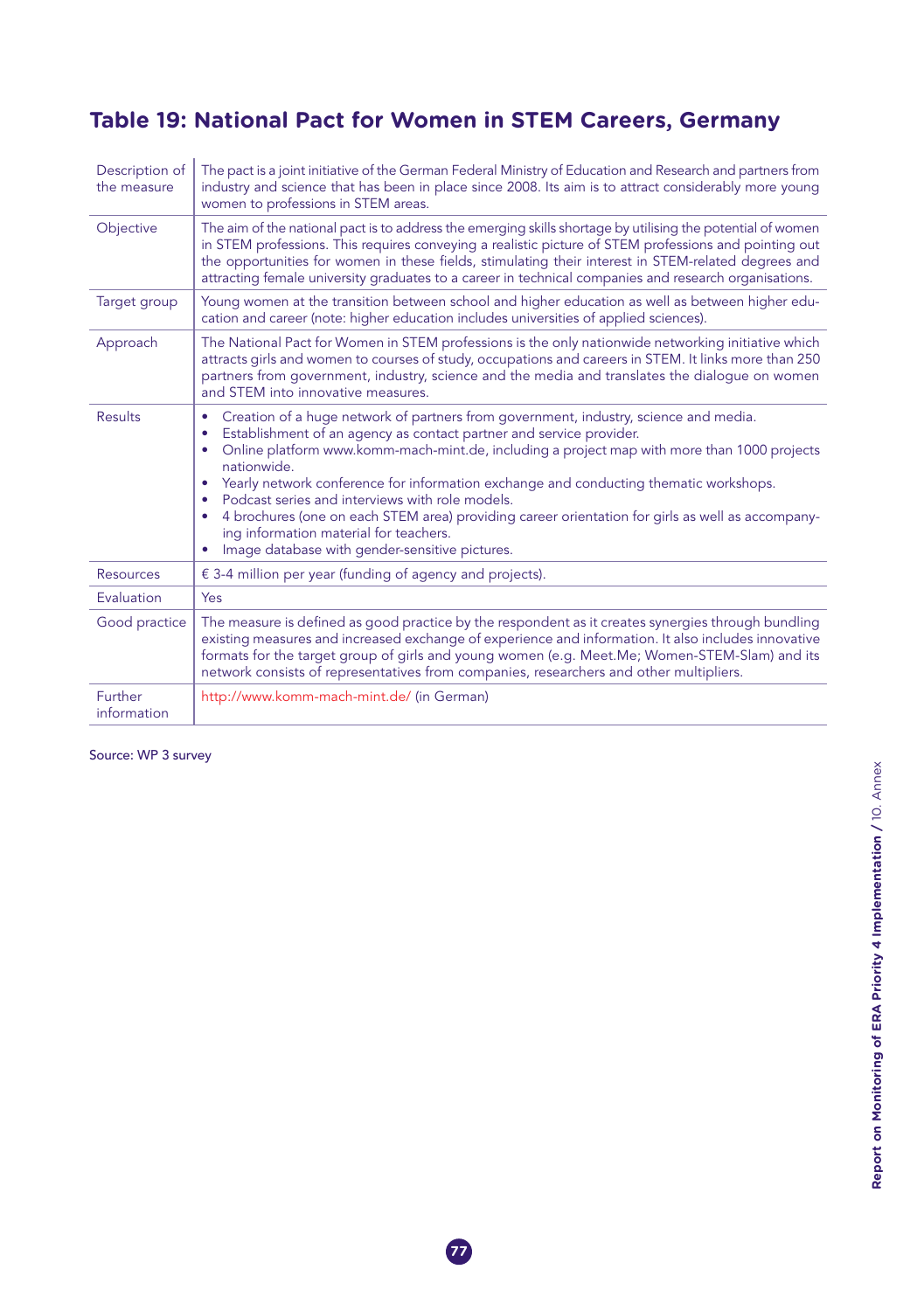### **Table 20: Programme for Women Professors of the German Federal Government and the Länder, Germany**

| Description of<br>the measure | The Programme for Women Professors was introduced by the Federal Government and the Länder<br>in 2008 as a measure towards fixing the leaky pipeline in research and academia (Phase III is currently<br>underway from 2018 to 2022). The programme works on two levels: It increases the share of female<br>professors at German universities and strengthens equal opportunities structures at universities.                                                                                                                                                                                                                                                                                                                                                                                                                                                                                                                                                                                                                                                                                                                                                                                                                                                                                                                                                                                                                                |
|-------------------------------|-----------------------------------------------------------------------------------------------------------------------------------------------------------------------------------------------------------------------------------------------------------------------------------------------------------------------------------------------------------------------------------------------------------------------------------------------------------------------------------------------------------------------------------------------------------------------------------------------------------------------------------------------------------------------------------------------------------------------------------------------------------------------------------------------------------------------------------------------------------------------------------------------------------------------------------------------------------------------------------------------------------------------------------------------------------------------------------------------------------------------------------------------------------------------------------------------------------------------------------------------------------------------------------------------------------------------------------------------------------------------------------------------------------------------------------------------|
| Objective                     | The aim of the Programme for Women Professors is to promote the equality of men and women at<br>universities, increase the representation of women at all levels of qualification in the research system<br>on a long-term basis, and boost the number of female scientists and scholars in leading positions in<br>academia. The Federal Government and the Länder therefore want to support the efforts of universi-<br>ties in the area of equal opportunities. Increasing the number of women professors is also intended to<br>encourage young women to enter higher education and pursue careers in research.                                                                                                                                                                                                                                                                                                                                                                                                                                                                                                                                                                                                                                                                                                                                                                                                                           |
| Target group                  | Universities (including universities of applied sciences and colleges of music and art).                                                                                                                                                                                                                                                                                                                                                                                                                                                                                                                                                                                                                                                                                                                                                                                                                                                                                                                                                                                                                                                                                                                                                                                                                                                                                                                                                      |
| Approach                      | Universities qualify for participation in the programme by submitting equal opportunities plans.<br>These plans must include an analysis of strengths and weaknesses concerning equal opportunities<br>efforts to date, statements on the specific equal opportunities targets of the university concerned<br>and their projected implementation, especially with regard to:<br>increasing the number of women in leading positions in science and academia,<br>developing career and employment opportunities for young female researchers and academics, and<br>attracting female students to subjects in which women are underrepresented.<br>The submitted plans are evaluated externally by an independent expert committee. Each university<br>that provides a convincing equal opportunities plan can receive start-up funding for up to three<br>first-time female professorship appointments over a period of up to five years.<br>The following conditions must be met:<br>The professorships must be permanent positions/civil servant positions/life-time posts.<br>The start-up funding is provided only for fully tenured professorships (grades W2 and W3) and not<br>$\bullet$<br>for so-called Juniorprofessuren (W1).<br>The best candidate is selected following a normal appointment procedure open to both men and<br>٠<br>women (with no 'women only' job advertisements); funding can only be applied for where a post |
|                               | is filled by a woman.                                                                                                                                                                                                                                                                                                                                                                                                                                                                                                                                                                                                                                                                                                                                                                                                                                                                                                                                                                                                                                                                                                                                                                                                                                                                                                                                                                                                                         |
| <b>Results</b>                | 528 professorships supported so far (January 2018).<br>Contribution to the increase in the share of female professors at German universities. Nationwide<br>strengthening of equal opportunities structures at universities.<br>Implementation of numerous university-specific equal opportunities measures for the pro-<br>gramme's target groups: female students (in subjects in which women are underrepresented), female<br>junior scientists, academics and professors; a large proportion of measures are continued beyond<br>the end of their respective funding periods.<br>Change in culture: re-evaluation and strengthening of the importance of equal opportunities within<br>universities, increased importance attached to persons with responsibilities for equal opportunities,<br>conceptual advancement of equal opportunities policy at universities.<br>Positive evaluations in 2012 and 2017 (each leading to the programme's prolongation for 5 more years).                                                                                                                                                                                                                                                                                                                                                                                                                                                           |
| Resources                     | Overall funding (until 2022): € 500 million (Phase I: € 150 million, Phase II: € 150 million, Phase III: €<br>200 million) shared 50% between the Federal Government and the Länder.                                                                                                                                                                                                                                                                                                                                                                                                                                                                                                                                                                                                                                                                                                                                                                                                                                                                                                                                                                                                                                                                                                                                                                                                                                                          |
| Evaluation                    | Phase I: http://www.hof.uni-halle.de/dateien/ab_6_2012.pdf and http://www.hof.uni-halle.de/dateien/<br>ab_6_2012_anhang.pdf;<br>Phase II: http://nbn-resolving.de/urn:nbn:de:0168-ssoar-54112-9 (in German)<br>Article in English: https://www.mdpi.com/2076-0760/8/4/116                                                                                                                                                                                                                                                                                                                                                                                                                                                                                                                                                                                                                                                                                                                                                                                                                                                                                                                                                                                                                                                                                                                                                                     |
| Good practice                 | The measure is defined as good practice by the respondent b the evaluations show that the combi-<br>nation of two elements (increasing the share of women professors and achieving structural changes<br>concerning equal opportunities) has a proven effect. In addition, the mere development of equal<br>opportunities strategies is already initiating a cultural change within universities.<br>The programme is also defined as innovative by the respondent because it aims both to increase the<br>share of women professors and to firmly establish equal opportunities measures within university structures.<br>This is achieved, for example, through funding for professorships that are already included in university<br>budgets (so-called Regelprofessuren, i.e. regular professorships). In such cases, the funds in a univer-<br>sity's budget which are freed up in this way must be used for additional equal opportunities measures.                                                                                                                                                                                                                                                                                                                                                                                                                                                                                    |
| Further<br>information        | https://www.bmbf.de/de/das-professorinnenprogramm-236.html (in German)                                                                                                                                                                                                                                                                                                                                                                                                                                                                                                                                                                                                                                                                                                                                                                                                                                                                                                                                                                                                                                                                                                                                                                                                                                                                                                                                                                        |

**78**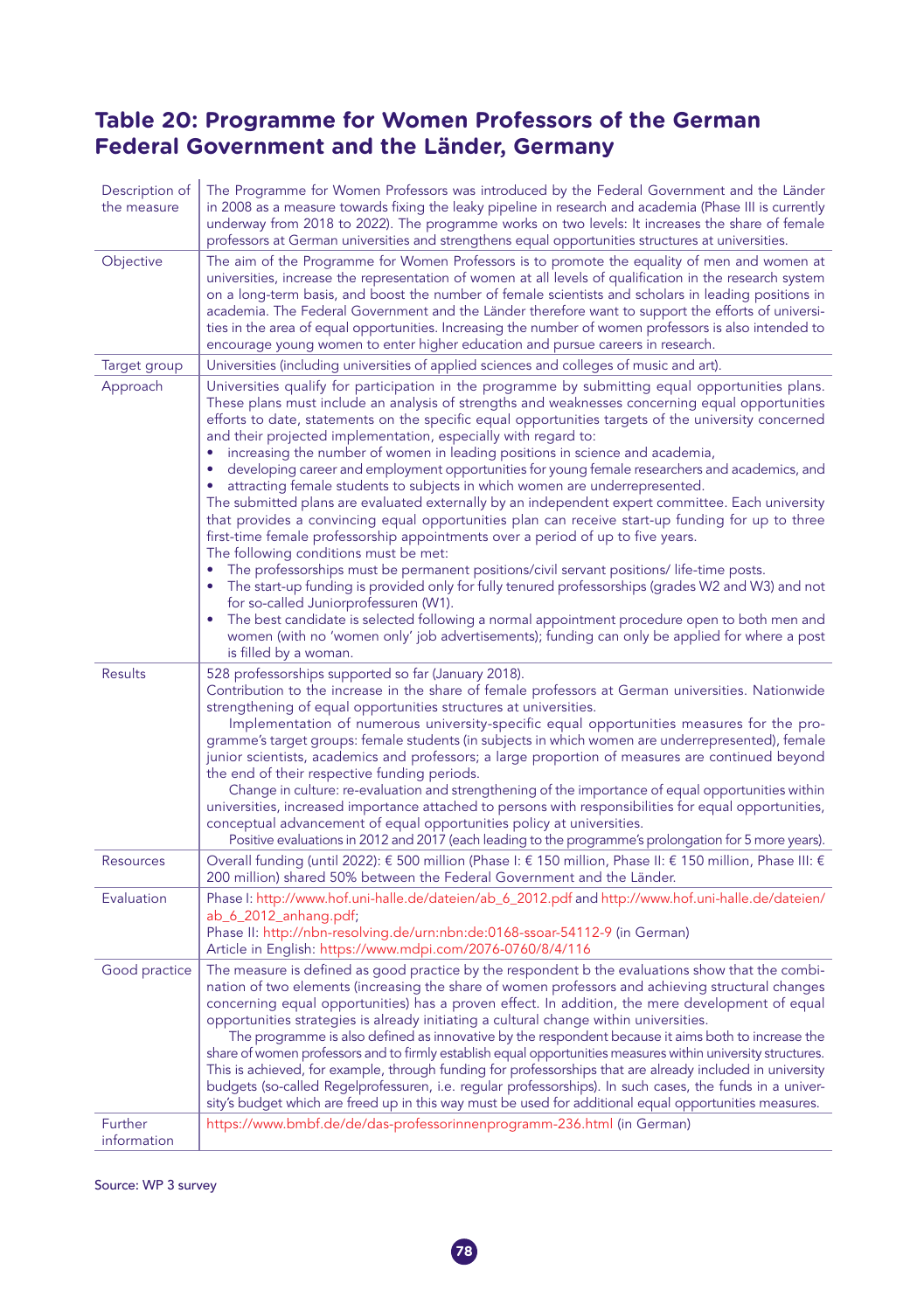## **Table 21: Funding for Networking and Transfer (Network Activities), Germany**

| Description of<br>the measure | Funding is provided for measures to strengthen transfer and networking activities in the field of 'Strategies<br>to realize equal opportunities for women in education and research'. The aim is to forge and expand<br>innovative research collaborations, to promote the national and international exchange of experience<br>to safeguard specialist excellence and to support networking activities with regard to the transfer and<br>consolidation of the relevant results.<br>The program runs from 2012 to 2020.                                                                                                                                                                                                                                                                                                                                                                                                                                                                                                                                                                                                                                                                                                                                                                                                   |
|-------------------------------|----------------------------------------------------------------------------------------------------------------------------------------------------------------------------------------------------------------------------------------------------------------------------------------------------------------------------------------------------------------------------------------------------------------------------------------------------------------------------------------------------------------------------------------------------------------------------------------------------------------------------------------------------------------------------------------------------------------------------------------------------------------------------------------------------------------------------------------------------------------------------------------------------------------------------------------------------------------------------------------------------------------------------------------------------------------------------------------------------------------------------------------------------------------------------------------------------------------------------------------------------------------------------------------------------------------------------|
| Objective                     | Advancement of women in education and research, at work and in society as well as the imple-<br>mentation of gender equality.<br>Exploitation of the innovative potential of gender research to stimulate science and encourage<br>$\bullet$<br>societal change.<br>Provision of national and international exchange of experience to guarantee academic excellence.<br>Support of networking activities to transfer and consolidate results (especially results from the<br>'More women at the top' funding line which ended in 2015).                                                                                                                                                                                                                                                                                                                                                                                                                                                                                                                                                                                                                                                                                                                                                                                    |
| Target group                  | The target group of the measure are (excellent) female scientists especially from medical research,<br>economics, life sciences, physical sciences and gender studies as well as practitioners in gender equality<br>and representatives from research institutions.                                                                                                                                                                                                                                                                                                                                                                                                                                                                                                                                                                                                                                                                                                                                                                                                                                                                                                                                                                                                                                                       |
| Approach                      | Funded projects address the integration of gender aspects, particularly in the field of medicine, eco-<br>nomics, engineering and the natural sciences, or previously neglected topics of gender research. They<br>support the development of equal opportunities recommendations and strategies in education,<br>research and science and promote the dialogue between science and practice. The project teams<br>present their innovative approaches and new findings to a wider public nationwide to promote the<br>transfer and consolidation of results.                                                                                                                                                                                                                                                                                                                                                                                                                                                                                                                                                                                                                                                                                                                                                              |
| <b>Results</b>                | The call for proposals is closed. Funding is being provided for the successful implementation of 42<br>projects between 2012 and 2020. Of the 42 applications approved, 24 were individual projects and 8<br>collaborative projects.<br>The funded projects have triggered a large number of events and publications of different formats and<br>aimed at various target groups. Exchanges of experience and networking activities have strengthened<br>the translation of research findings to enhance equal opportunities in science and practice.<br>To name but a few examples: Successful implementation of the 'International Congress of Gender<br>Medicine - Junior meets Senior' in Berlin (22/23 September 2016) and the 'Gender2020 Conference on<br>Guiding a Change of Culture in Science' in Bielefeld (27/27 January 2017); finalization of the database<br>for 'Family-friendly science' which will be continued by GESIS from 2019 on (https://www.gesis.org/cews/<br>themen/familienfreundliche-wissenschaft/); publication of a brochure on 'Women in tomorrow's digital world<br>of work' with a preface by the Minister and publication of a brochure 'Recommendations for the Hospital<br>of the Future: How to succeed with gender equality and family friendliness in the daily hospital routine'. |
| <b>Resources</b>              | Approx. $\epsilon$ 6.8 million for the projects currently approved.                                                                                                                                                                                                                                                                                                                                                                                                                                                                                                                                                                                                                                                                                                                                                                                                                                                                                                                                                                                                                                                                                                                                                                                                                                                        |
| Evaluation                    | No.                                                                                                                                                                                                                                                                                                                                                                                                                                                                                                                                                                                                                                                                                                                                                                                                                                                                                                                                                                                                                                                                                                                                                                                                                                                                                                                        |
| Good practice                 | The measure is defined as good practice by the respondent for several reasons. In general, female<br>scientists do worse in networking than their male colleagues. The described measure (Networking Ac-<br>tivities) has led to stronger networking and networking activities among the participating scientists.<br>It has also had a positive effect on the dissemination of results of gender studies in science and the<br>public. The measure brings together scientists from various academic disciplines with gender studies<br>experts. Furthermore, it supports the science-practice dialogue in order to benefit from the potential<br>that the gender studies have on other disciplines and on the societal discourse.                                                                                                                                                                                                                                                                                                                                                                                                                                                                                                                                                                                         |
| Further<br>information        | The measure is based on regulations governing the funding of measures to strengthen innovative<br>research collaborations and promote networking activities to develop 'Strategies to realize equal op-<br>portunities for women in education and research' of 29 August 2012. https://www.jurion.de/gesetze/<br>chancgerfraubffrl/?from=1%3A5165878%2C1%2C20120918 (in German)                                                                                                                                                                                                                                                                                                                                                                                                                                                                                                                                                                                                                                                                                                                                                                                                                                                                                                                                            |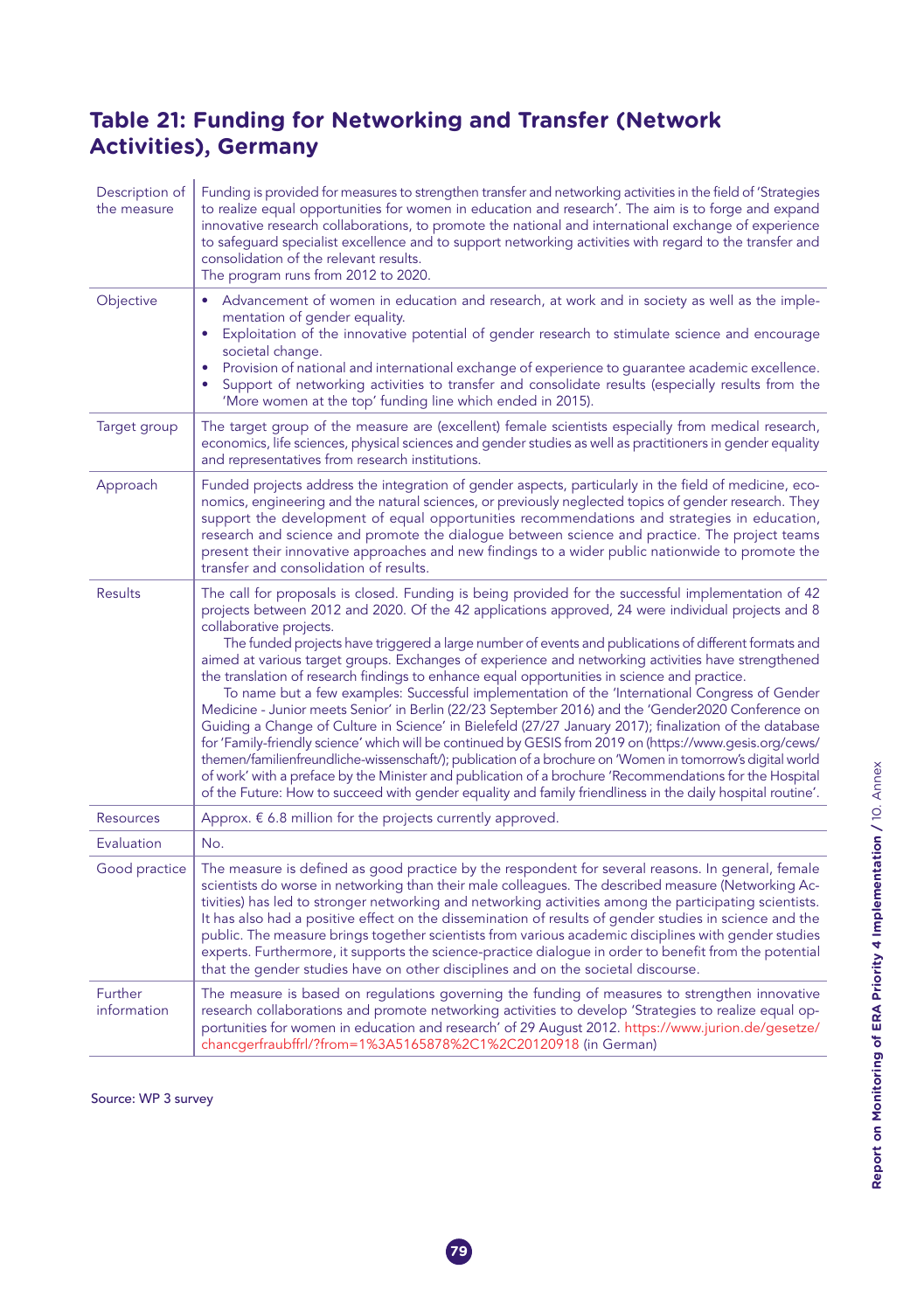## **Table 22: Implementing Talent Policies / Gender Policies, The Netherlands**

| Description of<br>the measure | The Ministry of Education, Culture and Science informed parliament about a new initiative for gender<br>policy as part of its policy on the field of scientific talent in a letter in January 2017.<br>The NOW research council has developed a special call – the Westerdijk Talentimpuls – in which $\epsilon$ 5 million<br>are being made available over the next 5 years to attract suitable female candidates. If the universities<br>follow this policy, each faculty will have on average one extra female professor by the end of the year.<br>Universities could prepare their proposals for the now call to nominate women professors until the dead-<br>line (10 February 2018). The VSNU, the Dutch Association of Universities, will monitor if universities do<br>indeed appoint 100 more professors than the previously agreed target of 200 more professors in 2020. |
|-------------------------------|--------------------------------------------------------------------------------------------------------------------------------------------------------------------------------------------------------------------------------------------------------------------------------------------------------------------------------------------------------------------------------------------------------------------------------------------------------------------------------------------------------------------------------------------------------------------------------------------------------------------------------------------------------------------------------------------------------------------------------------------------------------------------------------------------------------------------------------------------------------------------------------|
| Objective                     | On 10 February 2017, it was exactly 100 years since the first woman, Johanna Westerdijk, was appointed<br>as a professor at Utrecht University in The Netherlands. To mark this anniversary, Dutch universities were<br>asked to employ 100 more female full professors than they currently did by the end of the year. This<br>was on top of previous agreements with the universities on appointing 200 female professors by 2020.                                                                                                                                                                                                                                                                                                                                                                                                                                                 |
| Target group                  | Women associate and assistant professors; universities.                                                                                                                                                                                                                                                                                                                                                                                                                                                                                                                                                                                                                                                                                                                                                                                                                              |
| Approach                      | Universities receive a financial incentive to compensate them for the extra salary resulting from the<br>promotion of an assistant professor to a full professor.                                                                                                                                                                                                                                                                                                                                                                                                                                                                                                                                                                                                                                                                                                                    |
| <b>Results</b>                | Not yet available. The deadline for submissions was 10 February 2018 (one year after the opening of<br>the Westerdijk Year).                                                                                                                                                                                                                                                                                                                                                                                                                                                                                                                                                                                                                                                                                                                                                         |
| <b>Resources</b>              | $\epsilon$ 5 million for 5 years.                                                                                                                                                                                                                                                                                                                                                                                                                                                                                                                                                                                                                                                                                                                                                                                                                                                    |
| Evaluation                    | An evaluation is planned.                                                                                                                                                                                                                                                                                                                                                                                                                                                                                                                                                                                                                                                                                                                                                                                                                                                            |
| Good practice                 | No assessment of whether the measure is a good practice.                                                                                                                                                                                                                                                                                                                                                                                                                                                                                                                                                                                                                                                                                                                                                                                                                             |
| Further<br>information        | https://www.nwo.nl/en/funding/our-funding-instruments/nwo/westerdijk-talent-scheme/westerdijk-tal-<br>ent-scheme.html                                                                                                                                                                                                                                                                                                                                                                                                                                                                                                                                                                                                                                                                                                                                                                |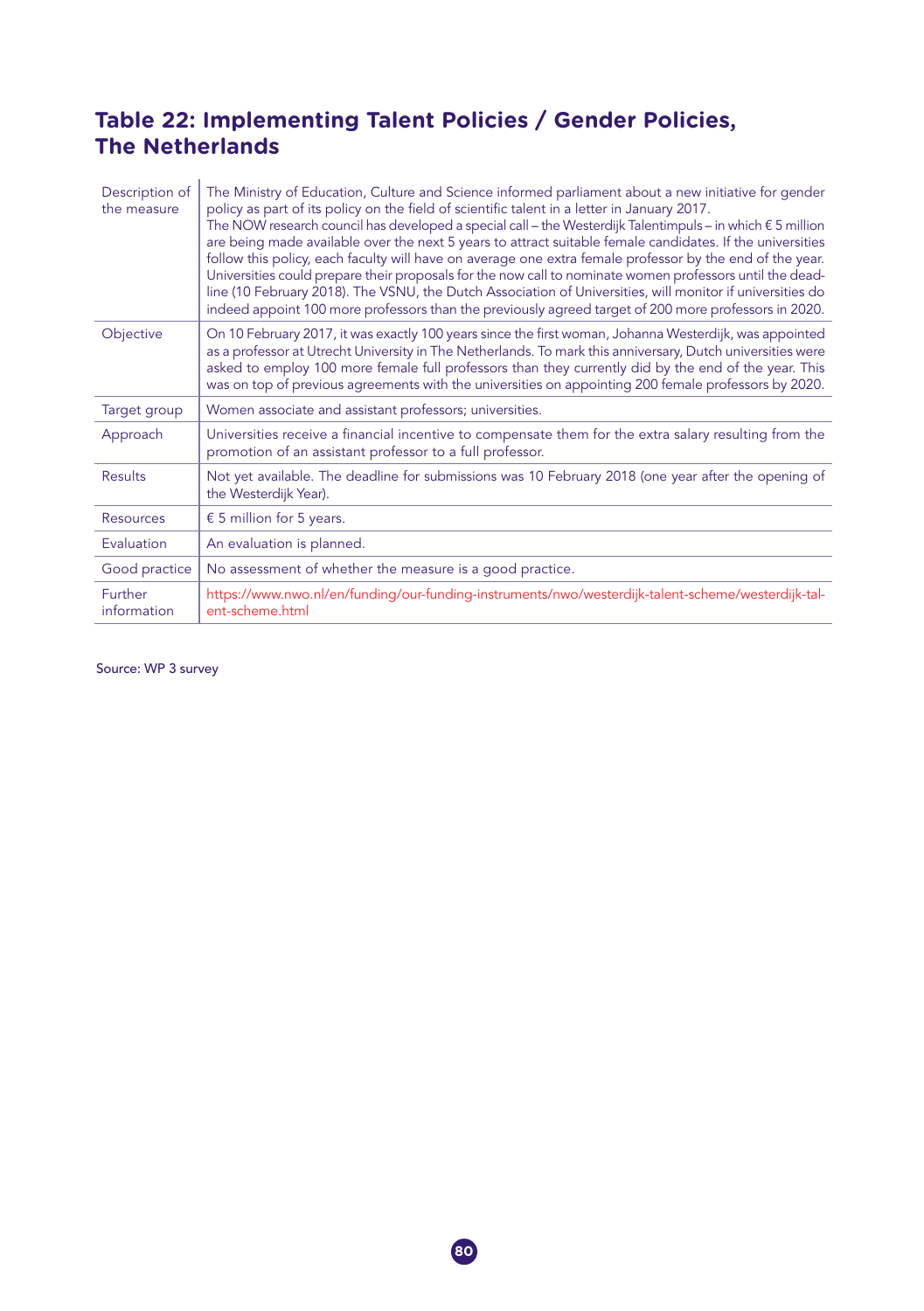#### **Report on Monitoring of ERA Priority 4 Implementation**

Deliverable 3.2 (D 5) has been prepared as part of Work Package 3 led by Roberta Schaller-Steidl, Federal Ministry of Education, Science and Research, Austria, and task leader Angela Wroblewski, Institute for Advanced Studies, Austria.

Graphic layout and setting: Hedvika Člupná

Publisher: Institute of Sociology of the Czech Academy of Sciences Jilská 1, 110 00 Prague 1

First edition. Prague 2020